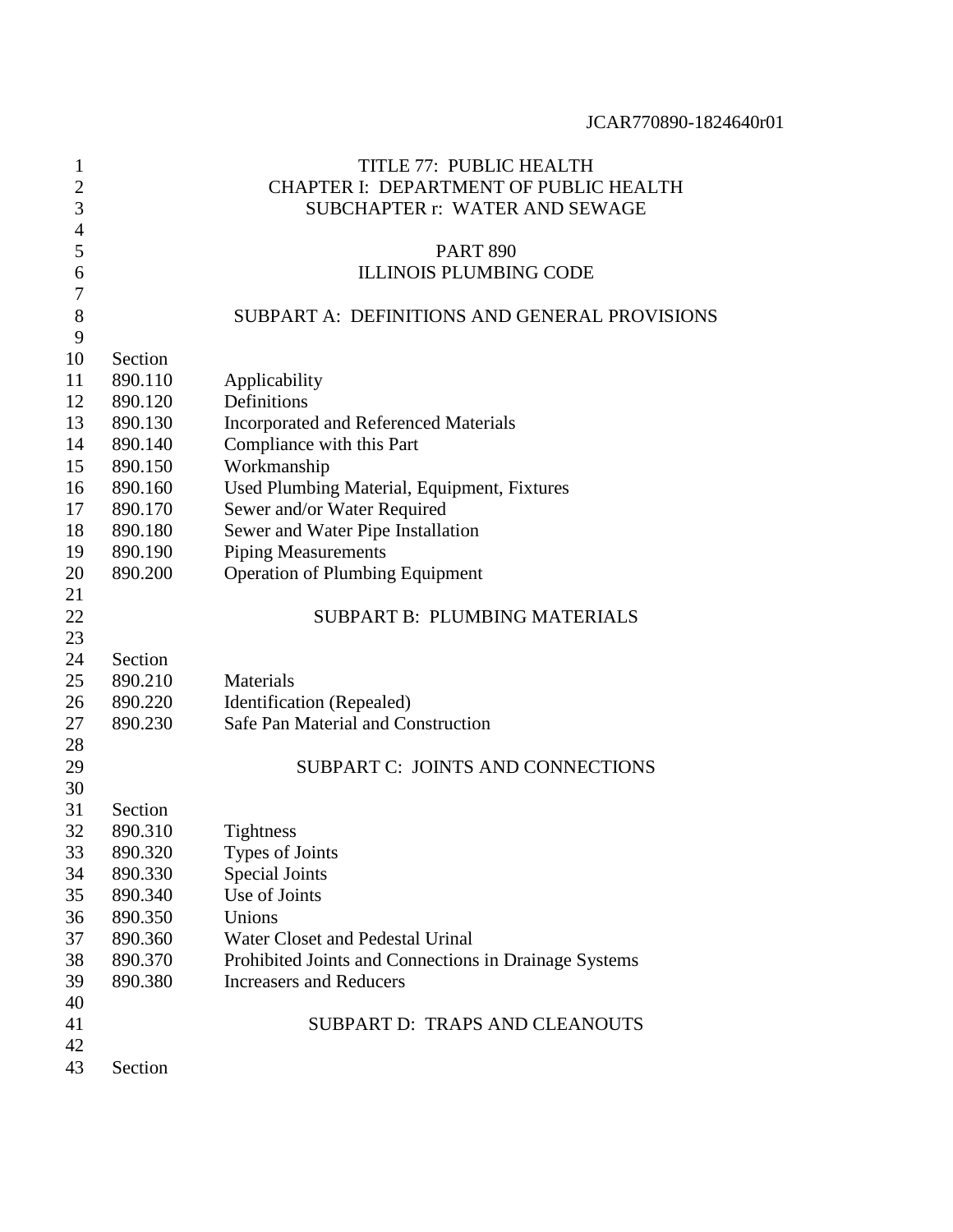| 44 | 890.410 | Fixture Traps/Continuous Waste                                  |
|----|---------|-----------------------------------------------------------------|
| 45 | 890.420 | <b>Pipe Cleanouts</b>                                           |
| 46 | 890.430 | <b>Cleanout Equivalent</b>                                      |
| 47 | 890.440 | <b>Acid-Proof Traps</b>                                         |
| 48 |         |                                                                 |
| 49 |         | SUBPART E: INTERCEPTORS - SEPARATORS AND BACKWATER VALVES       |
| 50 |         |                                                                 |
| 51 | Section |                                                                 |
| 52 | 890.510 | <b>Grease Interceptor Requirements</b>                          |
| 53 | 890.520 | Gasoline, Oil and Flammable Liquids                             |
| 54 | 890.530 | <b>Special Waste Interceptors</b>                               |
| 55 | 890.540 | Laundries (Repealed)                                            |
| 56 | 890.550 | Backwater Valves – Sanitary System and Storm System (Repealed)  |
| 57 |         |                                                                 |
| 58 |         | <b>SUBPART F: PLUMBING FIXTURES</b>                             |
| 59 |         |                                                                 |
| 60 | Section |                                                                 |
| 61 | 890.610 | General Requirements – Material and Design                      |
| 62 | 890.620 | Overflows                                                       |
| 63 | 890.630 | Installation                                                    |
| 64 | 890.640 | <b>Prohibited Fixtures</b>                                      |
| 65 | 890.650 | <b>Water Closets</b>                                            |
| 66 | 890.660 | Urinals                                                         |
| 67 | 890.670 | <b>Strainers and Fixture Outlets</b>                            |
| 68 | 890.680 | Lavatories                                                      |
| 69 | 890.690 | <b>Shower Receptors and Compartments</b>                        |
| 70 | 890.700 | <b>Sinks</b>                                                    |
| 71 | 890.710 | Food Waste Disposal Units                                       |
| 72 | 890.720 | <b>Drinking Fountains</b>                                       |
| 73 | 890.730 | <b>Floor Drains/Trench Drains</b>                               |
| 74 | 890.740 | <b>Kidney Dialysis Machines</b>                                 |
| 75 | 890.745 | Dental Units                                                    |
| 76 | 890.750 | Hydromassage/Whirlpool Bathtubs                                 |
| 77 | 890.760 | Pressure Type Water Treatment Units                             |
| 78 | 890.770 | <b>Dishwashing Machines</b>                                     |
| 79 | 890.780 | Garbage Can Washers                                             |
| 80 | 890.790 | Laundry Trays/Sinks and Drains                                  |
| 81 | 890.800 | Special Fixtures and/or Items Designed for a Particular Purpose |
| 82 | 890.810 | Minimum Number of Plumbing Fixtures                             |
| 83 | 890.820 | <b>Outside Kiosks Serving Food</b>                              |
| 84 |         |                                                                 |
| 85 |         | SUBPART G: HANGERS, ANCHORS AND SUPPORTS                        |
| 86 |         |                                                                 |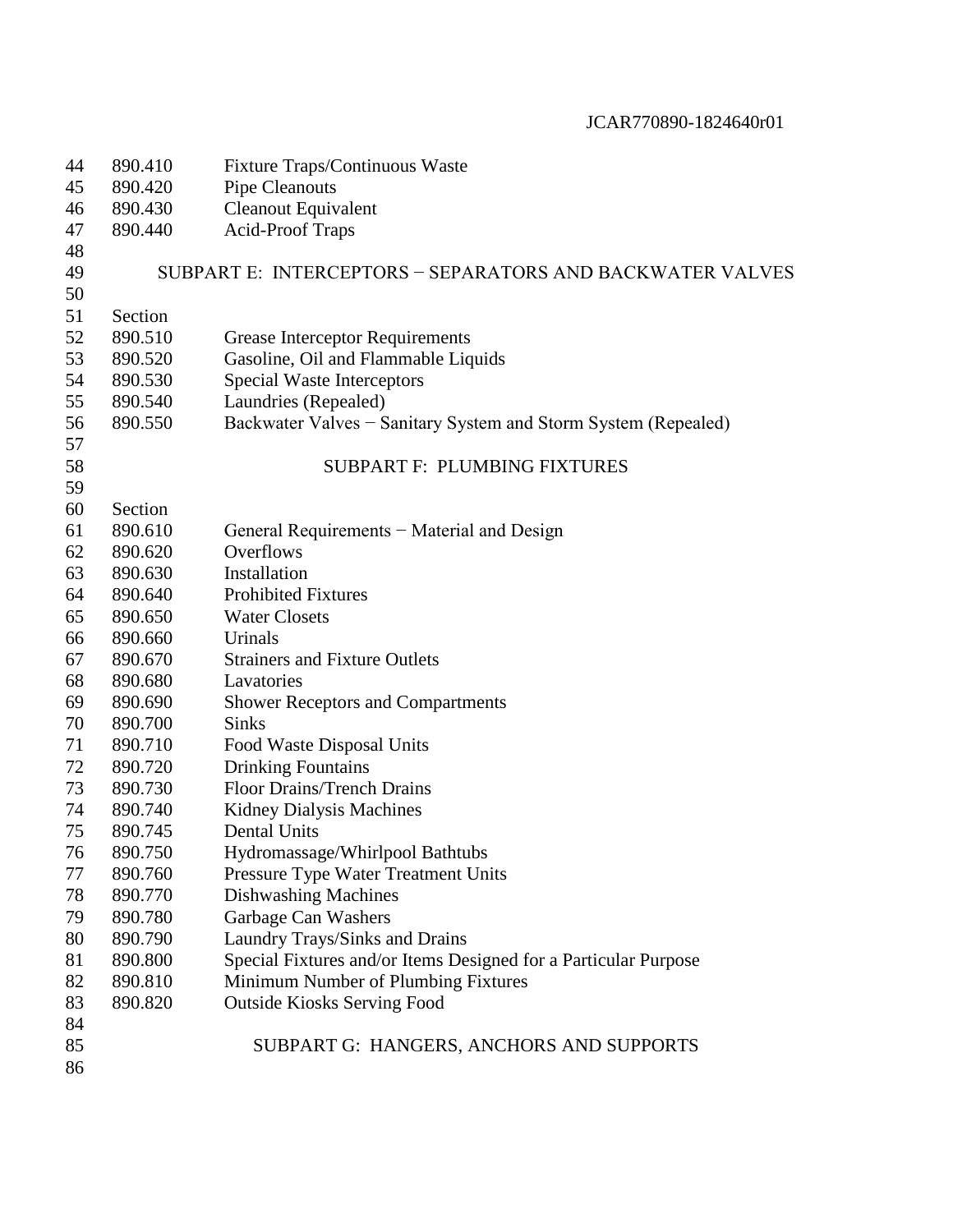| Section  |                                                                                             |
|----------|---------------------------------------------------------------------------------------------|
| 890.910  | Hangers, Anchors and Supports                                                               |
| 890.920  | <b>Vertical Piping</b>                                                                      |
| 890.930  | <b>Horizontal Piping</b>                                                                    |
|          |                                                                                             |
|          | SUBPART H: INDIRECT WASTE PIPING, SPECIAL WASTE                                             |
|          |                                                                                             |
| Section  |                                                                                             |
| 890.1010 | <b>Indirect Waste Piping</b>                                                                |
| 890.1020 | <b>Material and Size</b>                                                                    |
| 890.1030 | Length and Grade                                                                            |
| 890.1040 | Air Gaps                                                                                    |
| 890.1050 | Receptors                                                                                   |
| 890.1060 | <b>Special Wastes and Chemical Wastes</b>                                                   |
|          |                                                                                             |
|          | SUBPART I: WATER SUPPLY AND DISTRIBUTION                                                    |
|          |                                                                                             |
|          |                                                                                             |
|          | <b>Quality of Water Supply</b>                                                              |
|          | Color Code                                                                                  |
|          | Protection of Potable Water                                                                 |
|          | Special Applications and Installations                                                      |
|          | Water Service Pipe Installation                                                             |
|          | Potable Water Pumping and Storage Equipment                                                 |
|          | Potable Water Supply Tanks and Auxiliary Pressure Tanks                                     |
| 890.1180 | Flushing/Disinfection of Potable Water System                                               |
| 890.1190 | Water Supply Control Valves and Meter                                                       |
| 890.1200 | <b>Water Service Sizing</b>                                                                 |
| 890.1210 | Design of a Building Water Distribution System                                              |
| 890.1220 | Hot Water Supply and Distribution                                                           |
| 890.1230 | <b>Safety Devices</b>                                                                       |
| 890.1240 | Miscellaneous                                                                               |
|          |                                                                                             |
|          | <b>SUBPART J: DRAINAGE SYSTEM</b>                                                           |
|          |                                                                                             |
| Section  |                                                                                             |
| 890.1310 | Materials                                                                                   |
| 890.1320 | Drainage System Installation                                                                |
| 890.1330 | Drainage Fixture Units (DFUs)                                                               |
| 890.1340 | Determination of Sizes for Drainage System                                                  |
| 890.1350 | <b>Offsets in Drainage Piping</b>                                                           |
| 890.1360 | Sanitary Wastes below Sewer                                                                 |
| 890.1370 | <b>Floor Drains</b>                                                                         |
|          | Section<br>890.1110<br>890.1120<br>890.1130<br>890.1140<br>890.1150<br>890.1160<br>890.1170 |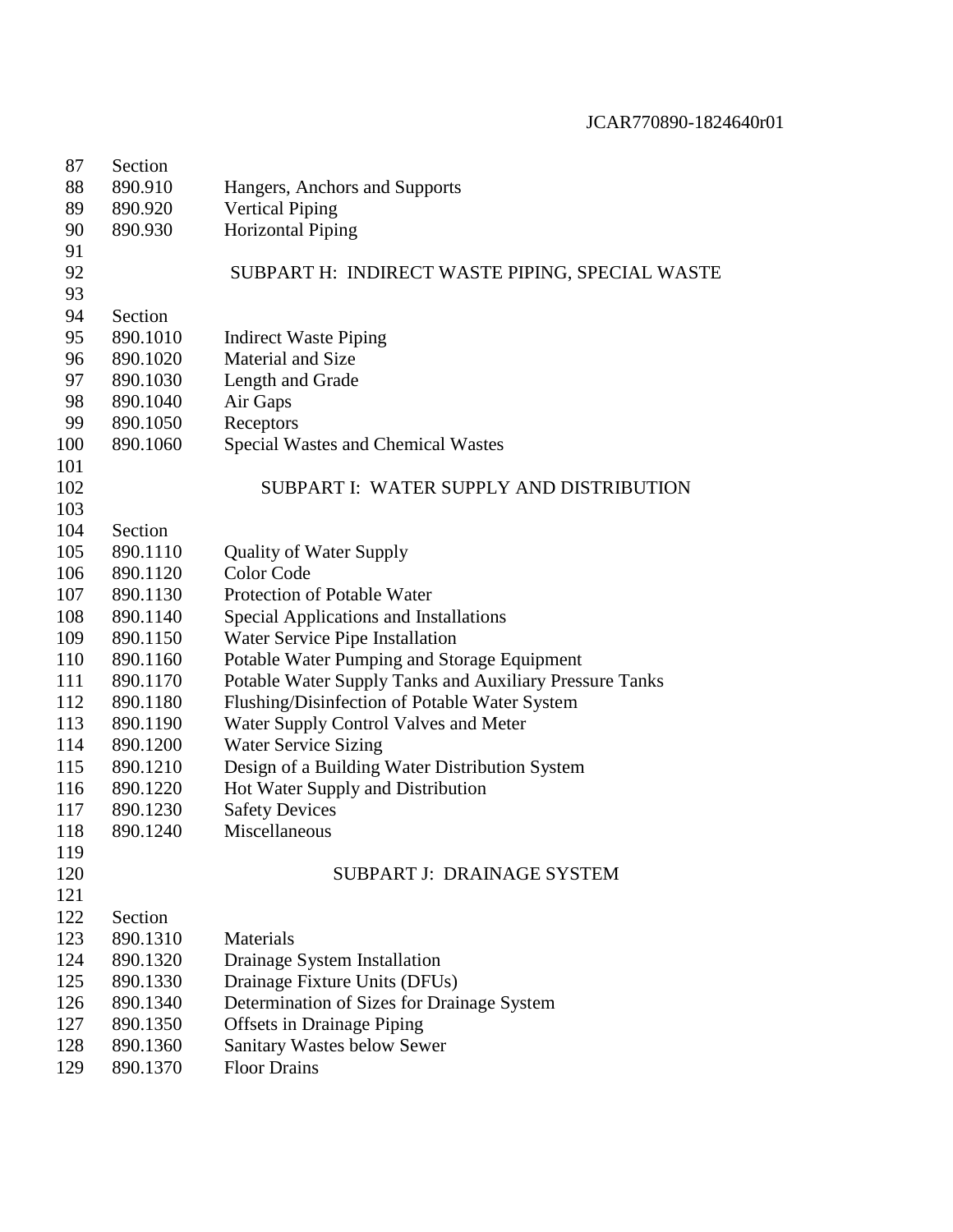| 130 | 890.1380 | Storm Water Drainage within a Building                                       |
|-----|----------|------------------------------------------------------------------------------|
| 131 |          |                                                                              |
| 132 |          | SUBPART K: VENTS AND VENTING                                                 |
| 133 |          |                                                                              |
| 134 | Section  |                                                                              |
| 135 | 890.1410 | Materials                                                                    |
| 136 | 890.1420 | Stack Vents, Vent Stacks, Main Vents                                         |
| 137 | 890.1430 | <b>Vent Terminals</b>                                                        |
| 138 | 890.1440 | Vent Terminal Size (Repealed)                                                |
| 139 | 890.1450 | Vent Grades and Connections                                                  |
| 140 | 890.1460 | Fixtures Back-to-Back (Repealed)                                             |
| 141 | 890.1470 | <b>Fixture Trap Vents</b>                                                    |
| 142 | 890.1480 | Types of Fixture Trap Vents                                                  |
| 143 | 890.1490 | Installation of Vents for Fixture Traps (Repealed)                           |
| 144 | 890.1500 | <b>Installation of Wet Venting</b>                                           |
| 145 | 890.1510 | <b>Stack Venting (Repealed)</b>                                              |
| 146 | 890.1520 | Circuit and Loop Venting                                                     |
| 147 | 890.1530 | <b>Pneumatic Ejectors</b>                                                    |
| 148 | 890.1540 | <b>Relief Vents</b>                                                          |
| 149 | 890.1550 | Offsets at an Angle Less than 45 Degrees from the Horizontal in Buildings of |
| 150 |          | <b>Five or More Stories</b>                                                  |
| 151 | 890.1560 | Main Vents to Connect at Base (Repealed)                                     |
| 152 | 890.1570 | <b>Vent Headers</b>                                                          |
| 153 | 890.1580 | Size and Length of Vents                                                     |
| 154 | 890.1590 | Combination Waste and Vent (Floor and Hub Drains Only)                       |
| 155 | 890.1600 | <b>Special Venting for Island Fixtures</b>                                   |
| 156 |          |                                                                              |
| 157 |          | SUBPART L: PLUMBING SYSTEMS/CORRECTIONAL FACILITIES                          |
| 158 |          |                                                                              |
| 159 | Section  |                                                                              |
| 160 | 890.1710 | <b>General Requirements</b>                                                  |
| 161 | 890.1720 | <b>Water Closets</b>                                                         |
| 162 | 890.1730 | Urinals                                                                      |
| 163 | 890.1740 | Combination Lavatory/Toilet                                                  |
| 164 | 890.1750 | Service Sinks/Lavatory                                                       |
| 165 | 890.1760 | <b>Sinks</b>                                                                 |
| 166 | 890.1770 | <b>Cabinet Showers</b>                                                       |
| 167 | 890.1780 | <b>Flush Valves</b>                                                          |
| 168 | 890.1790 | Soap Dishes                                                                  |
| 169 | 890.1800 | <b>Floor Drains</b>                                                          |
| 170 |          |                                                                              |
| 171 |          | SUBPART M: INSPECTIONS, TESTS, MAINTENANCE, AND ADMINISTRATION               |
| 172 |          |                                                                              |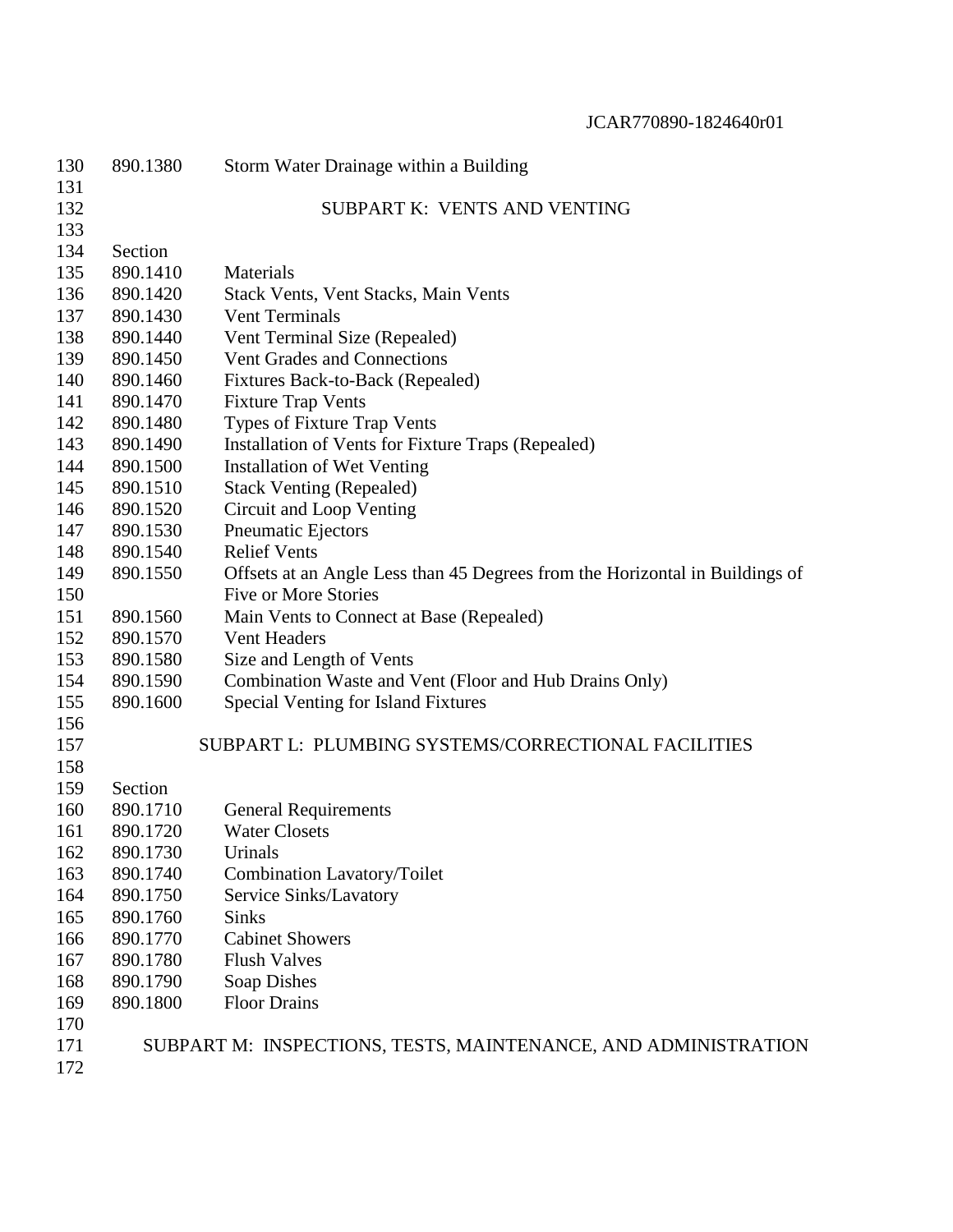| 173 | Section                                        |                     |                                                                |  |  |
|-----|------------------------------------------------|---------------------|----------------------------------------------------------------|--|--|
| 174 | 890.1910                                       | Inspections         |                                                                |  |  |
| 175 | <b>Testing of Plumbing Systems</b><br>890.1920 |                     |                                                                |  |  |
| 176 | 890.1930                                       | <b>Test Methods</b> |                                                                |  |  |
| 177 | 890.1940                                       |                     | <b>General Administration</b>                                  |  |  |
| 178 | 890.1950                                       | Violations          |                                                                |  |  |
| 179 |                                                |                     |                                                                |  |  |
| 180 |                                                |                     | <b>SUBPART N: BUILDING WATER QUALITY</b>                       |  |  |
| 181 | <b>Section</b>                                 |                     |                                                                |  |  |
| 182 | 890.2000                                       |                     | <b>Approval of Water Treatment Technologies</b>                |  |  |
| 183 | 890.2010                                       |                     | <b>Compliance with Community Water Supply Requirements</b>     |  |  |
| 184 | 890.2020                                       |                     | <b>Decorative Fountains and Aesthetic Water Fixtures</b>       |  |  |
| 185 | 890.2030                                       |                     | <b>Response to Water Outages and Boil Orders</b>               |  |  |
| 186 |                                                |                     |                                                                |  |  |
| 187 |                                                |                     | <b>SUBPART O: HARVESTED WATER SYSTEMS</b>                      |  |  |
| 188 | Section                                        |                     |                                                                |  |  |
| 189 | 890.3000                                       |                     | <b>On-Site Collected Rainwater and Stormwater</b>              |  |  |
| 190 | 890.3010                                       |                     | <b>On-Site Collected Graywater</b>                             |  |  |
| 191 | 890.3020                                       |                     | <b>Reclaimed Water Applications</b>                            |  |  |
| 192 | 890.3030                                       |                     | <b>On-Site Collected Blackwater</b>                            |  |  |
| 193 | 890.3040                                       |                     | <b>Harvested Water System Isolation</b>                        |  |  |
| 194 | 890.3050                                       |                     | Harvested Water Systems for Subsurface Irrigation              |  |  |
| 195 | 890.3060                                       |                     | <b>Combined Source Harvested Water Systems</b>                 |  |  |
| 196 |                                                |                     |                                                                |  |  |
| 197 | 890.APPENDIX A                                 |                     | Plumbing Materials, Equipment, Use Restrictions and Applicable |  |  |
| 198 |                                                |                     | <b>Standards</b>                                               |  |  |
| 199 |                                                | 890.TABLE A         | <b>Approved Materials and Standards</b>                        |  |  |
| 200 |                                                | 890.TABLE B         | Minimum Number of Plumbing Fixtures                            |  |  |
| 201 |                                                | 890.TABLE C         | Minimum Air Gaps for Plumbing Fixtures                         |  |  |
| 202 |                                                | 890.TABLE D         | Minimum Water Distribution Pipe Size                           |  |  |
| 203 |                                                | 890.TABLE E         | Drainage Fixture Units Per Fixture Group                       |  |  |
| 204 |                                                | 890.TABLE F         | Fixtures Not Listed in Table E                                 |  |  |
| 205 |                                                | 890.TABLE G         | <b>Building Drains</b>                                         |  |  |
| 206 |                                                | 890.TABLE H         | Horizontal Fixture Branches and Stacks                         |  |  |
| 207 |                                                | 890.TABLE I         | Allowed Distance from Fixture Trap to Vent                     |  |  |
| 208 |                                                | 890.TABLE J         | <b>Size of Vent Stacks</b>                                     |  |  |
| 209 |                                                | 890.TABLE K         | Size and Length of Vents                                       |  |  |
| 210 |                                                | 890.TABLE L         | Horizontal Circuit and Loop Vent Sizing Table                  |  |  |
| 211 |                                                | 890.TABLE M         | Load Values Assigned to Fixtures                               |  |  |
| 212 |                                                | 890.TABLE N         | Water Supply Fixture Units (WSFUs) for a Supply System with    |  |  |
| 213 |                                                |                     | <b>Flush Tanks Water Closets</b>                               |  |  |
| 214 |                                                | 890.TABLE O         | Water Supply Fixture Units (WSFUs) for a Supply System with    |  |  |
| 215 |                                                |                     | <b>Flushometer Water Closets</b>                               |  |  |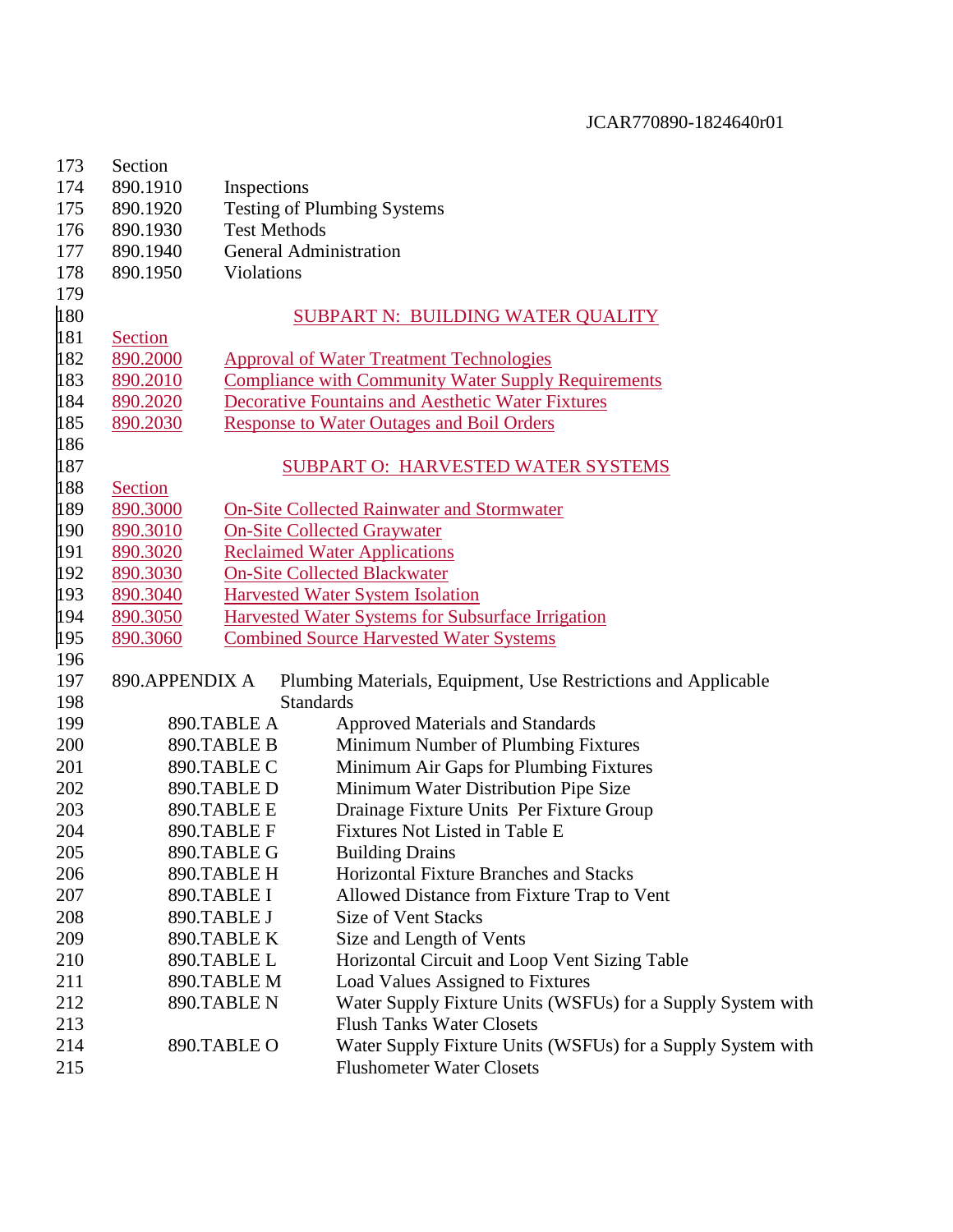| 216 | 890.TABLE P               | Demand at Individual Water Outlets                          |
|-----|---------------------------|-------------------------------------------------------------|
| 217 | 890.TABLE Q               | Allowance in Equivalent Length of Pipe for Friction Loss in |
| 218 |                           | Valves and Fittings                                         |
| 219 | 890.APPENDIX B            | <b>Illustrations for Subpart A</b>                          |
| 220 | 890.ILLUSTRATION A        | Air Gap Drawing #1                                          |
| 221 | 890.ILLUSTRATION B        | Air Gap Drawing #2                                          |
| 222 | 890.ILLUSTRATION C        | <b>Battery of Fixtures</b>                                  |
| 223 | 890.ILLUSTRATION D        | <b>Branch</b>                                               |
| 224 | <b>890.ILLUSTRATION E</b> | <b>Branch Vent</b>                                          |
| 225 | <b>890.ILLUSTRATION F</b> | <b>Building Drain</b>                                       |
| 226 | 890.ILLUSTRATION G        | <b>Building Sub-drain</b>                                   |
| 227 | 890.ILLUSTRATION H        | Circuit Vent                                                |
| 228 | 890.ILLUSTRATION I        | <b>Common Vent</b>                                          |
| 229 | 890.ILLUSTRATION J        | <b>Continuous Vent</b>                                      |
| 230 | 890.ILLUSTRATION K        | Dead End (Repealed)                                         |
| 231 | 890.ILLUSTRATION L        | Drain                                                       |
| 232 | 890.ILLUSTRATION M        | <b>Fixture Drain</b>                                        |
| 233 | 890.ILLUSTRATION N        | Flush Valve (Repealed)                                      |
| 234 | 890.ILLUSTRATION O        | Grade                                                       |
| 235 | <b>890.ILLUSTRATION P</b> | <b>Horizontal Branch</b>                                    |
| 236 | 890.ILLUSTRATION Q        | Main Vent                                                   |
| 237 | <b>890.ILLUSTRATION R</b> | Quarter Bend (Repealed)                                     |
| 238 | <b>890.ILLUSTRATION S</b> | <b>Relief Vent</b>                                          |
| 239 | 890.ILLUSTRATION T        | Return Offset (Repealed)                                    |
| 240 | 890.ILLUSTRATION U        | <b>Revent Pipe</b>                                          |
| 241 | <b>890.ILLUSTRATION V</b> | <b>Stack Vent</b>                                           |
| 242 | 890.ILLUSTRATION W        | Trap                                                        |
| 243 | 890.ILLUSTRATION X        | Vent Stack (Repealed)                                       |
| 244 | 890.ILLUSTRATION Y        | Wet Vent                                                    |
| 245 | 890.ILLUSTRATION Z        | Yoke Vent                                                   |
| 246 | 890.ILLUSTRATION AA       | <b>Sleeves</b>                                              |
| 247 | 890.ILLUSTRATION BB       | <b>Buried Piping Parallel to Footing</b>                    |
| 248 | 890.ILLUSTRATION CC       | Individual Dry Vent                                         |
| 249 | 890.APPENDIX C            | Illustrations for Subpart C                                 |
| 250 | 890.ILLUSTRATION A        | Caulked Joints (Repealed)                                   |
| 251 | <b>890.ILLUSTRATION B</b> | <b>Flared Joints</b>                                        |
| 252 | 890.ILLUSTRATION C        | Positions of Application for Compression Type Joints        |
| 253 | 890.APPENDIX D            | <b>Illustrations for Subpart D</b>                          |
| 254 | 890.ILLUSTRATION A        | <b>Fixture Traps</b>                                        |
| 255 | 890.ILLUSTRATION B        | Distance of Trap to Fixture                                 |
| 256 | 890.ILLUSTRATION C        | <b>Types of Traps</b>                                       |
| 257 | 890.ILLUSTRATION D        | <b>Trap Cleanouts</b>                                       |
| 258 | 890.ILLUSTRATION E        | <b>Prohibited Traps</b>                                     |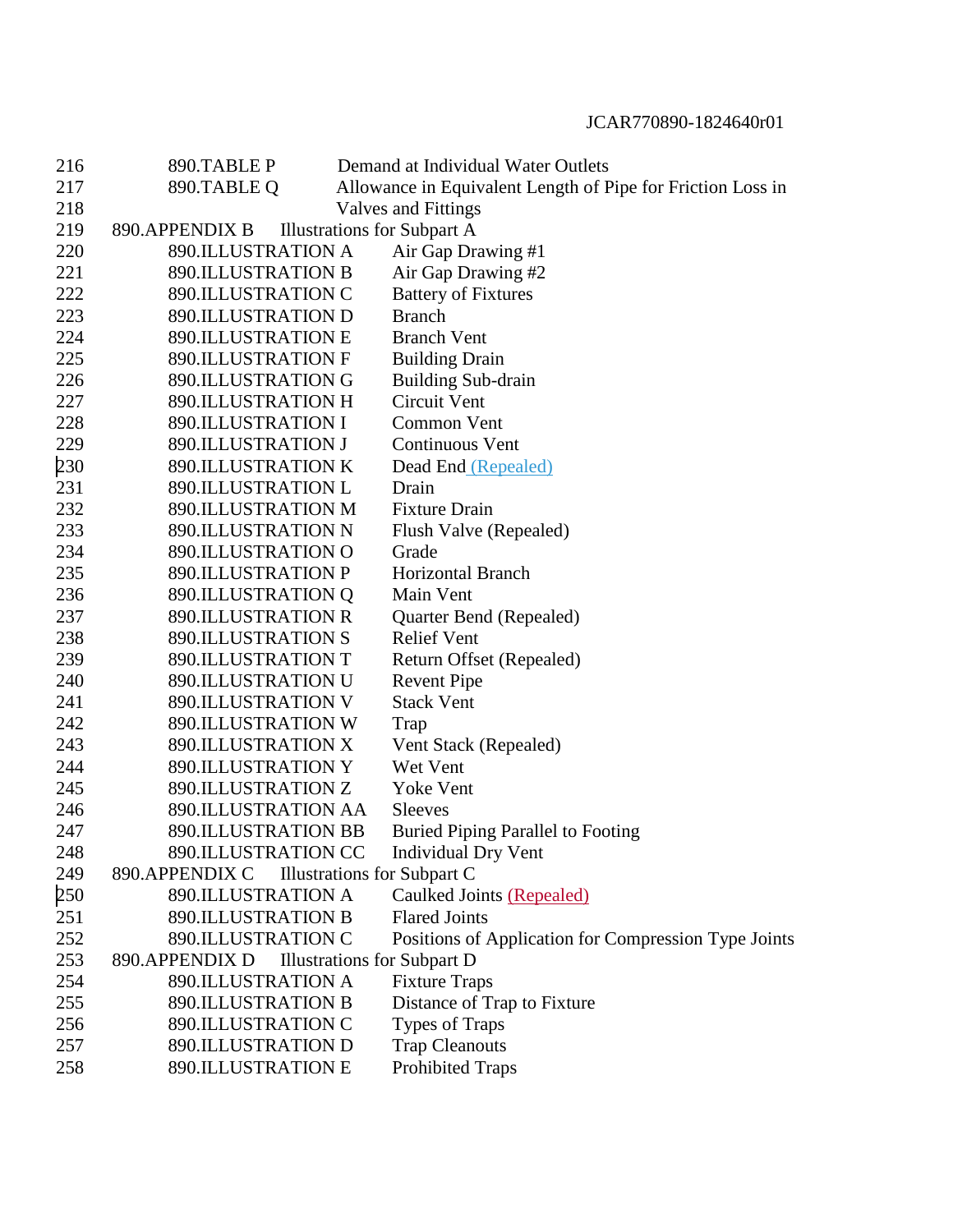| 259 | <b>890.ILLUSTRATION F</b>                            | <b>Underground Drainage</b>                       |
|-----|------------------------------------------------------|---------------------------------------------------|
| 260 | 890.ILLUSTRATION G                                   | <b>Concealed Piping</b>                           |
| 261 | <b>890.ILLUSTRATION H</b>                            | <b>Cleanout Clearance</b>                         |
| 262 | 890.APPENDIX E<br><b>Illustrations for Subpart E</b> |                                                   |
| 263 | 890.ILLUSTRATION A                                   | Grease Interceptor                                |
| 264 | 890.ILLUSTRATION B                                   | Typical Grease Interceptor/Catch Basin            |
| 265 | 890.ILLUSTRATION C                                   | Interceptor/Separator Vents                       |
| 266 | 890.ILLUSTRATION D                                   | Interceptors for Bottling Plants (Repealed)       |
| 267 | <b>890.ILLUSTRATION E</b>                            | Laundry Interceptors (Repealed)                   |
| 268 | <b>890.ILLUSTRATION F</b>                            | <b>Backwater Valve Location (Repealed)</b>        |
| 269 | 890.APPENDIX F<br><b>Illustrations for Subpart F</b> |                                                   |
| 270 | 890.ILLUSTRATION A                                   | <b>Prohibited Fixtures</b>                        |
| 271 | <b>890.ILLUSTRATION B</b>                            | <b>Circular Wash Sinks</b>                        |
| 272 | 890.ILLUSTRATION C                                   | Commercial Type Grinder #1 (Repealed)             |
| 273 | 890.ILLUSTRATION D                                   | Commercial Type Grinder                           |
| 274 | 890.ILLUSTRATION E                                   | <b>Protective Guard</b>                           |
| 275 | 890.ILLUSTRATION F                                   | Trap and Strainer                                 |
| 276 | 890.APPENDIX G<br><b>Illustrations for Subpart G</b> |                                                   |
| 277 | <b>890.ILLUSTRATION A</b>                            | Cast Iron Soil Pipe Support #1                    |
| 278 | 890.ILLUSTRATION B                                   | Cast Iron Soil Pipe Support #2                    |
| 279 | 890.ILLUSTRATION C                                   | Horizontal Piping Support (Repealed)              |
| 280 | 890.ILLUSTRATION D                                   | Cast Iron Soil Stack Support (Repealed)           |
| 281 | 890.APPENDIX H<br><b>Illustrations for Subpart H</b> |                                                   |
| 282 | 890.ILLUSTRATION A                                   | Indirect Waste Piping #1                          |
| 283 | 890.ILLUSTRATION B                                   | Indirect Waste Piping #2                          |
| 284 | 890.ILLUSTRATION C                                   | Indirect Waste Piping #3                          |
| 285 | 890.ILLUSTRATION D                                   | Indirect Waste Piping #4                          |
| 286 | <b>890.ILLUSTRATION E</b>                            | <b>Indirect Waste Connection</b>                  |
| 287 | <b>890.ILLUSTRATION F</b>                            | Air Gaps                                          |
| 288 | 890.APPENDIX I<br><b>Illustrations for Subpart I</b> |                                                   |
| 289 | 890.ILLUSTRATION A                                   | Cross-Connection #1                               |
| 290 | 890.ILLUSTRATION B                                   | Cross-Connection #2                               |
| 291 | 890.ILLUSTRATION C                                   | Cross-Connection #3                               |
| 292 | 890.ILLUSTRATION D                                   | <b>Flushometer Valve</b>                          |
| 293 | <b>890.ILLUSTRATION E</b>                            | Underground Water Piping #1                       |
| 294 | <b>890.ILLUSTRATION F</b>                            | Underground Water Piping #2                       |
| 295 | 890.ILLUSTRATION G                                   | Underground Water Piping #3                       |
| 296 | 890.ILLUSTRATION H                                   | <b>Water Supply Control</b>                       |
| 297 | 890.ILLUSTRATION I                                   | Shut-Off Valve at Meter                           |
| 298 | 890.ILLUSTRATION J                                   | Separate Controls for Each Family Unit            |
| 299 | 890.ILLUSTRATION K                                   | Shut-Off Valves in Buildings Other Than Dwellings |
| 300 | 890.ILLUSTRATION L                                   | <b>Typical Gas Water Heater</b>                   |
| 301 | 890.ILLUSTRATION M                                   | <b>Typical Electric Water Heater</b>              |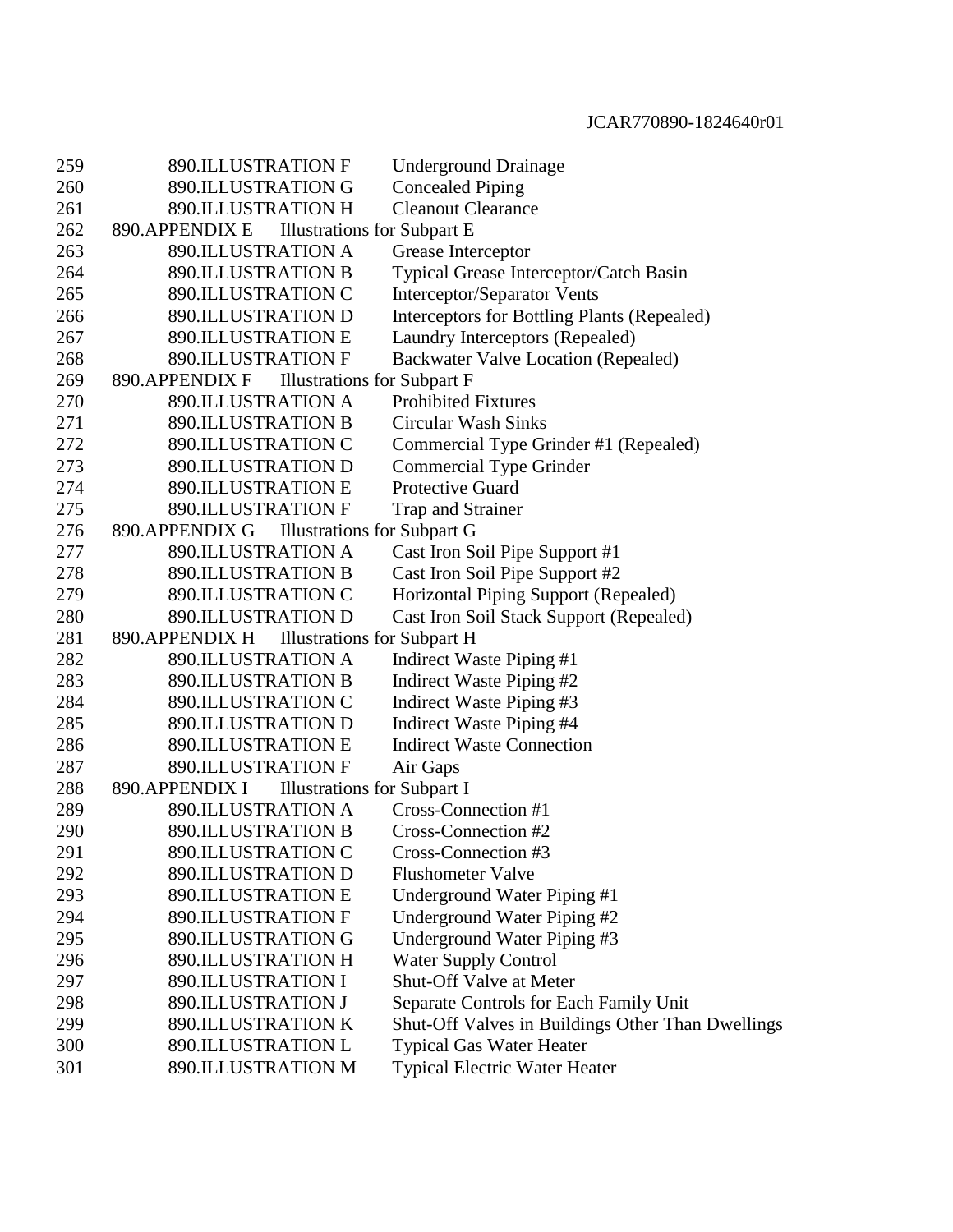| 302 | <b>890.ILLUSTRATION N</b>                            | P & T Valve Installed in Hot Outlet Line          |
|-----|------------------------------------------------------|---------------------------------------------------|
| 303 | 890.ILLUSTRATION O                                   | P & T Relief Valve                                |
| 304 | 890.APPENDIX J<br><b>Illustrations for Subpart J</b> |                                                   |
| 305 | 890.ILLUSTRATION A                                   | Dead Ends                                         |
| 306 | <b>890.ILLUSTRATION B</b>                            | Horizontal to Vertical Change of Direction        |
| 307 | 890.ILLUSTRATION C                                   | Horizontal to Horizontal Change of Direction      |
| 308 | 890.ILLUSTRATION D                                   | Vertical to Horizontal Change of Direction        |
| 309 | <b>890.ILLUSTRATION E</b>                            | <b>Fixture Connections</b>                        |
| 310 | 890.ILLUSTRATION F                                   | <b>Waste Stacks</b>                               |
| 311 | 890.ILLUSTRATION G                                   | <b>Offsets on Drainage Piping</b>                 |
| 312 | 890.ILLUSTRATION H                                   | <b>Relief Vent</b>                                |
| 313 | 890.ILLUSTRATION I                                   | <b>Above Highest Branch</b>                       |
| 314 | 890.ILLUSTRATION J                                   | <b>Below Lowest Branch</b>                        |
| 315 | 890.ILLUSTRATION K                                   | Drainage Below Sewer Level                        |
| 316 | <b>890.ILLUSTRATION L</b>                            | Sanitary Wastes Below Sewer (Repealed)            |
| 317 | <b>Illustrations for Subpart K</b><br>890.APPENDIX K |                                                   |
| 318 | 890.ILLUSTRATION A                                   | <b>Installation of Vent Stack or Main Vent</b>    |
| 319 | <b>890.ILLUSTRATION B</b>                            | Vent Terminal                                     |
| 320 | 890.ILLUSTRATION C                                   | Main Vent                                         |
| 321 | 890.ILLUSTRATION D                                   | <b>Roof Extensions</b>                            |
| 322 | <b>890.ILLUSTRATION E</b>                            | <b>Location of Vent Terminal</b>                  |
| 323 | 890.ILLUSTRATION F                                   | Vent Grade and Vertical Rise                      |
| 324 | 890.ILLUSTRATION G                                   | <b>Vertical Rise</b>                              |
| 325 | 890.ILLUSTRATION H                                   | Height Above Fixtures                             |
| 326 | 890.ILLUSTRATION I                                   | Heel or Side-Inlet                                |
| 327 | 890.ILLUSTRATION J                                   | Heel or Side-Inlet (Repealed)                     |
| 328 | 890.ILLUSTRATION K                                   | Fixtures Back-to-Back and Side-by-Side (Repealed) |
| 329 | <b>890.ILLUSTRATION L</b>                            | Distance from Trap to Vent                        |
| 330 | 890.ILLUSTRATION M                                   | <b>Trap Vent</b>                                  |
| 331 | 890.ILLUSTRATION N                                   | Trap Weir/Hydraulic Gradient                      |
| 332 | 890.ILLUSTRATION O                                   | <b>Common Vent</b>                                |
| 333 | 890.ILLUSTRATION P                                   | <b>Vertical Wet Vent</b>                          |
| 334 | 890.ILLUSTRATION Q                                   | Horizontal Wet Vent                               |
| 335 | <b>890.ILLUSTRATION R</b>                            | Vertical/Horizontal Wet Vent                      |
| 336 | <b>890.ILLUSTRATION S</b>                            | <b>Single Bathroom Group Venting</b>              |
| 337 | <b>890.ILLUSTRATION T</b>                            | <b>Bathroom Group Back to Back</b>                |
| 338 | <b>890.ILLUSTRATION U</b>                            | Bathroom Groups - Plan                            |
| 339 | 890.ILLUSTRATION V                                   | Bathroom Groups - Elevation                       |
| 340 | 890.ILLUSTRATION W                                   | One Bathroom Group - Plan                         |
| 341 | 890.ILLUSTRATION X                                   | One Bathroom Group - Elevation (Repealed)         |
| 342 | <b>890.ILLUSTRATION Y</b>                            | <b>Battery Venting</b>                            |
| 343 | 890.ILLUSTRATION Z                                   | <b>Dual Branches</b>                              |
| 344 | 890.ILLUSTRATION AA                                  | <b>Right and Wrong Vent Connections</b>           |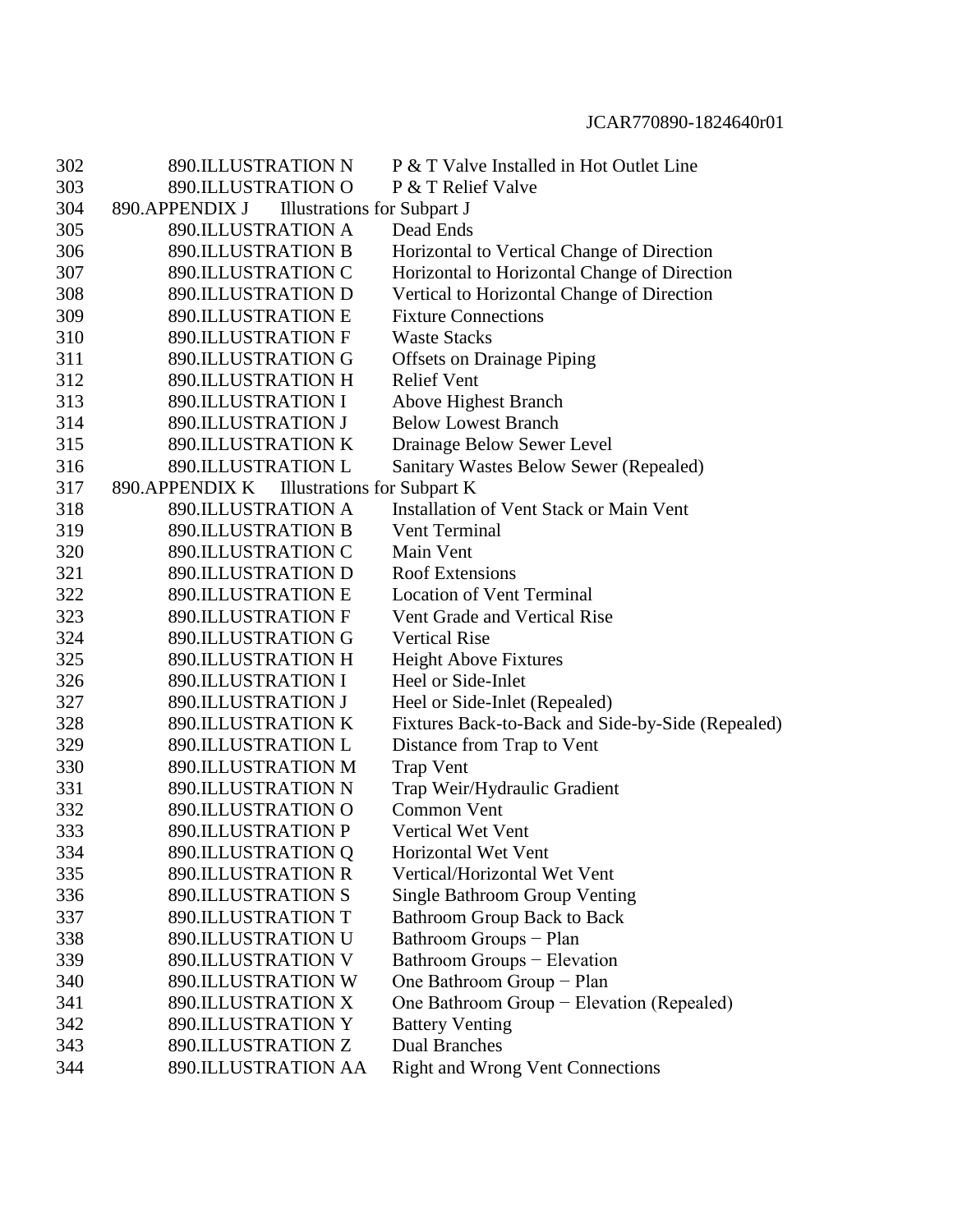| 345 | <b>890.ILLUSTRATION BB</b>                                    | Fixtures Back-to-Back in Battery                                                                 |
|-----|---------------------------------------------------------------|--------------------------------------------------------------------------------------------------|
| 346 | 890.ILLUSTRATION CC                                           | Fixture Connections - Offset Vents                                                               |
| 347 | 890.ILLUSTRATION DD                                           | <b>Circuit Vented Fixtures</b>                                                                   |
| 348 | 890.ILLUSTRATION EE                                           | <b>Vent Stacks</b>                                                                               |
| 349 | 890.ILLUSTRATION FF                                           | <b>Combination Waste and Vent</b>                                                                |
| 350 | 890.ILLUSTRATION GG                                           | Special Venting for Island Fixtures                                                              |
| 351 |                                                               |                                                                                                  |
| 352 |                                                               | AUTHORITY: Implementing and authorized by Section 35 of the Illinois Plumbing License            |
| 353 | Law [225 ILCS 320].                                           |                                                                                                  |
| 354 |                                                               |                                                                                                  |
| 355 |                                                               | SOURCE: Filed August 20, 1969; amended at 7 Ill. Reg. 4245, effective March 24, 1983;            |
| 356 |                                                               | emergency amendment at 7 Ill. Reg. 7328, effective May 31, 1983, for a maximum of 150 days;      |
| 357 |                                                               | amended at 7 Ill. Reg. 13930, effective October 12, 1983; codified at 8 Ill. Reg. 19993; amended |
| 358 |                                                               | at 8 Ill. Reg. 24621, effective December 12, 1984; amended at 9 Ill. Reg. 13340, effective       |
| 359 |                                                               | August 21, 1985; amended at 10 Ill. Reg. 7862, effective May 16, 1986; amended at 11 Ill. Reg.   |
| 360 |                                                               | 9278, effective April 30, 1987; amended at 14 Ill. Reg. 1385, effective January 10, 1990; Part   |
| 361 |                                                               | repealed, new Part adopted at 17 Ill. Reg. 21516, effective December 1, 1993; emergency          |
| 362 |                                                               | amendment at 18 Ill. Reg. 14444, effective September 1, 1994, for a maximum of 150 days;         |
| 363 |                                                               | emergency expired January 28, 1995; amended at 22 Ill. Reg. 21540, effective December 1,         |
| 364 |                                                               | 1998; amended at 28 Ill. Reg. 4215, effective February 18, 2004; amended at 29 Ill. Reg. 5713,   |
| 365 |                                                               | effective April 8, 2005; amended at 38 Ill. Reg. 9940, effective April 24, 2014; amended at 43   |
| 366 | Ill. Reg. $\_\_\_\_\$ , effective $\_\_\_\_\_\_\_\_\_\_\_\$ . |                                                                                                  |
| 367 |                                                               |                                                                                                  |
| 368 |                                                               | SUBPART A: DEFINITIONS AND GENERAL PROVISIONS                                                    |
| 369 |                                                               |                                                                                                  |
| 370 | <b>Section 890.120 Definitions</b>                            |                                                                                                  |
| 371 |                                                               |                                                                                                  |
| 372 |                                                               | For the purpose of administering and enforcing this Part, the following terms, which consist of  |
| 373 |                                                               | words or expressions that have a precise meaning in plumbing, shall have the meaning indicated.  |
| 374 |                                                               | Refer to Appendix A for standards applicable to plumbing appurtenances and fixtures defined in   |
| 375 | this Section.                                                 |                                                                                                  |
| 376 |                                                               |                                                                                                  |
| 377 |                                                               | "Abut" or "Abutting": To border, to touch, to terminate at point of contact,                     |
| 378 | adjacent.                                                     |                                                                                                  |
| 379 |                                                               |                                                                                                  |
| 380 |                                                               | "Accessible": Easily approached or entered with minor modifications, such as the                 |
| 381 |                                                               | removal of an access panel, door or similar obstruction (e.g., drywall, gypsum                   |
| 382 |                                                               | board, plasterboard, or paneling). Concrete, asphalt and ceramic tile are not                    |
| 383 | considered accessible.                                        |                                                                                                  |
| 384 |                                                               |                                                                                                  |
| 385 |                                                               | <u>"Aesthetic Water Fixtures": Plumbing fixtures designed for aesthetics, including,</u>         |
| 386 |                                                               | but not limited to, decorative fountains, water walls, ornamental pools, artificial              |
| 387 |                                                               | waterfalls or artificial streams capable of producing aerosols.                                  |
|     |                                                               |                                                                                                  |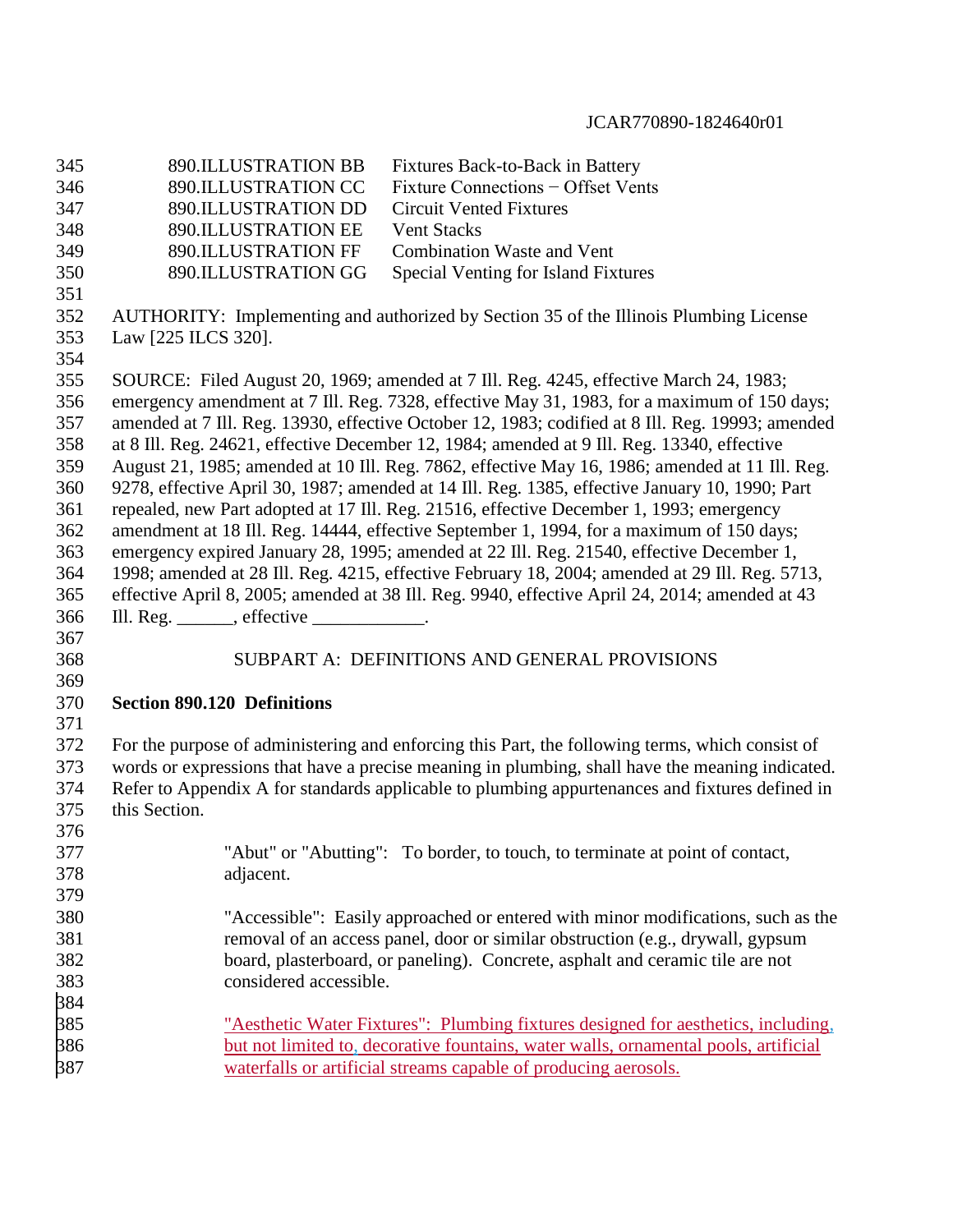| 388 |                                                                                      |
|-----|--------------------------------------------------------------------------------------|
| 389 | "Air Break" (See "Air Gap".)                                                         |
| 390 |                                                                                      |
| 391 | "Air Gap": The unobstructed vertical distance through the free atmosphere            |
| 392 | between the lowest opening from any pipe or faucet supplying water to a tank or      |
| 393 | plumbing fixture and the flood-level rim of the receptacle. An air gap in a          |
| 394 | drainage system is a piping arrangement in which a drain from a fixture, appliance   |
| 395 | or device discharges indirectly into another fixture, receptacle or interceptor at a |
| 396 | point above the flood level rim. (See Appendix B.Illustrations A and B.)             |
| 397 |                                                                                      |
| 398 | "Anchor": An approved support for securing pipe, fixtures and equipment to           |
| 399 | walls, ceilings, floors or any other structural members.                             |
| 400 |                                                                                      |
| 401 | "Antimicrobial": An additive or surface coating that prohibits the growth of         |
| 402 | bacteria or staphylococci.                                                           |
| 403 |                                                                                      |
| 404 | "Anti-siphon Ballcock": A device consisting of a float valve with a flow-splitter    |
| 405 | to provide for tank and trap refill that has an integral vacuum breaker and that is  |
| 406 | used in conjunction with water closet flush tanks.                                   |
| 407 |                                                                                      |
| 408 | "Approved": Accepted or acceptable under an applicable specification stated or       |
| 409 | cited in this Part or accepted as suitable for the proposed use.                     |
| 410 |                                                                                      |
| 411 | "Area Drain": A drain placed in the floor of a basement areaway, a depressed or      |
| 412 | basement entry way, a loading platform, or a paved driveway that cannot              |
| 413 | otherwise be drained.                                                                |
| 414 |                                                                                      |
| 415 | "Aspirator": A device supplied with water under positive pressure that passes        |
| 416 | through an integral orifice, causing a partial vacuum and resulting in movement of   |
| 417 | fluid by siphonage.                                                                  |
| 418 |                                                                                      |
| 419 | "At-Risk": Any person who is more susceptible than the general population to         |
| 420 | developing a drinking water associated illness because of factors including, but     |
| 421 | not limited to, age, health, medication, occupation, medical treatment, medical      |
| 422 | diagnosis or immunodeficiency.                                                       |
| 423 |                                                                                      |
| 424 | "Atmospheric Vacuum Breaker": A device consisting of a soft disc, reaction cup,      |
| 425 | fully guided stem guide, air vent port, and air port shield or hood to prevent       |
| 426 | fouling of the vent port, used for protection against back siphonage.                |
| 427 |                                                                                      |
| 428 | "Authorities Having Jurisdiction": Any entity that the Illinois Plumbing License     |
| 429 | Law authorizes to enforce the Law.                                                   |
| 430 |                                                                                      |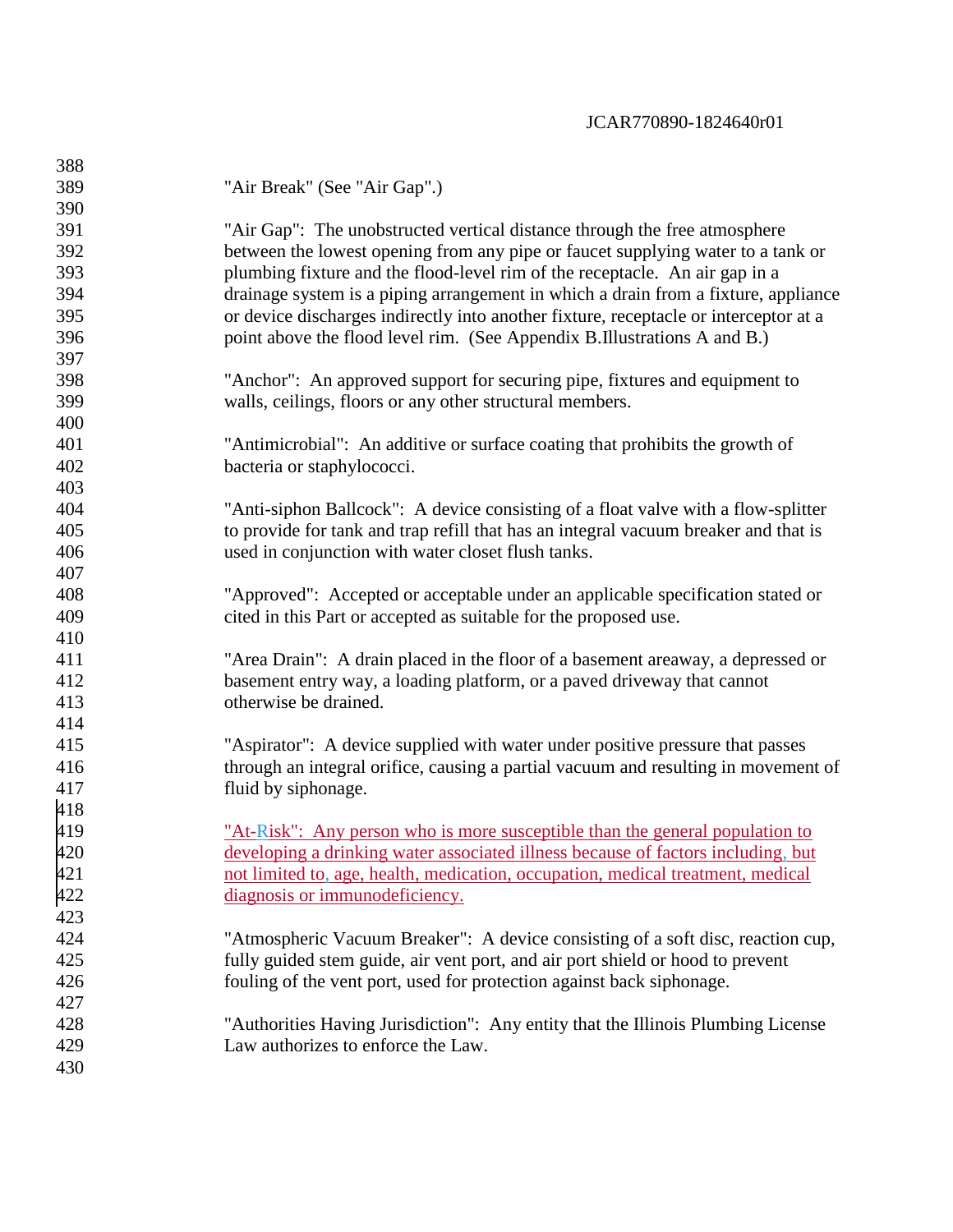| 431 | "Back Pressure": A condition caused when a force is exerted and reverses the        |
|-----|-------------------------------------------------------------------------------------|
| 432 | flow of gas, water or air in a direction opposite the intended normal direction of  |
| 433 | flow.                                                                               |
| 434 |                                                                                     |
| 435 | "Back Siphonage": A condition caused when a negative force or vacuum is             |
| 436 | exerted and reverses the flow of gas, water or air to a direction opposite the      |
| 437 | intended normal direction of flow.                                                  |
| 438 |                                                                                     |
| 439 | "Back Siphonage Preventer": A device designed to prevent reverse flow in a          |
| 440 | water system, specifically back siphonage. The device should be used only where     |
| 441 | no back pressure may occur.                                                         |
| 442 |                                                                                     |
| 443 | "Back Water Valve": A device or valve that is installed in a sanitary sewer, storm  |
| 444 | drain or storm sewer to prevent sewage or drainage from backing up.                 |
| 445 |                                                                                     |
| 446 | "Backflow": The reversal of flow from that normally intended. Hydraulic             |
| 447 | conditions that cause backflow include back siphonage, back pressure and            |
| 448 | aspiration.                                                                         |
| 449 |                                                                                     |
| 450 | "Backflow Preventer": A device or an assembly used to prevent contamination of      |
| 451 | the potable water supply through an actual or potential cross-connection.           |
| 452 |                                                                                     |
| 453 | "Backflow Preventer, Double Check Valve Backflow Preventer Assembly" or             |
| 454 | "DCV": A plumbing appurtenance consisting of two internally force loaded,           |
| 455 | independently acting check valves that operate normally in the closed position;     |
| 456 | two tight-closing, resilient seated shut-off valves; and four test cocks.           |
| 457 |                                                                                     |
| 458 | "Backflow Preventer, Dual Check Valve Type with Atmospheric Vent": A                |
| 459 | plumbing appurtenance consisting of two internally force loaded, independently      |
| 460 | acting check valves, designed to operate normally in the closed position,           |
| 461 | separated by an intermediate chamber able to automatically vent to atmosphere.      |
| 462 |                                                                                     |
| 463 | "Backflow Preventer, Double Check Detector Backflow Prevention Assembly" or         |
| 464 | "DCDA": A plumbing appurtenance consisting of two internally force loaded,          |
| 465 | independently acting check valves, designed to operate normally in the closed       |
| 466 | position; two tight-closing, resilient seated shut-off valves; and four test cocks. |
| 467 | The assembly must include a bypass line with a water meter and double check         |
| 468 | assembly.                                                                           |
| 469 |                                                                                     |
| 470 | "Backflow Preventer, Dual Check Valve Type": A plumbing appurtenance                |
| 471 | consisting of two internally force loaded, independently acting check valves,       |
| 472 | designed to operate normally in the closed position.                                |
| 473 |                                                                                     |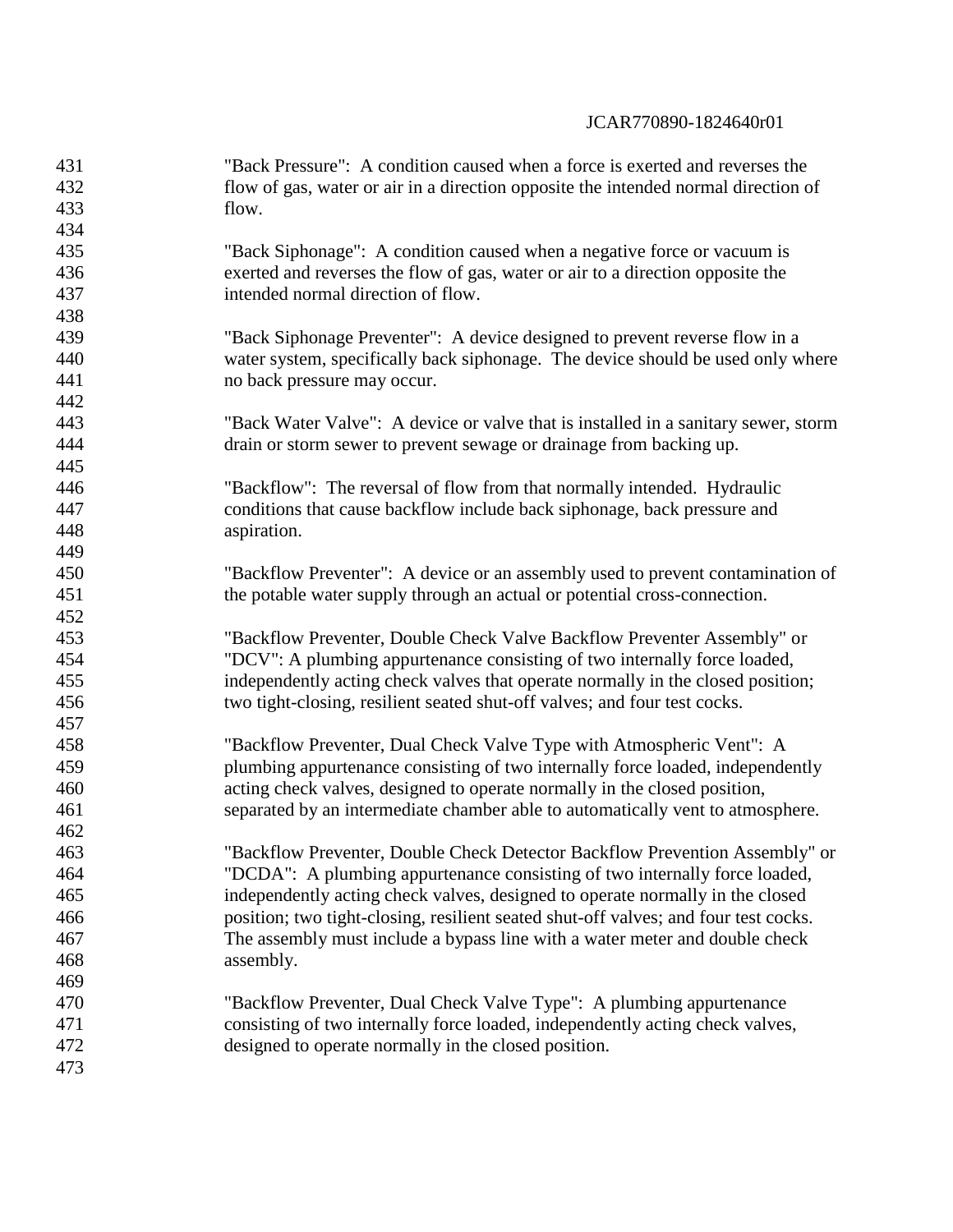| 474 | "Backflow Preventer, Dual Check Valves, Post-Mix Carbonated Beverage                |
|-----|-------------------------------------------------------------------------------------|
| 475 | Dispenser Type": A plumbing appurtenance used to prevent carbonated water or        |
| 476 | carbon dioxide from backflow into a potable water system. The assembly              |
| 477 | consists of two internally force loaded, independently acting check valves,         |
| 478 | designed to operate normally in the closed position, residing in a common body.     |
| 479 |                                                                                     |
| 480 | "Backflow Preventer, Reduced Pressure Detector Backflow Prevention                  |
| 481 | Assembly" or "RPDA": A plumbing appurtenance consisting of two internally           |
| 482 | force loaded, independently acting check valves, designed to operate normally in    |
| 483 | the closed position, separated by an intermediate zone that includes an internally  |
| 484 | force loaded hydraulic operated relief for venting to atmosphere, designed to       |
| 485 | operate normally in the open position, two tight-closing, resilient seated shut-off |
| 486 | valves, four test cocks, and a metered reduced pressure backflow prevention         |
| 487 | assembly bypass.                                                                    |
| 488 |                                                                                     |
| 489 | "Backflow Preventer, Reduced Pressure Principle Backflow Prevention                 |
| 490 | Assembly" or "RPZ": A plumbing appurtenance consisting of two internally force      |
| 491 | loaded, independently acting check valves, designed to operate normally in the      |
| 492 | closed position, separated by an intermediate zone that includes an internally      |
| 493 | force loaded, hydraulically operated relief for venting to atmosphere, designed to  |
| 494 | operate normally in the open position, two tight-closing resilient shut-off valves, |
| 495 | and four test cocks.                                                                |
| 496 |                                                                                     |
| 497 | "Ballcock": A device consisting of a float valve equipped with a flow-splitter to   |
| 498 | provide a tank and trap refill; used in conjunction with a flush tank on a water    |
| 499 | closet.                                                                             |
| 500 |                                                                                     |
| 501 | "Battery of Fixtures": Any group of two or more identical adjacent fixtures that    |
| 502 | discharge into a common horizontal waste or soil branch. (See Appendix              |
| 503 | B.Illustration C.)                                                                  |
| 504 |                                                                                     |
| 505 | "Blackwater": Water containing sewage, bodily fluids or other biological wastes     |
| 506 | from toilets, dishwashers, kitchen sinks, floor drains and utility sinks.           |
| 507 |                                                                                     |
| 508 | "Boiler Blow-Down": A controlled outlet on a boiler to permit emptying or           |
| 509 | discharging of sediment.                                                            |
| 510 |                                                                                     |
| 511 | "Branch": Any part of the piping system other than a main, riser or stack. (See     |
| 512 | Appendix B.Illustration D.)                                                         |
| 513 |                                                                                     |
| 514 | "Branch Interval": A length of soil or waste stack corresponding in general to a    |
| 515 | story height, but in no case less than 8 feet, within which the horizontal branches |
| 516 | from one floor or story of a building are connected to the stack.                   |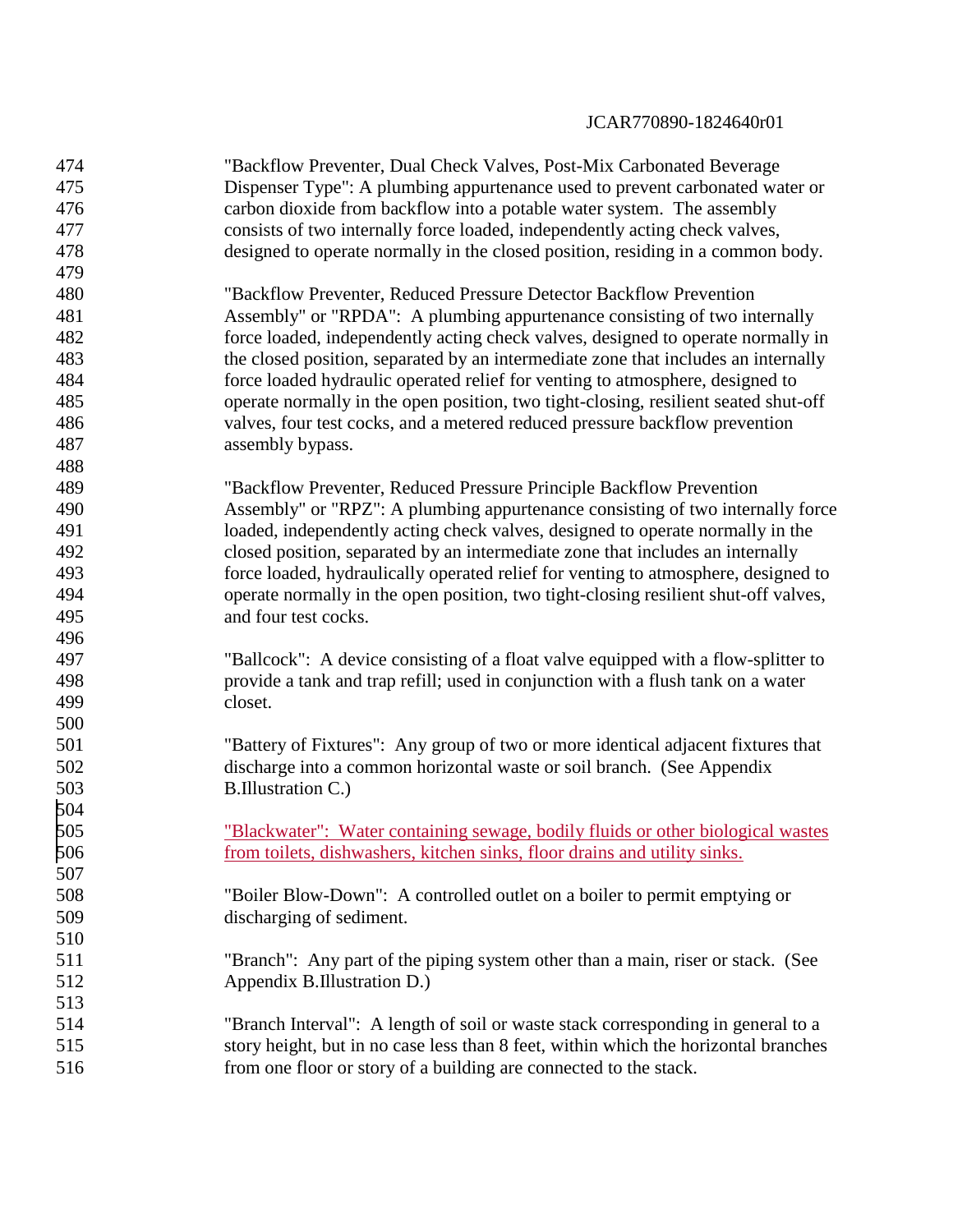| 517 |                                                                                     |
|-----|-------------------------------------------------------------------------------------|
| 518 | "Branch Vent": A horizontal vent connecting one or more individual vents with a     |
| 519 | vent stack or stack vent. (See Appendix B.Illustration E.)                          |
| 520 |                                                                                     |
| 521 | <u>"Building" or "Facility": Any structure used or intended for supporting or</u>   |
| 522 | sheltering any use or occupancy. This may include, but is not limited to, mobile    |
| 523 | food units, prefabricated structures, and free standing plumbing appliances or      |
| 524 | appurtenances such as ice or water vending machines.                                |
| 525 |                                                                                     |
| 526 | "Building Classification": The Department's designation of buildings into           |
| 527 | differing types based upon use or occupancy, such as residential buildings,         |
| 528 | dormitories, office buildings, food service establishments, etc.                    |
| 529 |                                                                                     |
| 530 | "Building Drain": The part of the lowest horizontal piping of a drainage system     |
| 531 | that receives the discharge from soil, waste, and other drainage pipes inside the   |
| 532 | walls of the building and conveys it to the building (house) sewer. The building    |
| 533 | drain's developed length terminates 5 feet outside the building foundation wall.    |
| 534 | (See Appendix B.Illustration F.)                                                    |
| 535 |                                                                                     |
| 536 | "Building Sewer": The part of the horizontal piping of a drainage system that       |
| 537 | extends from the end of the building drain, receives the discharge of the building  |
| 538 | drain and conveys it to a public sanitary sewer or private sewage disposal system.  |
| 539 | The building sewer commences 5 feet outside the building foundation wall. (See      |
| 540 | Appendix B.Illustration F.)                                                         |
| 541 |                                                                                     |
| 542 | "Building Storm Drain": The lowest horizontal portion of the storm drainage         |
| 543 | system used for conveying rain water, surface water, ground water, subsurface       |
| 544 | water, site drainage, condensate or cooling water inside the walls of a building to |
| 545 | a point 5 feet beyond the outside of the building foundation wall.                  |
| 546 |                                                                                     |
| 547 | "Building Sub-drain": The portion of a sanitary drainage system (see definition of  |
| 548 | "Drainage System") that cannot drain by gravity into the building drain. (See       |
| 549 | Appendix B.Illustration G.)                                                         |
| 550 |                                                                                     |
| 551 | "Building Trap": A device, fitting, or assembly of fittings installed in a building |
| 552 | drain to prevent circulation of air between the drainage system of the building and |
| 553 | the building sewer.                                                                 |
| 554 |                                                                                     |
| 555 | "Certified Local Health Department": A local health department that meets the       |
| 556 | requirements set forth in Section 600.210 and Subparts C and D of the Certified     |
| 557 | Local Health Department Code (77 III. Adm. Code 600) and is so designated by        |
| 558 | the Department.                                                                     |
| 559 |                                                                                     |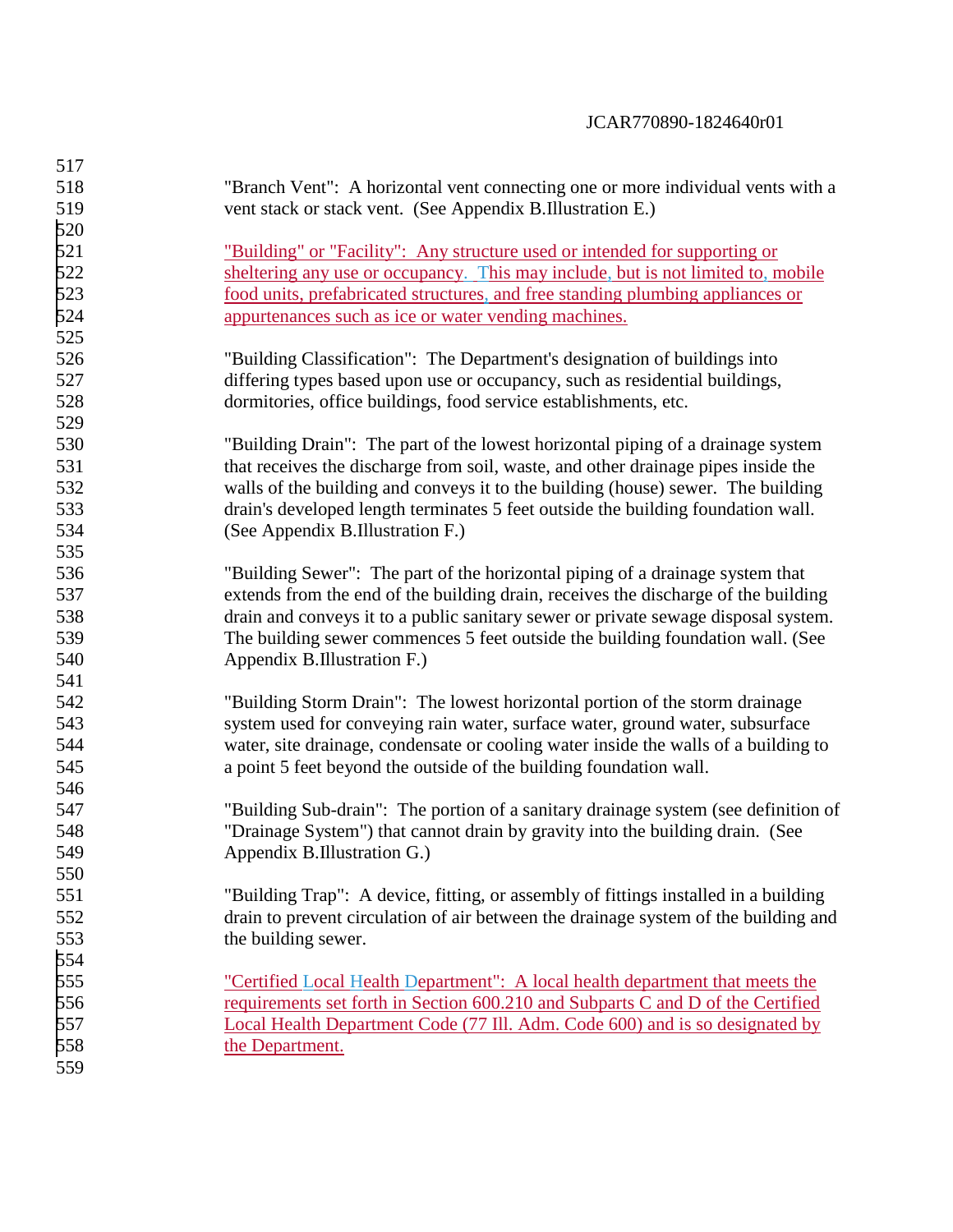| 560 | "Chemical Waste System": Piping that conveys corrosive or toxic chemical waste       |
|-----|--------------------------------------------------------------------------------------|
| 561 | to the drainage system.                                                              |
| 562 |                                                                                      |
| 563 | "Circuit Vent": A branch vent that serves two or more traps and extends from the     |
| 564 | front of the last fixture connection of a horizontal waste branch to the vent stack. |
| 565 | This type of venting applies only to floor drains and floor outlet fixtures. (See    |
| 566 | Appendix B.Illustration H.)                                                          |
| 567 |                                                                                      |
| 568 | "Clear Water" or "Clear Water Waste": Cooling water and condensate waste             |
| 569 | from refrigeration or air conditioning equipment, cooled condensate from steam       |
| 570 | heating systems, and seepage water.                                                  |
| 571 |                                                                                      |
| 572 | "Closed Water System": A system that has a backflow device or assembly               |
| 573 | installed in the water supply system to contain backflow within the premises.        |
| 574 | Other plumbing appurtenances, such as a single check valve or a water pressure       |
| 575 | regulator installed in the water supply system, may also create a closed water       |
| 576 | system.                                                                              |
| 577 |                                                                                      |
| 578 | "Code": State or local statutes, ordinances, or administrative rules, e.g.,          |
| 579 | requirements for plumbing methods, materials, etc. This Part) will be referenced     |
| 580 | in this rule as "Part". At the local level, a county, city, township, village or     |
| 581 | sanitary/water district shall adopt a plumbing ordinance or resolution and           |
| 582 | plumbing rules, and the ordinance or resolution and rule shall be filed with the     |
| 583 | clerk's office. A standard for plumbing contained in any local rule or ordinance     |
| 584 | that has not been officially adopted can be construed only as a recommended          |
| 585 | standard.                                                                            |
| 586 |                                                                                      |
| 587 | "Cold Water": Water that is delivered at ambient temperatures or has not passed      |
| 588 | through a water heater, has not been exposed to an external heat source, and has     |
| 589 | not been blended with water above ambient temperatures. Water below 85 degrees       |
| 590 | Fahrenheit.                                                                          |
| 591 |                                                                                      |
| 592 | "Combination Fixture": A fixture combining two or more compartments or               |
| 593 | receptors.                                                                           |
| 594 |                                                                                      |
| 595 | "Combination Waste and Vent System": A system of waste piping with the               |
| 596 | horizontal wet venting of one or more floor drains by means of a common waste        |
| 597 | and vent pipe adequately sized to provide free movement of air above the flow        |
| 598 | line of the drain.                                                                   |
| 599 |                                                                                      |
| 600 | "Combined Building Sewer": A sewer that receives storm water and sewage.             |
| 601 |                                                                                      |
| 602 | "Common Vent": A vent connecting at the junction of two fixture drains and           |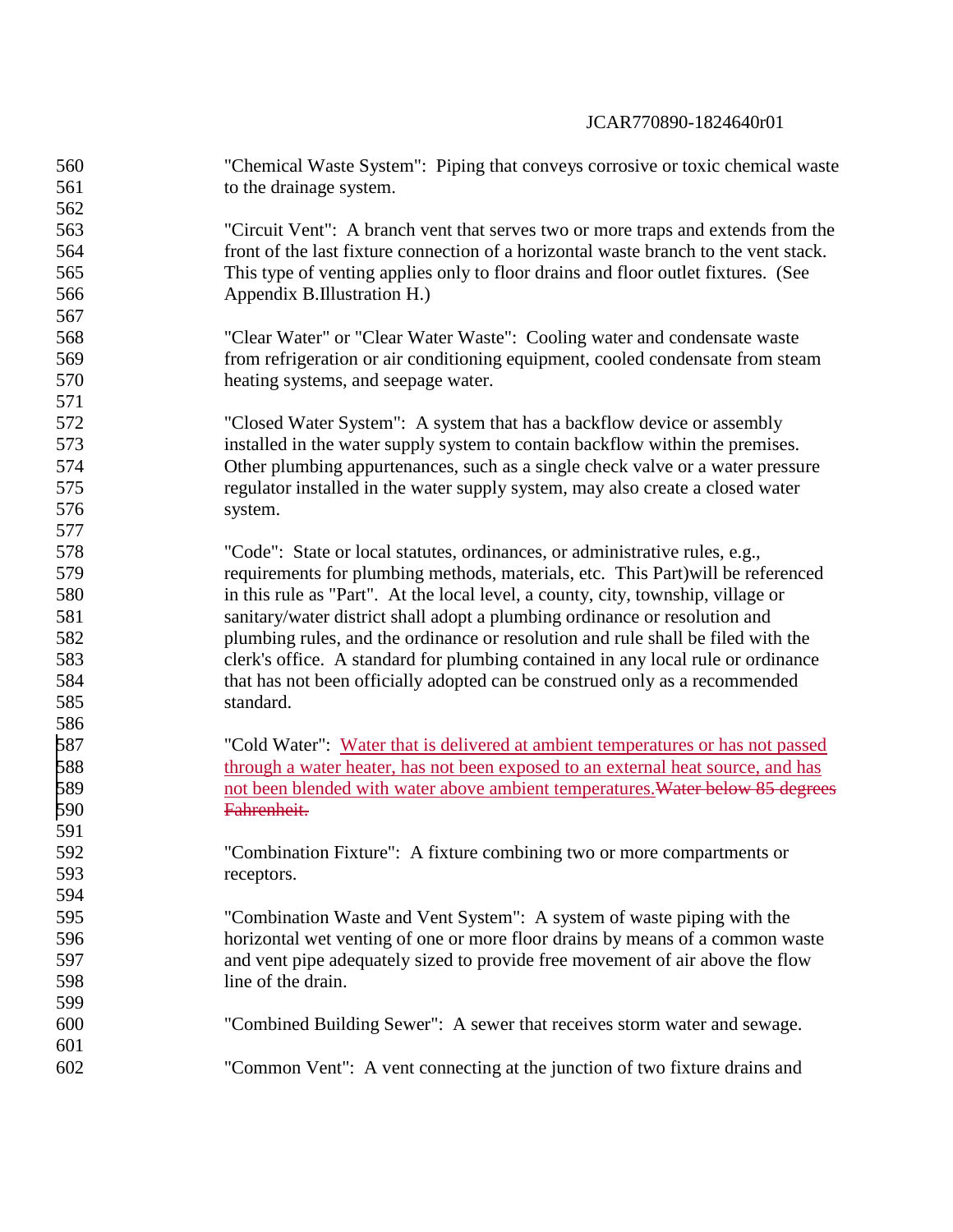| "Connection": The joining of two pieces of pipe, or pipes and fittings, valves or                                                                                                                                                             |
|-----------------------------------------------------------------------------------------------------------------------------------------------------------------------------------------------------------------------------------------------|
|                                                                                                                                                                                                                                               |
|                                                                                                                                                                                                                                               |
|                                                                                                                                                                                                                                               |
| potable water supply distribution system, may cause the water to degrade so that                                                                                                                                                              |
| water quality standards are not met or physical illness, injury or death to persons                                                                                                                                                           |
|                                                                                                                                                                                                                                               |
|                                                                                                                                                                                                                                               |
| "Contaminated Water": Water not suitable for human use or that does not meet                                                                                                                                                                  |
| the water quality standards of rules of the Illinois Pollution Control Board titled                                                                                                                                                           |
|                                                                                                                                                                                                                                               |
|                                                                                                                                                                                                                                               |
| "Continuous Vent": A vertical vent that is a continuation of the drain to which it                                                                                                                                                            |
|                                                                                                                                                                                                                                               |
|                                                                                                                                                                                                                                               |
|                                                                                                                                                                                                                                               |
| "Continuous Waste": A drain or waste line from two or more fixtures or sink                                                                                                                                                                   |
| compartments (of a single fixture), such as a combined three-compartment sink,                                                                                                                                                                |
|                                                                                                                                                                                                                                               |
|                                                                                                                                                                                                                                               |
| "Critical Level": The mark on an atmospheric vacuum breaker established by the                                                                                                                                                                |
| manufacturer and stamped "-CL-". This determines the minimum elevation above                                                                                                                                                                  |
|                                                                                                                                                                                                                                               |
| device shall be installed. When an atmospheric vacuum breaker does not bear a                                                                                                                                                                 |
|                                                                                                                                                                                                                                               |
|                                                                                                                                                                                                                                               |
|                                                                                                                                                                                                                                               |
| "Cross-Connection": Any actual or potential connection or arrangement between                                                                                                                                                                 |
| two otherwise separate piping systems, one containing potable water and the other                                                                                                                                                             |
| containing fluids or gases of any kind that do not meet potable water quality                                                                                                                                                                 |
| standards, in which the non-potable substances in one system may flow into the                                                                                                                                                                |
| potable water system or enter it through a means such as back pressure, back                                                                                                                                                                  |
|                                                                                                                                                                                                                                               |
|                                                                                                                                                                                                                                               |
|                                                                                                                                                                                                                                               |
| appurtenance, complete with shut-off valves, installed in a potable water line to                                                                                                                                                             |
| prevent potable water from being mixed with any substance from a piping system                                                                                                                                                                |
| containing non-potable substances, connected in any manner to the potable water                                                                                                                                                               |
|                                                                                                                                                                                                                                               |
|                                                                                                                                                                                                                                               |
| "Cross-Connection Control by Containment": The installation of a backflow                                                                                                                                                                     |
| "Contaminant": Any solid, liquid or gaseous matter that, when present in a<br>the flood-level rim or top of the fixture, whichever shall apply, at which the<br>critical level marking, the bottom of the vacuum breaker shall constitute the |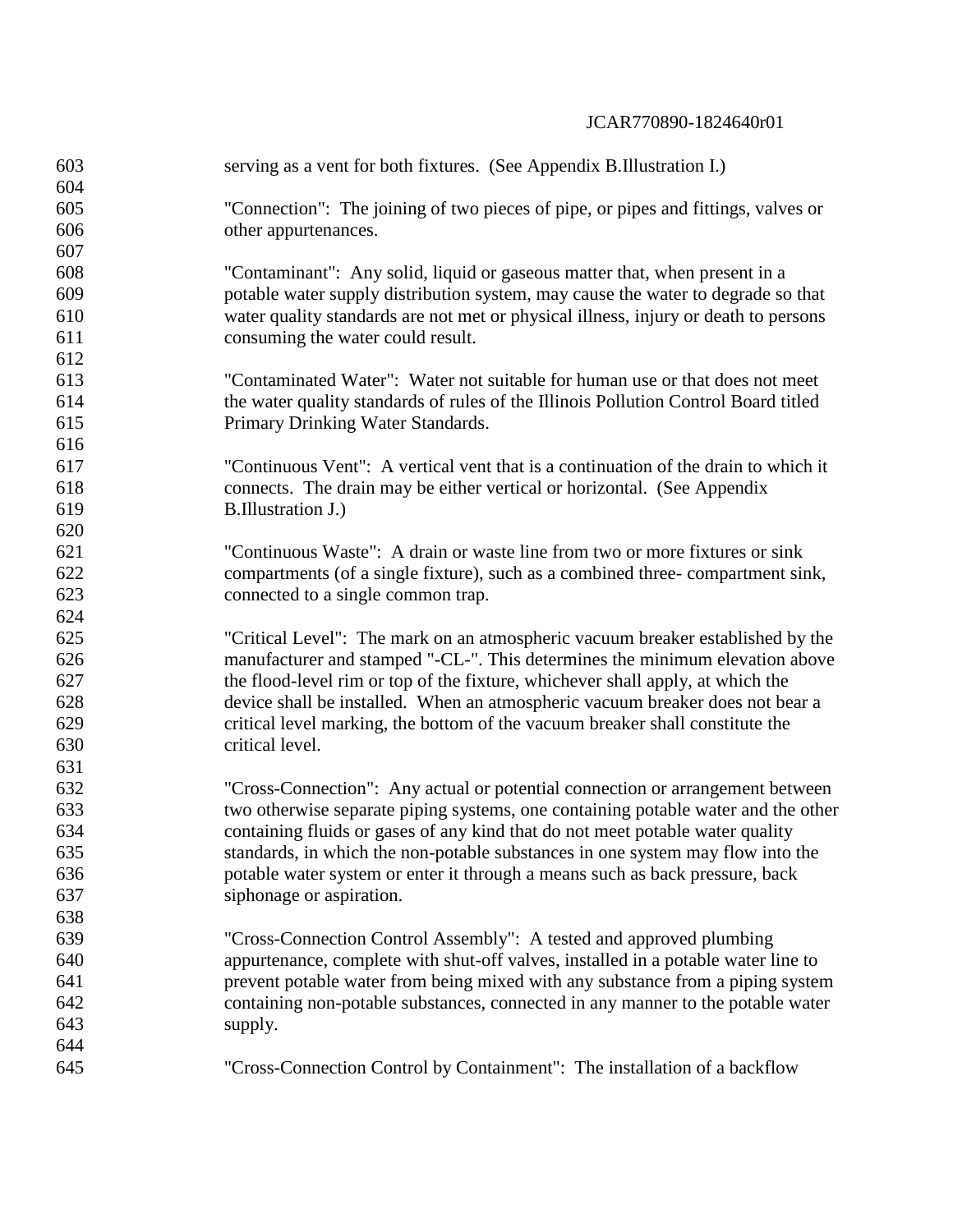| 646 | prevention device or assembly on the service line to a premises to protect water     |
|-----|--------------------------------------------------------------------------------------|
| 647 | quality.                                                                             |
| 648 |                                                                                      |
| 649 | "Cross-Connection Control by Isolation": The installation of a backflow              |
| 650 | prevention device or assembly at each actual or potential cross-connection within    |
| 651 | a premises to protect water quality.                                                 |
| 652 |                                                                                      |
| 653 | "Cross-Connection Control" or "CCC": The identification and elimination of all       |
| 654 | unprotected connections between a potable water system and any other substance.      |
| 655 |                                                                                      |
| 656 | "Cross-Connection Control Device": A plumbing appurtenance installed in a            |
| 657 | potable water line to prevent any substance of any kind from being mixed.            |
| 658 |                                                                                      |
| 659 | "Cross-Connection Control Device Inspector": An individual who holds an              |
| 660 | Illinois Plumbing License and who has been certified in accordance with 35 Ill.      |
| 661 | Adm. Code 653.802 (Specific Conditions and Installation Procedures) of the           |
| 662 | Illinois Environmental Protection Agency's rules titled Design, Operation and        |
| 663 | Maintenance Criteria to inspect, test, maintain and repair cross-connection control  |
| 664 | devices and assemblies. The certification attests to an inspector's understanding    |
| 665 | of the principles of backflow and back siphonage, and the public health hazard       |
| 666 | presented by the improper installation of cross-connection control devices.          |
| 667 |                                                                                      |
| 668 | "Cross-Connection, Non-Pressure Type": A submerged inlet installation where a        |
| 669 | potable water pipe is connected or extended below the overflow rim of a              |
| 670 | receptacle, or an environment that contains a non-potable substance at               |
| 671 | atmospheric pressure.                                                                |
| 672 |                                                                                      |
| 673 | "Cross-Connection, Pressure Type": An installation where a potable water pipe is     |
| 674 | connected to a closed vessel or piping system that contains a non-potable            |
| 675 | substance above atmospheric pressure.                                                |
| 676 |                                                                                      |
| 677 | "Dead End": For the purposes of a water distribution system, dead end means any      |
| 678 | pipe, tube, fixture or plumbing appurtenance A pipe that is subject to persistent    |
| 679 | <u>low or no flow conditions due to lack of use, construction or design, such as</u> |
| 680 | capped pipes, stagnant fire service lines, stagnant lawn irrigation service lines or |
| 681 | unused fixtures. Also known as "dead legs". For the purposes of a building drain     |
| 682 | system, dead end means a pipe that is terminated at a developed distance of 2 feet   |
| 683 | or more by means of a plug or other closed fitting, except piping serving as a       |
| 684 | cleanout extension to an accessible area. (See Appendix J.Illustration               |
| 685 | <b>AB.Illustration K.)</b>                                                           |
| 686 |                                                                                      |
| 687 | "Department": The Illinois Department of Public Health.                              |
| 688 |                                                                                      |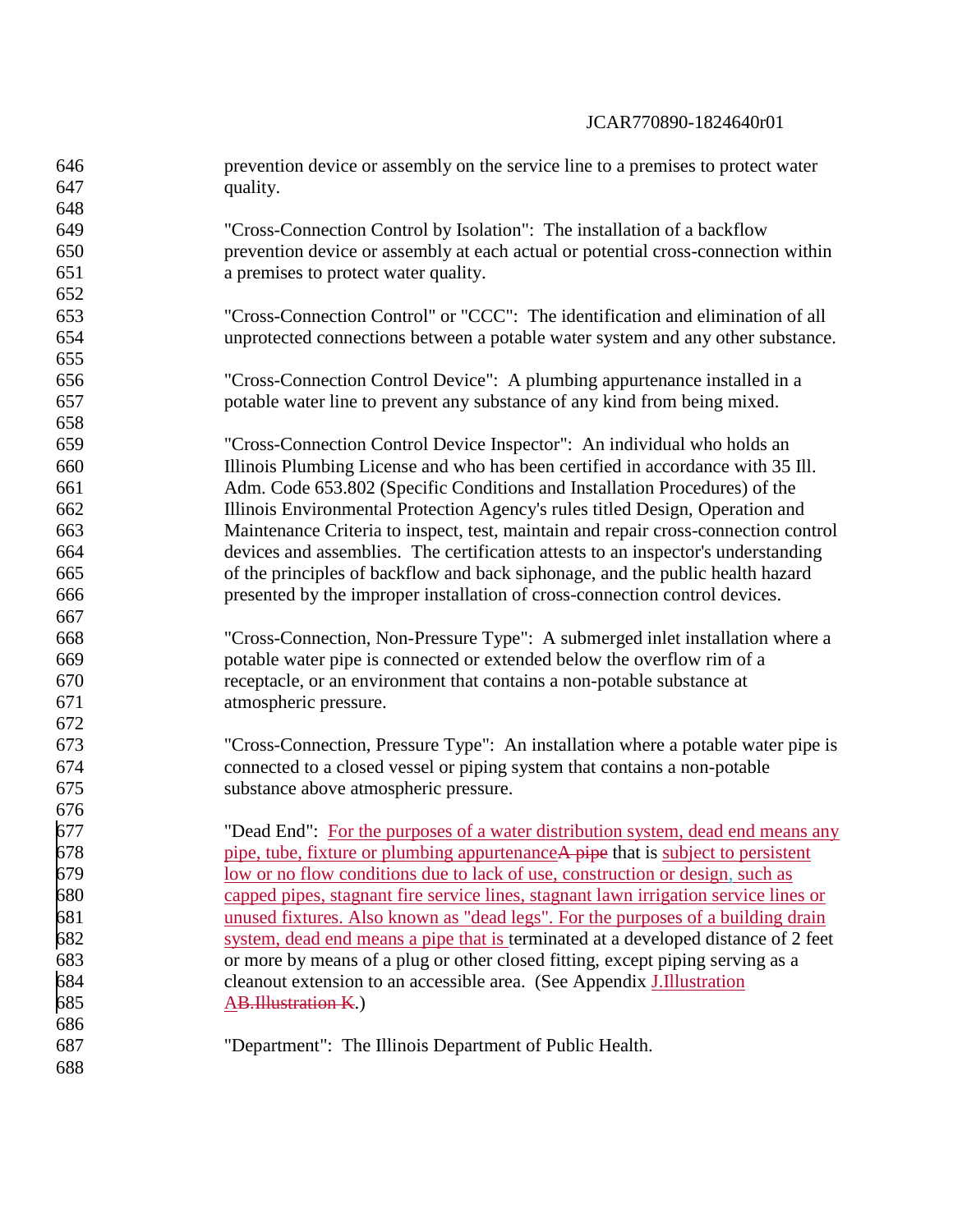| 689 | "Developed Length": The length of a pipe measured along the center line of the       |
|-----|--------------------------------------------------------------------------------------|
| 690 | pipe, including fittings.                                                            |
| 691 |                                                                                      |
| 692 | "Diameter": The length of a straight line passing through the center of an object,   |
| 693 | e.g., a circle. (For the diameter of a pipe, see "Pipe Diameter".)                   |
| 694 |                                                                                      |
| 695 | "Drain": Any pipe that carries waste water in a building drainage system. (See       |
| 696 | Appendix B.Illustration L.)                                                          |
| 697 |                                                                                      |
| 698 | "Drain Laying": The laying and connecting of piping from 5 feet outside the          |
| 699 | foundation wall of a building to the public sanitary sewer system in the street or   |
| 700 | alley.                                                                               |
| 701 |                                                                                      |
| 702 | "Drainage Fixture Unit" or "DFU": The mathematical factor used by the                |
| 703 | plumbing industry to estimate the probable load on the drainage system caused by     |
| 704 | discharge from various plumbing fixtures. One drainage fixture unit is equivalent    |
| 705 | to $7\frac{1}{2}$ gallons per minute or 1 cubic foot per minute.                     |
| 706 |                                                                                      |
| 707 | "Drainage Piping" (See "Drainage System".)                                           |
| 708 |                                                                                      |
| 709 | "Drainage System": All piping within public or private premises that conveys         |
| 710 | sewage, rain or other liquid wastes to a point of disposal, but does not include the |
| 711 | mains of a public sewer system or a private or public sewage treatment or disposal   |
| 712 | plant. The drainage system does not include the venting system. Drainage and         |
| 713 | venting are separate systems, although both are part of the overall plumbing         |
| 714 | system.                                                                              |
| 715 |                                                                                      |
| 716 | "Durham System": A soil or waste system where all piping is of threaded pipe,        |
| 717 | using recessed drainage fittings.                                                    |
| 718 |                                                                                      |
| 719 | "Effective Opening": The minimum cross-sectional area at the point of water          |
| 720 | supply discharge, measured or expressed in terms of the diameter of a circle or, if  |
| 721 | the opening is not circular, the diameter of a circle of equivalent cross-sectional  |
| 722 | area. (This is applicable to sizing an air gap.)                                     |
| 723 |                                                                                      |
| 724 | "Existing Plumbing" or "Existing Work": A plumbing system or any part of a           |
| 725 | plumbing system that has been installed prior to January 1, 2014.                    |
| 726 |                                                                                      |
| 727 | "Extracted Mechanical Joint": A joint that is developed with a special drilling      |
| 728 | tool used to penetrate a copper pipe wall, after which two steel pins are extended   |
| 729 | from the drill. While rotating, the drill head is withdrawn from the pipe under      |
| 730 | power, raising an external collar from the hole in the pipe. The branch pipe is      |
| 731 | then brazed into the collared outlet.                                                |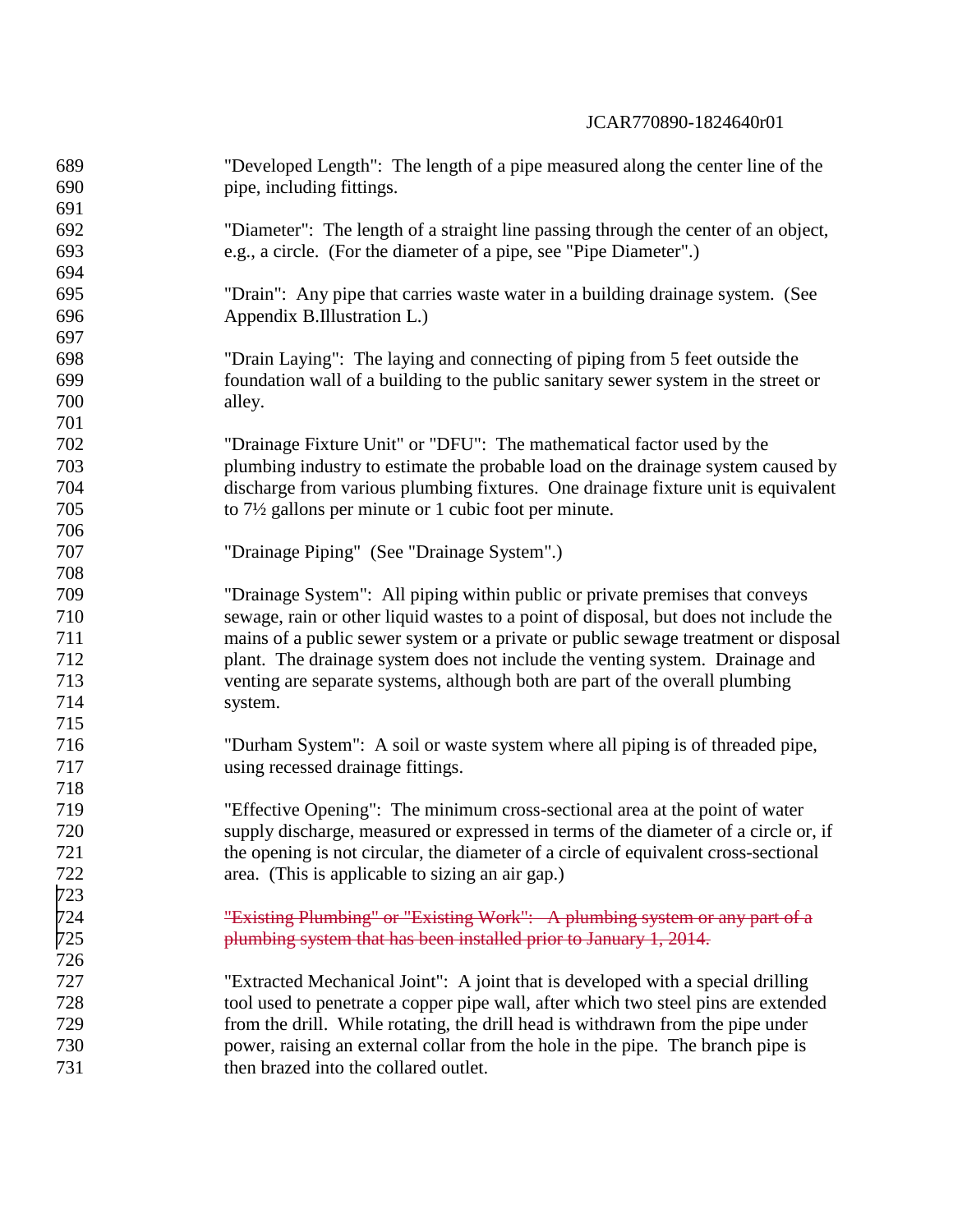| 732 |                                                                                      |
|-----|--------------------------------------------------------------------------------------|
| 733 | "Fire Sprinkler System": A system of piping and appurtenances used to convey         |
| 734 | water or other fire extinguishing substances to fire sprinklers.                     |
| 735 |                                                                                      |
| 736 | "Fixed": Stationary, immovable or immobile, as in a fixed air gap.                   |
| 737 |                                                                                      |
| 738 | "Fixture Branch": A water supply pipe, soil pipe or waste pipe serving one or        |
| 739 | more fixtures.                                                                       |
| 740 |                                                                                      |
| 741 | "Fixture Carrier": A device designed to support an off-the-floor plumbing fixture.   |
| 742 |                                                                                      |
| 743 | "Fixture Drain": The vertical or horizontal outlet pipe from the trap of the fixture |
| 744 | to the junction of that pipe with any other drain pipe. (See Appendix B.Illustration |
| 745 | M.)                                                                                  |
| 746 |                                                                                      |
| 747 | "Fixture Supply": A water supply pipe connecting the fixture to a branch or main     |
| 748 | water supply pipe.                                                                   |
| 749 |                                                                                      |
| 750 | "Fixture Supply Stop": A valve used to control water supply to an individual         |
| 751 | plumbing fixture, appurtenance or appliance.                                         |
| 752 |                                                                                      |
| 753 | "Float Valve": An automatic opening valve, operated by a float, used to control      |
| 754 | the water level in a vessel, tank or other container.                                |
| 755 |                                                                                      |
| 756 | "Flood Level": The elevation at which a liquid will overflow the fixture or          |
| 757 | receptacle.                                                                          |
| 758 |                                                                                      |
| 759 | "Flood Level Rim": The top edge of a receptacle or fixture over which a liquid       |
| 760 | will flow when the receptacle or fixture is filled beyond its capacity (or flooded). |
| 761 | "Overflow rim" is used interchangeably with flood level rim.                         |
| 762 |                                                                                      |
| 763 | "Flooded": When the liquid in a fixture equals the maximum capacity of the           |
| 764 | fixture or when the level of the liquid in the fixture rises to the fixture's flood  |
| 765 | level rim. Any attempt to add liquid to a flooded fixture causes liquid to           |
| 766 | overflow.                                                                            |
| 767 |                                                                                      |
| 768 | "Flush Valve": A device for the purpose of flushing water closets and other          |
| 769 | similar fixtures.                                                                    |
| 770 |                                                                                      |
| 771 | "Flushometer Valve": A device actuated by hand, a photoelectric cell, or other       |
| 772 | electronic control that discharges a predetermined quantity of water to fixtures for |
| 773 | flushing purposes. The valve is closed by direct water pressure.                     |
| 774 |                                                                                      |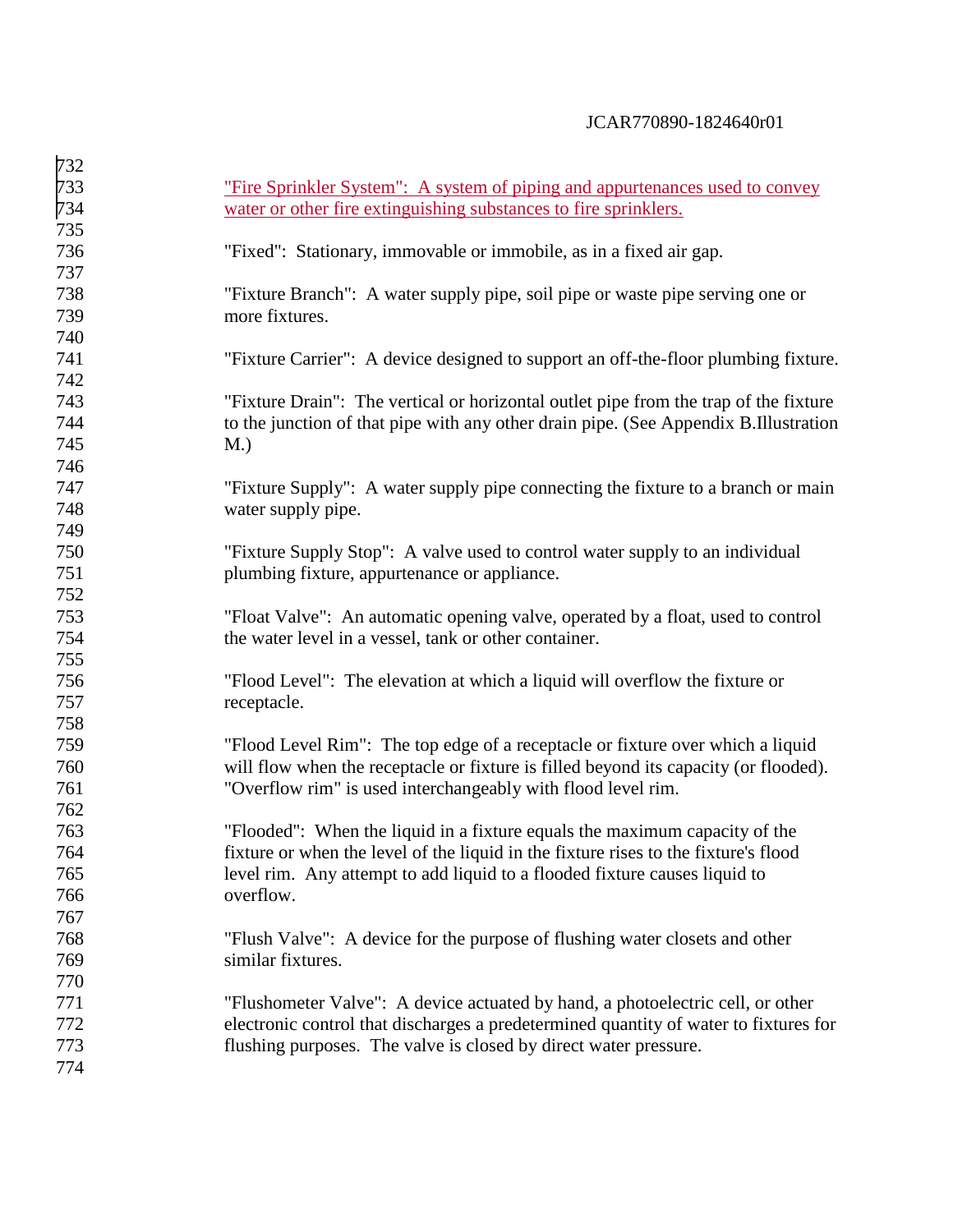| 775 | "Food-Service Establishment": An operation defined in 77 Ill. Adm. Code               |
|-----|---------------------------------------------------------------------------------------|
| 776 | 750.100 (Food Code). Any establishment selling or serving, to the public, food or     |
| 777 | liquid beverages that can be consumed on the premises.                                |
| 778 |                                                                                       |
| 779 | "Grade": The fall, pitch or slope of a line of pipe in reference to a horizontal      |
| 780 | plane. In drainage, it is usually expressed as the fraction of an inch fall per foot  |
| 781 | length of pipe. This may also be expressed as a percentage. (See Appendix B.          |
| 782 | Illustration O.)                                                                      |
| 783 |                                                                                       |
| 784 | "Graywater": Untreated waste water that has not come into contact with toilet         |
| 785 | waste, kitchen sink waste, dishwasher waste or similarly contaminated sources.        |
| 786 | Graywater includes waste water from bathtubs, showers, lavatories, clothes            |
| 787 | washers and laundry tubs. Also known as gray water, grey water, and greywater.        |
| 788 |                                                                                       |
| 789 | "Graywater Harvesting System": A plumbing system intended to collect, convey,         |
| 790 | store, treat and distribute graywater for approved uses.                              |
| 791 |                                                                                       |
| 792 | "Grease Interceptor": A device used to separate and retain grease, oils and other     |
| 793 | floating matter from sewage waste while permitting the remaining flow to              |
| 794 | discharge into the drainage system. See "Interceptor".                                |
| 795 |                                                                                       |
| 796 | "Group of Fixtures": Two or more fixtures adjacent to or near each other.             |
| 797 |                                                                                       |
| 798 | "Hangers": Devices for supporting and securing pipe, fixtures and equipment to        |
| 799 | walls, ceilings, floors or any other structural member.                               |
| 800 |                                                                                       |
| 801 | "Harvested Water": A non-potable source of water that includes, but is not            |
| 802 | limited to, graywater, clearwater, rainwater, or reclaimed water.                     |
| 803 |                                                                                       |
| 804 | "Harvested Water System": A plumbing system intended to collect, convey,              |
| 805 | store, treat and distribute harvested water for approved uses.                        |
| 806 |                                                                                       |
| 807 | "High Hazard Substance": Any substance that, when present in the potable water        |
| 808 | system, can cause illness, injury or death if consumed or used.                       |
| 809 |                                                                                       |
| 810 | "Historic Buildings": All buildings, parts of buildings, facilities or sites          |
| 811 | individually listed in or eligible for listing in the National Register of Historic   |
| 812 | Places; a "contributing" building or site in a National Register Historic District as |
| 813 | determined by the Illinois Historic Preservation Agency (IHPA) or as determined       |
| 814 | by a "Certified Local Government" designated by IHPA; a building or site              |
| 815 | designated as a historic or architectural landmark by a local Landmarks               |
| 816 | Commission or local Historic Preservation Commission; or buildings that undergo       |
| 817 | historic reconstruction.                                                              |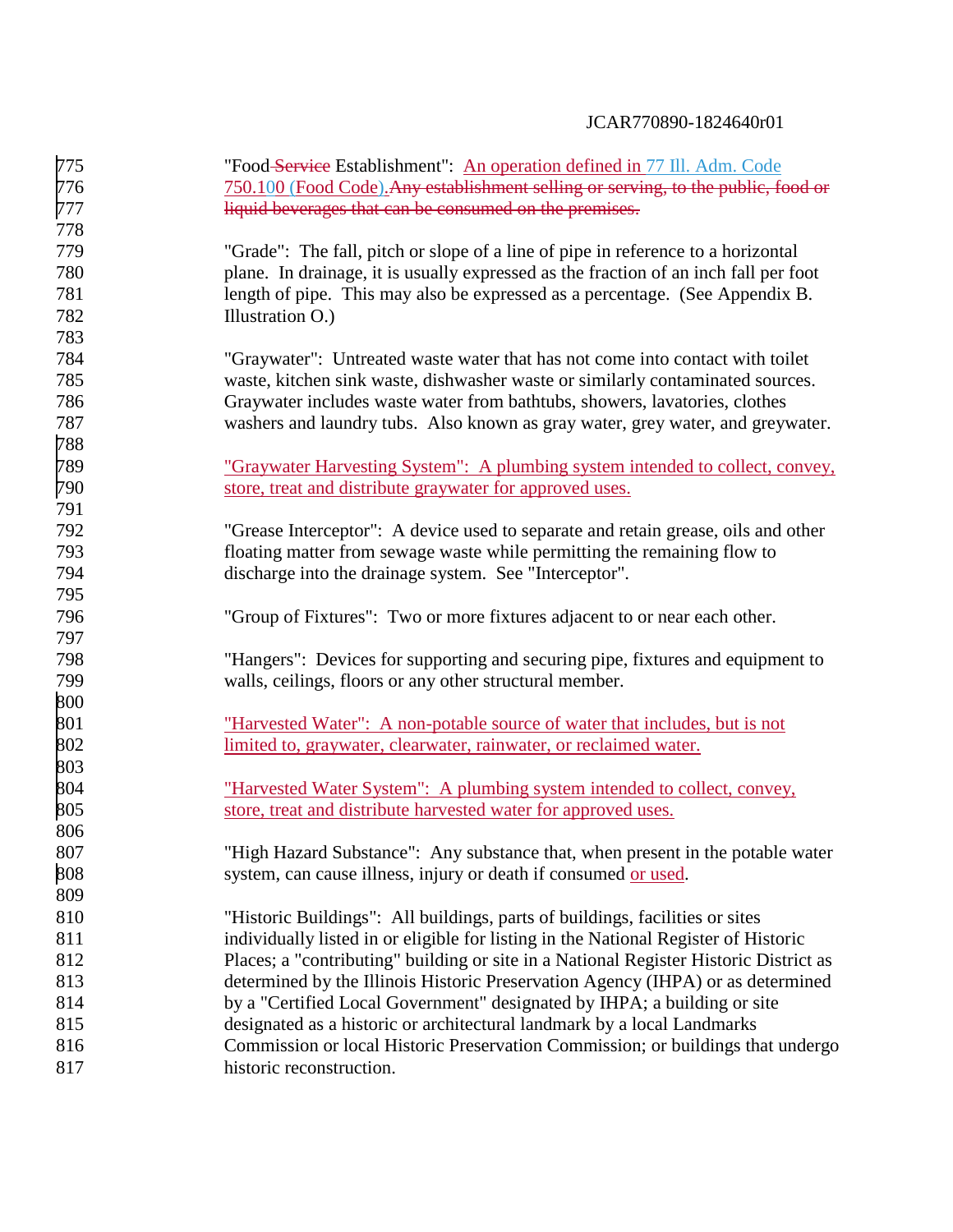| 818 |                                                                                     |
|-----|-------------------------------------------------------------------------------------|
| 819 | "Horizontal Branch": A drain pipe extending laterally from a soil or waste stack    |
| 820 | or building drain, with or without vertical sections or branches, that receives the |
| 821 | discharge from one or more fixture drains and conducts the discharge to the soil    |
| 822 | or waste stack or to the building drain. (See Appendix B.Illustration P.)           |
| 823 |                                                                                     |
| 824 | "Horizontal Pipe": Any pipe or fitting that makes an angle of less than 45 degrees  |
| 825 | with the horizontal.                                                                |
| 826 |                                                                                     |
| 827 | "Hose": A flexible tube for conveying fluids (as from a faucet or hydrant).         |
| 828 |                                                                                     |
| 829 | "Hose Bibb": A faucet to which a hose may be attached.                              |
| 830 |                                                                                     |
| 831 | "Hot Water": Water at a temperature of not less than 160+20 degrees Fahrenheit.     |
| 832 |                                                                                     |
| 833 | "House Drain" (See "Building Drain".)                                               |
| 834 |                                                                                     |
| 835 | "House Trap" (See "Building Trap".)                                                 |
| 836 |                                                                                     |
| 837 | "Indirect Waste": A pipe that does not connect directly with the drainage system    |
| 838 | but conveys liquid waste by discharging through an air gap into the drainage        |
| 839 | system.                                                                             |
| 840 |                                                                                     |
| 841 | "Individual Dry Vent": A pipe installed to vent a single fixture trap that connects |
| 842 | with the vent system above the fixture served, or that terminates in the outside    |
| 843 | atmosphere. (See Appendix B.Illustration CC.)                                       |
| 844 |                                                                                     |
| 845 | "Individual Water System": A piping system that supplies potable water for a        |
| 846 | single family dwelling and includes the water service line and all potable water    |
| 847 | piping.                                                                             |
| 848 |                                                                                     |
| 849 | "Industrial Wastes": Liquid wastes resulting from the processes employed in         |
| 850 | industrial and commercial establishments.                                           |
| 851 |                                                                                     |
| 852 | "Insanitary": Contaminated. Not hygienic or sufficiently unclean to endanger        |
| 853 | health.                                                                             |
| 854 |                                                                                     |
| 855 | "Interceptor": A device designed and installed to separate and retain hazardous or  |
| 856 | undesirable matter from normal waste and to permit normal sewage or liquid          |
| 857 | waste to discharge into the drainage system. Interceptors may be designed to        |
| 858 | remove gas, oil, sand, grit and grease. "Separator" is also commonly used to        |
| 859 | mean an "interceptor."                                                              |
| 860 |                                                                                     |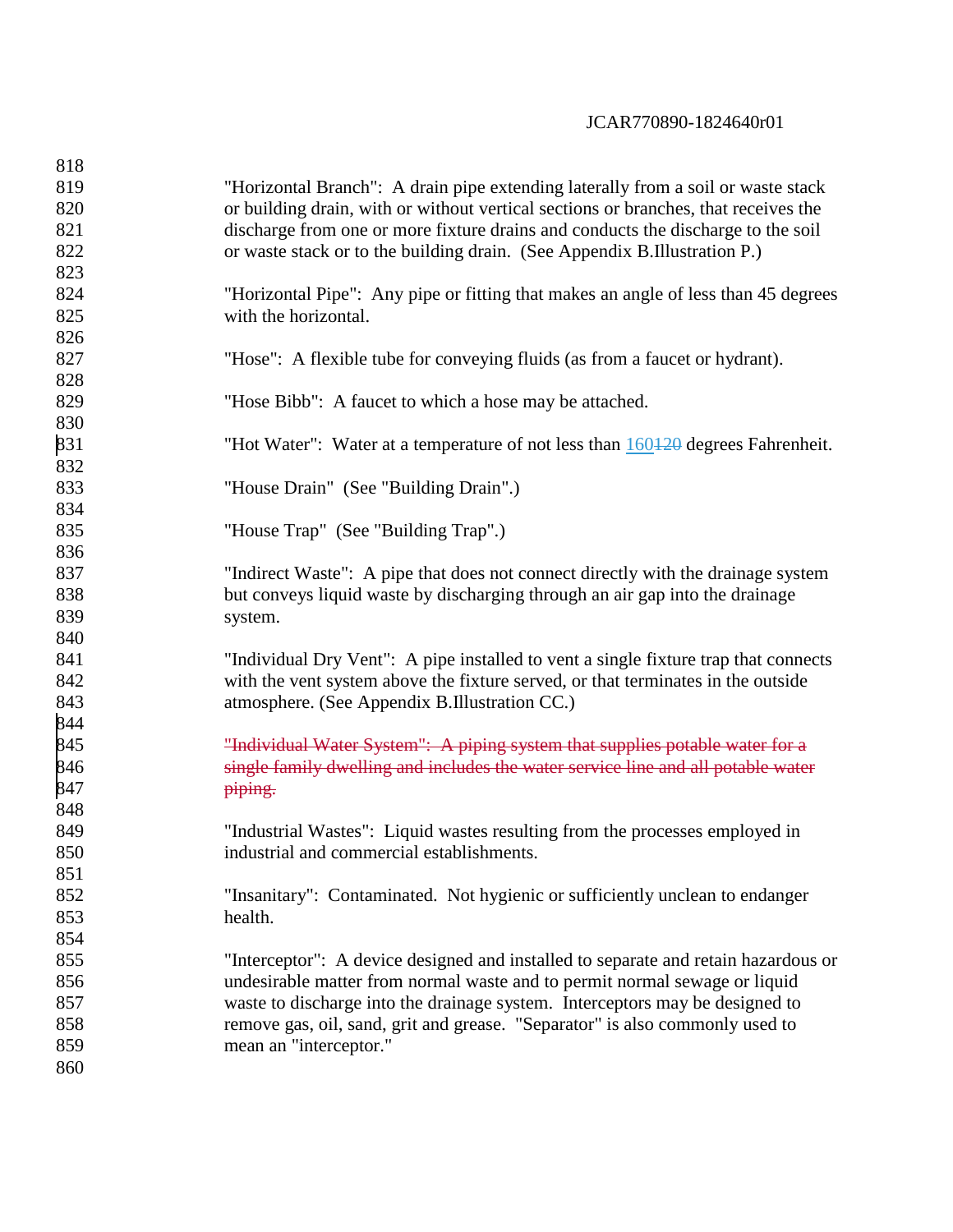| 861<br>862 | "Invert": The lowest part of the internal cross-section of a pipe or conduit.           |
|------------|-----------------------------------------------------------------------------------------|
| 863        | "Island Fixture Vent": A vent in which the vent pipe rises as near as possible to       |
| 864        | or above the highest water level in the fixture vented and then turns down before       |
| 865        | rising to connect to the vent system 6 inches above the flood level rim or              |
| 866        | terminating to the atmosphere. (See Section 890.1600, "Special Venting for              |
| 867        | Island Fixtures".)                                                                      |
| 868        |                                                                                         |
| 869        | "Joint": The juncture of two pipes, a pipe and a fitting, or two fittings.              |
| 870        |                                                                                         |
| 871        | "Kiosk": A freestanding place of employment that has five or fewer employees at         |
| 872        | any time, located inside or outside a building.                                         |
| 873        |                                                                                         |
| 874        | "Kitchen or Bar Sink Faucet": A faucet that discharges into a kitchen or bar sink       |
| 875        | in domestic or commercial installations. Supply fittings that discharge into other      |
| 876        | types of sinks, including clinic sinks, floor sinks, service sinks and laundry trays,   |
| 877        | are not included.                                                                       |
| 878        |                                                                                         |
| 879        | "Labeled": An indication that an agency approved by the Department or that is an        |
| 880        | ANSI-accredited certification program has certified the plumbing material to be in      |
| 881        | compliance with applicable standards in accordance with this Part.                      |
| 882        |                                                                                         |
| 883        | "Lavatory Faucet": A faucet that discharges into a lavatory basin in a domestic or      |
| 884        | commercial installation.                                                                |
| 885        |                                                                                         |
| 886        | <u>"Lawn Sprinkler System": Any underground irrigation system of lawn, shrubbery</u>    |
| 887        | and other vegetation from any potable water sources; and from any water                 |
| 888        | sources, whether or not potable. Does not include an irrigation system used             |
| 889        | <i>primarily for agricultural purposes.</i> (Section 2 of the Illinois Plumbing License |
| 890        | Law)                                                                                    |
| 891        |                                                                                         |
| 892        | "Lead Free": When used with respect to solder and flux, refers to products              |
| 893        | containing not more than 0.2 percent lead and, when used with respect to wetted         |
| 894        | surfaces of pipe, pipe fittings, and fixtures, refers to materials containing no more   |
| 895        | than a weighted average of 0.25 percent lead. Exemptions include <i>pipes, pipe</i>     |
| 896        | fittings, plumbing fittings, or fixtures, including backflow preventers, that are       |
| 897        | used exclusively for non-potable services, such as manufacturing, industrial            |
| 898        | processing, irrigation, outdoor watering, or any other uses where the water is not      |
| 899        | anticipated to be used for human consumption; or toilets, bidets, urinals, fill         |
| 900        | valves, flushometer valves, tub fillers, shower valves, service saddles, or water       |
| 901        | distribution main gate valves that are 2 inches in diameter or larger. (Section         |
| 902        | $1417(a)(4)(A)$ and (B) of the Safe Drinking Water Act)                                 |
| 903        |                                                                                         |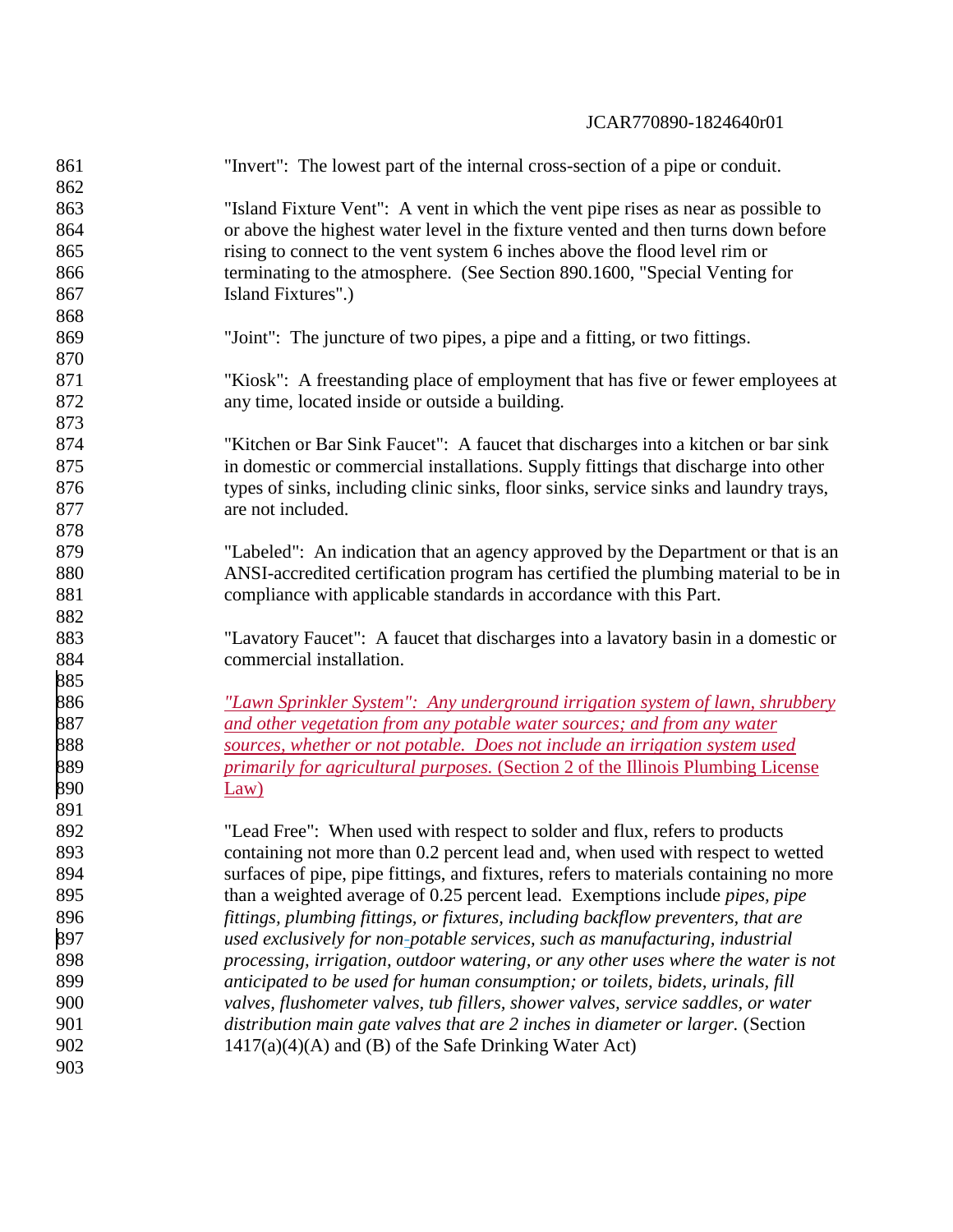| 904 | "Length of Pipe": The overall distance measured along the center line of a pipe.     |
|-----|--------------------------------------------------------------------------------------|
| 905 | See "Developed Length".                                                              |
| 906 |                                                                                      |
| 907 | "Line Valve": A valve in the water supply distribution system, except those          |
| 908 | immediately controlling one fixture supply.                                          |
| 909 |                                                                                      |
| 910 | "Liquid Waste": The discharge from any fixture, appliance or appurtenance, in        |
| 911 | connection with a plumbing system that does not receive fecal matter.                |
| 912 |                                                                                      |
| 913 | "Load Factor": The percentage of the total connected fixture unit flow rate that is  |
| 914 | likely to occur at any point in the drainage system. The load factor varies with the |
| 915 | type of occupancy, the total flow above the point being considered, and              |
| 916 | probability of simultaneous use. Load factor represents the ratio of the probable    |
| 917 | load to the potential load.                                                          |
| 918 |                                                                                      |
| 919 | "Local Ventilating Pipe": A pipe on the fixture side of the trap through which       |
| 920 | vapors or gases or foul air is removed from a room or fixture to the outside         |
| 921 | atmosphere. Certain special apparatus, such as sterilizers, are sometimes            |
| 922 | provided with a local ventilating pipe to remove vapors. A local ventilating pipe    |
| 923 | is not connected into the vent piping of the drainage system.                        |
| 924 |                                                                                      |
| 925 | "Loop Vent": A circuit vent that loops back to connect with a stack vent instead     |
| 926 | of a vent stack. Its use is limited to floor drains and floor outlet fixtures.       |
| 927 |                                                                                      |
| 928 | "Low Hazard Substance": Any substance that, when present in the potable water        |
| 929 | system, may cause the water to be discolored or have an unusual odor or an           |
| 930 | unpleasant taste, but will not cause illness, injury or death if consumed.           |
| 931 |                                                                                      |
| 932 | "Main": The principal artery of a piping system to which branches may be             |
| 933 | connected.                                                                           |
| 934 |                                                                                      |
| 935 | "Main Vent": The principal artery of the venting system to which vent branches       |
| 936 | may be connected. A main vent may be a vent stack or stack vent. (See                |
| 937 | Appendix B.Illustration Q.)                                                          |
| 938 |                                                                                      |
| 939 | "Maximum Demand": In plumbing, the greatest requirement of flow of either            |
| 940 | water supply or waste discharge from the fixtures of a building, or any specific     |
| 941 | segment of the building fixtures.                                                    |
| 942 |                                                                                      |
| 943 | "Manhole": An opening constructed to permit a person to gain access to an            |
| 944 | enclosed space. In a sewer or any portion of the plumbing system, it is used to      |
| 945 | eliminate restriction of flow at changes of direction or junctions and to facilitate |
| 946 | cleaning.                                                                            |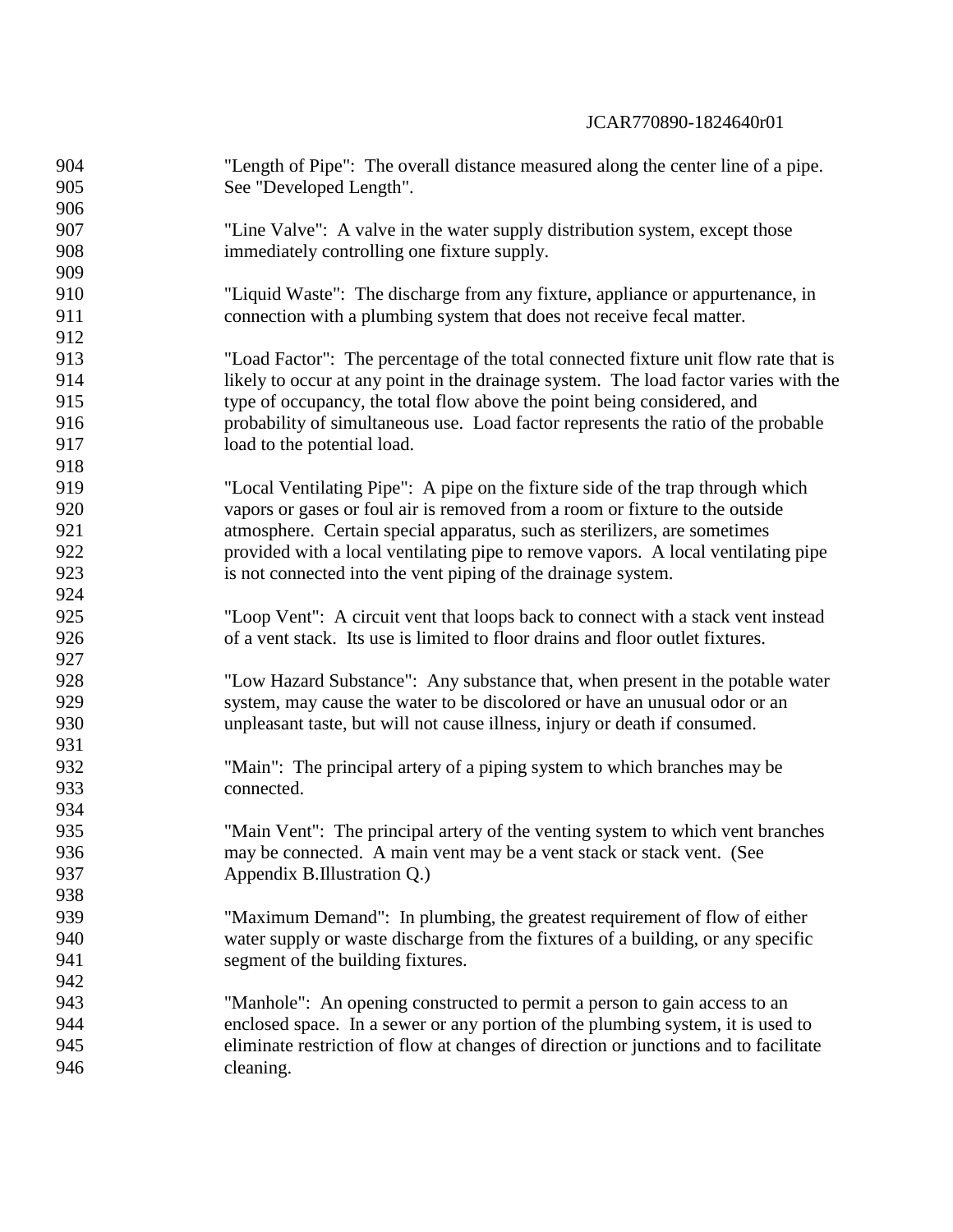| 947 |                                                                                      |
|-----|--------------------------------------------------------------------------------------|
| 948 | "Metering Faucet": A self-closing faucet that dispenses a specific volume of         |
| 949 | water for each actuation cycle. The volume or cycle duration can be fixed or         |
| 950 | adjustable.                                                                          |
| 951 |                                                                                      |
| 952 | "Minor Repairs": Repairs that do not require changes in the piping to or from        |
| 953 | plumbing fixtures or involve the removal, replacement, installation or               |
| 954 | reinstallation of any pipe or plumbing fixture.                                      |
| 955 |                                                                                      |
| 956 | <u>"Mixed Water": Water at a temperature of not less than 121 degrees Fahrenheit</u> |
| 957 | and not more than 159 degrees Fahrenheit.                                            |
| 958 |                                                                                      |
| 959 | "Multi-Person person Showers": Shower compartments designed and intended for         |
| 960 | use by two or more persons simultaneously.                                           |
| 961 |                                                                                      |
| 962 | "New Plumbing" or "New Work": Any plumbing system or part of a plumbing              |
| 963 | system, or any addition to or alteration of an existing system, being installed or   |
| 964 | recently completed.                                                                  |
| 965 |                                                                                      |
| 966 | "Non-Potable Water": Water that does not meet drinking water quality standards       |
| 967 | specified in the Pollution Control Board's rules titled Primary Drinking Water       |
| 968 | Standards, and is not suitable for human consumption or culinary use, or is of       |
| 969 | unknown quality.                                                                     |
| 970 |                                                                                      |
| 971 | "Non-Toxic Transfer Fluids": Fluids having no normal detrimental effect on           |
| 972 | humans.                                                                              |
| 973 |                                                                                      |
| 974 | "Occupancy": The purpose for which a building is currently used. In the case of      |
| 975 | a single family residence, occupancy shall mean taking possession of and living in   |
| 976 | the premises as one's sole and exclusive residence for a period of not less than six |
| 977 | months after the completion of construction or issuance of a Certificate of          |
| 978 | Occupancy by a unit of local government.                                             |
| 979 |                                                                                      |
| 980 | "Offset": A combination of elbows or bends that brings one section of pipe into a    |
| 981 | line parallel with another section.                                                  |
| 982 |                                                                                      |
| 983 | "Open Plumbing": Installation of plumbing so that traps and drainage pipes and       |
| 984 | their surroundings beneath fixtures are ventilated, accessible and open to           |
| 985 | inspection. Open plumbing is also referred to as an exposed plumbing                 |
| 986 | installation.                                                                        |
| 987 |                                                                                      |
| 988 | "Opportunistic Pathogens": Organisms capable of causing disease when a host's        |
| 989 | resistance is lowered due to factors including, but not limited to, age, health,     |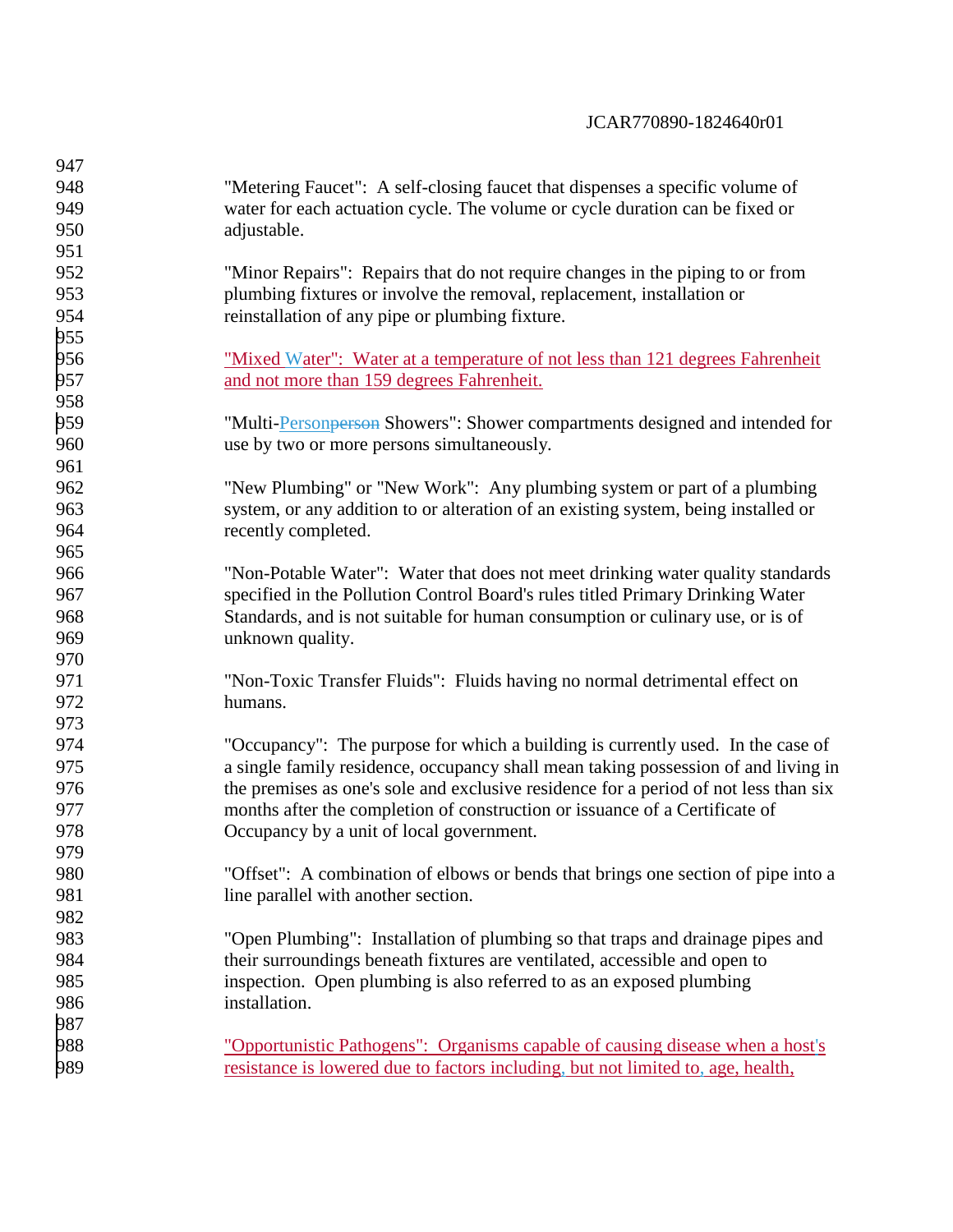| 990  | medication, occupation, medical treatment, medical diagnosis or                                                           |
|------|---------------------------------------------------------------------------------------------------------------------------|
| 991  | immunodeficiency. Opportunistic pathogens include, but are not limited to,                                                |
| 992  | Legionella pneumophila, Pseudomonas aeruginosa, Nontuberculous mycobacteria                                               |
| 993  | and Staphyloccocus aureus.                                                                                                |
| 994  |                                                                                                                           |
| 995  | "Overflow Rim": The top edge of a receptacle or fixture over which a liquid will                                          |
| 996  | flow when the receptacle or fixture is filled beyond its capacity (or flooded).                                           |
| 997  | "Flood level rim" is used interchangeably with overflow rim.                                                              |
| 998  |                                                                                                                           |
| 999  | "Part": This Illinois Plumbing Code in its entirety or any emergency rule that the                                        |
| 1000 | Department adopts, during the effective period of the emergency rule.                                                     |
| 1001 |                                                                                                                           |
| 1002 | "Peppermint Oil": A pungent, aromatic mint oil sometimes used in testing a                                                |
| 1003 | drain, waste and vent system by means of a "Peppermint Test".                                                             |
| 1004 |                                                                                                                           |
| 1005 | "Peppermint Test": A test for leakage using peppermint oil and hot water as the                                           |
| 1006 | media, and the sense of smell to determine any leak; also known as a "scent test"                                         |
| 1007 | (see Section $890.1930(e)$ ).                                                                                             |
| 1008 |                                                                                                                           |
| 1009 | "Pet Cock": A small faucet or valve used to drain water, steam or air.                                                    |
| 1010 |                                                                                                                           |
| 1011 | "pH": An expression of acidity and alkalinity on a scale from zero to 14, with 7.0                                        |
| 1012 | being neutral. Numbers less than 7.0 indicate increasing acidity as the number                                            |
| 1013 | decreases, and numbers greater than 7.0 indicate increasing alkalinity as the                                             |
| 1014 | number increases.                                                                                                         |
| 1015 |                                                                                                                           |
| 1016 | "Pipe": A cylindrical conduit or conductor, the wall thickness of which is                                                |
| 1017 | sufficient to receive a standard pipe thread.                                                                             |
| 1018 |                                                                                                                           |
| 1019 | "Pipe Diameter": The distance measured from the inside wall of a pipe (passing)                                           |
| 1020 | through the center of the pipe) to the opposite inside wall. Any referenced pipe                                          |
| 1021 | diameter or pipe size shall mean the nominal size or diameter.                                                            |
| 1022 |                                                                                                                           |
| 1023 | "Pipefitting": The installation of piping other than piping that is defined as                                            |
| 1024 | plumbing.                                                                                                                 |
| 1025 |                                                                                                                           |
| 1026 | "Pipe Increments": Increasing or decreasing pipe size by a given number $-$ the                                           |
| 1027 | following examples constitute one pipe size change: $1, 1\frac{1}{4}, 1\frac{1}{2}, 2, 2\frac{1}{2}, 3, 3\frac{1}{2}, 4,$ |
| 1028 | $4\frac{1}{2}$ , 5.                                                                                                       |
| 1029 |                                                                                                                           |
| 1030 | "Piping": An assembly of pipes or conduit with fittings of compatible design.                                             |
| 1031 | This term is commonly interchanged with "Pipe".                                                                           |
| 1032 |                                                                                                                           |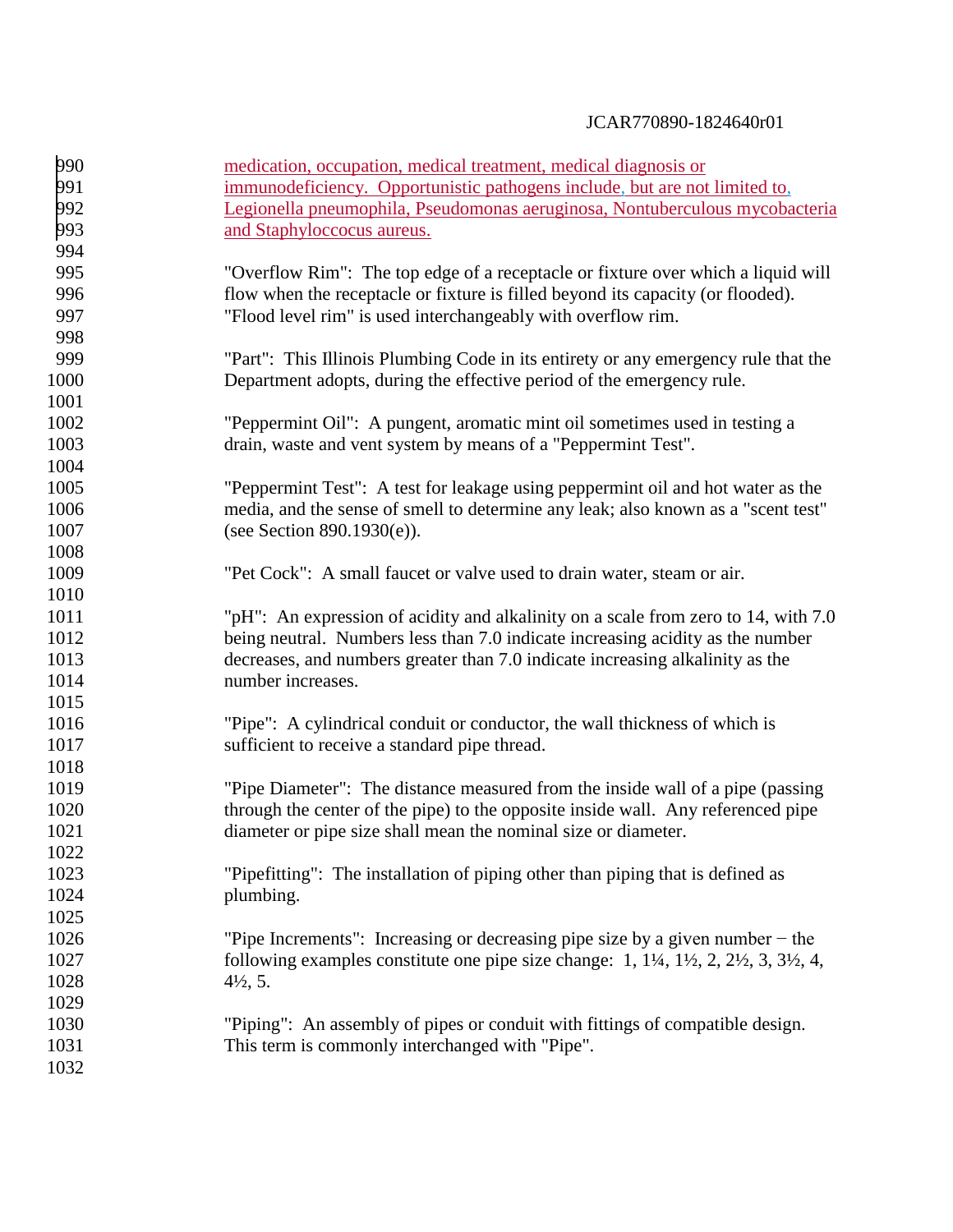| 1033<br>1034 | "Pitch": Synonymous with "grade". (See "Grade".)                                          |
|--------------|-------------------------------------------------------------------------------------------|
| 1035         |                                                                                           |
| 1036         | "Plumbing": See the Illinois Plumbing License Law.                                        |
| 1037         | "Plumbing Appliance": A special class of plumbing fixture intended to perform a           |
| 1038         | special function. This term includes water heaters, water coolers, drinking               |
| 1039         | fountains, and heat exchanger and water treatment equipment other than water              |
| 1040         | softeners.                                                                                |
| 1041         |                                                                                           |
| 1042         | "Plumbing Appurtenance": An accessory or device used in a plumbing system                 |
| 1043         | which demands no additional water supply, nor adds any discharge load to a                |
| 1044         | fixture or the drainage system. Plumbing appurtenances include instruments,               |
| 1045         | gauges, relief valves, limit switches, backflow assemblies, solenoid valves and           |
| 1046         | devices between solenoid valves.                                                          |
| 1047         |                                                                                           |
| 1048         | "Plumbing <b>Fixtures</b> Fixture": Installed receptacles, devices or appliances that are |
| 1049         | supplied with water or that receive or discharge liquids or liquid-borne wastes,          |
| 1050         | with or without discharge into the drainage system with which they may be                 |
| 1051         | directly or indirectly connected. Approved, installed receptacles, devices or             |
| 1052         | appliances that are supplied with water or that receive or discharge liquid or            |
| 1053         | liquid-borne waste, with or without discharge of the waste into the drainage              |
| 1054         | system to which they may be directly or indirectly connected; an installed                |
| 1055         | appurtenance to the potable water supply system that makes available intended             |
| 1056         | potable water, or a receptor that receives and discharges liquids or liquid-borne         |
| 1057         | waste either directly or indirectly into the drainage system; or a permanent              |
| 1058         | appendage usually designed as a receptacle and intended to receive or discharge           |
| 1059         | liquid or liquid borne waste to a drainage system. Industrial or commercial tanks,        |
| 1060         | vats, and similar processing equipment are not plumbing fixtures, but they may be         |
| 1061         | connected to, or discharged into, approved traps or plumbing fixtures. (Section 2)        |
| 1062         | of the Illinois Plumbing License Law)                                                     |
| 1063         |                                                                                           |
| 1064         | "Plumbing Inspector": An employee or agent of State or local government who               |
| 1065         | holds a valid Illinois Plumbing License and is authorized to inspect plumbing.            |
| 1066         |                                                                                           |
| 1067         | "Plumbing System": See the Illinois Plumbing License Law.                                 |
| 1068         |                                                                                           |
| 1069         | "Pop-Up Waste": A waste outlet into which a sliding metal or plastic stopper is           |
| 1070         | fitted, and the stopper can be raised to drain the waste. A common pop-up waste           |
| 1071         | used for lavatories has a lever that passes out the side of the drain fitting and         |
| 1072         | connects to a lift rod that extends on top of the lavatory or sink. The rod is lifted     |
| 1073         | to lower the stopper, or depressed to raise the stopper and drain the lavatory.           |
| 1074         |                                                                                           |
| 1075         | "Potable Water": Water that meets drinking water quality standards specified in           |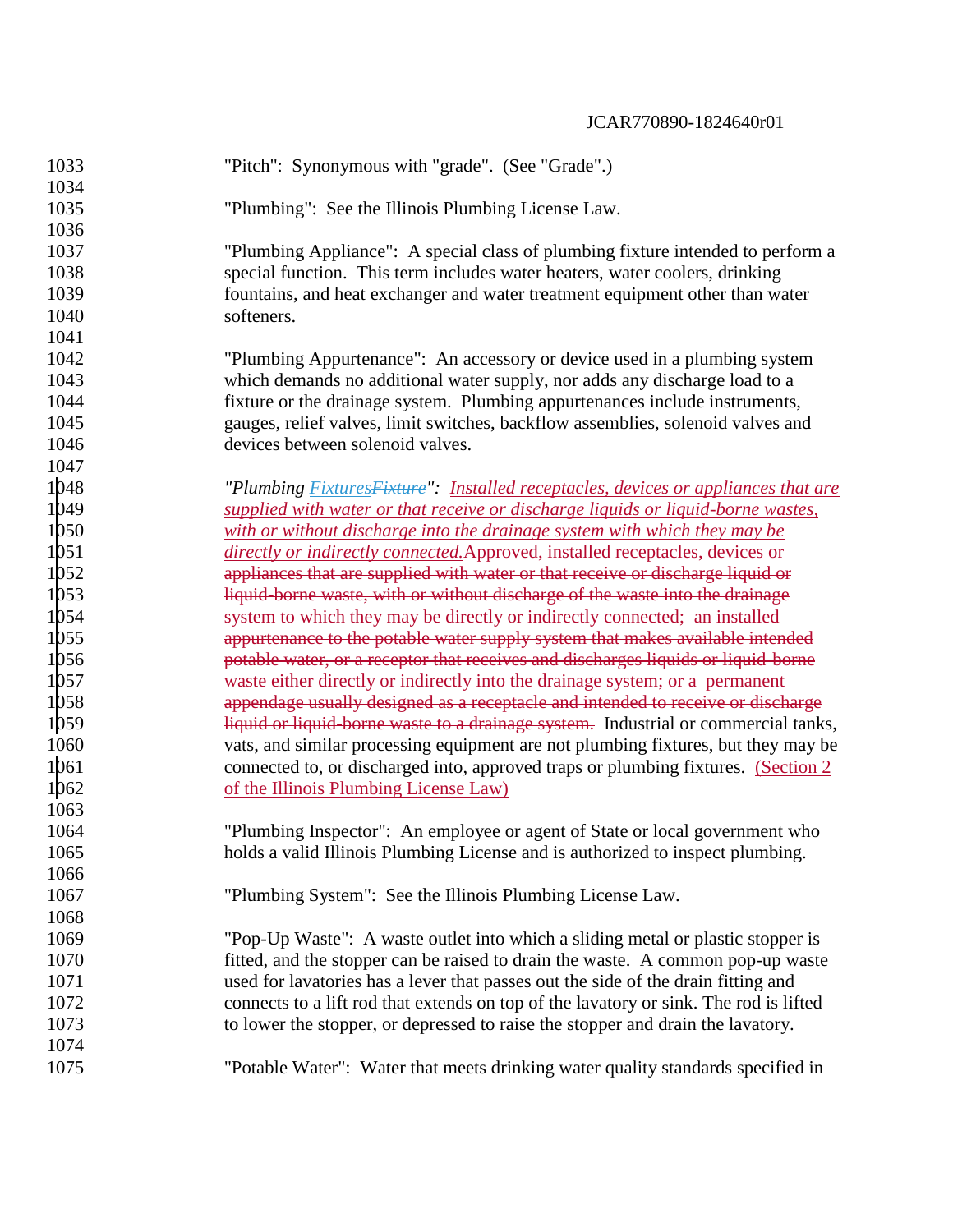| 1076 | the Pollution Control Board's rules titled Primary Drinking Water Standards and    |
|------|------------------------------------------------------------------------------------|
| 1077 | is suitable for human consumption or culinary use.                                 |
| 1078 |                                                                                    |
| 1079 | "Pre-Rinse Spray Valve": A hand-held device for use with commercial                |
| 1080 | dishwashing and ware-washing equipment that sprays water on dishes, flatware       |
| 1081 | and other food service items for the purpose of removing food residue before       |
| 1082 | cleaning and sanitizing the items.                                                 |
| 1083 |                                                                                    |
| 1084 | "Pressure Gradient Monitor": A device used to protect the quality of water,        |
| 1085 | fails afe by design, securing the potable water system by isolating a heat         |
| 1086 | exchanger when the pressure between the potable water and the heat exchange        |
| 1087 | medium drops below a preset level.                                                 |
| 1088 |                                                                                    |
| 1089 | "Pressure Relief Valve" (See "Relief Valves".)                                     |
| 1090 |                                                                                    |
| 1091 | "Private" or "Private Use": In the classification of plumbing fixtures, private    |
| 1092 | applies to fixtures in residences, apartments and private bathrooms of hotels or   |
| 1093 | motels where the fixtures are intended for the use of a single family or an        |
| 1094 | individual; handwashing stations (lavatories) within residents' rooms, within      |
| 1095 | shared or common resident restrooms, or designated for staff use only in           |
| 1096 | hospitals/long-term care units/mental health facilities, and hand-washing stations |
| 1097 | where food is being prepared.                                                      |
| 1098 |                                                                                    |
| 1099 | "Private Sewage Disposal System": Any sewage handling or treatment facility        |
| 1100 | receiving domestic sewage from fewer than 15 people or population equivalent       |
| 1101 | and having a ground surface discharge or any sewage handling or treatment          |
| 1102 | facility receiving domestic sewage and having no ground surface discharge.         |
| 1103 | Refer to the Private Sewage Disposal Licensing Act and Private Sewage Disposal     |
| 1104 | Code.                                                                              |
| 1105 |                                                                                    |
| 1106 | "Private Sewer": A sewer privately owned and not directly controlled by a public   |
| 1107 | authority.                                                                         |
| 1108 |                                                                                    |
| 1109 | "Private Water Supply": Any potable water supply that provides water for           |
| 1110 | drinking, culinary and sanitary purposes and serves an owner-occupied single       |
| 1111 | family dwelling.                                                                   |
| 1112 |                                                                                    |
| 1113 | "Proper" or "Properly": To be accurate or meeting the standard of competence for   |
| 1114 | the given situation and properties of the materials involved based upon the        |
| 1115 | standards in this Part and manufacturer's recommendations.                         |
| 1116 |                                                                                    |
| 1117 | "p.s.i"; "P.S.I."; or "psi": Pounds per square inch gauge of pressure.             |
| 1118 |                                                                                    |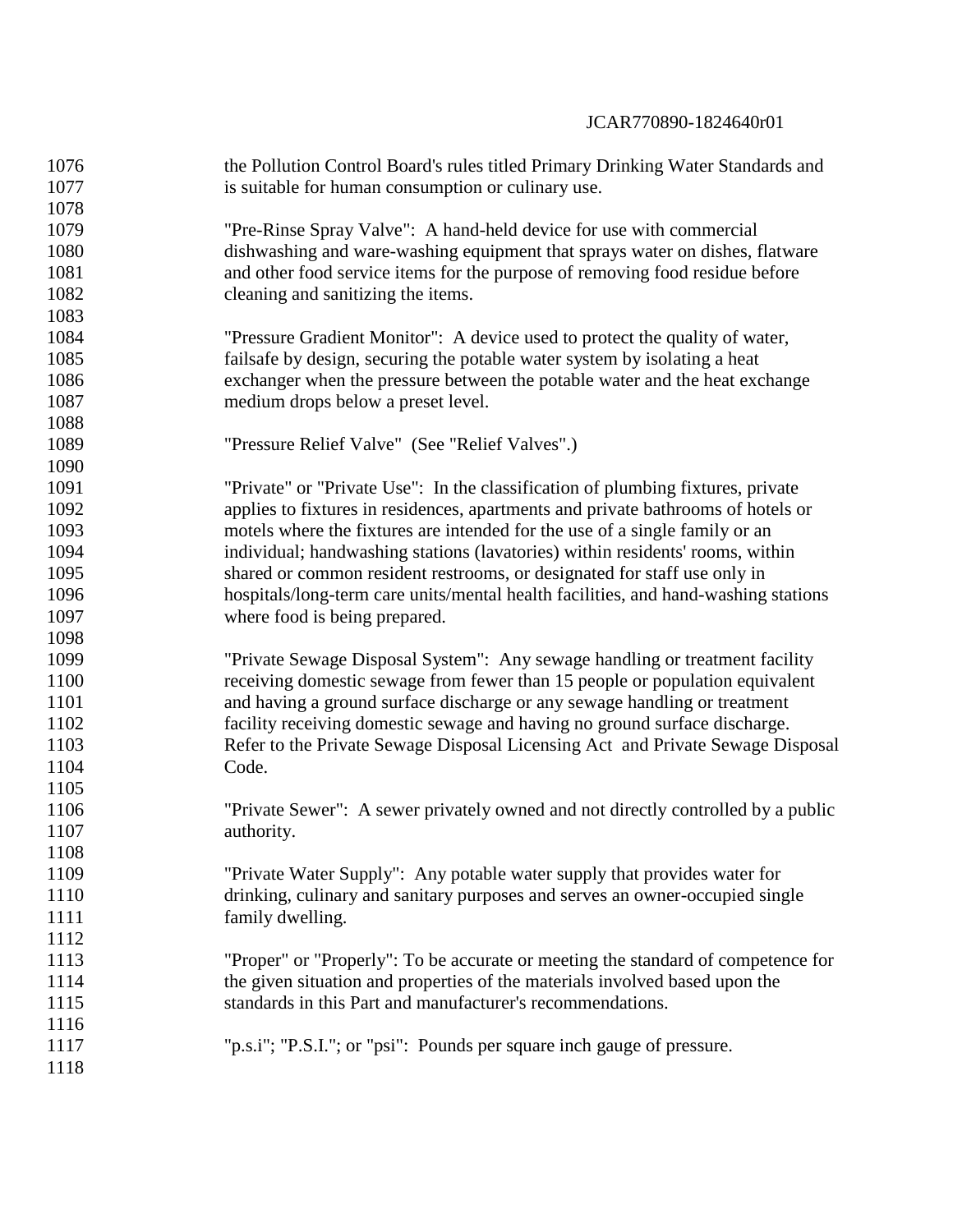| 1119  | "Public" or "Public Use": Any installation or use of plumbing fixtures or facilities |
|-------|--------------------------------------------------------------------------------------|
| 1120  | except those in residences, apartments or private bathrooms of hotels/motels         |
| 1121  | where the fixtures are intended for the personal use of an individual or single      |
| 1122  | family only.                                                                         |
| 1123  |                                                                                      |
| 1124  | "Public Area": An area within a building accessible to all persons, including, but   |
| 1125  | not limited to, mercantile units, private clubs and membership organizations.        |
| 1126  |                                                                                      |
| 1127  | "Public Sanitary Sewer": A sewer that is controlled by a public authority and is     |
| 1128  | intended to receive and transport sewage.                                            |
| 1129  |                                                                                      |
| 1130  | "Public Water System": A system for providing piped water to the public for          |
| 1131  | human consumption, if the system has at least 15 service connections or regularly    |
| 1132  | serves an average of at least 25 individuals daily at least 60 days per year. The    |
| 1133  | term public water system includes: any collection, treatment, storage and            |
| 1134  | distribution facility under the control of the operator of the system and used       |
| 1135  | primarily in connection with the system; and any collection or pretreatment          |
| 1136  | storage facilities not under control of the operator of the system that are used     |
| 1137  | primarily in connection with that system. The public water system ends at and        |
| 1138  | with the water service connection.                                                   |
| 1139  |                                                                                      |
| 1140  | "Quarter Bend": A fitting changing direction of 90 degrees.                          |
| 1141  |                                                                                      |
| 1142  | "Quick Closing Valve": A valve or faucet that closes automatically when              |
| 1143  | released or one that has fast action closing.                                        |
| 1144  |                                                                                      |
| 1145  | "Rainwater": Water from natural precipitation collected from roof surfaces or        |
| 1 146 | other manmade, above-ground collection surfaces.                                     |
| 1147  |                                                                                      |
| 1 148 | <u>"Rainwater Harvesting System": A plumbing system intended to collect, convey,</u> |
| 1149  | store, treat and distribute rainwater for use.                                       |
| 1150  |                                                                                      |
| 1151  | "Readily Accessible": Direct access without the necessity of removing or moving      |
| 1152  | any panel, door or similar obstruction.                                              |
| 1153  |                                                                                      |
| 1154  | "Receptor": Devices or fixtures that receive the discharge from indirect waste       |
| 1155  | pipes.                                                                               |
| 1156  |                                                                                      |
| 1157  | "Reclaimed Water": Water resulting from the treatment of wastewater, as defined      |
| 1158  | by this Part, that receives a level of treatment consistent with its intended use.   |
| 1159  |                                                                                      |
| 1160  | "Reduced Pressure Zone Principle Backflow Preventer Assembly" or "RPZ" (See          |
| 1161  | "Backflow Preventer, Reduced Pressure Principle Backflow Preventer Assembly"         |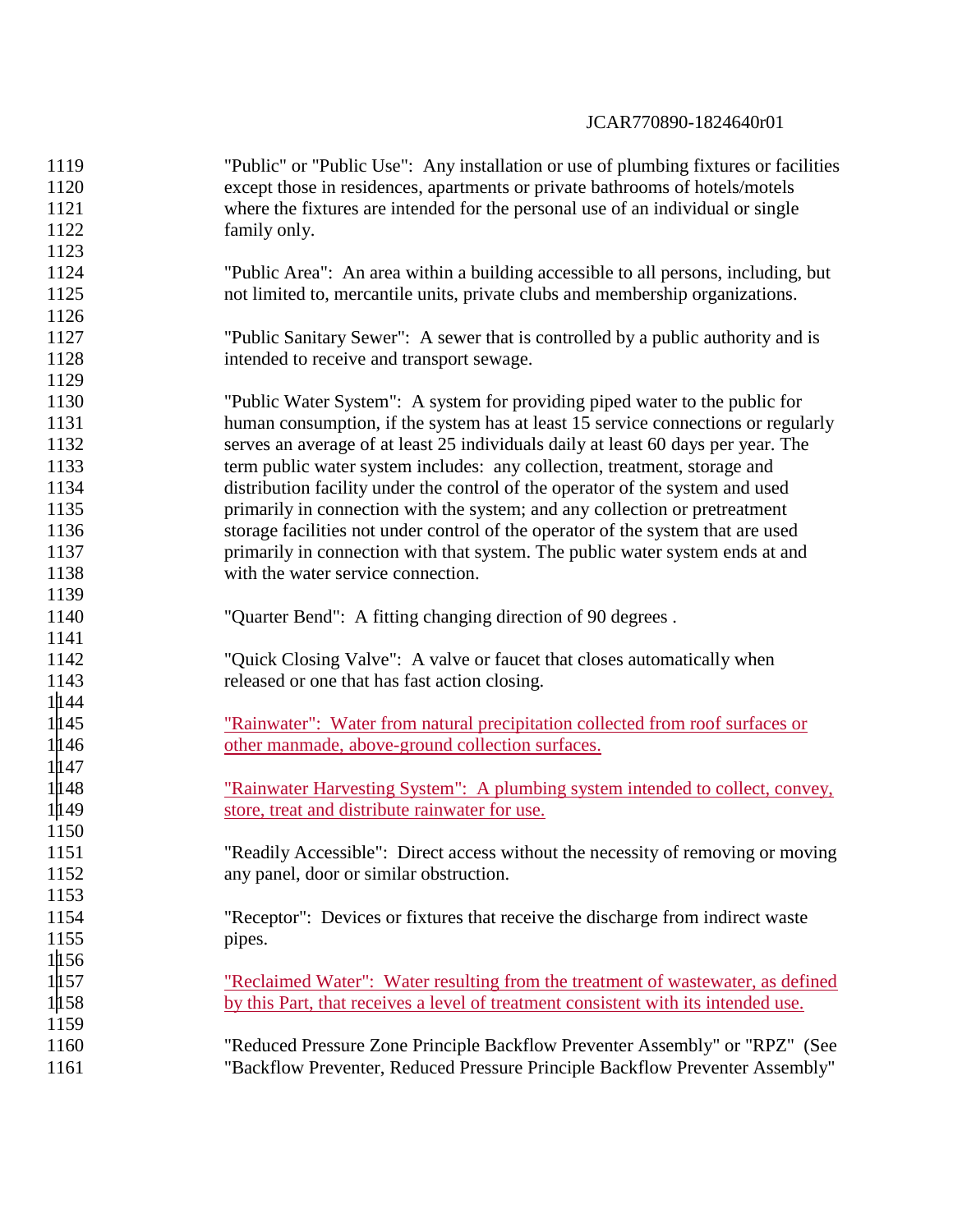| 1162 | or $"RPZ".$                                                                         |
|------|-------------------------------------------------------------------------------------|
| 1163 |                                                                                     |
| 1164 | "Relief Valves":                                                                    |
| 1165 |                                                                                     |
| 1166 | Temperature relief valve $-A$ valve designed to release water to the                |
| 1167 | atmosphere at a predetermined temperature setting.                                  |
| 1168 |                                                                                     |
| 1169 | Pressure relief valve $-A$ valve designed to relieve excessive pressure to          |
| 1170 | the atmosphere at a predetermined setting.                                          |
| 1171 |                                                                                     |
| 1172 | Temperature and pressure relief valve or pressure-temperature relief valve          |
| 1173 | - A valve incorporating a temperature relief valve and a pressure relief            |
| 1174 | valve in one unit.                                                                  |
| 1175 |                                                                                     |
| 1176 | Vacuum relief valve $-A$ valve that admits air to the system when the               |
| 1177 | system is attempting to reduce its pressure to less than atmospheric.               |
| 1178 |                                                                                     |
| 1179 | "Relief Vent": A vent that permits circulation of air in or between drainage and    |
| 1180 | vent systems. (See Appendix B.Illustration S.)                                      |
| 1181 |                                                                                     |
| 1182 | "Restroom": As a minimum, will consist of one water closet and one lavatory, all    |
| 1183 | located in the same room.                                                           |
| 1184 |                                                                                     |
| 1185 | "Return Offset": A double offset installed so as to return the pipe to its original |
| 1186 | alignment.                                                                          |
| 1187 |                                                                                     |
| 1188 | "Revent Pipe" (See "Individual Dry Vent".) (See Appendix B.Illustration U.)         |
| 1189 |                                                                                     |
| 1190 | "Rim": An unobstructed open edge of a fixture.                                      |
| 1191 |                                                                                     |
| 1192 | "Riser": A water supply pipe that extends vertically one full story or more to      |
| 1193 | convey water to branches or to a group of fixtures.                                 |
| 1194 |                                                                                     |
| 1195 | "Roughing-In": The installation of all parts of the plumbing system that can be     |
| 1196 | completed prior to the installation of fixtures. This includes drainage, water      |
| 1197 | supply, and vent piping, and the necessary fixture supports.                        |
| 1198 |                                                                                     |
| 1199 | "Safe Pan": An appurtenance installed beneath piping or a fixture to collect and    |
| 1200 | drain any leakage. Safe pans are generally found in food preparation/storage        |
| 1201 | areas and sterile areas of health care facilities that have overhead, exposed       |
| 1202 | drainage piping. Safe pans are not intended to receive discharges from              |
| 1203 | temperature and pressure relief valves.                                             |
| 1204 |                                                                                     |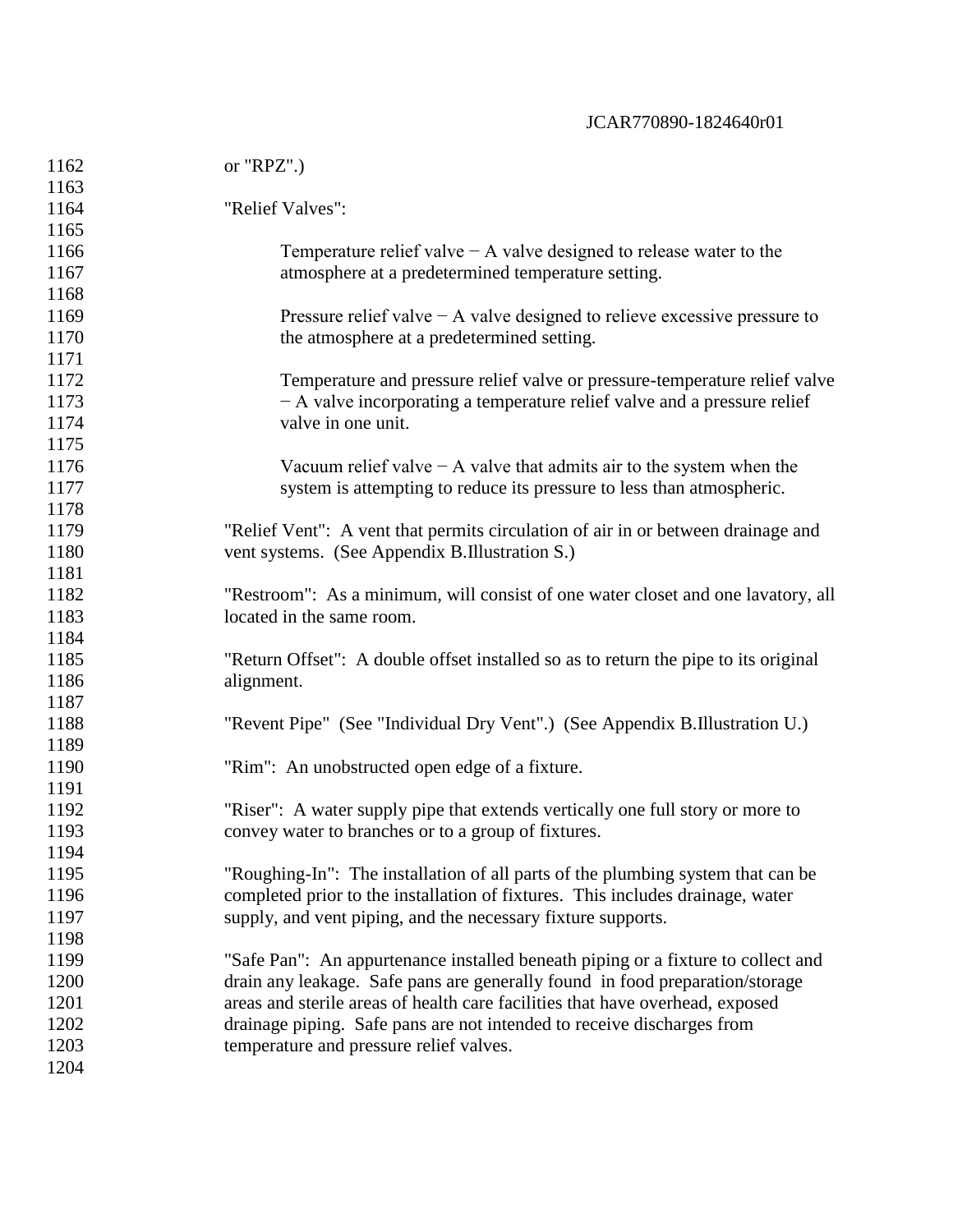| 1205 | "Safe Waste" (See "Indirect Waste".)                                                  |
|------|---------------------------------------------------------------------------------------|
| 1206 |                                                                                       |
| 1207 | "Sanitary Sewer": A public or private sewer into which building sewers are            |
| 1208 | connected.                                                                            |
| 1209 |                                                                                       |
| 1210 | "Sanitary Waste": Sewage containing excrement and liquid wastes or ordinary           |
| 1211 | wastes derived from a plumbing system.                                                |
| 1212 |                                                                                       |
| 1213 | "Self Closing Faucet": A faucet that closes itself after the actuation or control     |
| 1214 | mechanism is deactivated. The actuation or control mechanism can be mechanical        |
| 1215 | or electronic.                                                                        |
| 1216 |                                                                                       |
| 1217 | "Semi-Private Water System": A water supply that is not a public water system         |
| 1218 | and that serves a segment of the public other than an owner-occupied single           |
| 1219 | family dwelling. (See Section 19 of the Illinois Groundwater Protection Act.)         |
| 1220 |                                                                                       |
| 1221 | "Separator" (See "Interceptor".)                                                      |
| 1222 |                                                                                       |
| 1223 | "Service Connection": The tap at the water main and any pipe to the property          |
| 1224 | line.                                                                                 |
| 1225 |                                                                                       |
| 1226 | "Service Line": Piping, tubing, and necessary appurtenances installed on any          |
| 1227 | conduit from the source of a private water supply on the premises or from the         |
| 1228 | main in the street, alley or at the curb to, any building or exterior plumbing        |
| 1229 | fixtures.                                                                             |
| 1230 |                                                                                       |
| 1231 | "Sewage": Any waste containing animal, human or vegetable matter in                   |
| 1232 | suspension or solution, and may include liquids containing chemicals in solution.     |
| 1233 |                                                                                       |
| 1234 | "Sewage Ejector": A device for lifting sewage by pumping means.                       |
| 1235 |                                                                                       |
| 1236 | "Sillcock": A type of lawn faucet. A faucet used on the outside of a building to      |
| 1237 | which a garden hose may be attached.                                                  |
| 1238 |                                                                                       |
| 1239 | <u>"Single Family Dwelling": Any building consisting of one dwelling unit that is</u> |
| 1240 | designed for residential use by one family. Does not include group homes or           |
| 1241 | dwellings operated by human service providers and occupied by unrelated or            |
| 1242 | unassociated persons.                                                                 |
| 1243 |                                                                                       |
| 1244 | "Size of Pipe or Tubing": Pipe is generally sized according to the approximate        |
| 1245 | dimension of its bore or inside diameter, whereas tubing is usually sized by          |
| 1246 | measuring its outside diameter. Both are expressed in inches and fractions of         |
| 1247 | inches. For purposes of this Part, any referenced pipe or tubing size shall mean      |
|      |                                                                                       |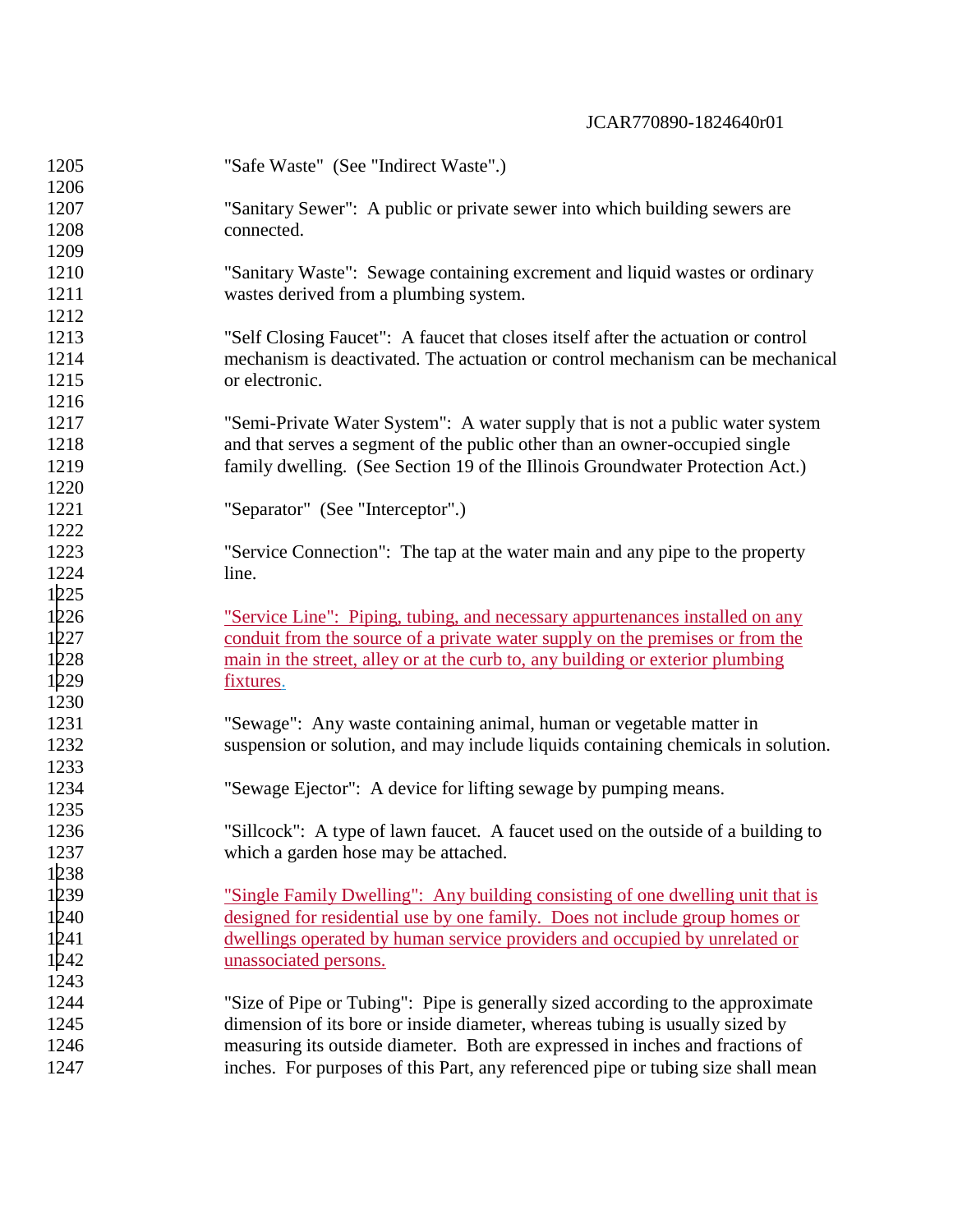| 1248         | the nominal size or diameter as designated by the commercial manufacturer.          |
|--------------|-------------------------------------------------------------------------------------|
| 1249         |                                                                                     |
| 1250<br>1251 | "Slope": Synonymous with "grade." (See "Grade".)                                    |
| 1252         | "Soil Pipe": Any pipe that conveys the discharge of water closets or fixtures       |
| 1253         | having similar functions, with or without the discharge from other fixtures, to the |
|              |                                                                                     |
| 1254         | building drain.                                                                     |
| 1255         |                                                                                     |
| 1256         | "Special Waste Pipe": Piping that conveys special waste. Piping that has been       |
| 1257         | designed and manufactured of special material to handle special waste such as       |
| 1258         | acids.                                                                              |
| 1259         |                                                                                     |
| 1260         | "Special Wastes": Wastes that require special handling and treatment before they    |
| 1261         | may be discharged into the plumbing system. (See Subpart H.)                        |
| 1262         |                                                                                     |
| 1263         | "Sprinkler System":                                                                 |
| 1264         |                                                                                     |
| 1265         | Fire sprinkler system – a system of piping and necessary appurtenances              |
| 1266         | for conveying water or other extinguishing substances to outlets for the            |
| 1267         | purpose of fire extinguishment.                                                     |
| 1268         |                                                                                     |
| 1269         | Lawn sprinkler system - a system of piping installed for irrigation                 |
| 1270         | purposes.                                                                           |
| 1271         |                                                                                     |
| 1272         | "Stack": Any vertical line of soil, waste or vent piping.                           |
| 1273         |                                                                                     |
| 1274         | "Stack Vent": The extension of a soil or waste stack above the highest horizontal   |
| 1275         | drain connected to the stack. (See Appendix B.Illustration V.)                      |
| 1276         |                                                                                     |
| 1277         | "Stack Venting": A method of venting a fixture or fixtures through the soil or      |
| 1278         | waste stack.                                                                        |
| 1279         |                                                                                     |
| 1280         | "Sterilizer":                                                                       |
| 1281         |                                                                                     |
| 1282         | Boiling Type Sterilizer – a fixture (non-pressure type) used for boiling            |
| 1283         | instruments, utensils or other equipment (used for sterilization). Some             |
| 1284         | devices are portable; others are connected to the plumbing system.                  |
| 1285         |                                                                                     |
| 1286         | Instruments Sterilizer – a device for the sterilization of various                  |
| 1287         | instruments.                                                                        |
| 1288         |                                                                                     |
| 1289         | Pressure (Autoclave) Sterilizer – a fixture (pressure vessel) designed to           |
| 1290         | use steam under pressure for sterilizing.                                           |
|              |                                                                                     |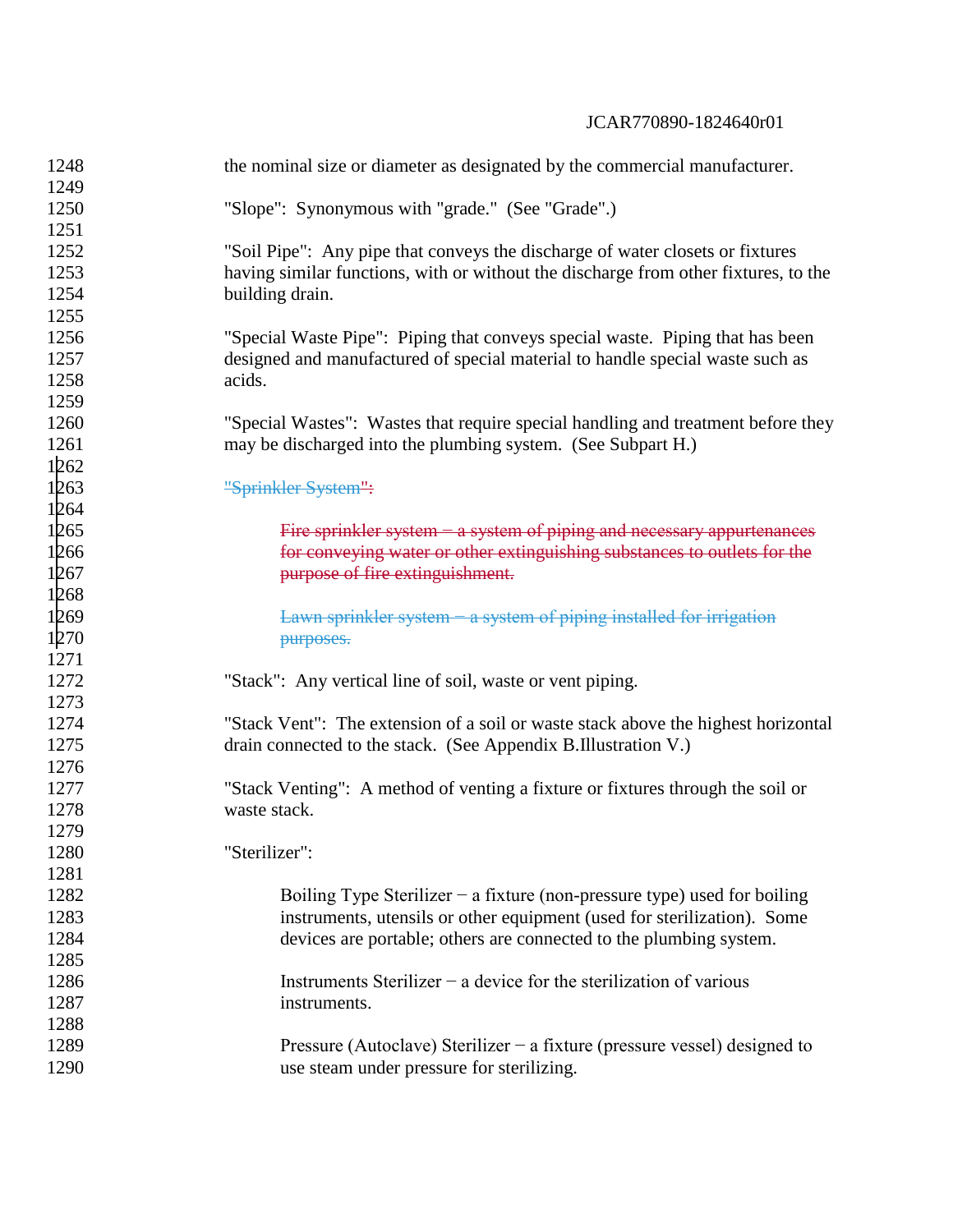| 1291 |                                                                                     |
|------|-------------------------------------------------------------------------------------|
| 1292 | Pressure Instrument Washer-Sterilizer – a fixture (pressure vessel)                 |
| 1293 | designed to both wash and sterilize instruments during the operating cycle          |
| 1294 | of the fixture.                                                                     |
| 1295 |                                                                                     |
| 1296 | Sterilizer Vent $-$ a separate pipe or stack that is trapped below the lowest       |
| 1297 | exhaust and indirectly connected to the building drainage systems and that          |
| 1298 | receives the vapors from non-pressure sterilizers, or the exhaust vapors            |
| 1299 | from pressure sterilizers, and conducts the vapors directly to the outside          |
| 1300 | atmosphere. Sometimes called a vapor, steam, atmospheric or exhaust                 |
| 1301 | vent.                                                                               |
| 1302 |                                                                                     |
| 1303 | Water Sterilizer $-$ a device for sterilizing water and storing sterile water.      |
| 1304 |                                                                                     |
| 1305 | "Storm Sewer": A sewer that is used for conveying rainwater, rain water, surface    |
| 1306 | water, ground water, subsurface water, site drainage, condensate, clearwater,       |
| 1307 | cooling water or other similar liquid waste (excluding sewage) from the building    |
| 1308 | storm drain to an approved point of discharge.                                      |
| 1309 |                                                                                     |
| 1310 | "Stormwater": Rainwater collected at grade or below-grade surfaces.                 |
| 1311 |                                                                                     |
| 1312 | "Sub-soil Drain": A drain that collects sub-soil drainage and conveys it to a place |
| 1313 | of disposal.                                                                        |
| 1314 |                                                                                     |
| 1315 | "Sub-soil Drainage": Liquid waste, such as run-off water, seepage water or clear    |
| 1316 | water waste, free of fecal matter and graywater.                                    |
| 1317 |                                                                                     |
| 1318 | "Sump": A receptacle that receives sanitary or storm waste, located below the       |
| 1319 | normal grade level of the gravity system and emptied by pumping or gravity.         |
| 1320 |                                                                                     |
| 1321 | "Sump Pump": A pump for the removal of storm, subsoil and clear water waste         |
| 1322 | drainage from a sump.                                                               |
| 1323 |                                                                                     |
| 1324 | "Supports": A hanger, anchor or other device for securing or holding pipe           |
| 1325 | fixtures to walls, ceilings, floors or structural members.                          |
| 1326 |                                                                                     |
| 1327 | "Swimming Pool": See the Swimming Facility Act for minimum sanitary                 |
| 1328 | requirements for the design and operation of swimming facilities.                   |
| 1329 |                                                                                     |
| 1330 | "Tempered Water": Water ranging in temperature from 85 degrees Fahrenheit to,       |
| 1331 | but not including, 120 degrees Fahrenheit.                                          |
| 1332 |                                                                                     |
| 1333 | "Terminal Heating Device": A device located within the environment to be            |
|      |                                                                                     |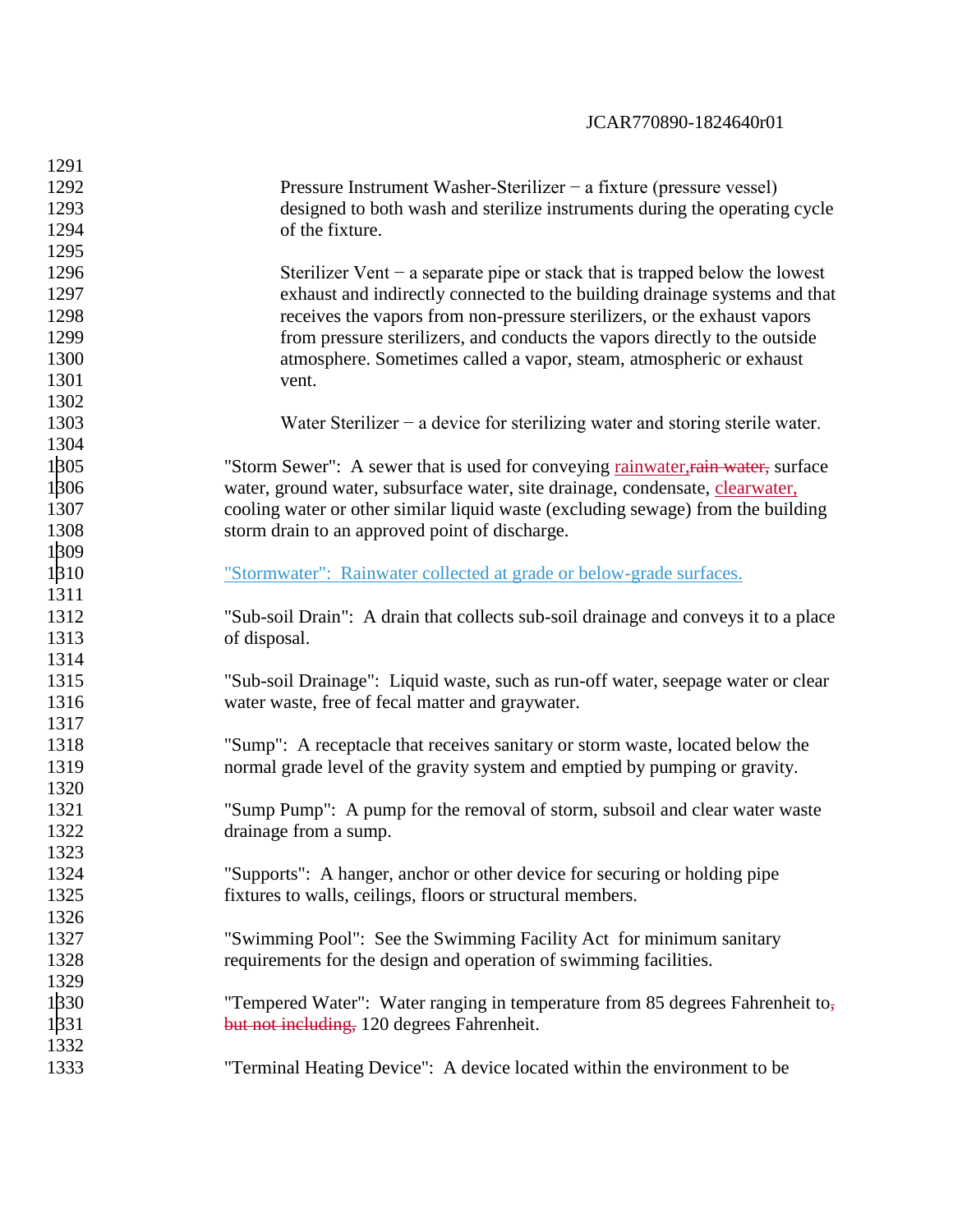| 1334 | conditioned that directly transfers its heating energy by radiation or forced or   |
|------|------------------------------------------------------------------------------------|
| 1335 | gravity convection.                                                                |
| 1336 |                                                                                    |
| 1337 | "Test Cock": A small cock, faucet or valve set in a water pipe, pump, backflow     |
| 1338 | device or water jacket and used to drain water or test pressure.                   |
| 1339 |                                                                                    |
| 1340 | "Toxic": Not fit for human consumption; poisonous.                                 |
| 1341 |                                                                                    |
| 1342 | "Toxic Transfer Fluids": Sanitary waste, graywater, or mixtures containing         |
| 1343 | harmful substances, including, but not limited to, ethylene glycol, hydrocarbons,  |
| 1344 | oils, ammonia refrigerants, and hydrazine.                                         |
| 1345 |                                                                                    |
| 1346 | "Trap": A fitting or device designed and constructed to provide, when properly     |
| 1347 | vented, a liquid seal that will prevent the back passage of air without materially |
| 1348 | affecting the flow of sewage or waste water through it. (See Appendix              |
| 1349 | <b>B.Illustration W.)</b>                                                          |
| 1350 |                                                                                    |
| 1351 | "Trap Arm": The portion of a fixture drain between a trap and its vent.            |
| 1352 |                                                                                    |
| 1353 | "Trap Primer": A device or system of piping to maintain a water seal in a trap.    |
| 1354 |                                                                                    |
| 1355 | "Trap Seal": The vertical distance between the crown weir and the top of the dip   |
| 1356 | of the trap. (See Appendix B.Illustration W.)                                      |
| 1357 |                                                                                    |
| 1358 | "Tube": A cylindrical conduit or conductor, the wall thickness of which is less    |
| 1359 | than that needed to receive a standard pipe thread. Compare with "Pipe".           |
| 1360 |                                                                                    |
| 1361 | "Tuberculation": A condition that develops on the interior of pipe due to          |
| 1362 | corrosion, resulting in the creation of small, hemispherical lumps (tubercules) on |
| 1363 | the inner walls of the pipe.                                                       |
| 1364 |                                                                                    |
| 1365 | "Union": A coupling device used to join two pipes end-to-end, but allow them to    |
| 1366 | be disconnected and re-connected. This joint can be assembled and disassembled     |
| 1367 | without removing any adjacent pipes.                                               |
| 1368 |                                                                                    |
| 1369 | "Unisex Restroom": A restroom shared by males and females and having only          |
| 1370 | one water closet and one lavatory located in the same room. In addition, a single  |
| 1371 | urinal may be installed.                                                           |
| 1372 |                                                                                    |
| 1373 | "Vacuum": A pressure less than atmospheric pressure, sometimes referred to as      |
| 1374 | suction. It is usually measured in inches of mercury below atmospheric pressure,   |
| 1375 | such as 10 or 20 inches of mercury. To vacuum also means to siphon.                |
| 1376 |                                                                                    |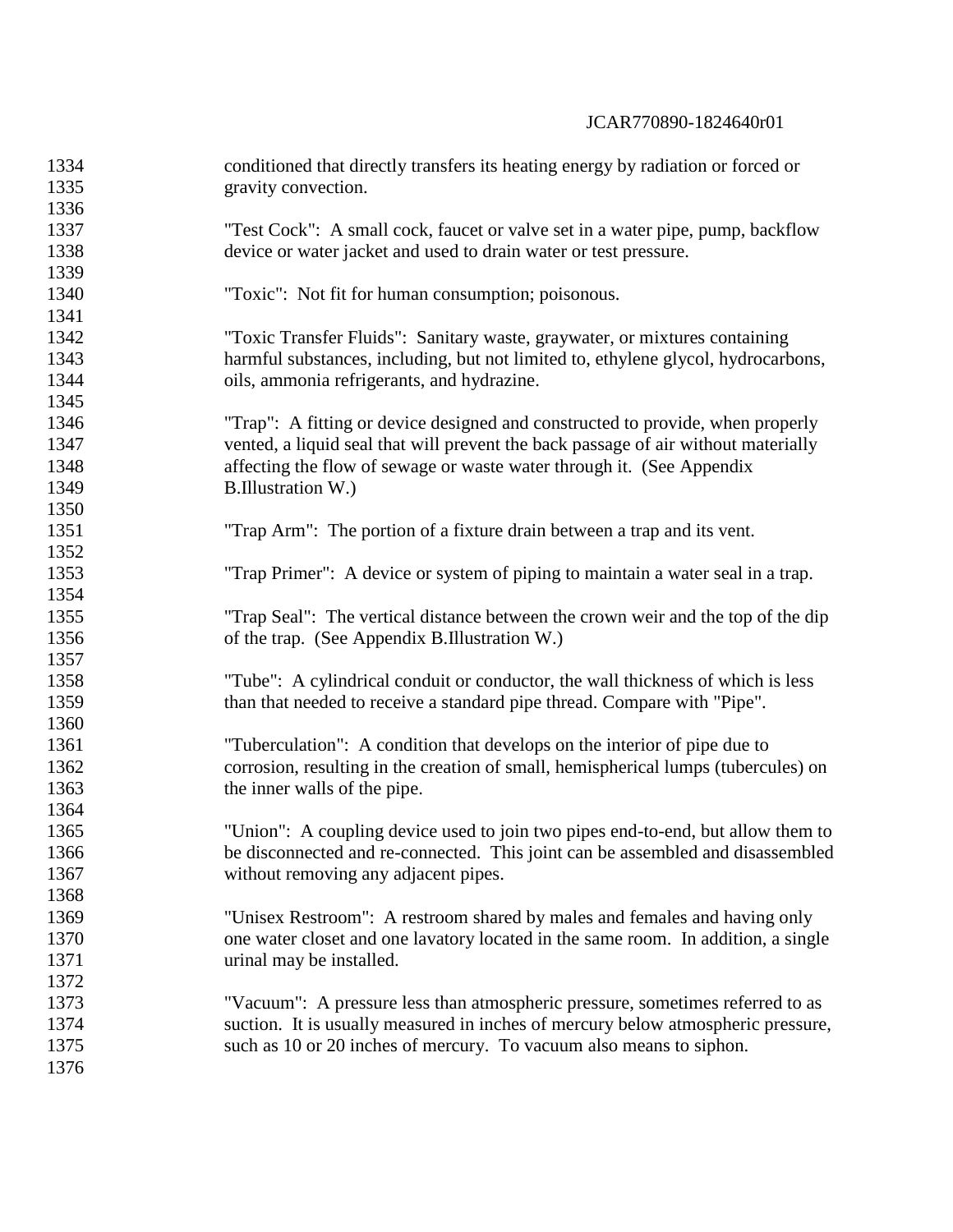| 1377 | "Vacuum Breaker": A device that prevents the creation of a vacuum by admitting       |
|------|--------------------------------------------------------------------------------------|
| 1378 | air at atmospheric pressure, used to prevent back siphonage.                         |
| 1379 |                                                                                      |
| 1380 | "Vacuum Breaker, Hose Type" or "HVB": A back siphonage prevention device             |
| 1381 | designed for hose connections that are not under continuous pressure, and meeting    |
| 1382 | the requirements of ASSE 1011.                                                       |
| 1383 |                                                                                      |
| 1384 | "Vacuum Relief Valve": A device to prevent excessive vacuum in a pressure            |
| 1385 | vessel.                                                                              |
| 1386 |                                                                                      |
| 1387 | "Vent Pipe": A pipe in a plumbing system that is used to equalize pressure and       |
| 1388 | ventilate the plumbing system. Also see the definition of "Vent System".             |
| 1389 |                                                                                      |
| 1390 | "Vent Stack": A vertical vent pipe installed primarily for the purpose of            |
| 1391 | providing circulation of air to and from any part of the drainage system and         |
| 1392 | terminating to the atmosphere or in the stack vent.                                  |
| 1393 |                                                                                      |
| 1394 | "Vent System": The pipe or pipes installed to provide a flow of air to or from a     |
| 1395 | drainage system and to provide a circulation of air within the system to protect     |
| 1396 | trap seals from siphonage and back pressure.                                         |
| 1397 |                                                                                      |
| 1398 | "Venturi": A short section in a pipe with a reduced diameter or cross-sectional      |
| 1399 | area (forming a throat) compared to the larger ends, thereby increasing the          |
| 1400 | velocity of the fluid passing through the throat and decreasing the pressure at the  |
| 1401 | throat. This decrease in pressure allows another fluid to be drawn into the venturi. |
| 1402 |                                                                                      |
| 1403 | "Vertical Pipe": Any pipe or fitting that makes an angle of 45 degrees or less with  |
| 1404 | the vertical.                                                                        |
| 1405 |                                                                                      |
| 1406 | "Wall Hung Water Closet": A water closet installed so that no part of the water      |
| 1407 | closet touches the floor.                                                            |
| 1408 |                                                                                      |
| 1409 | "Waste" (See "Sanitary Waste".)                                                      |
| 1410 |                                                                                      |
| 1411 | "Waste Pipe": A pipe that conveys only waste material.                               |
| 1412 |                                                                                      |
| 1413 | "Wastewater": Sewage, industrial waste, or other waste, or any combination of        |
| 1414 | these.                                                                               |
| 1415 |                                                                                      |
| 1416 | "Water Closet": A fixture with a water-containing receptor that receives liquid      |
| 1417 | and solid body waste and, on actuation, conveys the waste through an exposed         |
| 1418 | integral trap into a drainage system. Also referred to as a toilet.                  |
| 1419 |                                                                                      |
|      |                                                                                      |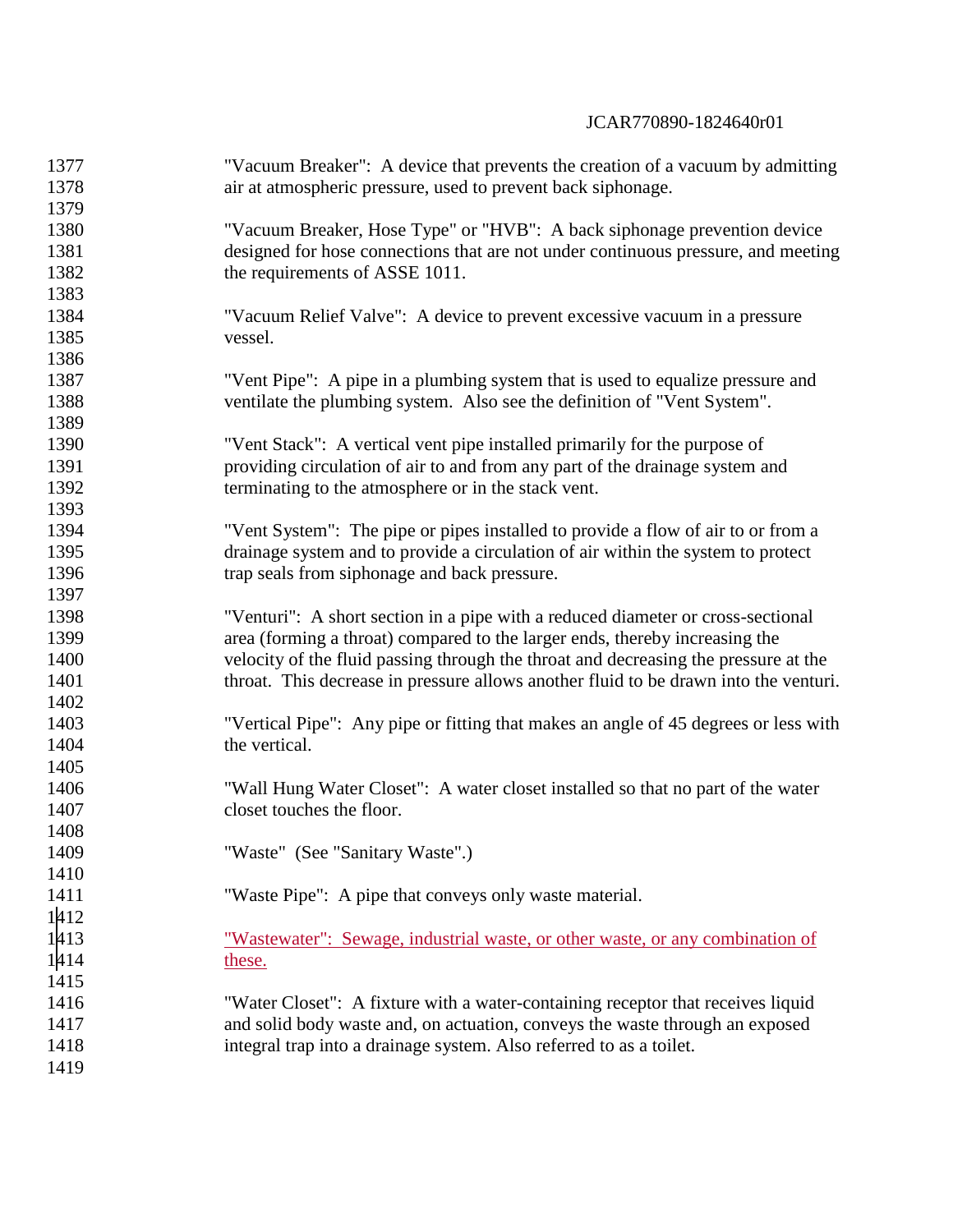| 1420 | "Water Distribution Pipe": A pipe within the building or on the premises that        |
|------|--------------------------------------------------------------------------------------|
| 1421 | conveys water from the water service to the point of usage.                          |
| 1422 |                                                                                      |
| 1423 | "Water Hammer": A concussion or sound of concussion of moving water against          |
| 1424 | the sides of a containing pipe or vessel due to a sudden stoppage of flow. A         |
| 1425 | pressure that results from a sudden deceleration of flow of water in a closed        |
| 1426 | conduit. It is also called hydraulic shock.                                          |
| 1427 |                                                                                      |
| 1428 | "Water Hammer Arrester": A device to absorb hydraulic shock.                         |
| 1429 |                                                                                      |
| 1430 | "Water Heater": An appliance for supplying hot water for domestic or                 |
| 1431 | commercial purposes. It may be used for space heating if the water temperature       |
| 1432 | does not exceed 150 degrees Fahrenheit.                                              |
| 1433 |                                                                                      |
| 1434 | "Water Main": A water supply pipe for public or community use.                       |
| 1435 |                                                                                      |
| 1436 | "Water Outlet": An opening through which water is supplied to a fixture, device,     |
| 1437 | appliance or appurtenance, or into the atmosphere.                                   |
| 1438 |                                                                                      |
| 1439 | "Water Riser Pipe" (See "Riser".)                                                    |
| 1440 |                                                                                      |
| 1441 | "Water Service" or "Water Service Pipe": The pipe from the water main or             |
| 1442 | source of potable water supply to the water distribution pipe of the building        |
| 1443 | served.                                                                              |
| 1444 |                                                                                      |
| 1445 | "Water Softening Equipment": Equipment installed for the sole purpose of             |
| 1446 | removing calcium, magnesium and other cations from hard water. Water                 |
| 1447 | softening equipment does not include reverse osmosis filtration, multimedia          |
| 1448 | filtration, or other water treatment technologies installed to control opportunistic |
| 1449 | pathogens or chemical hazards.                                                       |
| 1450 |                                                                                      |
| 1451 | "Water Supply Fixture Unit" or "WSFU": The mathematical factor used by the           |
| 1452 | plumbing industry to estimate the probable demand on the water supply system         |
| 1453 | (considering the volume, duration of flow, and intervals between operations)         |
| 1454 | caused by various plumbing fixtures.                                                 |
| 1455 |                                                                                      |
| 1456 | "Water Supply Stub": A vertical pipe less than one story in height supplying one     |
| 1457 | or more fixtures.                                                                    |
| 1458 |                                                                                      |
| 1459 | "Water Supply System": The water service pipe, the water distribution pipe, and      |
| 1460 | all fittings, valves and appurtenances in or associated with the building or         |
| 1461 | premises being served.                                                               |
| 1462 |                                                                                      |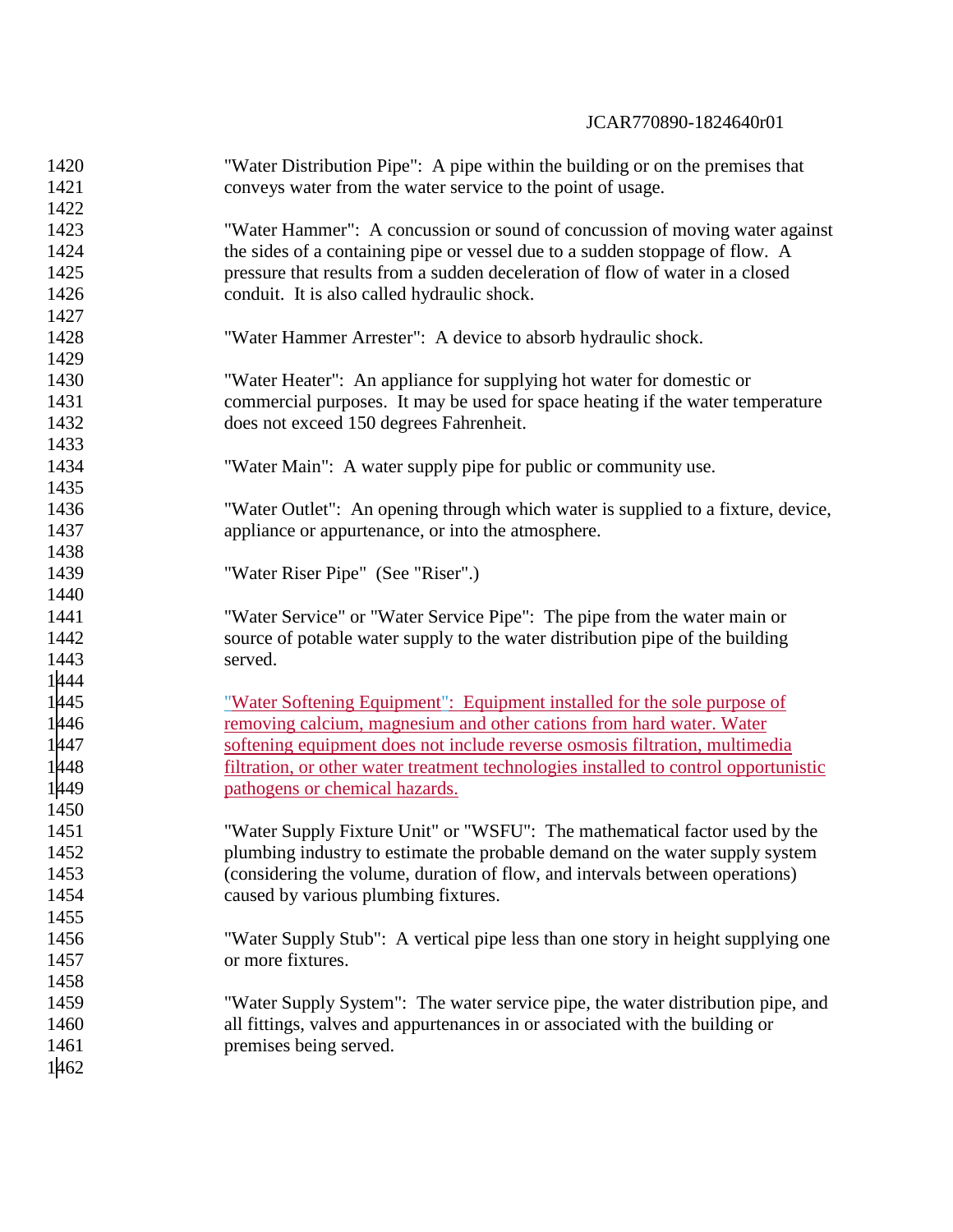| 1463         |    |     | "Water Treatment Equipment" or "Water Treatment Technologies": Any device           |
|--------------|----|-----|-------------------------------------------------------------------------------------|
| 1464         |    |     | intended to alter biological, physical or chemical characteristics of water to make |
| 1465         |    |     | the water more acceptable for a proposed use, drinking, industrial process,         |
| 1466         |    |     | cooling, irrigation, or any other purpose.                                          |
| 1467         |    |     |                                                                                     |
| 1468         |    |     | "Wet Vent": A vent that also serves as a drain. (See Appendix B.Illustration Y.)    |
| 1469         |    |     |                                                                                     |
| 1470         |    |     | "Yard Hydrant": A valve or faucet for drawing water from a buried pipe that         |
| 1471         |    |     | includes a stand pipe with a valve or faucet at the upper end and a threaded valve  |
| 1472         |    |     | outlet to which a hose may be attached.                                             |
| 1473         |    |     |                                                                                     |
| 1474         |    |     | "Yoke Vent": A pipe connecting upward from a soil or waste stack to a vent          |
| 1475         |    |     | stack for the purpose of preventing pressure changes in the stack. (See Appendix    |
| 1476         |    |     | B.Illustration Z.)                                                                  |
| 1477         |    |     |                                                                                     |
| 1478         |    |     |                                                                                     |
| 1479         |    |     |                                                                                     |
| 1480         |    |     | <b>Section 890.130 Incorporated and Referenced Materials</b>                        |
| 1481         |    |     |                                                                                     |
| 1482         | a) |     | The following State and federal statutes and State administrative rules are         |
| 1483         |    |     | referenced in this Part:                                                            |
| 1484         |    |     |                                                                                     |
| 1485<br>1486 |    | 1)  | Illinois Plumbing License Law [225 ILCS 320]                                        |
| 1487         |    | 2)  | Private Sewage Disposal Licensing Act [225 ILCS 225]                                |
| 1488         |    |     |                                                                                     |
| 1489         |    | 3)  | Illinois Groundwater Protection Act [415 ILCS 55]                                   |
| 1490         |    |     |                                                                                     |
| 1491         |    | 4)  | Swimming Facility Act [210 ILCS 125]                                                |
| 1492         |    |     |                                                                                     |
| 1493         |    | 5)  | Illinois Safe Bottled Water Act [410 ILCS 655]                                      |
| 1494         |    |     |                                                                                     |
| 1495         |    | 6)  | Illinois Bottled Water Act [815 ILCS 310]                                           |
| 1496         |    |     |                                                                                     |
| 1497         |    | 7)  | Bed and Breakfast Act [50 ILCS 820]                                                 |
| 1498         |    |     |                                                                                     |
| 1499         |    | 8)  | Hazardous Substances Act (15 USC 1263)                                              |
| 1500         |    |     |                                                                                     |
| 1501         |    | 9)  | Primary Drinking Water Standards (35 Ill. Adm. Code 611)                            |
| 1502         |    |     |                                                                                     |
| 1503         |    | 10) | Design, Operation and Maintenance Criteria (Specific Conditions and                 |
| 1504         |    |     | Installation Procedures) (35 Ill. Adm. Code 653.802)                                |
| 1505         |    |     |                                                                                     |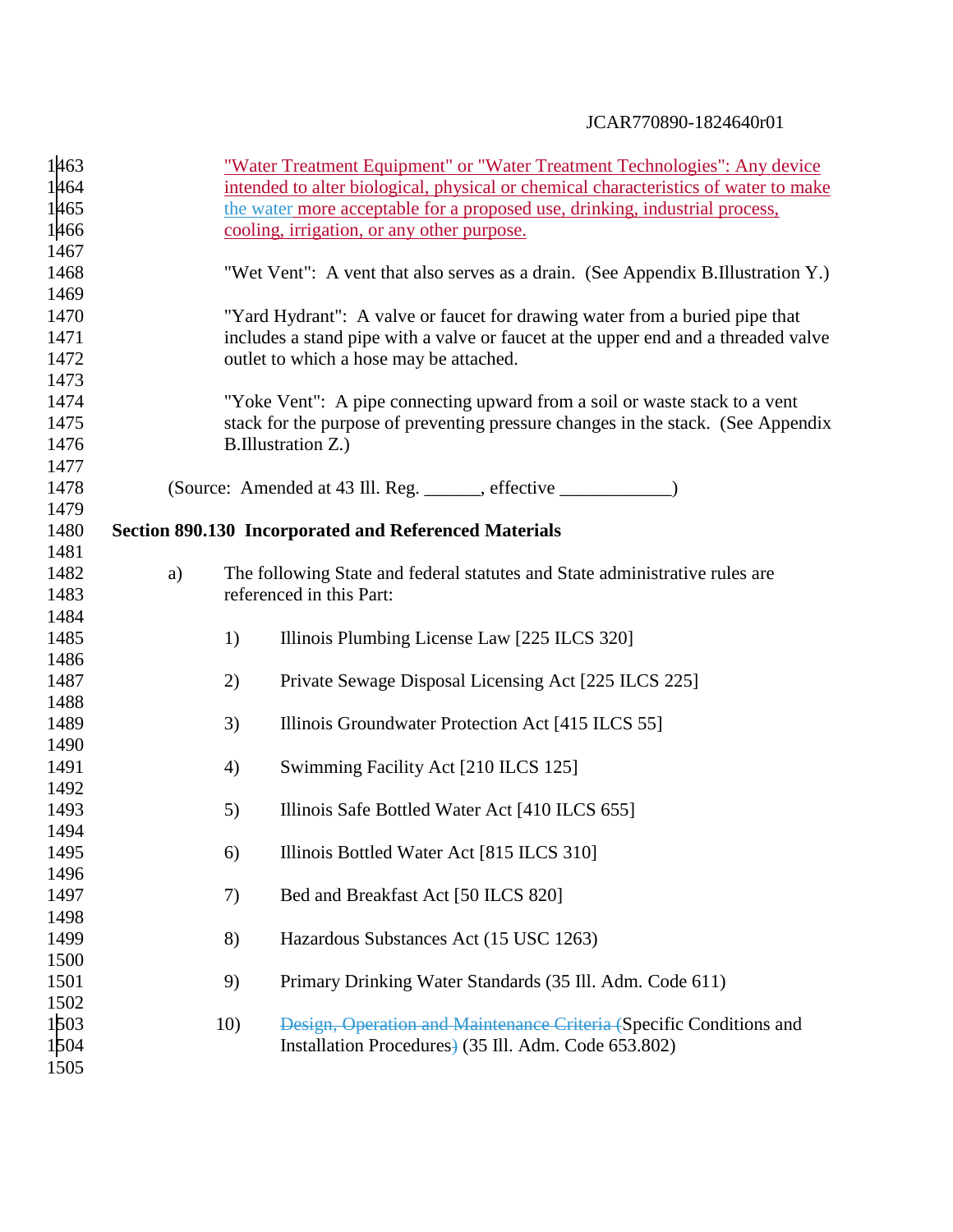| 1506         | 11)              | Private Sewage Disposal Code (77 Ill. Adm. Code 905)                    |
|--------------|------------------|-------------------------------------------------------------------------|
| 1507         |                  |                                                                         |
| 1508<br>1509 | 12)              | Illinois Accessibility Code (71 Ill. Adm. Code 400)                     |
| 1510         | 13)              | Food Service Sanitation Code (77 Ill. Adm. Code 750)                    |
| 1511         |                  |                                                                         |
| 1512         | 14)              | Youth Camp Code (77 Ill. Adm. Code 810)                                 |
| 1513         |                  |                                                                         |
| 1514         | 15)              | Recreational Area Code (77 Ill. Adm. Code 800)                          |
| 1515         |                  |                                                                         |
| 1516         | 16)              | Boiler and Pressure Vessel Safety (41 Ill. Adm. Code 120)               |
| 1517         |                  |                                                                         |
| 1518         | 17)              | Drinking Water Systems Code (77 Ill. Adm. Code 900)                     |
| 1519         |                  |                                                                         |
| 1520         | 18)              | Water Quality Standards (35 Ill. Adm. Code 302)                         |
| 1521         |                  |                                                                         |
| 1522         | 19)              | Energy Policy Act of 1992 (PL 201-486)                                  |
| 1523         |                  |                                                                         |
| 1524         | 20)              | Lawn Irrigation Contractor and Lawn Sprinkler System Registration Code  |
| 1525         |                  | (77 Ill. Adm. Code 892)                                                 |
| 1526         |                  |                                                                         |
| 1527         | 21)              | Safe Drinking Water Act (42 USC 1417)                                   |
| 1528         |                  |                                                                         |
| 1529         | 22)              | Certification and Operation of Environmental Laboratories (77 Ill. Adm. |
| 1530         |                  | Code 465)                                                               |
| 1531         |                  |                                                                         |
| 1532         | $\overline{23}$  | Swimming Facility Code (77 Ill. Adm. Code 820)                          |
| 1533         |                  |                                                                         |
| 1534         | $\underline{24}$ | <b>Environmental Protection Act [415 ILCS 5]</b>                        |
| 1535         |                  |                                                                         |
| 1536         | 25)              | Permits (35 Ill. Adm. Code 602)                                         |
| 1537         |                  |                                                                         |
| 1538         | $\frac{26}{2}$   | Ambulatory Surgical Treatment Center Act [210 ILCS 5]                   |
| 1539         |                  |                                                                         |
| 1540         | 27)              | Hospital Licensing Act [210 ILCS 85]                                    |
| 1541         |                  |                                                                         |
| 1542         | $\overline{28}$  | Nursing Home Care Act [210 ILCS 45]                                     |
| 1543<br>1544 |                  |                                                                         |
|              | <u>29)</u>       | Assisted Living and Shared Housing Act [210 ILCS 9]                     |
| 1545<br>1546 |                  |                                                                         |
| 1547         | 30)              | Community Mental Health Act [405 ILCS 20]                               |
| 1548         |                  | Certified Local Health Department Code (77 Ill. Adm. Code 600)          |
|              | <u>31)</u>       |                                                                         |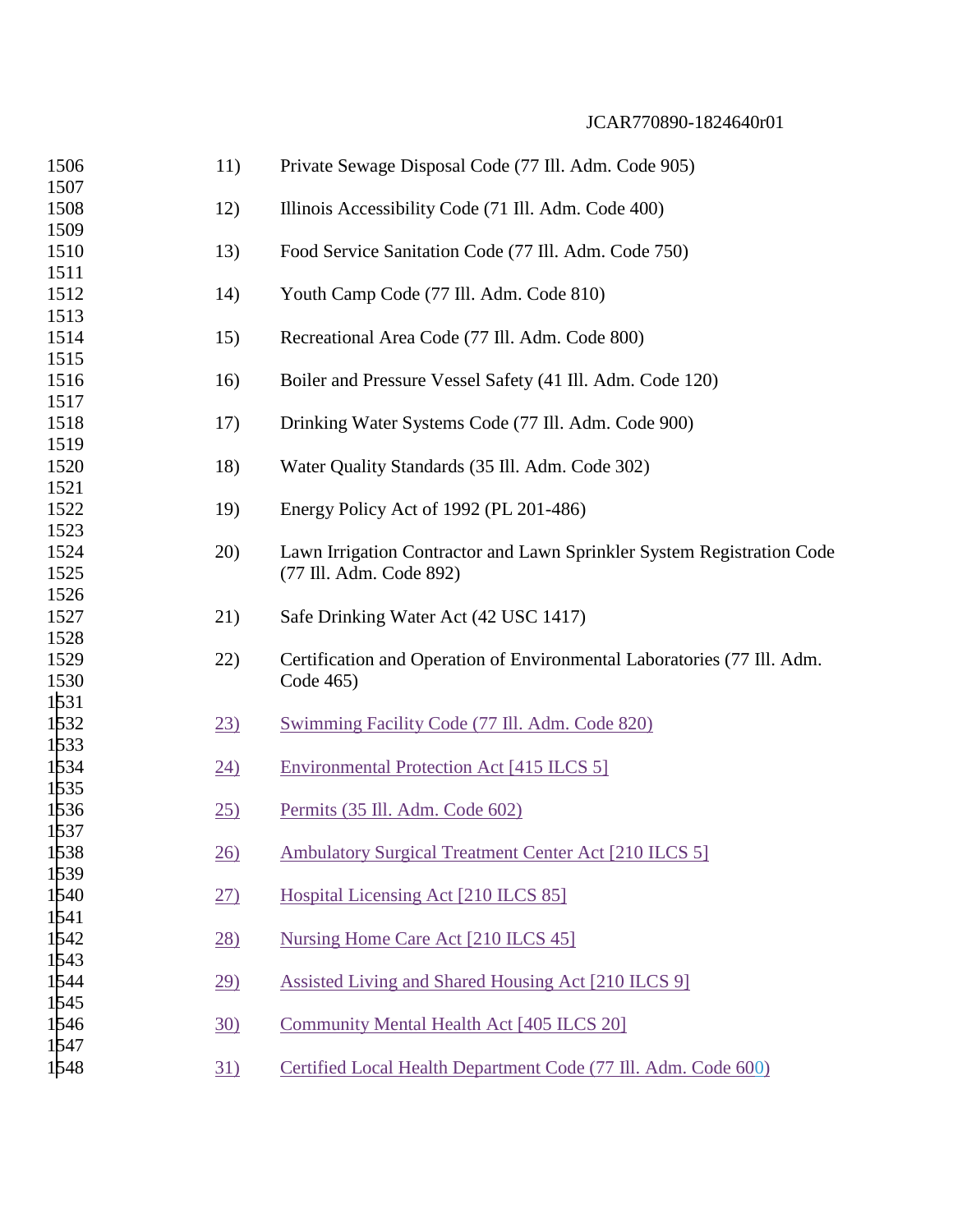| 1549 |                                  |    |                                                                                                     |  |  |  |
|------|----------------------------------|----|-----------------------------------------------------------------------------------------------------|--|--|--|
| 1550 | b)                               |    | See Appendix A for approved materials and standards that are incorporated by                        |  |  |  |
| 1551 |                                  |    | reference in this Part.                                                                             |  |  |  |
| 1552 |                                  |    |                                                                                                     |  |  |  |
| 1553 | $\mathbf{c})$                    |    | The following nationally recognized standards and federal regulations are                           |  |  |  |
| 1554 |                                  |    | incorporated by reference in this Part (see also Appendix A):                                       |  |  |  |
| 1555 |                                  |    |                                                                                                     |  |  |  |
| 1556 |                                  | 1) | 2011 American Society of Heating, Refrigerating and Air-Conditioning                                |  |  |  |
| 1557 |                                  |    | Engineers (ASHRAE) Handbook – HVAC Applications                                                     |  |  |  |
| 1558 |                                  |    |                                                                                                     |  |  |  |
| 1559 |                                  | 2) | 2012 American Society of Heating, Refrigerating and Air-Conditioning                                |  |  |  |
| 1560 |                                  |    | Engineers (ASHRAE) Handbook – HVAC Systems and Equipment                                            |  |  |  |
| 1561 |                                  |    |                                                                                                     |  |  |  |
| 1562 |                                  | 3) | January 20, 2004, Department of Energy: Conservation Program for                                    |  |  |  |
| 1563 |                                  |    | Consumer Products (10 CFR 430)                                                                      |  |  |  |
| 1564 |                                  |    |                                                                                                     |  |  |  |
| 1565 | d)                               |    | All incorporations by reference of federal regulations and the standards of                         |  |  |  |
| 1566 |                                  |    | nationally recognized organizations in this Part refer to the regulations or                        |  |  |  |
| 1567 |                                  |    | standards on the date specified and do not include any amendments or editions                       |  |  |  |
| 1568 |                                  |    | subsequent to the date specified.                                                                   |  |  |  |
| 1569 |                                  |    |                                                                                                     |  |  |  |
| 1570 |                                  |    |                                                                                                     |  |  |  |
| 1571 |                                  |    |                                                                                                     |  |  |  |
| 1572 |                                  |    | SUBPART B: PLUMBING MATERIALS                                                                       |  |  |  |
| 1573 |                                  |    |                                                                                                     |  |  |  |
| 1574 | <b>Section 890.210 Materials</b> |    |                                                                                                     |  |  |  |
| 1575 |                                  |    |                                                                                                     |  |  |  |
| 1576 |                                  |    | All materials, piping, fittings, appliances, appurtenances, faucets, fixture fittings, fixtures and |  |  |  |
| 1577 |                                  |    | devices used in all plumbing systems shall be approved by the Department, in accordance with        |  |  |  |
| 1578 | the following criteria:          |    |                                                                                                     |  |  |  |
| 1579 |                                  |    |                                                                                                     |  |  |  |
| 1580 | a)                               |    | Compliance with the requirements of this Part.                                                      |  |  |  |
| 1581 |                                  |    |                                                                                                     |  |  |  |
| 1582 | b)                               |    | Compliance with the applicable standard (see Appendix A: Table A).                                  |  |  |  |
| 1583 |                                  |    |                                                                                                     |  |  |  |
| 1584 | $\mathbf{c})$                    |    | Labeled by an agency that is approved by the Department or is an                                    |  |  |  |
| 1585 |                                  |    | ANSI-accredited certification program (see Appendix A: Table A).                                    |  |  |  |
| 1586 |                                  |    |                                                                                                     |  |  |  |
| 1587 |                                  | 1) | Labeling indicates that the agency certifies the plumbing material to be in                         |  |  |  |
| 1588 |                                  |    | compliance with applicable standards.                                                               |  |  |  |
| 1589 |                                  |    |                                                                                                     |  |  |  |
| 1590 |                                  | 2) | Labeling includes the manufacturer's identification of material. Each                               |  |  |  |
| 1591 |                                  |    | length of pipe, each pipe fitting, trap, fixture, device and appurtenance                           |  |  |  |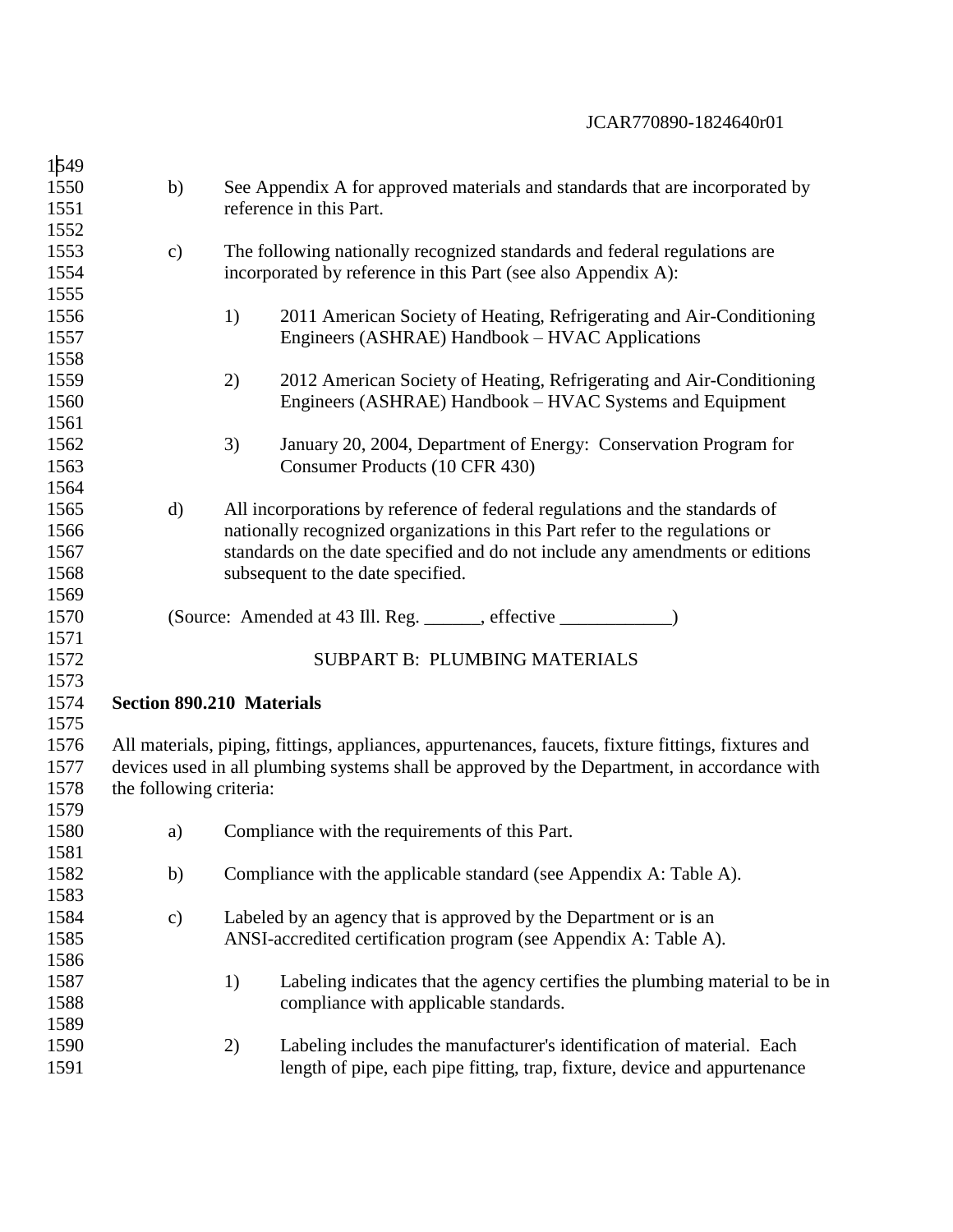| 1592<br>1593<br>1594                 |                     | used in a plumbing system shall have cast, stamped or indelibly marked on<br>it the maker's mark or name, the weight, type, class of product and the<br>standard that applies.                                                                                                                                                                 |
|--------------------------------------|---------------------|------------------------------------------------------------------------------------------------------------------------------------------------------------------------------------------------------------------------------------------------------------------------------------------------------------------------------------------------|
| 1595<br>1596<br>1597<br>1598<br>1599 | $\rm d)$            | Testing. The approved agency has tested a representative sample of the material<br>or piping being labeled to the relevant standard. The approved agency maintains<br>a record of all tests performed, which provides sufficient detail to verify<br>compliance with the testing standard.                                                     |
| 1600<br>1601<br>1602<br>1603<br>1604 | e)                  | Inspection and identification. The approved agency periodically performs<br>inspections, which shall include in-plant inspections during the manufacturing<br>process, to verify that the product being manufactured meets the applicable<br>standard.                                                                                         |
| 1605<br>1606                         | f)                  | Independent. The approved agency discloses all possible conflicts of interest.                                                                                                                                                                                                                                                                 |
| 1607<br>1608<br>1609<br>1610         | g)                  | Equipment. An approved agency has necessary equipment to perform all required<br>tests. The equipment shall be calibrated according to manufacturer's<br>recommendations.                                                                                                                                                                      |
| 1611<br>1612<br>1613<br>1614         | h)                  | Personnel. An approved agency employs personnel experienced and educated in<br>conducting, supervising and evaluating tests.                                                                                                                                                                                                                   |
| 1615<br>1616<br>1617<br>1618<br>1619 | $\mathbf{i}$        | Manufacturer's Identification of Material. The approved agency ensures that each<br>length of pipe, each pipe fitting, trap, fixture, device and appurtenance used in a<br>plumbing system has cast, stamped or indelibly marked on it the maker's mark or<br>name, weight, type, class of product and the standard that applies.              |
| 1620<br>1621<br>1622<br>1623<br>1624 | $\ddot{\mathbf{l}}$ | Materials that do not meet the applicable standards in Appendix A will be<br>evaluated by the Department upon receipt of plans, specifications, independent<br>testing data and other such records required by the Department and may receive<br>approval for use pursuant to Section 890.1940, with the written consent of the<br>Department. |
| 1625<br>1626                         | <u>k)</u>           | All plumbing materials shall be lead free.                                                                                                                                                                                                                                                                                                     |
| 1627<br>1628<br>1629                 |                     | (Source: Amended at 43 Ill. Reg. ______, effective __________)                                                                                                                                                                                                                                                                                 |
| 1630<br>1631                         |                     | <b>Section 890.230 Safe Pan Material and Construction</b>                                                                                                                                                                                                                                                                                      |
| 1632<br>1633<br>1634                 | a)                  | Material. Safe pans shall be made only of lead, copper, aluminum, galvanized<br>steel, stainless steel, ABS, PVC or fiberglass material.                                                                                                                                                                                                       |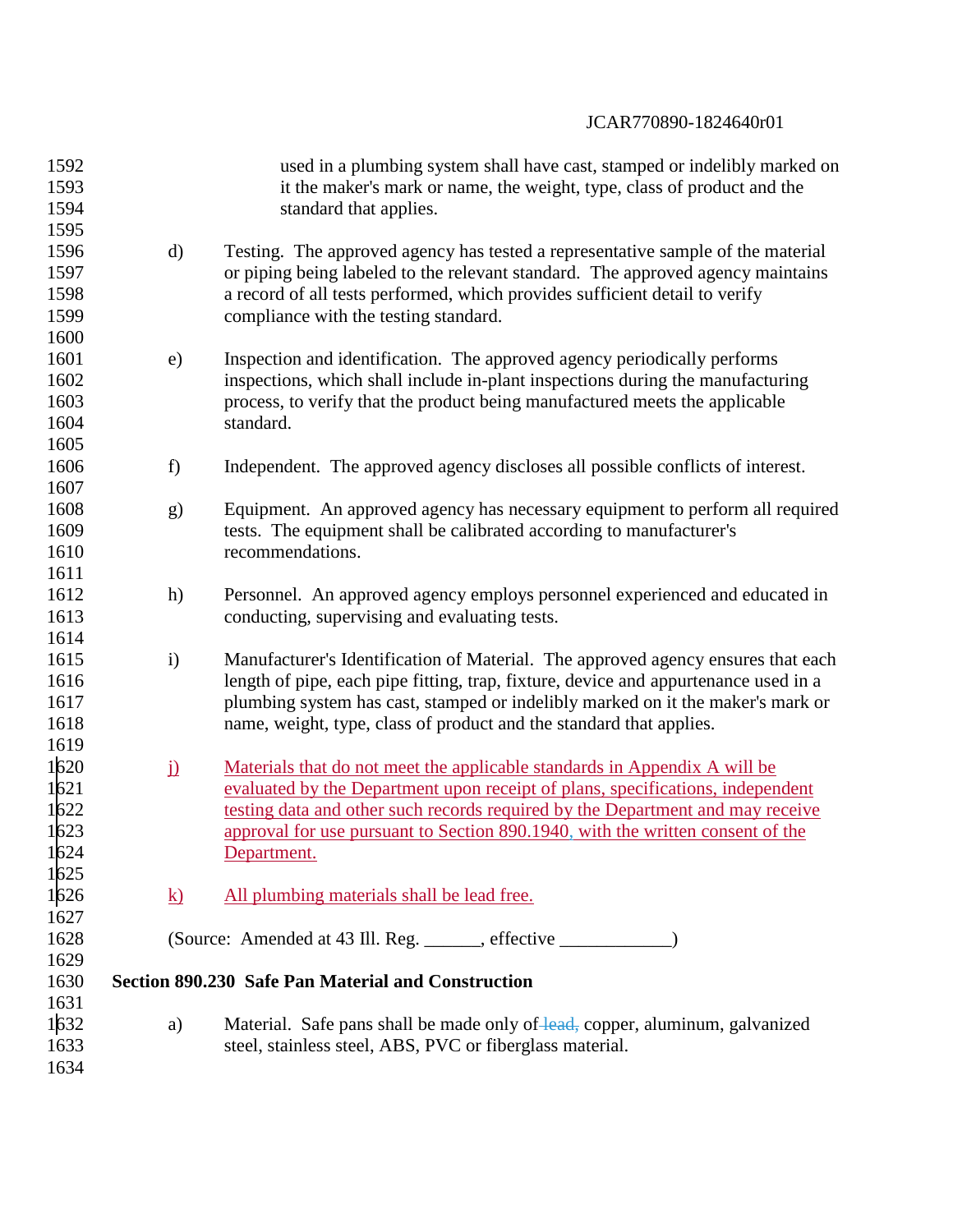| 1635<br>1636 |          | $\downarrow$   | Lead sheets for safe pans shall weigh at least 4 pounds per square foot.                                                                                   |
|--------------|----------|----------------|------------------------------------------------------------------------------------------------------------------------------------------------------------|
| 1637         |          | 12)            | Copper sheets for safe pans shall weigh at least 12 ounces per square foot.                                                                                |
| 1638         |          |                |                                                                                                                                                            |
| 1639         |          | 23)            | Aluminum, galvanized steel and stainless steel safe pans shall be of at                                                                                    |
| 1640         |          |                | least 24 gauge material.                                                                                                                                   |
| 1641         |          |                |                                                                                                                                                            |
| 1642         |          | (34)           | ABS or PVC safe pans or liners shall be 30 mil or 40 mil.                                                                                                  |
| 1643         |          |                |                                                                                                                                                            |
| 1644         |          | $\frac{45}{ }$ | Fiberglass for safe pans or liners shall be equally durable to the ABS and                                                                                 |
| 1645         |          |                | PVC material described in subsection $(a)(3)$ of this Section.                                                                                             |
| 1646         |          |                |                                                                                                                                                            |
| 1647         | b)       |                | Construction. All safe pans shall be constructed with preformed dam corners,                                                                               |
| 1648         |          |                | shall be watertight, adequately reinforced and provided with a drain opening                                                                               |
| 1649         |          |                | designed to make a watertight joint. ABS and PVC safe pans and liners shall be                                                                             |
| 1650         |          |                | solvent welded together with the proper cement.                                                                                                            |
| 1651         |          |                |                                                                                                                                                            |
| 1652         |          |                |                                                                                                                                                            |
| 1653<br>1654 |          |                | SUBPART C: JOINTS AND CONNECTIONS                                                                                                                          |
| 1655         |          |                |                                                                                                                                                            |
| 1656         |          |                | Section 890.320 Types of Joints                                                                                                                            |
| 1657         |          |                |                                                                                                                                                            |
| 1658         | $\theta$ |                | Caulked joints. Caulked joints for (drain, waste and vent systems only) cast iron                                                                          |
| 1659         |          |                | hub-and-spigot pipe shall be firmly packed with oakum or hemp and filled with                                                                              |
| 1660         |          |                | molten lead at least 1 inch deep and be firmly caulked not to extend more than 1/8                                                                         |
| 1661         |          |                | inch below the rim of the hub. Paint, varnish, or other coatings shall not be                                                                              |
| 1662         |          |                | permitted on the jointing material until after a plumbing inspector has been given                                                                         |
| 1663         |          |                | the opportunity to test and approve or disapprove the joint. (See Appendix                                                                                 |
| 1664         |          |                | C. Illustration A.)                                                                                                                                        |
| 1665         |          |                |                                                                                                                                                            |
| 1666         | ab)      |                | Threaded/Screwed Joints. Threaded joints shall conform to American National                                                                                |
| 1667         |          |                | Taper Pipe Thread, ASME B.1.20.1 (General Purpose). All burrs shall be                                                                                     |
|              |          |                |                                                                                                                                                            |
| 1668         |          |                | removed; pipe ends shall be reamed or filed to size of the bore, and all chips shall                                                                       |
| 1669         |          |                | be removed. Pipe joints compound shall be insoluble in water and non-toxic.                                                                                |
| 1670         |          |                |                                                                                                                                                            |
| 1671         | e)       |                | Wiped Joints. Joints in lead pipe or fittings, or between lead pipe fittings and                                                                           |
| 1672         |          |                | brass or copper pipe ferrules, solder nipples, or traps shall be full-wiped joints.                                                                        |
| 1673         |          |                | Wiped joints shall have exposed surface on each side of the joint at least 3/4 inch                                                                        |
| 1674         |          |                | and at least as thick as the material being joined. Wall or floor flange lead-wiped                                                                        |
| 1675         |          |                | joints shall be made by using a lead ring or flange placed behind the joints at the                                                                        |
| 1676<br>1677 |          |                | wall or floor. Joints between lead pipe and cast iron, steel or wrought iron shall<br>be made by means of a caulking ferrule, soldering nipple or bushing. |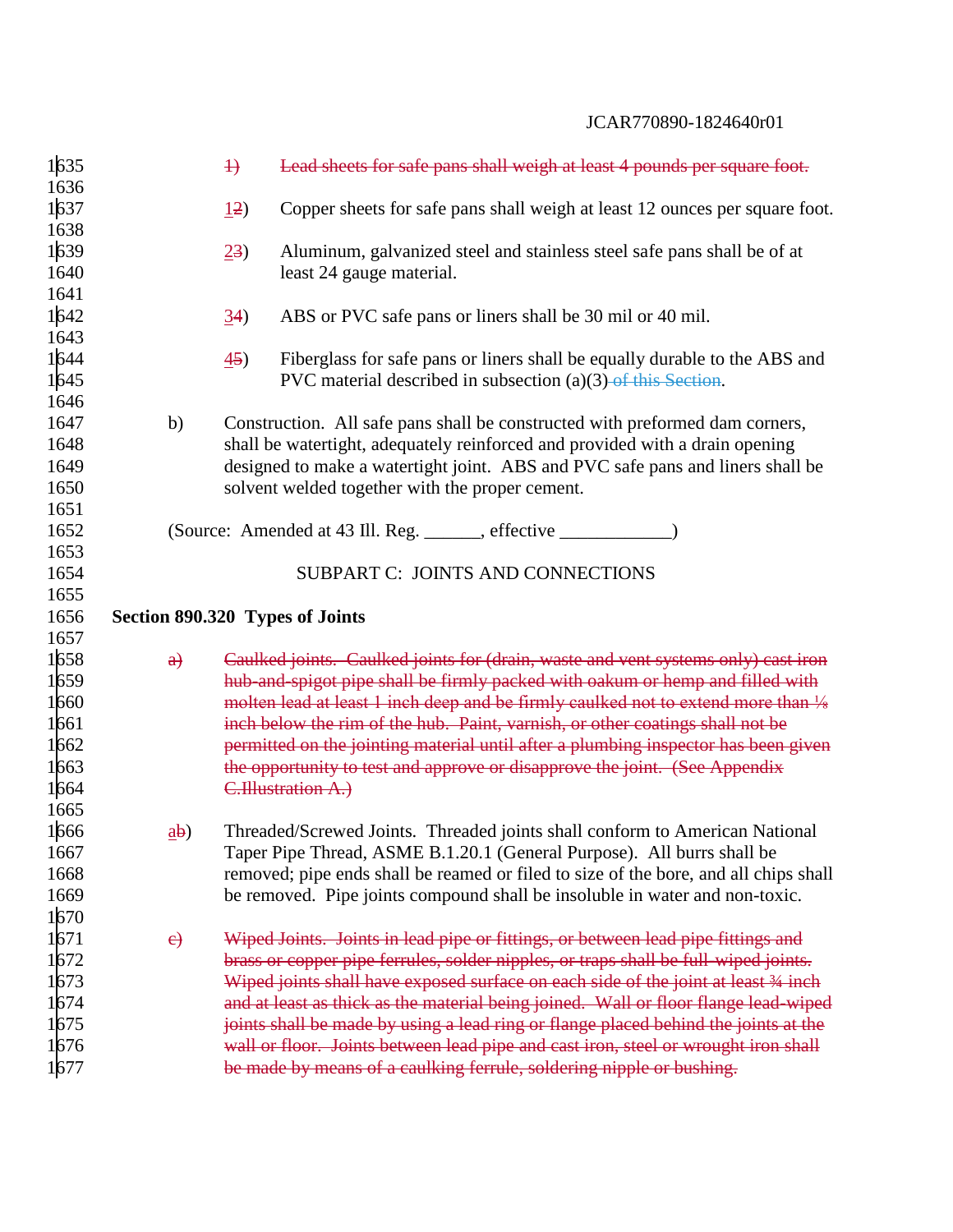1679 bd) Soldered Joints. The surface to be soldered shall be cleaned bright. The joints shall be properly fluxed (lead free) and made with approved lead free solder conforming to ASTM Standard B32. Joints in copper water tubing shall be made with approved cast bronze or wrought copper pressure fittings, properly soldered together. All solders or flux containing more than 0.2 percent lead shall bear a warning label that states that the solder or flux is not approved for private or potable water use as required by Section 4 of the federal Hazardous Substances 1686 Act (15 USC 1263). Use of this product in making joints or fittings in any private or public potable water system is prohibited. No part of a drain, waste and vent (DWV) system shall be joined or fitted with a solder or flux containing more than 0.2 percent lead. 

- ce) Flared Joints. Flared joints for plastic pipe and tubing and soft copper water tubing shall be made with approved fittings. The tubing shall be expanded with a proper flaring tool. (See Appendix C.Illustration B.)
- df) Hot-Poured Joints. Hot-poured compound for clay or concrete sewer pipe shall not be water absorbent and when poured against a dry surface shall have a bond of at least 100 pounds per square inch (psi). All surfaces of the joint shall be cleaned and dried before pouring. If wet surfaces are unavoidable, a primer such as oil or tar shall be applied. The compound shall not soften sufficiently to destroy effectiveness of the joint when subjected to a temperature of 160 degrees Fahrenheit, and not be soluble in any of the waste carried by the drainage system. Approximately 25 percent of the joint space at the base of the socket shall be filled with jute or hemp. A pouring collar rope or other device shall be used to hold the hot compound during pouring. Each joint shall be poured in one operation until the joint is filled. Joints shall not be tested until one hour after pouring.
- eg) Precast Joints. Precast collars shall be formed in both the spigot and bell of the pipe in advance of use. Prior to making joint contact, surfaces shall be cleaned. When the spigot end is inserted in the collar, it shall bind before contacting the 1711 base of the socket.
- 1712<br>1713  $f<sub>th</sub>$  Brazed Joints. Brazed joints shall be made by first cleaning the surface to be 1714 including ioned down to the base metal, applying flux approved for brazed joints and for the filler metal to be used, and making the joints by heating to a temperature sufficient to melt the approved brazing filler metal on contact. (See Section 890.330(b).) An extracted mechanical joint may be made in copper tube types K or L only for water distribution. The joint shall be made with a mechanical extraction tool and joined by brazing. To prevent the branch tube from being inserted beyond the depth of the extracted joint, depth stops shall be provided.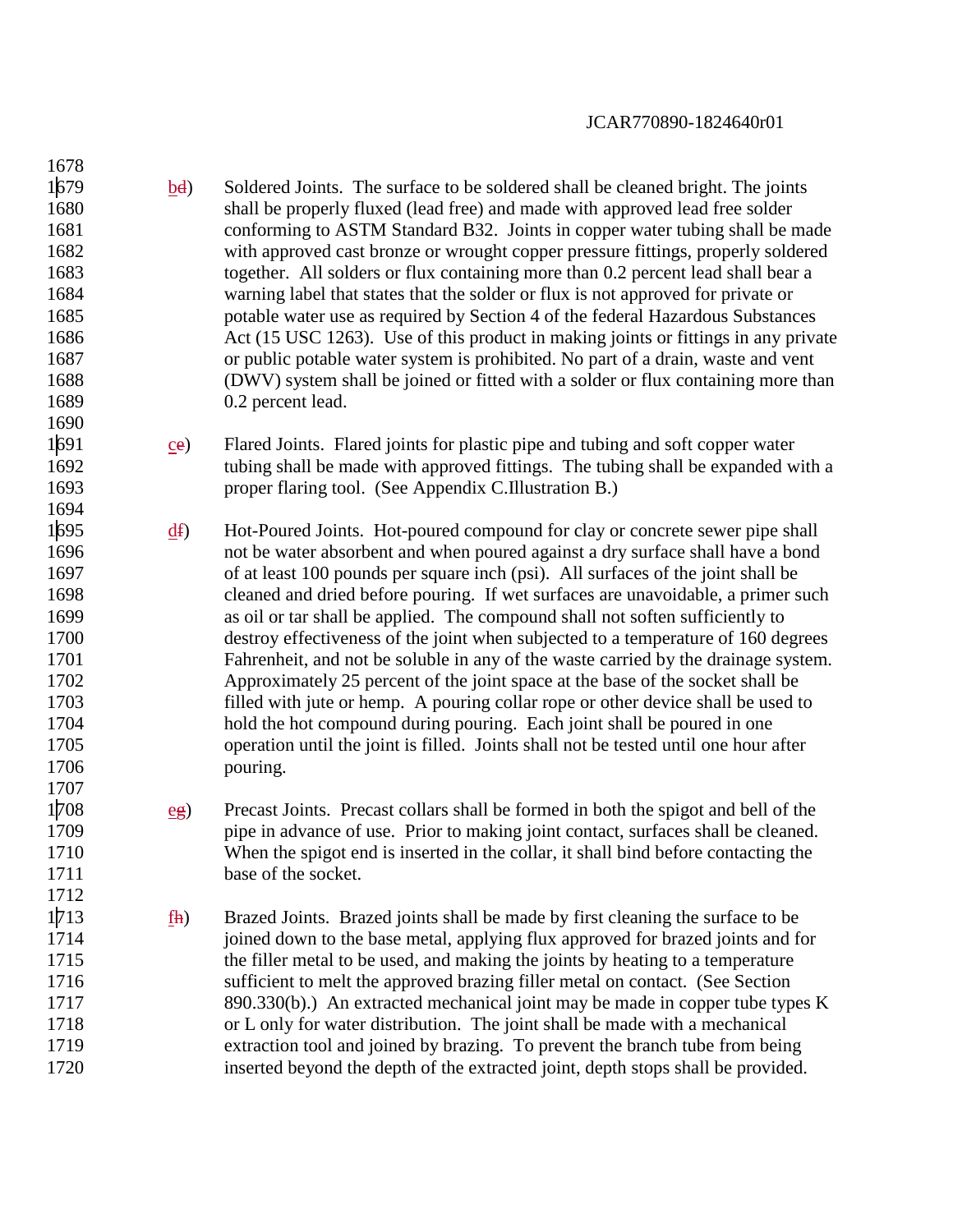| 1721 |                              |    |                            | This joint shall be for above-ground use only.                                       |
|------|------------------------------|----|----------------------------|--------------------------------------------------------------------------------------|
| 1722 |                              |    |                            |                                                                                      |
| 1723 | $g_i$                        |    |                            | Cement Mortar Joints. Except for repairs, cement mortar joints are prohibited.       |
| 1724 |                              |    |                            |                                                                                      |
| 1725 | $\ddot{\mathbf{b}}$          |    |                            | Burned Lead (Welded). (For DWV system only) Every burned (welded) joint              |
| 1726 |                              |    |                            | shall be made so that the two or more sections to be joined shall be uniformly       |
| 1727 |                              |    |                            | fused together into one continuous piece. The weld shall be at least as thick as the |
| 1728 |                              |    | lead being joined.         |                                                                                      |
| 1729 |                              |    |                            |                                                                                      |
| 1730 | $\underline{h}\underline{k}$ |    |                            | Bituminized Fiber Pipe Joints. Joints in bituminized fiber pipe shall be made with   |
| 1731 |                              |    |                            | tapered type couplings of the same composition as the pipe. Joints between           |
| 1732 |                              |    |                            | bituminized fiber pipe and metal pipe shall be made by means of an adaptor           |
| 1733 |                              |    |                            | coupling caulked as required in subsection (a).                                      |
| 1734 |                              |    |                            |                                                                                      |
| 1735 | $\underline{i}$              |    | <b>Plastic Pipe Joints</b> |                                                                                      |
| 1736 |                              |    |                            |                                                                                      |
| 1737 |                              | 1) |                            | Every joint in plastic piping shall be made with approved fittings by either         |
| 1738 |                              |    |                            | solvent-welded or fusion-welded connections, compression fittings,                   |
| 1739 |                              |    |                            | approved insert fittings, metal clamps and screws of corrosion-resistant             |
| 1740 |                              |    |                            | material, or threaded joints. (See Appendix A.Table A for approved pipe,             |
| 1741 |                              |    |                            | fittings and solvent.)                                                               |
| 1742 |                              |    |                            |                                                                                      |
| 1743 |                              | 2) |                            | Joints and Fittings in Plastic Pipe. Potable water piping fittings and joints        |
| 1744 |                              |    |                            | shall be in accordance with the manufacturer's recommendations subject to            |
| 1745 |                              |    |                            | the following: (See Appendix A.Table A, "Approved Standards for                      |
| 1746 |                              |    | Fittings".)                |                                                                                      |
| 1747 |                              |    |                            |                                                                                      |
| 1748 |                              |    | A)                         | Polyethylene (PE) pipe shall be installed only with compression                      |
| 1749 |                              |    |                            | fittings, insert and clamp type fittings or thermal-welded joints and                |
| 1750 |                              |    |                            | fittings. All clamps shall be of corrosion-resistant material.                       |
| 1751 |                              |    |                            | Fittings shall not prevent the plumbing systems from meeting the                     |
| 1752 |                              |    |                            | demand requirements found in Appendix A.Tables N and O.The                           |
| 1753 |                              |    |                            | inside diameter (ID) of any insert fitting shall not be less than the                |
| 1754 |                              |    |                            | minimum allowable size for water service/distribution piping.                        |
| 1755 |                              |    |                            | (See Appendix A.Tables D, N and O, for minimum allowable sizes                       |
| 1756 |                              |    |                            | for water service/distribution piping.)                                              |
| 1757 |                              |    |                            |                                                                                      |
| 1758 |                              |    | B)                         | Polyvinyl chloride (PVC) pipe shall be installed with solvent-                       |
| 1759 |                              |    |                            | welded or flanged joints only. The pipe shall not be threaded.                       |
| 1760 |                              |    |                            | Transition to metallic or other piping shall be made with the use of                 |
| 1761 |                              |    |                            | adaptor fittings. The fittings shall be molded from PVC. The                         |
| 1762 |                              |    |                            | primer and solvent cement used shall be in accordance with the                       |
| 1763 |                              |    |                            | manufacturer's recommendation for PVC piping.                                        |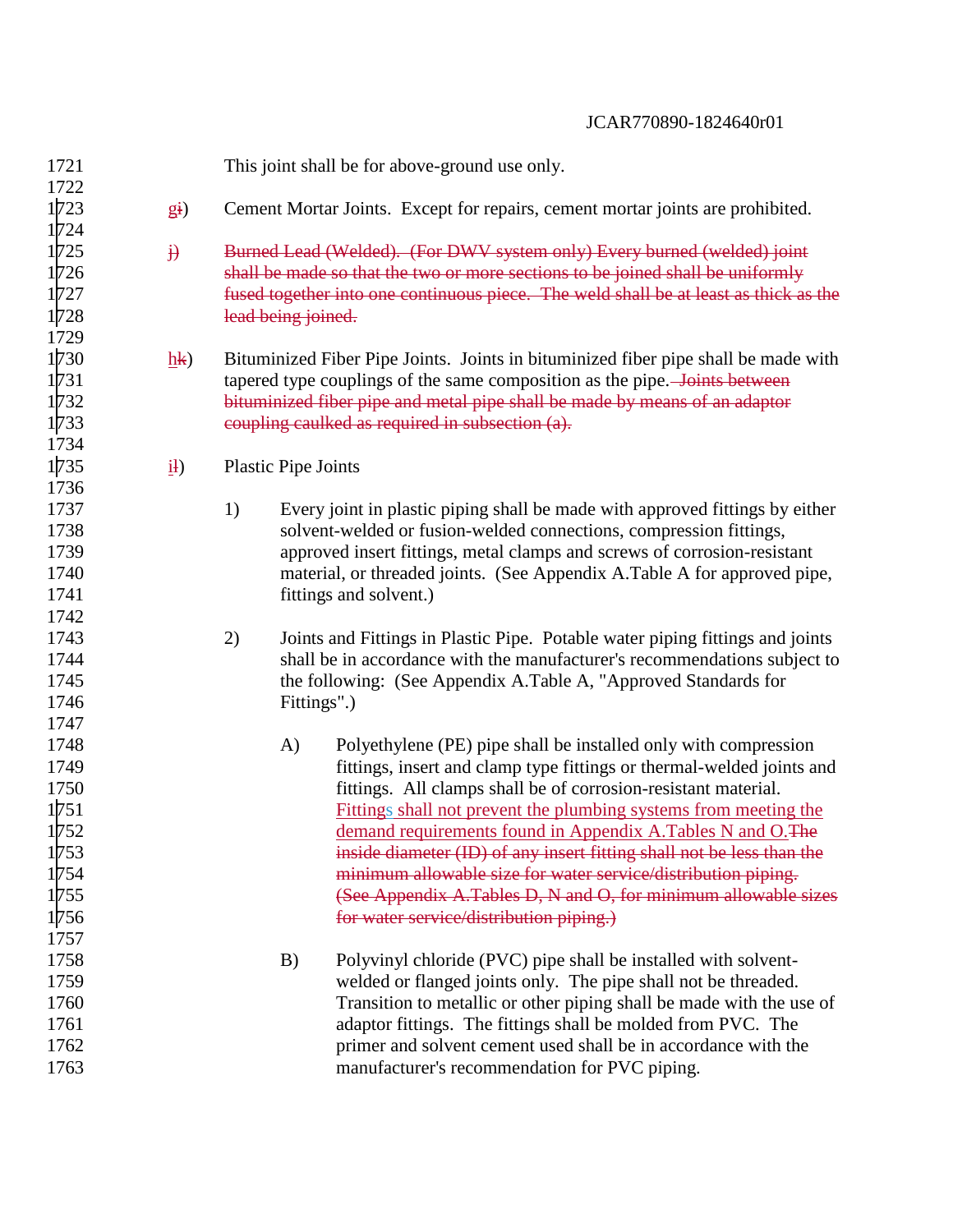| 1764 |                       |                                                                                     |
|------|-----------------------|-------------------------------------------------------------------------------------|
| 1765 |                       | $\Theta$<br>Polybutylene (PB) pipe shall be installed only with insert and          |
| 1766 |                       | clamp type fittings, compression type, flanged type, or thermal-                    |
| 1767 |                       | welded joints and fittings. All clamps shall be of corrosion-                       |
| 1768 |                       | resistant material. The ID of any insert fitting shall not be less than             |
| 1769 |                       | the minimum allowable size for water service/distribution piping.                   |
| 1770 |                       | (See Appendix A.Tables D, N and O, for minimum allowable sizes                      |
| 1771 |                       | for water service/distribution piping.)                                             |
| 1772 |                       |                                                                                     |
| 1773 |                       | 3)<br>Joints in Plastic Drainage. Joints in plastic drainage piping or vent piping  |
| 1774 |                       | within a building shall be solvent welded. Threaded or flanged joints may           |
| 1775 |                       | be used with adaptor fittings. The solvent cement shall be specific for the         |
| 1776 |                       | type of piping material listed in Appendix A. Table A. O-ring expansion             |
| 1777 |                       | joints are acceptable if accessible.                                                |
| 1778 |                       |                                                                                     |
| 1779 | jm)                   | Ground Joint Connections. Ground joint connections (when accessible) may be         |
| 1780 |                       | used on the inlet or outlet side of a fixture trap or within the trap seal. Ground  |
| 1781 |                       | joint connections shall not be used in any inaccessible drainage piping.            |
| 1782 |                       |                                                                                     |
| 1783 | $k$ <b>H</b> )        | No-Hub Soil Pipe Joints. Shielded joints for no-hub cast iron soil pipe shall be    |
| 1784 |                       | made with an elastomeric gasket covered by either a stainless steel shield secured  |
| 1785 |                       | by two or more stainless steel bands or clamps, or covered by cast iron couplings   |
| 1786 |                       | secured with stainless steel nuts and bolts. When a stainless steel shield is used, |
| 1787 |                       | the shield and clamps shall be corrosion resistant and homogeneous throughout.      |
| 1788 |                       | The joint materials shall comply with ASTM C564 and CISPI 310 or FM 1680.           |
| 1789 |                       |                                                                                     |
| 1790 | $\underline{I}\Theta$ | <b>Compression Type Joints</b>                                                      |
| 1791 |                       |                                                                                     |
| 1792 |                       | 1)<br>Compression type joints for hub and spigot cast iron soil pipe shall be       |
| 1793 |                       | made with neoprene insert gaskets in accordance with ASTM C564. The                 |
| 1794 |                       | pipe shall comply with the specifications contained in ASTM A-74 with               |
| 1795 |                       | regard to hub and spigot dimensions and tolerances. (See Appendix                   |
| 1796 |                       | C.Illustration C.)                                                                  |
| 1797 |                       |                                                                                     |
| 1798 |                       | 2)<br>Compression type joints for copper water tube or brass tube shall be made     |
| 1799 |                       | with brass ferrules and ground joint connections.                                   |
| 1800 |                       |                                                                                     |
| 1801 | $\underline{mp}$      | Grooved Type Mechanical Couplings                                                   |
| 1802 |                       |                                                                                     |
| 1803 |                       | 1)<br>Cut grooved type mechanical couplings, fittings and valves used on            |
| 1804 |                       | standard weight galvanized steel pipe, cast iron pipe or ductile iron pipe          |
| 1805 |                       | shall comply with the grooving dimensions of the AWWA specifications                |
| 1806 |                       | C606, limited to water distribution piping and downspout pipe above                 |
|      |                       |                                                                                     |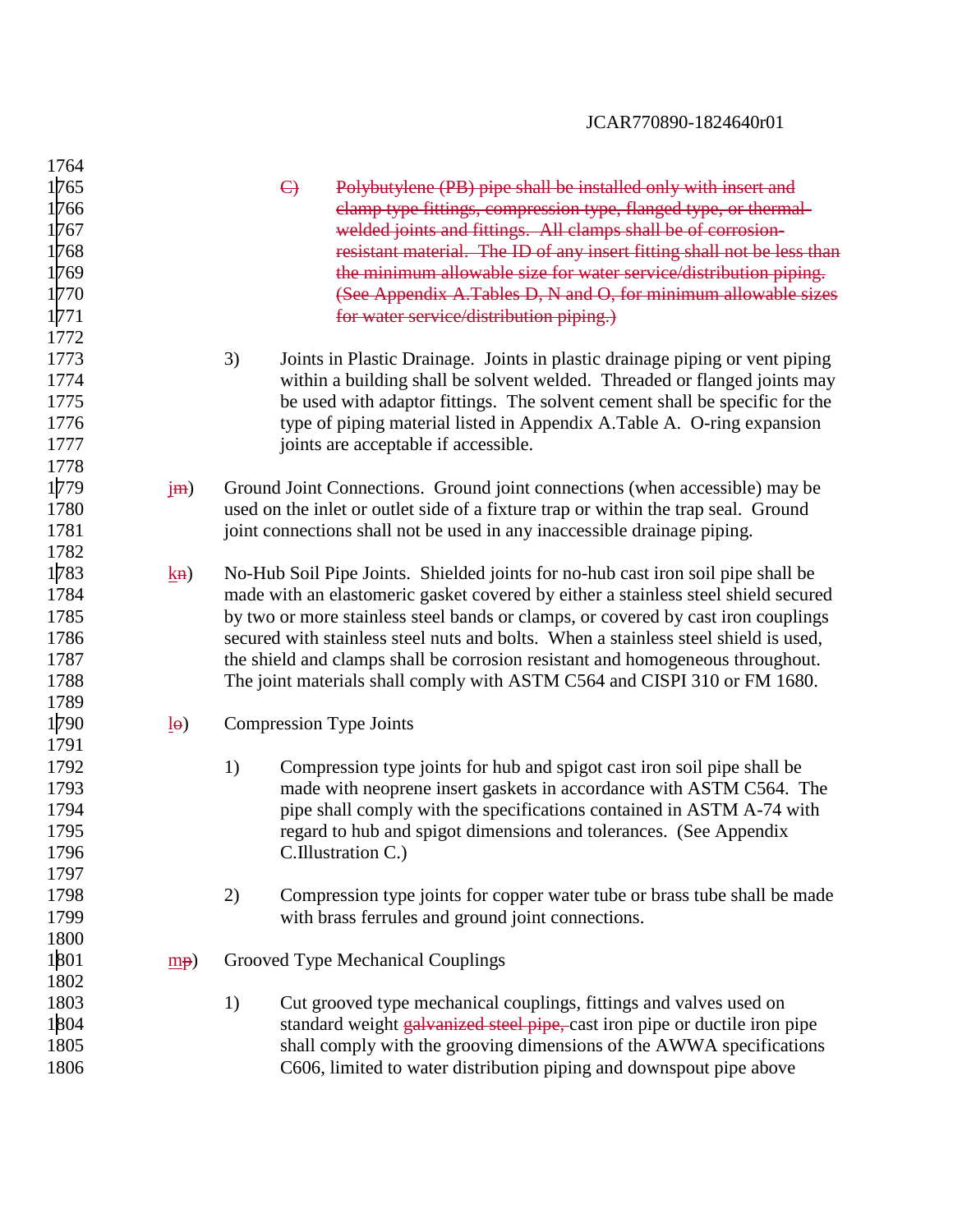| 1807 |                              | ground.                                                                               |
|------|------------------------------|---------------------------------------------------------------------------------------|
| 1808 |                              |                                                                                       |
| 1809 |                              | 2)<br>Rolled grooved type mechanical couplings, fittings and valves used on           |
| 1810 |                              | standard weight galvanized steel pipe or type K or L copper tubing shall              |
| 1811 |                              | comply with the manufacturer's standard, limited to water distribution                |
| 1812 |                              | piping above ground. Fittings, couplings, and valves shall be compatible              |
| 1813 |                              | with the pipe material. Transition adapters shall be dielectric type.                 |
| 1814 |                              |                                                                                       |
| 1815 |                              | 3)<br>Gaskets for use with potable water piping shall be fabricated from material     |
| 1816 |                              | that is non-toxic, durable and impervious.                                            |
| 1817 |                              |                                                                                       |
| 1818 | $\underline{n}$ <sup>a</sup> | Copper Press Fittings. Copper press fittings for joining copper water tubing shall    |
| 1819 |                              | have an elastomeric o-ring that forms the joint. The fitting shall be made by         |
| 1820 |                              | pressing the socket joint under pressure in accordance with the manufacturer's        |
| 1821 |                              | installation requirements and NSF/ANSI Standard 61.                                   |
| 1822 |                              |                                                                                       |
| 1823 |                              |                                                                                       |
| 1824 |                              |                                                                                       |
| 1825 |                              | <b>Section 890.330 Special Joints</b>                                                 |
| 1826 |                              |                                                                                       |
| 1827 | a)                           | Copper Tubing to Screwed Pipe Joints. Joints from copper tubing to threaded           |
| 1828 |                              | pipe shall be made by the use of a cast bronze or wrought copper adaptor fitting.     |
| 1829 |                              | The joint between copper tubing and the fitting shall be soldered or, if flared or    |
| 1830 |                              | compression, must be accessible.                                                      |
| 1831 |                              |                                                                                       |
| 1832 | b)                           | Welding or Brazing. Brazing or welding shall be in accordance with the                |
| 1833 |                              | provisions of Section 6 of the Code for Pressure Piping, ASME B31.1.                  |
| 1834 |                              |                                                                                       |
| 1835 | $\mathbf{c})$                | Slip Joints. In drainage and water piping, slip joints may be used on the inlet side  |
| 1836 |                              | of the trap or in the trap seal, and on the exposed fixture supply. Slip joints shall |
| 1837 |                              | not be used in any inaccessible piping. Push-on angle and straight stop valves are    |
| 1838 |                              | permitted, provided that they meet the following specifications: they are installed   |
| 1839 |                              | by being pushed onto copper or chlorinated polyvinyl chloride (CPVC); they are        |
| 1840 |                              | mechanically secured by metal tabs that grip the piping; they are sealed with o-      |
| 1841 |                              | rings; and they are capable of withstanding a water pressure of 150 psi and a         |
| 1842 |                              | temperature of 210 degrees Fahrenheit.                                                |
| 1843 |                              |                                                                                       |
| 1844 | $\rm d)$                     | Expansion Joints. Expansion joints shall be accessible and may be used where          |
| 1845 |                              | necessary to provide for expansion or contraction of the piping. The expansion        |
| 1846 |                              | joint material shall conform to the type of piping on which it is installed.          |
| 1847 |                              |                                                                                       |
| 1848 | e)                           | Compression type couplings shall not be used in unexposed water piping except         |
| 1849 |                              | for water services, water meter yokes, and stop box connections.                      |
|      |                              |                                                                                       |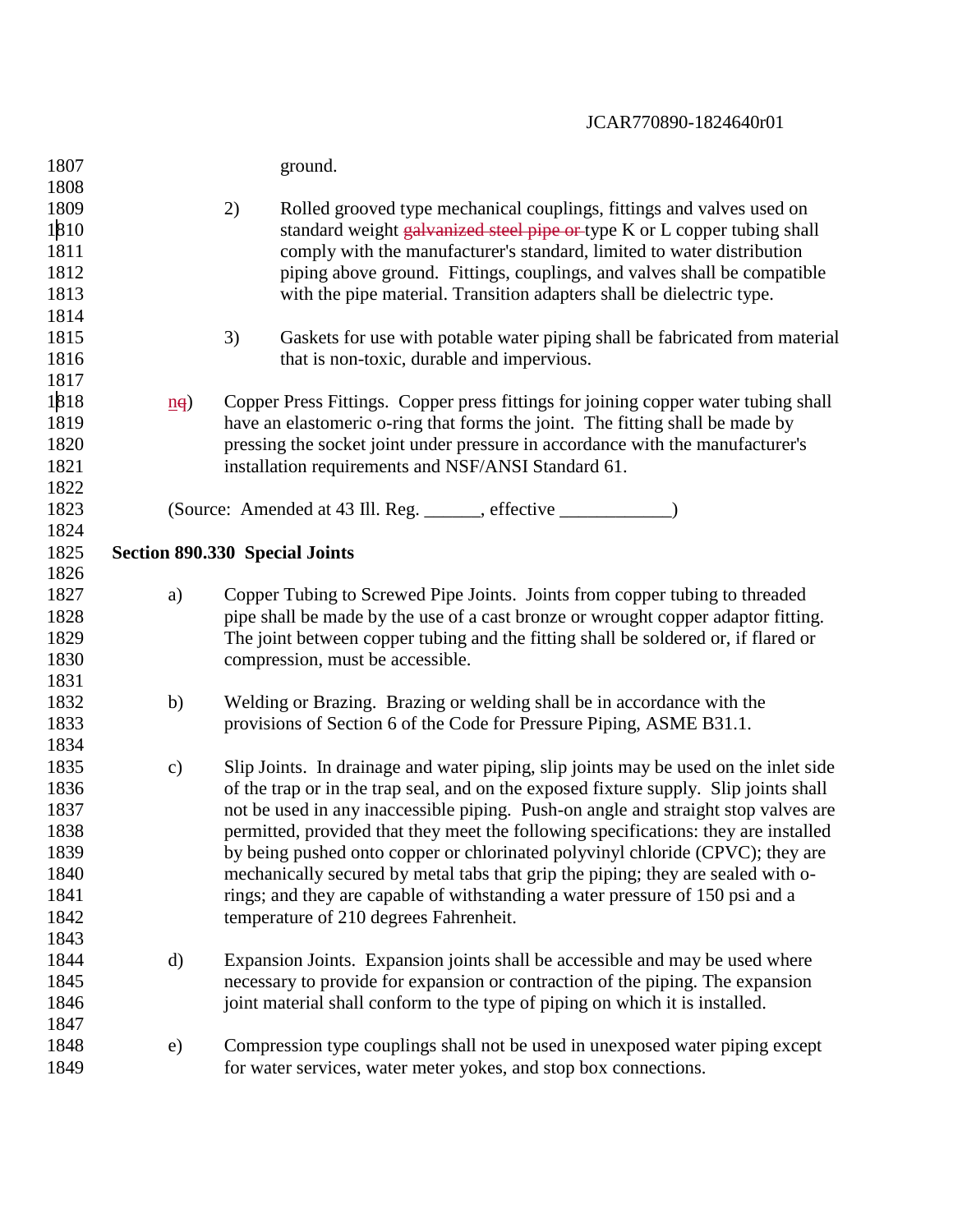| 1850 |                               |    |                  |                                                                                                                             |
|------|-------------------------------|----|------------------|-----------------------------------------------------------------------------------------------------------------------------|
| 1851 | f)                            |    |                  | Grooved Type Mechanical Couplings. Grooved type mechanical couplings, in                                                    |
| 1852 |                               |    |                  | accordance with Section $890.320(p)$ , may be used in potable water and roof drain                                          |
| 1853 |                               |    |                  | piping. These couplings shall not be used in waste, soil or vent piping.                                                    |
| 1854 |                               |    |                  |                                                                                                                             |
| 1855 | g)                            |    |                  | Plastic Pipe to Non-Plastic Pipe Joints. Joints between plastic pipe and non-                                               |
| 1856 |                               |    |                  | plastic pipe shall be made only by one of the following methods:                                                            |
| 1857 |                               |    |                  |                                                                                                                             |
| 1858 |                               | 1) |                  | <b>Pressure Piping</b>                                                                                                      |
| 1859 |                               |    |                  |                                                                                                                             |
| 1860 |                               |    | A)               | Approved insert fittings (in accordance with Appendix A.Table A);                                                           |
| 1861 |                               |    |                  |                                                                                                                             |
| 1862 |                               |    | B)               | Threaded adaptors;                                                                                                          |
| 1863 |                               |    |                  |                                                                                                                             |
| 1864 |                               |    | $\mathcal{C}$    | Flanges; or                                                                                                                 |
| 1865 |                               |    |                  |                                                                                                                             |
| 1866 |                               |    | D)               | Flared fittings.                                                                                                            |
| 1867 |                               |    |                  |                                                                                                                             |
| 1868 |                               | 2) |                  | Non-pressure $Piping - DWV$                                                                                                 |
| 1869 |                               |    |                  |                                                                                                                             |
| 1870 |                               |    | $\ket{A}$        | Caulked lead joints with caulked adaptors;                                                                                  |
| 1871 |                               |    |                  |                                                                                                                             |
| 1872 |                               |    | $\Delta$ B)      | No-hub soil pipe shielded couplings with approved adaptor having                                                            |
| 1873 |                               |    |                  | a raised bead;                                                                                                              |
| 1874 |                               |    |                  |                                                                                                                             |
| 1875 |                               |    | $\underline{BC}$ | Compression type joints for hub and spigot cast iron pipe; or                                                               |
| 1876 |                               |    |                  |                                                                                                                             |
| 1877 |                               |    | $\overline{CD}$  | Threaded adaptors.                                                                                                          |
| 1878 |                               |    |                  |                                                                                                                             |
| 1879 |                               |    |                  | (Source: Amended at 43 Ill. Reg. ______, effective ________                                                                 |
| 1880 |                               |    |                  |                                                                                                                             |
| 1881 | Section 890.340 Use of Joints |    |                  |                                                                                                                             |
| 1882 |                               |    |                  |                                                                                                                             |
| 1883 | a)                            |    |                  | Clay Sewer Pipe. Joints in vitrified clay pipe or between vitrified clay pipe and                                           |
| 1884 |                               |    |                  | metal pipe shall be made with a neoprene gasket and stainless steel bands or as                                             |
| 1885 |                               |    |                  | provided in Section 890.320( $\frac{df}{dx}$ ), (eg) or ( $\frac{1}{e}$ ), if applicable.                                   |
| 1886 |                               |    |                  |                                                                                                                             |
| 1887 | b)                            |    |                  | Concrete Sewer Pipe. Joints in concrete sewer pipe or between concrete sewer                                                |
| 1888 |                               |    |                  | pipe and metal pipe shall be made with a neoprene gasket and stainless steel                                                |
| 1889 |                               |    |                  | bands or as provided in Section 890.320 $(\underline{d}f)$ , $(\underline{eg})$ or $(\underline{1}\theta)$ , if applicable. |
| 1890 |                               |    |                  |                                                                                                                             |
| 1891 | $\mathbf{c})$                 |    |                  | Cast Iron Pipe. A joint in cast iron water supply pipe shall be made in accordance                                          |
| 1892 |                               |    |                  | with Section 890.320 $(a)$ and (b) or shall be a mechanical joint in accordance with                                        |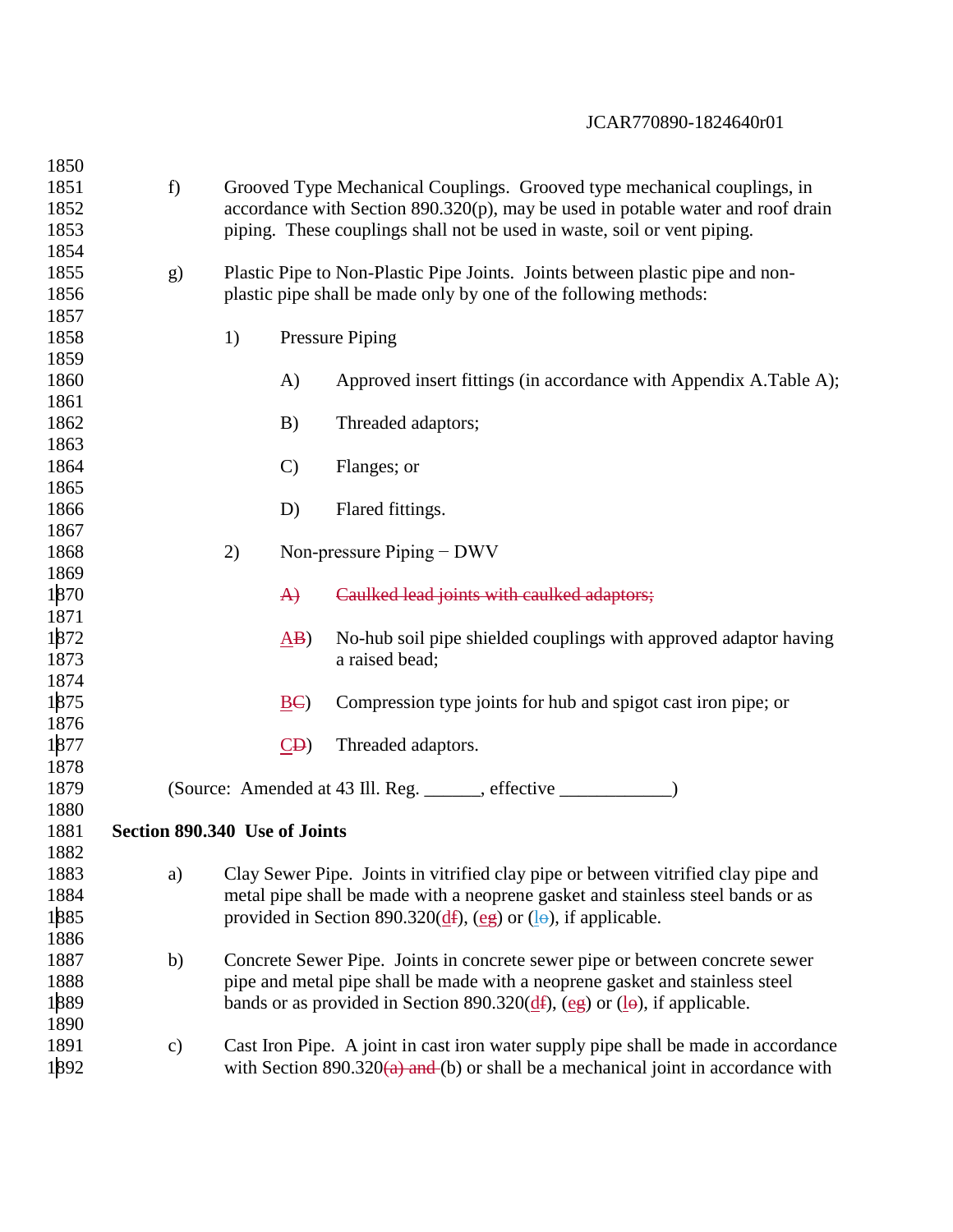| 1893<br>1894 |                  | AWWA C151. Joints in cast iron soil pipe shall be made in accordance with<br>Section 890.320(a), $(\frac{b}{b})$ , $(\frac{k}{n})$ , $(\frac{1}{e})$ or $(\frac{m}{p})$ . |
|--------------|------------------|---------------------------------------------------------------------------------------------------------------------------------------------------------------------------|
| 1895         |                  |                                                                                                                                                                           |
| 1896         | $\rm d)$         | Screw Pipe to Cast Iron. Joints between wrought iron, steel, brass, or copper pipe                                                                                        |
| 1897         |                  | and cast iron pipe shall be either caulked or threaded joints that are made as                                                                                            |
| 1898         |                  | provided in Section 890.320(a) or (b) and shall be made with proper adaptor                                                                                               |
| 1899         |                  | fittings.                                                                                                                                                                 |
| 1900         |                  |                                                                                                                                                                           |
| 1901         | e)               | Lead to Cast Iron, Wrought Iron or Steel. Joints between lead and cast iron,                                                                                              |
| 1902         |                  | wrought iron, or steel pipe shall be made by means of wiped joints to a caulking                                                                                          |
| 1903         |                  | ferrule, soldering nipple, or bushing as provided in Section 890.320(c).                                                                                                  |
| 1904         |                  |                                                                                                                                                                           |
| 1905         | ef               | Copper Water Tube. Joints in copper tubing shall be made with cast bronze or                                                                                              |
| 1906         |                  | wrought copper pressure fittings, properly soldered or brazed, or by means of                                                                                             |
| 1907         |                  | compression or flared joints as provided in Sections 890.320( $\underline{b}d$ ), ( $\underline{c}e$ ), ( $\underline{f}h$ ) and                                          |
| 1908         |                  | $\frac{mp}{2}$ . Flared joints and compression fittings shall not be installed underground                                                                                |
| 1909         |                  | except for water services, water meter yokes, and stop box connections.                                                                                                   |
| 1910         |                  |                                                                                                                                                                           |
| 1911         |                  |                                                                                                                                                                           |
|              | $f_{\mathbf{g}}$ | Plastic Pipe. Joints between plastic pipe and non-plastic material shall be made                                                                                          |
| 1912         |                  | only with an appropriate type adaptor as provided in Section $890.320(\frac{11}{11})$ and                                                                                 |
| 1913         |                  | $890.330(g)$ .                                                                                                                                                            |
| 1914         |                  |                                                                                                                                                                           |
| 1915         |                  | 1)<br>Plastic-Commingling. There shall be no commingling of plastic materials                                                                                             |
| 1916         |                  | within the same plumbing system except through the use of proper                                                                                                          |
| 1917         |                  | adaptors or approved solvent as listed in Appendix A.Table A, for                                                                                                         |
| 1918         |                  | connections transitioning from one material to another, only.                                                                                                             |
| 1919         |                  |                                                                                                                                                                           |
| 1920         |                  | 2)<br>Plastic Pipe. Plastic pipe shall not be installed in any tunnel or chase that                                                                                       |
| 1921         |                  | contains uninsulated hot water, hot air or steam piping that causes the                                                                                                   |
| 1922         |                  | ambient air temperature in the tunnel or chase to exceed 180 degrees                                                                                                      |
| 1923         |                  | Fahrenheit.                                                                                                                                                               |
| 1924         |                  |                                                                                                                                                                           |
| 1925         | $g$ h)           | Building Sewer Connections. An elastomeric coupling seal conforming to ASTM                                                                                               |
| 1926         |                  | C 425, ASTM C 443, ASTM C 564, ASTM D 4161, ASTM F 477, ASTM D                                                                                                            |
| 1927         |                  | 3139, ASTM D 3212, or ASTM D 412 tests may be used to adapt any two                                                                                                       |
| 1928         |                  | building sewer pipes for different materials or size changes. The flexible                                                                                                |
| 1929         |                  | couplings shall be attached to the pipe with stainless steel clamps or bolts. The                                                                                         |
| 1930         |                  | manufacturer's recommended method of installation shall be followed.                                                                                                      |
| 1931         |                  |                                                                                                                                                                           |
| 1932         |                  | (Source: Amended at 43 Ill. Reg. ______, effective ______________)                                                                                                        |
| 1933         |                  |                                                                                                                                                                           |
| 1934         |                  | Section 890.360 Water Closet and Pedestal Urinal                                                                                                                          |
| 1935         |                  |                                                                                                                                                                           |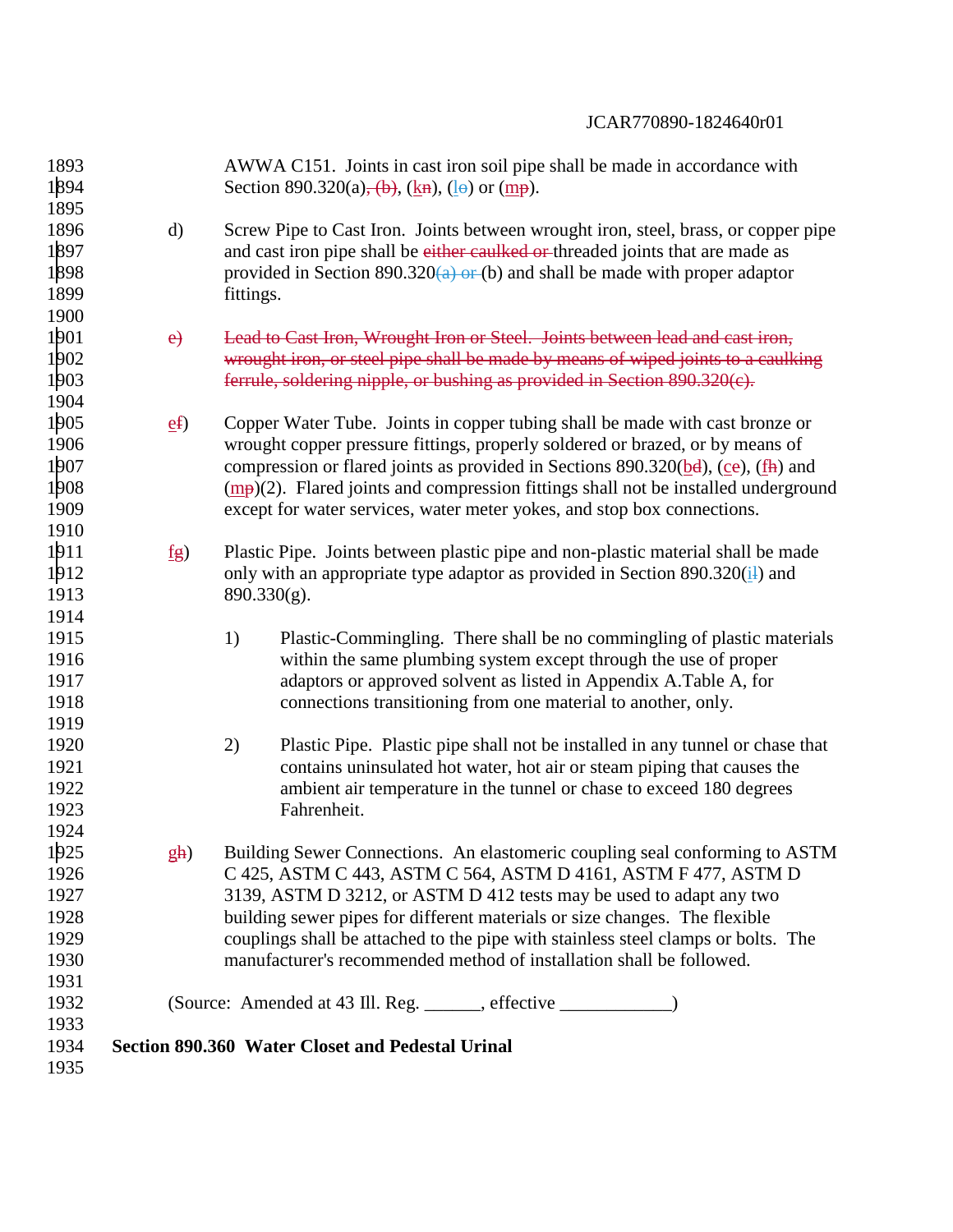| Fixture connections between drainage pipes and water closets, floor outlet service sinks and<br>pedestal urinals, and earthenware trap standards shall be made by means of brass, copper, hard |                                                                                                 |  |  |  |  |  |
|------------------------------------------------------------------------------------------------------------------------------------------------------------------------------------------------|-------------------------------------------------------------------------------------------------|--|--|--|--|--|
| lead, plastic, or iron flanges; caulked, soldered, screwed or solvent welded to the drainage pipe.                                                                                             |                                                                                                 |  |  |  |  |  |
| Flanges of hard lead, plastic and iron flanges for no-hub or compression joints shall be secured to                                                                                            |                                                                                                 |  |  |  |  |  |
| the floor. The connection shall be bolted, with a gasket, washer or setting compound, between                                                                                                  |                                                                                                 |  |  |  |  |  |
|                                                                                                                                                                                                | the earthenware and the flange. The floor flange shall be set on an approved firm base. The use |  |  |  |  |  |
|                                                                                                                                                                                                | of putty or non-drying plumber's putty manufactured specifically for plumbing installation is   |  |  |  |  |  |
|                                                                                                                                                                                                |                                                                                                 |  |  |  |  |  |
|                                                                                                                                                                                                |                                                                                                 |  |  |  |  |  |
|                                                                                                                                                                                                | (Source: Amended at 43 Ill. Reg. ______, effective _____________)                               |  |  |  |  |  |
|                                                                                                                                                                                                |                                                                                                 |  |  |  |  |  |
|                                                                                                                                                                                                | <b>SUBPART F: PLUMBING FIXTURES</b>                                                             |  |  |  |  |  |
|                                                                                                                                                                                                |                                                                                                 |  |  |  |  |  |
|                                                                                                                                                                                                | Section 890.610 General Requirements - Material and Design                                      |  |  |  |  |  |
|                                                                                                                                                                                                | Quality, Function and Efficacy of Fixtures: Plumbing fixtures shall comply with                 |  |  |  |  |  |
|                                                                                                                                                                                                | approved designs, be constructed from approved materials, have smooth,                          |  |  |  |  |  |
|                                                                                                                                                                                                | impervious surfaces and be free of defects and concealed fouling surfaces. Any                  |  |  |  |  |  |
|                                                                                                                                                                                                | appliance, appurtenance or fixture installed pursuant to this Part shall be certified           |  |  |  |  |  |
|                                                                                                                                                                                                | for its intended use and purpose by one or more approved agencies listed in                     |  |  |  |  |  |
|                                                                                                                                                                                                | Appendix A. Any appliance that amends or alters potable water in a plumbing                     |  |  |  |  |  |
|                                                                                                                                                                                                | system shall be certified by one or more agencies listed in Appendix A for                      |  |  |  |  |  |
|                                                                                                                                                                                                | efficacy in achieving its listed use and purpose. In the absence of a suitable                  |  |  |  |  |  |
|                                                                                                                                                                                                | standard for certification, approval may be sought pursuant to Section 890.1940                 |  |  |  |  |  |
|                                                                                                                                                                                                | by submitting plans, specifications, independent testing data and other such                    |  |  |  |  |  |
|                                                                                                                                                                                                | records as may be required by the Department in making a determination of                       |  |  |  |  |  |
|                                                                                                                                                                                                | approval for use. (See Appendix A <sub>2</sub> -Table A ("Approved Materials and Standards"     |  |  |  |  |  |
|                                                                                                                                                                                                | for Plumbing Fixtures and Fixture Fittings)" and "Approved Standards for                        |  |  |  |  |  |
|                                                                                                                                                                                                | Plumbing Appliances/Appurtenances/Devices) <sup>"</sup> .)                                      |  |  |  |  |  |
|                                                                                                                                                                                                |                                                                                                 |  |  |  |  |  |
| b)                                                                                                                                                                                             | Used plumbing material, equipment and fixtures for plumbing installations shall                 |  |  |  |  |  |
|                                                                                                                                                                                                | comply with this Part.                                                                          |  |  |  |  |  |
|                                                                                                                                                                                                |                                                                                                 |  |  |  |  |  |
| $\mathbf{c})$                                                                                                                                                                                  | Any plumbing equipment condemned by the Department because of wear,                             |  |  |  |  |  |
|                                                                                                                                                                                                | damage, defects or sanitary hazards shall not be used in a plumbing system.                     |  |  |  |  |  |
|                                                                                                                                                                                                |                                                                                                 |  |  |  |  |  |
|                                                                                                                                                                                                | In buildings other than residential, hot water shall be generated, distributed and              |  |  |  |  |  |
|                                                                                                                                                                                                | maintained at 160 degrees Fahrenheit or higher. Any mixing or tempering of hot                  |  |  |  |  |  |
|                                                                                                                                                                                                | water for use in plumbing fixtures, appliances or appurtenances shall occur within              |  |  |  |  |  |
|                                                                                                                                                                                                | 12 inches before any fixture, appliance or appurtenance. Mixing and tempering                   |  |  |  |  |  |
|                                                                                                                                                                                                | devices shall comply with the requirements of this Part. Distribution of tempered               |  |  |  |  |  |
|                                                                                                                                                                                                | or mixed water is prohibited.                                                                   |  |  |  |  |  |
|                                                                                                                                                                                                |                                                                                                 |  |  |  |  |  |
|                                                                                                                                                                                                | acceptable.<br>a)<br><u>d)</u>                                                                  |  |  |  |  |  |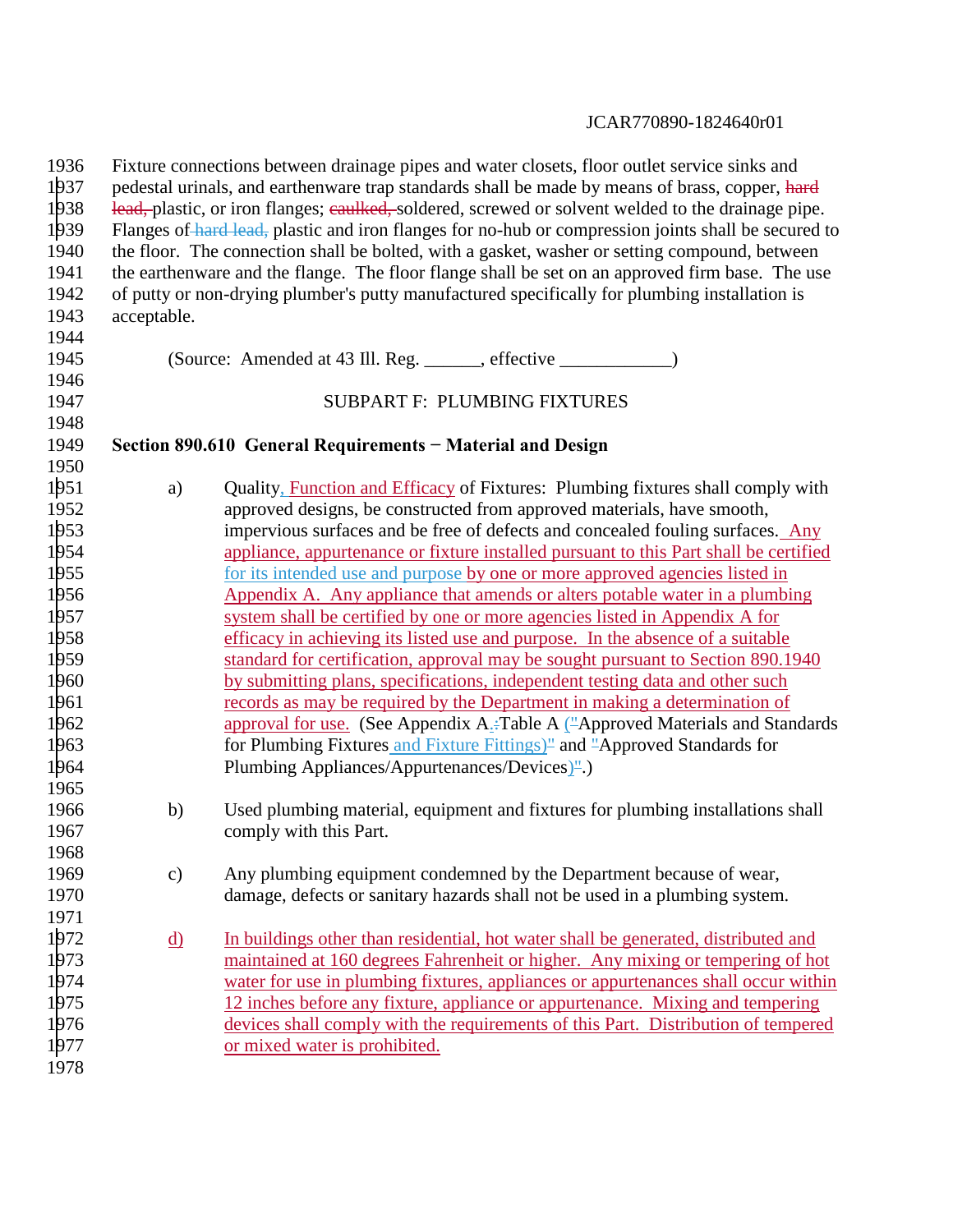| 1979 |               | (Source: Amended at 43 Ill. Reg. ______, effective _____________)                   |
|------|---------------|-------------------------------------------------------------------------------------|
| 1980 |               |                                                                                     |
| 1981 |               | <b>Section 890.630 Installation</b>                                                 |
| 1982 |               |                                                                                     |
| 1983 | a)            | Cleaning. Plumbing fixtures shall be installed in a manner to afford easy access    |
| 1984 |               | for cleaning.                                                                       |
| 1985 |               |                                                                                     |
| 1986 | b)            | Securing Fixtures. Floor outlet or wall hung fixtures shall be secured by screws    |
| 1987 |               | or bolts of copper, brass or other equally durable corrosion resistant materials.   |
| 1988 |               |                                                                                     |
| 1989 | $\mathbf{c})$ | Wall-Hung Fixtures. Wall-hung fixtures shall be rigidly supported by a concealed    |
| 1990 |               | metal supporting member so that no strain is transmitted to the fixture connection. |
| 1991 |               |                                                                                     |
| 1992 | $\mathbf{d}$  | Setting. Plumbing fixtures and traps shall be set level and in a true alignment.    |
| 1993 |               |                                                                                     |
| 1994 | $\epsilon$ )  | Potable Water Supply Connection. Fixtures, appliances or appurtenances              |
| 1995 |               | designed and intended to be supplied with cold water shall be supplied with the     |
| 1996 |               | cold water connected on the user's right side or in accordance with the             |
| 1997 |               | manufacturer's instructions. Fixtures, appliances or appurtenances designed and     |
| 1998 |               | intended to be supplied with hot water shall be supplied with hot water connected   |
| 1999 |               | on the user's left side or in accordance with the manufacturer's instructions.      |
| 2000 |               | Fixtures, appliances and appurtenances designed and intended to be supplied with    |
| 2001 |               | tempered water or mixed water shall be supplied with tempered or mixed water        |
| 2002 |               | connected on the user's left side or in accordance with the manufacturer's          |
| 2003 |               | instructions and in compliance with Section 890.610(d), as applicable. Hot and      |
| 2004 |               | cold, tempered and cold, or tempered water only shall be supplied to all plumbing   |
| 2005 |               | fixtures that are designed for hot and cold, tempered and cold, or tempered water.  |
| 2006 |               | All mixing faucets and single lever faucets shall have both hot or tempered and     |
| 2007 |               | cold water connected to them with the hot or tempered water supply on the left      |
| 2008 |               | side of the faucet. The cross piping of cold water and hot, mixed or tempered and   |
| 2009 |               | eold water to a mixing faucet by internal modification of the faucet is             |
| 2010 |               | prohibited shall not be allowed. Each lavatory and sink faucet shall have supply    |
| 2011 |               | pipes that are accessible.                                                          |
| 2012 |               |                                                                                     |
| 2013 | f)            | Improper Location. Piping, fixtures or equipment shall not be located or installed  |
| 2014 |               | so as to interfere with the normal operation of windows, doors or other exit        |
| 2015 |               | openings. Plumbing fixtures shall be installed in an area where there is sufficient |
| 2016 |               | room for the fixture to be used for its intended purpose.                           |
| 2017 |               |                                                                                     |
| 2018 | g)            | When plumbing is installed it shall meet the requirements of the Illinois           |
| 2019 |               | Accessibility Code.                                                                 |
| 2020 |               |                                                                                     |
| 2021 | h)            | Surrounding Materials. Where water closets or urinals are installed for public      |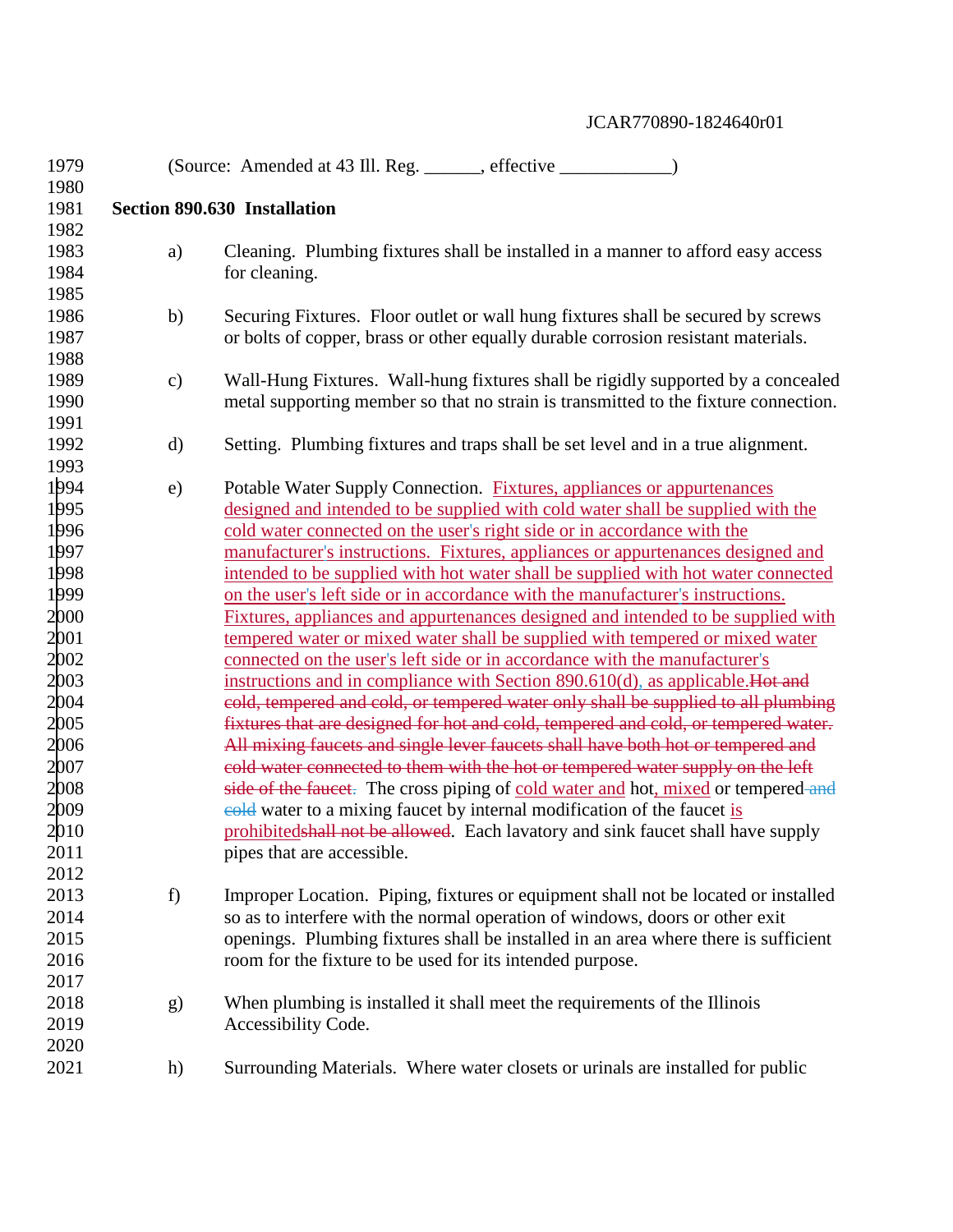| 2022         |              |               | use, the flooring under the fixture base extending to at least 18 inches from the       |
|--------------|--------------|---------------|-----------------------------------------------------------------------------------------|
| 2023         |              |               | front and both sides of the water closet or urinal, and extending from the back of      |
| 2024         |              |               | the water closet or urinal to the wall, shall be of non-absorbent material.             |
| 2025         |              |               |                                                                                         |
| 2026         | $\mathbf{i}$ |               | A water heater thermostat shall not be an acceptable alternative water temperature      |
| 2027         |              |               | control device.                                                                         |
| 2028         |              |               |                                                                                         |
| 2029         |              |               |                                                                                         |
| 2030         |              |               |                                                                                         |
| 2031         |              |               | Section 890.660 Urinals                                                                 |
| 2032         |              |               |                                                                                         |
| 2033         |              | a)            | <b>Automatic Flushing Tank-</b>                                                         |
| 2034         |              |               |                                                                                         |
| 2035         |              |               | 1)<br>Flushing tanks shall be used for washout urinals only. Tanks flushing             |
| 2036         |              |               | more than one $(1)$ urinal shall be automatic, shall provide a sufficient               |
| 2037         |              |               | volume of water to flush all urinals simultaneously, and shall flush at least           |
| 2038         |              |               | four (4) times per hour. One automatic flushing tank may serve no more                  |
| 2039         |              |               | than three $\left(\frac{3}{2}\right)$ washout urinals.                                  |
| 2040         |              |               |                                                                                         |
| 2041         |              |               | 2)<br>Float Valves. Float valves or ball cocks, if provided for flushing tanks,         |
| 2042         |              |               | shall be of the anti-siphon type and of sufficient capacity to refill the trap.         |
| 2043         |              |               |                                                                                         |
| 2044         |              | b)            | Urinal Flush Valves. No valve shall be used to flush more than one $(1)$ blow-out,      |
| 2045         |              |               | siphon-jet or pedestal urinal. One $(1)$ properly sized automatic flush valve may       |
| 2046         |              |               | serve more than one $(1)$ , but not more than a battery of three $(3)$ washout urinals, |
| 2047         |              |               | and shall flush at least four $(4)$ times per hour. The water supply line to each       |
| 2048         |              |               | urinal flush valve shall be as required by the manufacturer, but not less than three-   |
| 2049         |              |               | $f$ ourths $(34)$ inch. Protection against backflow shall be provided by an approved    |
| 2050         |              |               | vacuum breaker. (See Sections 890.1130(a), (b) <sub>7</sub> (c) and 890.1140.)          |
| 2051         |              |               |                                                                                         |
| 2052         |              | $\mathbf{c})$ | Trough urinals are prohibited.                                                          |
| 2053         |              |               |                                                                                         |
|              |              | <u>d)</u>     | Nonwater Urinals. Nonwater urinals, with the exception of hybrid urinals, shall         |
| 2054<br>2055 |              |               | connect to a branch drain that serves one or more layatories, water closets or          |
| 2056         |              |               | water using urinals that discharge upstream of the urinals.                             |
| 2057         |              |               |                                                                                         |
| 2058         |              |               | (Source: Amended at 43 Ill. Reg. ______, effective ____________)                        |
| 2059         |              |               |                                                                                         |
| 2060         |              |               | <b>Section 890.690 Shower Receptors and Compartments</b>                                |
| 2061         |              |               |                                                                                         |
| 2062         |              | a)            | Shower Installation. All shower compartments, except those built directly on a          |
| 2063         |              |               | slab floor or having receptors constructed of precast stone, terrazzo, concrete,        |
| 2064         |              |               | molded stone, molded fiberglass, or an equally durable material such as cultured        |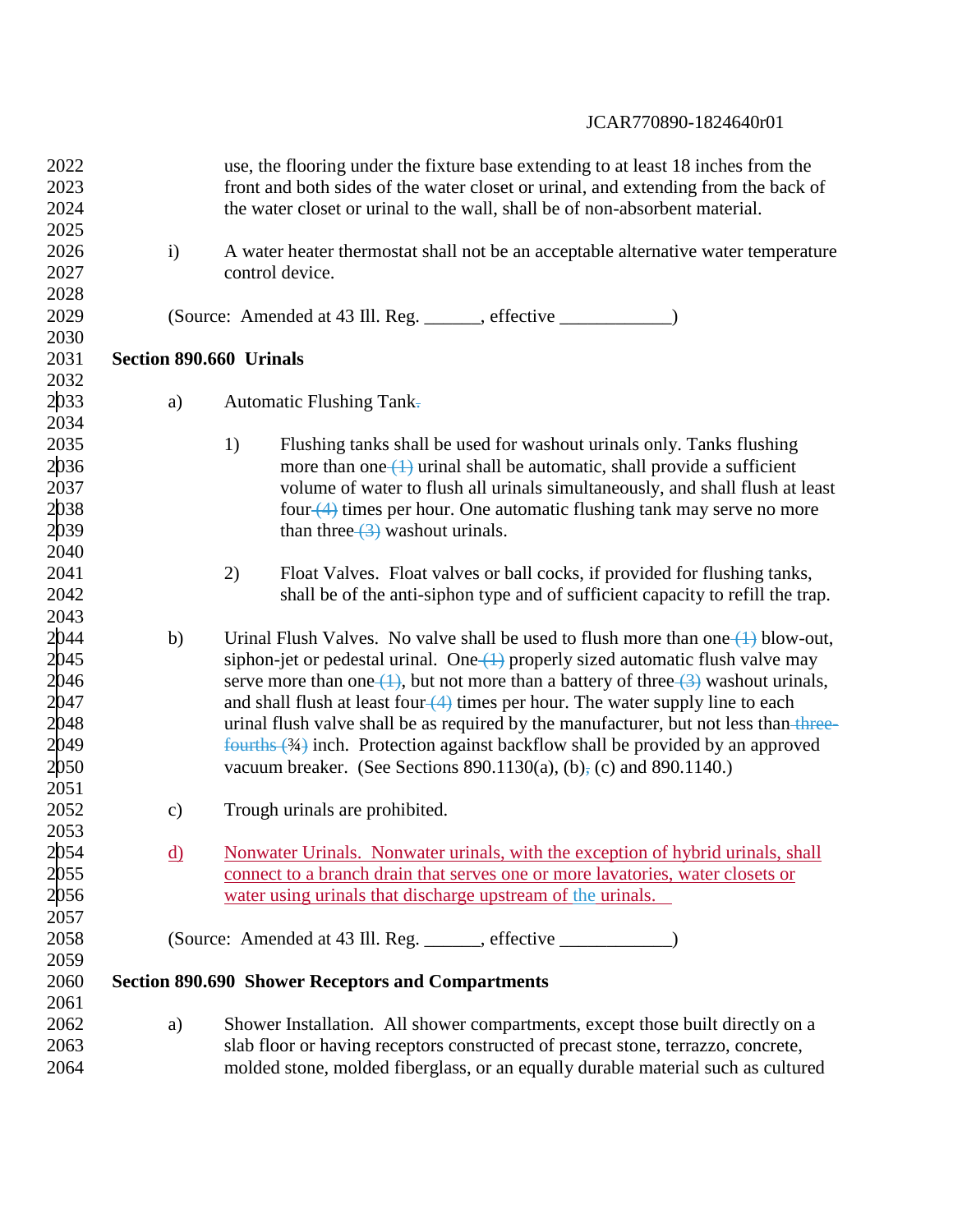| 2065<br>2066<br>2067<br>2068<br>2069<br>2070<br>2071<br>2072                                 |               | stone or synthetic stone, shall have a lead, copper, ABS, PVC or fiberglass<br>shower pan. (See Section 890.220.) All sides of the shower pan shall turn up at<br>least 2 inches above the finished shower floor level. Precast molded receptors<br>shall have a minimum 1/4 inch thick flange. Traps shall be constructed so that the<br>pan is fastened to the trap at the seepage entrance, making a water-tight joint<br>between the pan and the trap. Shower receptacle waste outlets shall be at least 2<br>inches in diameter and have a removable strainer.                                                                                                                                                                                                                                                                                                                                                                                                                 |
|----------------------------------------------------------------------------------------------|---------------|-------------------------------------------------------------------------------------------------------------------------------------------------------------------------------------------------------------------------------------------------------------------------------------------------------------------------------------------------------------------------------------------------------------------------------------------------------------------------------------------------------------------------------------------------------------------------------------------------------------------------------------------------------------------------------------------------------------------------------------------------------------------------------------------------------------------------------------------------------------------------------------------------------------------------------------------------------------------------------------|
| 2073<br>2074<br>2075<br>2076<br>2077<br>2078<br>2079<br>2080<br>2081<br>2082<br>2083<br>2084 | b)            | Water Temperature Safety. All shower compartments and shower-bath<br>combinations shall be provided with an automatic safety water mixing device to<br>prevent sudden unanticipated changes in water temperature or excessive water<br>temperatures. The automatic safety water mixing device shall comply with ASSE<br>1016/ASME A112.1016/CSA B125.16, in accordance with Section 890.210, and<br>be designed with a maximum handle rotation limit/stop, or comply with ASSE<br>1017 or ASSE 1070, in accordance with Section 890.210. The automatic safety<br>water mixing device shall be adjusted to a maximum setting of 115 degrees<br>Fahrenheit at the time of installation. The temperature of mixed water provided to<br>multi-shower units or multi-person showers shall be controlled by a master<br>automatic safety water mixing device, or the mixed water temperature shall be<br>individually regulated by automatic safety mixing valves for each shower unit. A |
| 2085<br>2086<br>2087                                                                         |               | water heater thermostat shall not be an acceptable alternative water temperature<br>control device.                                                                                                                                                                                                                                                                                                                                                                                                                                                                                                                                                                                                                                                                                                                                                                                                                                                                                 |
| 2088<br>2089<br>2090<br>2091<br>2092<br>2093                                                 | $\mathbf{c})$ | Dimensions. Single family shower compartments or stalls shall have at least<br>1,024 square inches outside dimension (OD) floor area and shall be at least 32<br>inches in shortest outside dimension. All other shower compartments or stalls<br>shall have no less than 1,296 square inches outside dimension floor area and shall<br>be at least 32 inches in shortest outside dimension.                                                                                                                                                                                                                                                                                                                                                                                                                                                                                                                                                                                        |
| 2094<br>2095<br>2096<br>2097<br>2098                                                         | d)            | Materials. Shower walls shall be constructed of durable, smooth, non-absorbent,<br>non-corrosive and waterproof materials, such as fiberglass, enameled metal or<br>plastic sheeting. All shower compartments or stalls shall have a slip-resistant<br>floor (bottom) surface.                                                                                                                                                                                                                                                                                                                                                                                                                                                                                                                                                                                                                                                                                                      |
| 2099<br>2100<br>2101<br>2102                                                                 | e)            | Public or Institution Showers. Floors of public shower rooms shall be drained so<br>that no waste water from any bather will pass over areas occupied by other<br>bathers. This will not prohibit the use of column showers.                                                                                                                                                                                                                                                                                                                                                                                                                                                                                                                                                                                                                                                                                                                                                        |
| 2103                                                                                         |               |                                                                                                                                                                                                                                                                                                                                                                                                                                                                                                                                                                                                                                                                                                                                                                                                                                                                                                                                                                                     |
| 2104                                                                                         |               |                                                                                                                                                                                                                                                                                                                                                                                                                                                                                                                                                                                                                                                                                                                                                                                                                                                                                                                                                                                     |
| 2105                                                                                         |               | <b>Section 890.740 Kidney Dialysis Machines</b>                                                                                                                                                                                                                                                                                                                                                                                                                                                                                                                                                                                                                                                                                                                                                                                                                                                                                                                                     |
| 2106                                                                                         |               |                                                                                                                                                                                                                                                                                                                                                                                                                                                                                                                                                                                                                                                                                                                                                                                                                                                                                                                                                                                     |
| 2107                                                                                         | a)            | The water supply inlet to kidney dialysis equipment shall have a reduced pressure                                                                                                                                                                                                                                                                                                                                                                                                                                                                                                                                                                                                                                                                                                                                                                                                                                                                                                   |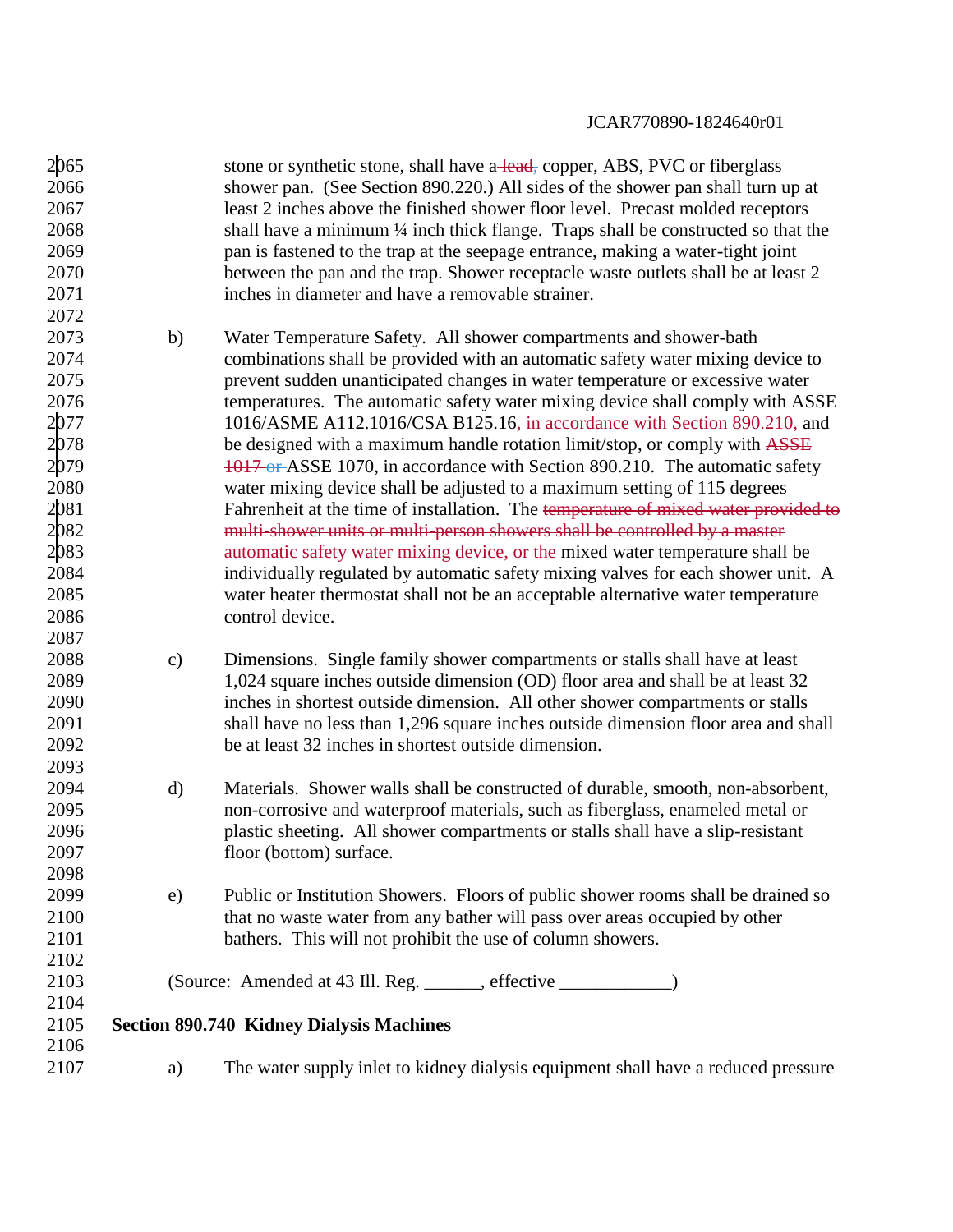| 2108  |                 | principle backflow preventer assembly complying with ASSE 1013 or a fixed air              |
|-------|-----------------|--------------------------------------------------------------------------------------------|
| 2109  |                 | gap.                                                                                       |
| 2110  |                 |                                                                                            |
| 2111  |                 | 1)<br>A portable dialysis unit or machine shall have a reduced pressure principle          |
| 2112  |                 | backflow preventer assembly installed on the water supply inlet on the                     |
| 2113  |                 | unit.                                                                                      |
| 2114  |                 |                                                                                            |
| 2115  |                 | 2)<br>Stationary dialysis equipment within a facility shall require, at the filter         |
| 2116  |                 | room or the dialysis machines, a reduced pressure principle backflow                       |
| 2117  |                 | preventer assembly on the water supply or a water supply with a fixed air                  |
| 2118  |                 | gap.                                                                                       |
| 2119  |                 |                                                                                            |
| 2120  |                 | 3)<br>Dialysis equipment shall be installed in accordance with this Part and the           |
| 2121  |                 | manufacturer's specifications. Any conflicts shall be submitted to the                     |
| 2122  |                 | Department for resolution.                                                                 |
| 2123  |                 |                                                                                            |
| 2124  | b)              | The water supply to a dialysis reuse room or dialysis machine repair room shall be         |
| 2125  |                 | isolated from all other deionized (DI) or reverse osmosis (RO) water lines by an           |
| 2126  |                 | RPZ or an air gap.                                                                         |
| 2127  |                 |                                                                                            |
| 2128  | $\mathbf{c})$   | A sign no smaller than 8 by 10 inches with the wording "This Water For Dialysis            |
| 2129  |                 | Only" shall be placed above a sink with DI water or RO water supplied to the               |
| 2130  |                 | faucet.                                                                                    |
| 2131  |                 |                                                                                            |
| 2132  | $\mathbf{d}$    | The discharge for each dialysis unit or machine, portable or stationary, shall be          |
| 2133  |                 | provided with an individual indirect waste connection to the sanitary drainage             |
| 2134  |                 | system. Each stand pipe shall be individually trapped and vented, or a vertical            |
| 2135  |                 | common vent may serve two dialysis stations. (See Appendix K.Illustration O.)              |
| 2136  |                 | Vents shall be installed in accordance with Appendix A. Table I.                           |
| 2137  |                 |                                                                                            |
| 2138  | $\underline{e}$ | The discharge from kidney dialysis equipment shall be separated from the kidney            |
| 2139  |                 | dialysis equipment water supply inlet and dialysate additives. Compliance with             |
| 2140  |                 | this requirement may be achieved by:                                                       |
| 2141  |                 |                                                                                            |
| 2142  |                 | <u>Two Separate Wall Boxes. One wall box is provided for water supply and</u><br><u>1)</u> |
| 2143  |                 | dialysate additives and a separate box is provided for dialysis waste. The                 |
| 2144  |                 | wall box receiving patient waste shall:                                                    |
| 2 145 |                 |                                                                                            |
| 2 146 |                 | $\underline{A}$<br>Provide a fixed air gap of at least one inch;                           |
| 2 147 |                 |                                                                                            |
| 2148  |                 | Offer protection, such as a compartment door or access panel, to<br>$\mathbf{B}$           |
| 2149  |                 | protect against splatter, splashing or overflow to prevent                                 |
| 2150  |                 | contamination of the other wall box compartments or the rest of                            |
|       |                 |                                                                                            |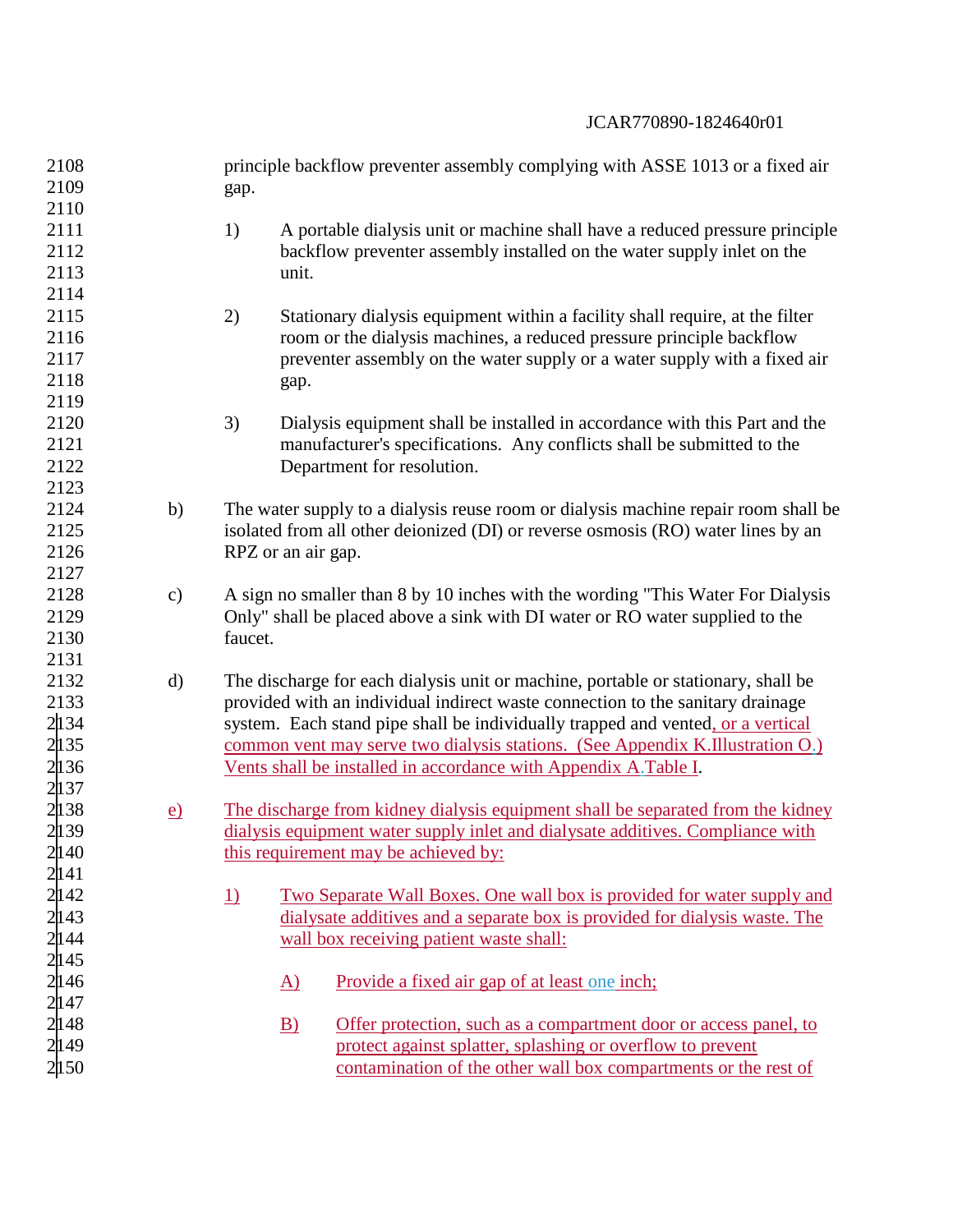| 2151  |                          |                 | the dialysis station (Note: An air gap may not be contained in a         |
|-------|--------------------------|-----------------|--------------------------------------------------------------------------|
| 2152  |                          |                 | sealed compartment.);                                                    |
| 2 153 |                          |                 |                                                                          |
| 2154  |                          | $\Omega$        | Allow for easy observation and sampling of the discharge; and            |
| 2 155 |                          |                 |                                                                          |
| 2156  |                          | D)              | The drain outlet from the wall box shall be a minimum of $1\frac{1}{2}$  |
| 2 157 |                          |                 | inches in diameter.                                                      |
| 2158  |                          |                 |                                                                          |
| 2159  | $\underline{2}$          |                 | Compartmentalized Wall Box. A single wall box may be installed when      |
| 2160  |                          |                 | separation of waste and water supply and dialysate additives have been   |
| 2161  |                          |                 | provided. Separation may be achieved by:                                 |
| 2 162 |                          |                 |                                                                          |
|       |                          |                 |                                                                          |
| 2 163 |                          | $\underline{A}$ | Installation of a wall box designed with isolated compartments that      |
| 2 164 |                          |                 | provide a physical barrier between waste and water supply and            |
| 2165  |                          |                 | dialysate additives. The compartment designated to receive dialysis      |
| 2166  |                          |                 | patient waste shall be designed and installed to comply with             |
| 2 167 |                          |                 | subsection (e)(1); or                                                    |
| 2168  |                          |                 |                                                                          |
| 2 169 |                          | B)              | Quick Connection Fitting. A quick connection fitting may be              |
| 2170  |                          |                 | installed in the wall box to receive the patient waste. This fitting     |
| 2 171 |                          |                 | shall be located below all other water supply and dialysate additive     |
| 2172  |                          |                 | connections. The fitting receiving the waste shall be piped to           |
| 2 173 |                          |                 | discharge to an indirect waste receptor at a location isolated from      |
| 2 174 |                          |                 | the wall box. Isolated means either physically separated from the        |
| 2 175 |                          |                 | wall box by a wall or panel or located a minimum of 18 inches            |
| 2176  |                          |                 | vertically and horizontally from the nearest edge of the wall box.       |
| 2177  |                          |                 | The indirect discharge shall be installed to comply with subsection      |
| 2178  |                          |                 | $(e)(1)$ .                                                               |
| 2179  |                          |                 |                                                                          |
| 2 180 | $\underline{\mathbf{f}}$ |                 | All plumbing materials associated with dialysis equipment, including the |
| 2 181 |                          |                 | reduced pressure principle (RPZ) backflow preventer assembly device,     |
| 2 182 |                          |                 | shall consist of non-metallic materials approved in Appendix A. Table A. |
| 2183  |                          |                 |                                                                          |
| 2184  | g)                       |                 | All water and dialysis supply lines and waste lines to and from dialysis |
| 2 185 |                          |                 | machines shall be designated to prevent cross-contamination.             |
| 2186  |                          |                 |                                                                          |
| 2 187 | $\underline{h}$          | <b>Traps</b>    |                                                                          |
| 2 188 |                          |                 |                                                                          |
| 2 189 |                          |                 |                                                                          |
|       |                          | $\underline{1}$ | <u>A minimum developed length of 8 inches shall be provided from</u>     |
| 2190  |                          |                 | the wall box outlet to the weir of the trap.                             |
| 2 191 |                          |                 |                                                                          |
| 2192  |                          | $\underline{2}$ | The developed length from the wall box outlet to the trap weir           |
| 2 193 |                          |                 | shall not exceed 24 inches.                                              |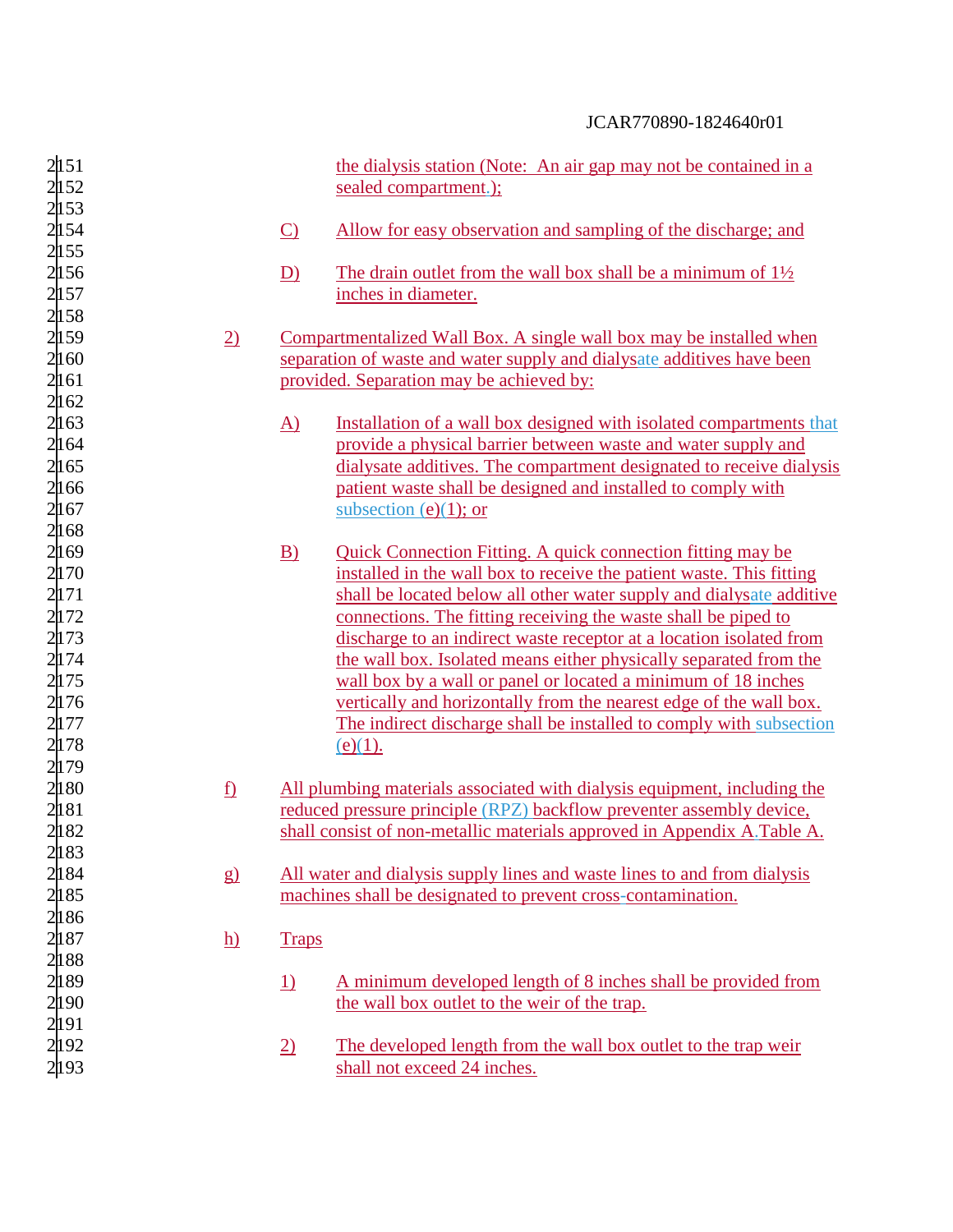| 2194 |                 |                                                                                                              |
|------|-----------------|--------------------------------------------------------------------------------------------------------------|
| 2195 |                 | $\underline{3}$<br>Traps serving dialysis patient stations shall be a minimum of $1\frac{1}{2}$              |
| 2196 |                 | inches.                                                                                                      |
| 2197 |                 |                                                                                                              |
| 2198 | $\underline{i}$ | Drainage Fixture Units. Drainage Fixture Units (DFU) for the discharge from a                                |
| 2199 |                 | kidney dialysis machine shall be assigned based on actual flows from the dialysis                            |
| 2200 |                 | stations.                                                                                                    |
| 2201 |                 |                                                                                                              |
| 2202 |                 |                                                                                                              |
| 2203 |                 |                                                                                                              |
| 2204 |                 | SUBPART G: HANGERS, ANCHORS AND SUPPORTS                                                                     |
| 2205 |                 |                                                                                                              |
| 2206 |                 |                                                                                                              |
| 2207 |                 | <b>Section 890.920 Vertical Piping</b>                                                                       |
| 2208 |                 |                                                                                                              |
|      | a)              | Attachment. Vertical piping shall be secured at intervals to keep the pipe in                                |
| 2209 |                 | alignment and carry the weight of the pipe at its maximum capacity. Stacks shall                             |
| 2210 |                 | be supported at their base and, if over two $\left(\frac{2}{2}\right)$ stories in height, shall be supported |
| 2211 |                 | at each floor by floor clamps. (See Appendix G: Illustrations A and B.)                                      |
| 2212 |                 |                                                                                                              |
| 2213 | b)              | Cast Iron Soil Pipe. Cast iron soil pipe shall be supported at not less than every                           |
| 2214 |                 | story height and at its base. Hubless or compression gasket joint shall be                                   |
| 2215 |                 | supported at not less than every story height, at its base and at intervals to keep                          |
| 2216 |                 | the pipe in alignment and to adequately support the weight of the pipe at its                                |
| 2217 |                 | maximum capacity. (See Appendix $G$ -Illustrations A and B.)                                                 |
| 2218 |                 |                                                                                                              |
| 2219 | $\mathbf{c})$   | Threaded Pipe. Threaded pipe shall be supported at every other story height.                                 |
| 2220 |                 | Supports shall be of ferrous material.                                                                       |
| 2221 |                 |                                                                                                              |
| 2222 | $\rm d)$        | Copper Tube. Hard drawn copper tube and annealed copper tubing shall be                                      |
| 2223 |                 | supported at least every story at not more than $\frac{\tan (10)}{\tan (10)}$ foot intervals. On long        |
| 2224 |                 | lines where there are provisions for expansion and contraction, anchors may be a                             |
| 2225 |                 | maximum of four $(4)$ stories apart for cold water risers and drain/waste/vent                               |
| 2226 |                 | (DWV) stacks, and two $(2)$ stories apart for hot water risers, provided there are                           |
| 2227 |                 | sleeves or similar devices at intermediate floors to restrain lateral movement.                              |
| 2228 |                 | Supports shall be of copper material or other material which will not react with                             |
| 2229 |                 | the piping material, and which will properly support the pipe.                                               |
| 2230 |                 |                                                                                                              |
| 2231 | e)              | Lead Pipe. Lead pipe shall be supported at intervals not exceeding four (4) feet.                            |
| 2232 |                 | Supports shall be of lead or softer material.                                                                |
| 2233 |                 |                                                                                                              |
| 2234 | ef              | Plastic Pipe. Hangers and straps shall not compress, distort, cut or abrade the                              |
| 2235 |                 | piping and shall allow free movement of the pipe. Wire pipe hooks shall not be                               |
| 2236 |                 | used to support plastic pipe. Restraining joints and expansion joints shall be                               |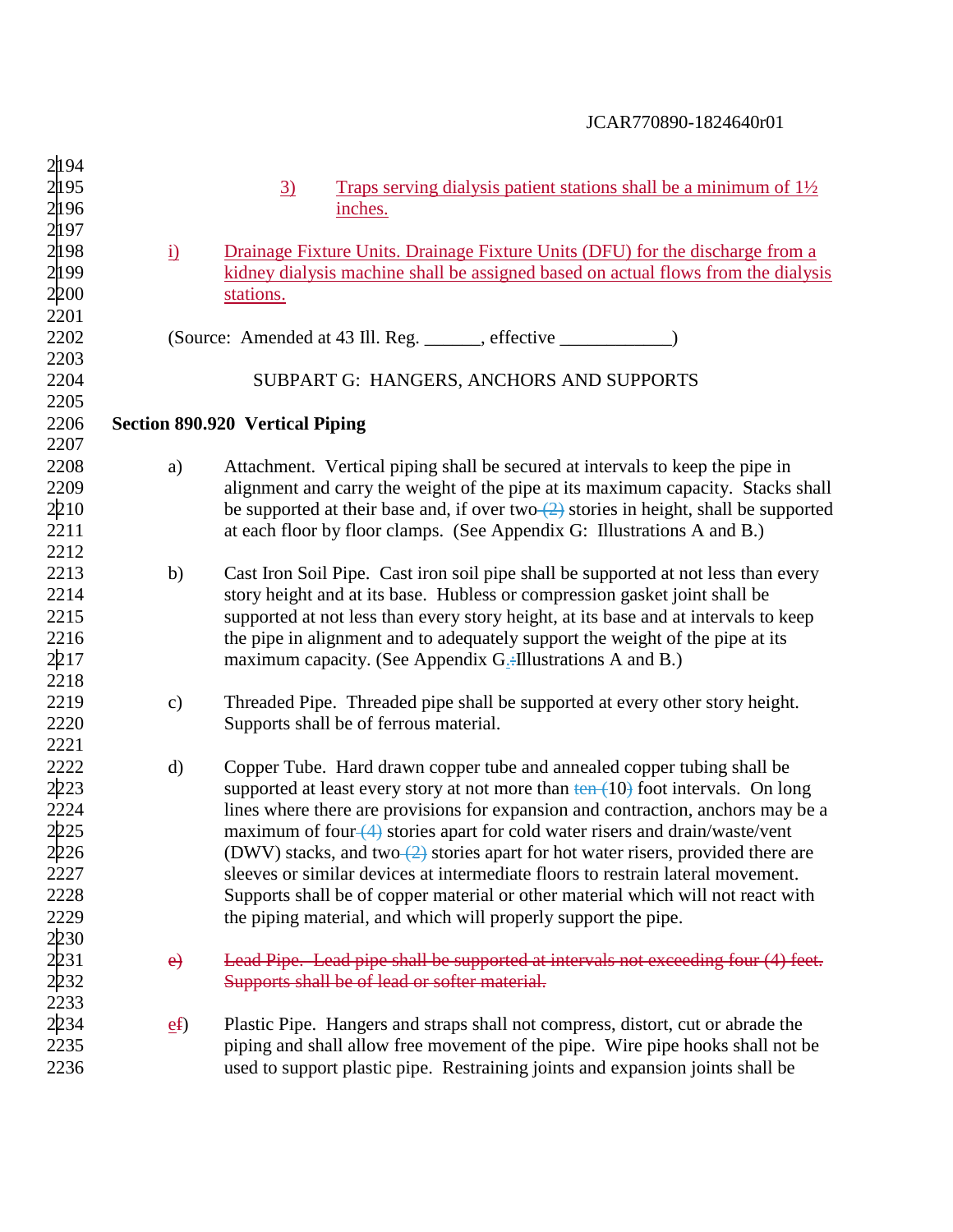| 2237 |               | installed as required. All vertical piping shall be maintained in straight alignment                 |
|------|---------------|------------------------------------------------------------------------------------------------------|
| 2238 |               | with supports at each floor level or at intervals of $tan(10)$ feet, whichever is less.              |
| 2239 |               | Trap arms in excess of $\frac{4 \text{Area}}{3}$ feet shall be supported as close as possible to the |
| 2240 |               | trap.                                                                                                |
| 2241 |               |                                                                                                      |
| 2242 |               |                                                                                                      |
| 2243 |               |                                                                                                      |
| 2244 |               | <b>Section 890.930 Horizontal Piping</b>                                                             |
| 2245 |               |                                                                                                      |
| 2246 | a)            | Support. Horizontal piping shall be supported at sufficiently close intervals to                     |
| 2247 |               | keep the piping in alignment and prevent sagging.                                                    |
| 2248 |               |                                                                                                      |
| 2249 | b)            | Cast Iron Soil Pipe. Where joints occur, suspended cast iron pipe shall be                           |
| 2250 |               | supported within 18 inches of each hub or joint and at not more than 5 foot                          |
| 2251 |               | intervals; however, pipe exceeding 5 feet in length may be supported at not more                     |
| 2252 |               | than 10 foot intervals. Hubless or compression gasket joints must be supported at                    |
| 2253 |               | least at every other joint except that when the developed length between hubless                     |
| 2254 |               | or compression gasket joints exceeds 4 feet, supports shall be provided at each                      |
| 2255 |               | joint. Supports shall be placed on or immediately adjacent to the joint.                             |
| 2256 |               | Suspended pipes shall be braced to prevent horizontal movement.                                      |
| 2257 |               |                                                                                                      |
| 2258 | $\mathbf{c})$ | Threaded Pipe. Threaded pipe $1\frac{1}{2}$ inches and larger shall be supported at least at         |
| 2259 |               | 12 foot intervals; smaller pipe (e.g., 1¼ inch pipe) shall be supported at least at 8                |
| 2260 |               | foot intervals. Supports shall be of ferrous material.                                               |
| 2261 |               |                                                                                                      |
| 2262 | $\rm d)$      | Copper Tube. Hard drawn copper tube shall be supported at least every 8 feet for                     |
| 2263 |               | one inch and smaller tube, and at 10 foot intervals for larger sizes. Annealed                       |
| 2264 |               | copper tubing shall be supported at least every 8 feet. Supports shall be of copper                  |
| 2265 |               | material or other material of sufficient strength to support the tubing and which                    |
| 2266 |               | will not react with copper piping material.                                                          |
| 2267 |               |                                                                                                      |
| 2268 | e)            | Lead Pipe. Lead pipe shall be supported for its entire length. Supports in contact                   |
| 2269 |               | with the pipe shall be of lead or softer material.                                                   |
| 2270 |               |                                                                                                      |
| 2271 | ef            | Plastic Pipe. Hangers and straps shall not compress, distort, cut or abrade the                      |
| 2272 |               | piping and shall allow free movement of the pipe. Wire pipe hooks shall not be                       |
| 2273 |               | used to support plastic pipe. Restraining joints and expansion joints shall be                       |
| 2274 |               | installed as required. All horizontal piping shall be supported at intervals of not                  |
| 2275 |               | more than 4 feet, and at ends of branches, and at changes of direction or elevation.                 |
| 2276 |               | Trap arms in excess of 3 feet shall be supported as close as possible to the trap.                   |
| 2277 |               |                                                                                                      |
| 2278 |               | (Source: Amended at 43 Ill. Reg. ______, effective _______________)                                  |
| 2279 |               |                                                                                                      |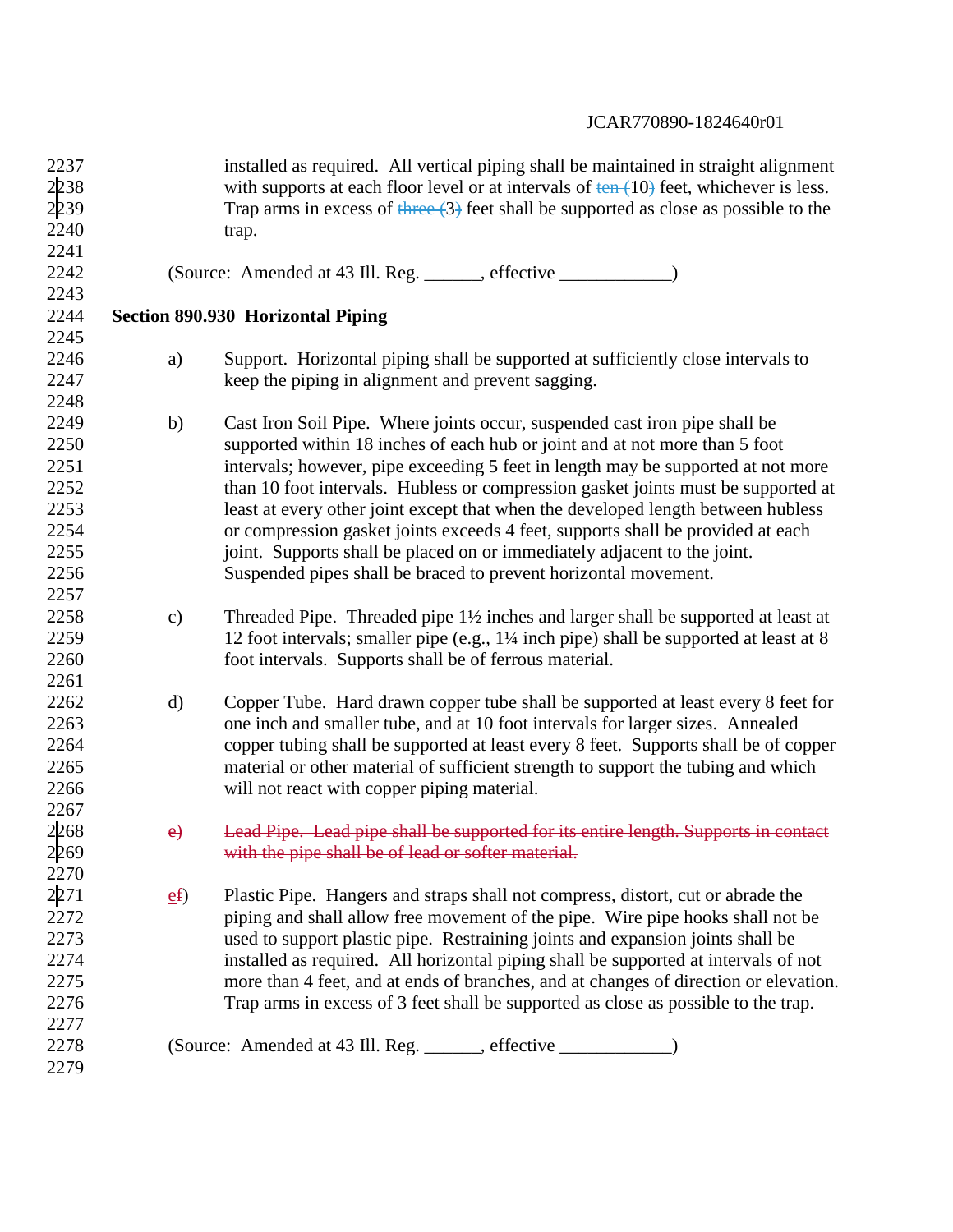| 2280         |               |               | SUBPART I: WATER SUPPLY AND DISTRIBUTION                                                                                                            |
|--------------|---------------|---------------|-----------------------------------------------------------------------------------------------------------------------------------------------------|
| 2281         |               |               |                                                                                                                                                     |
| 2282         |               |               | <b>Section 890.1130 Protection of Potable Water</b>                                                                                                 |
| 2283         |               |               |                                                                                                                                                     |
| 2284<br>2285 | a)            |               | Cross-Connection (Submergence). Potable water supply piping and water<br>discharge outlets shall not be submerged in any sewage or toxic substance. |
| 2286         |               |               | Potable water supply piping or water discharge outlets that are submerged in other                                                                  |
| 2287<br>2288 |               |               | substances shall be provided with backflow protection as listed in subsection (f).<br>(See Appendix I.Illustrations B and C.)                       |
| 2289         |               |               |                                                                                                                                                     |
| 2290         | b)            |               | Approval of Devices and Maintenance. All devices and assemblies for the                                                                             |
| 2291         |               |               | prevention of backflow shall comply with the standards listed in Appendix                                                                           |
| 2292         |               |               | A.Table A. All reduced pressure principle (RPZ), reduced pressure detector                                                                          |
| 2293         |               |               | (RPDA), double check (DCA) and double check detector (DCDA) backflow                                                                                |
| 2294         |               |               | prevention assemblies shall be tested and approved by a Cross-Connection                                                                            |
| 2295         |               |               | Control Device Inspector (CCCDI) before initial operation, and at least annually                                                                    |
| 2296         |               |               | after initial inspection. Records to verify testing and maintenance shall be                                                                        |
| 2297         |               |               | available at the site of the installation.                                                                                                          |
| 2298         |               |               |                                                                                                                                                     |
| 2299         | $\mathbf{c})$ |               | Backflow. The water distribution system shall be protected against backflow.                                                                        |
| 2300         |               |               | Each water outlet shall be protected from backflow by having the outlet end from                                                                    |
| 2301         |               |               | which the water flows spaced a sufficient distance above the flood-level rim of                                                                     |
| 2302         |               |               | the receptacle into which the water flows to provide a minimum fixed air gap.                                                                       |
| 2303         |               |               | When it is not possible to provide a minimum fixed air gap, the water outlet shall                                                                  |
| 2304         |               |               | be equipped with an accessible backflow prevention device or assembly in                                                                            |
| 2305         |               |               | accordance with subsection (f) of this Section or Section 890.1140.                                                                                 |
| 2306         |               |               |                                                                                                                                                     |
| 2307         | d)            |               | Fire Safety Systems. The installation of any fire safety system involving the                                                                       |
| 2308         |               |               | potable water supply system shall be protected against backflow as follows:                                                                         |
| 2309         |               |               |                                                                                                                                                     |
| 2310         |               | 1)            | Backflow protection is not required for fire safety systems constructed as                                                                          |
| 2311         |               | follows:      |                                                                                                                                                     |
| 2312         |               |               |                                                                                                                                                     |
| 2313         |               | A)            | The system shall be looped, with no dead ends, to allow                                                                                             |
| 2314         |               |               | circulation, to prevent the stagnation of water in the line;                                                                                        |
| 2315         |               |               |                                                                                                                                                     |
| 2316         |               | B)            | The system shall not have any non-potable connections or a fire                                                                                     |
| 2317         |               |               | department hose (Siamese) connection;                                                                                                               |
| 2318         |               |               |                                                                                                                                                     |
| 2319         |               | $\mathcal{C}$ | The system shall have 20 sprinkler heads or less; and                                                                                               |
| 2320         |               |               |                                                                                                                                                     |
| 2321         |               | D)            | The system shall be constructed of potable water supply quality                                                                                     |
| 2322         |               |               | pipe in accordance with Appendix A.Table A.                                                                                                         |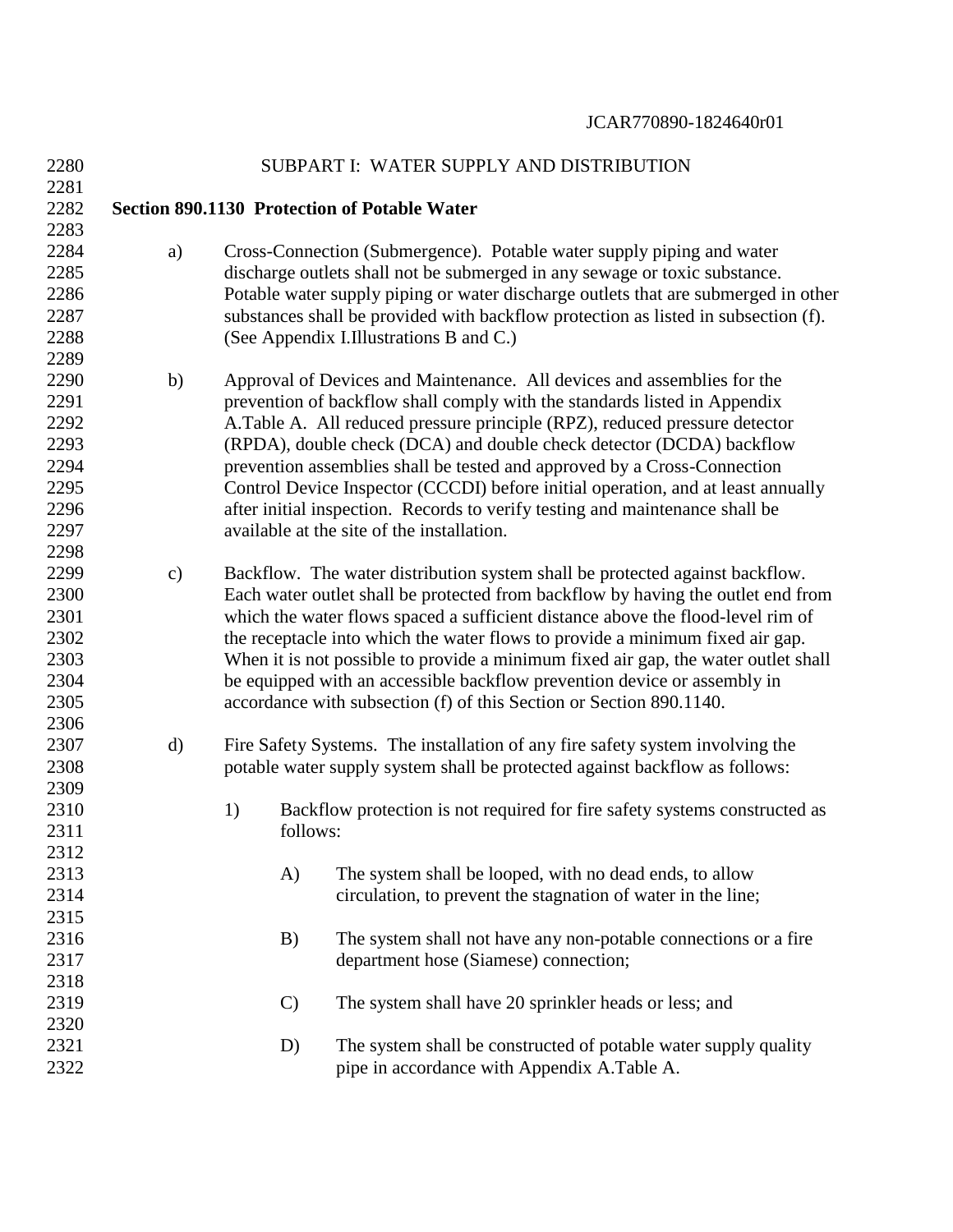| 2323 |    |    |               |                                                                                |
|------|----|----|---------------|--------------------------------------------------------------------------------|
| 2324 |    | 2) |               | When backflow protection is required, a double detector check valve or         |
| 2325 |    |    |               | double check valve backflow preventer assembly shall be installed at the       |
| 2326 |    |    |               | fire safety system's point of connection to the potable water supply when a    |
| 2327 |    |    |               | fire safety system has no chemical additives or non-potable connection         |
| 2328 |    |    | and:          |                                                                                |
| 2329 |    |    |               |                                                                                |
| 2330 |    |    | A)            | The fire safety system has no fire department hose connections; or             |
| 2331 |    |    |               |                                                                                |
| 2332 |    |    | B)            | The fire safety system has one or more fire department hose                    |
| 2333 |    |    |               | connections (for boosting pressure and flow to the fire safety                 |
| 2334 |    |    |               | system) that are served only by fire fighting apparatus connected to           |
| 2335 |    |    |               | a public water supply or a fire department that does not use                   |
| 2336 |    |    |               | chemical additives or rely upon any non-potable water supply.                  |
| 2337 |    |    |               |                                                                                |
| 2338 |    | 3) |               | A fixed air gap with a break tank or other storage vessel or an RPZa           |
| 2339 |    |    |               | reduced pressure principle backflow preventer assembly (RPZ) shall be          |
| 2340 |    |    |               | installed at the fire safety system's point of connection to the potable water |
| 2341 |    |    | supply if:    |                                                                                |
| 2342 |    |    |               |                                                                                |
| 2343 |    |    |               |                                                                                |
| 2344 |    |    | A)            | The fire safety system contains additives such as antifreeze, fire             |
| 2345 |    |    |               | retardant or other chemicals. (The RPZ may be located at the point             |
| 2346 |    |    |               | of connection to that section of the system containing additives               |
|      |    |    |               | when the system's connection to the water supply is protected by a             |
| 2347 |    |    |               | double detector check valve backflow preventer assembly.); or                  |
| 2348 |    |    |               |                                                                                |
| 2349 |    |    | B)            | Non-potable water flows into the fire safety system by gravity; or             |
| 2350 |    |    |               |                                                                                |
| 2351 |    |    | $\mathcal{C}$ | There is a permanent or emergency connection through which                     |
| 2352 |    |    |               | water can be pumped into the fire safety system from any other                 |
| 2353 |    |    |               | non-potable source; or                                                         |
| 2354 |    |    |               |                                                                                |
| 2355 |    |    | D)            | Fire department connections are available that could permit water              |
| 2356 |    |    |               | to be pumped into the fire safety system from a non-potable source             |
| 2357 |    |    |               | capable of serving the fire safety system. A non-potable source of             |
| 2358 |    |    |               | water shall be considered capable of serving the fire safety system            |
| 2359 |    |    |               | under the following conditions: it must be capable of year-round               |
| 2360 |    |    |               | use, maintained with at least 50,000 gallons of usable water not               |
| 2361 |    |    |               | subject to freezing, accessible to fire fighting pumper equipment,             |
| 2362 |    |    |               | and located within 1,700 feet of the facility.                                 |
| 2363 |    |    |               |                                                                                |
| 2364 | e) |    |               | <b>Prohibited Connections</b>                                                  |
| 2365 |    |    |               |                                                                                |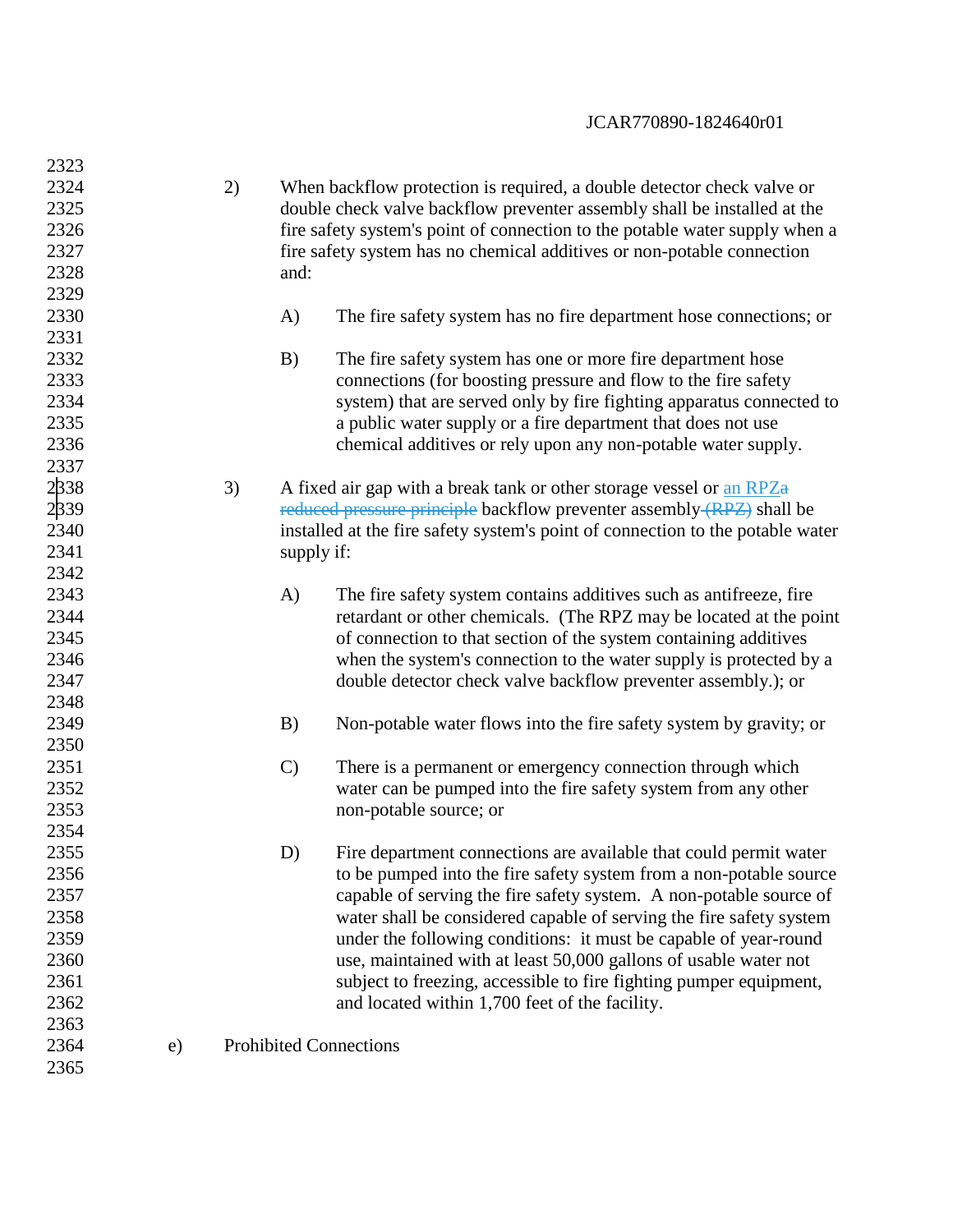| 2366 |    | 1) |               | Sewage Lines. There shall be no direct connection between potable water              |
|------|----|----|---------------|--------------------------------------------------------------------------------------|
| 2367 |    |    |               | lines and sewage lines or equipment and vessels containing sewage.                   |
| 2368 |    |    |               | Connections shall be made only through a minimum fixed air gap as                    |
| 2369 |    |    |               | outlined in subsection $(f)(5)$ .                                                    |
| 2370 |    |    |               |                                                                                      |
| 2371 |    | 2) |               | Chemical or Petroleum Pressure Vessels. No direct connection shall occur             |
| 2372 |    |    |               | between any potable water supply and any pressure vessel, <i>i.e.</i> , storage      |
| 2373 |    |    |               | tank, tank car, tank truck or trailer, or other miscellaneous pressurized tank       |
| 2374 |    |    |               | or cylinder containing or having contained liquified gaseous petroleum               |
| 2375 |    |    |               | products or other liquified gaseous chemicals. When it is necessary to               |
| 2376 |    |    |               | discharge from a potable water line to a pressure vessel, the discharge              |
| 2377 |    |    |               | shall be through a minimum fixed air gap as outlined in subsection $(f)(5)$ .        |
| 2378 |    |    |               | Exception: Chemical pressure vessels containing chemicals used in the                |
| 2379 |    |    |               | water treatment process, for uses other than private purposes, are exempt            |
| 2380 |    |    |               | from this subsection $(e)(2)$ .                                                      |
| 2381 |    |    |               |                                                                                      |
| 2382 |    | 3) |               | If water under pressure is required, as in subsections $(e)(1)$ and $(2)$ , it shall |
| 2383 |    |    |               | be supplied by means of an auxiliary pump taking suction from a tank                 |
| 2384 |    |    |               | provided for this purpose only with an over-rim supply having the                    |
| 2385 |    |    |               | required minimum fixed air gap.                                                      |
| 2386 |    |    |               |                                                                                      |
| 2387 |    | 4) |               | A potable water line to a single wall refrigerant condenser shall be                 |
| 2388 |    |    |               | provided with a backflow preventer complying with ASSE 1012 or 1013.                 |
| 2389 |    |    |               |                                                                                      |
| 2390 |    | 5) |               | No pipe or fitting of the water supply system shall be drilled or tapped nor         |
| 2391 |    |    |               | shall any band or saddle be used except at the water main in the street.             |
| 2392 |    |    |               | Exception: See Section $890.320$ ( $\frac{f}{f}$ ) for potable water use only.       |
| 2393 |    |    |               |                                                                                      |
| 2394 | f) |    |               | Devices for the Protection of the Potable Water Supply. Approved backflow            |
| 2395 |    |    |               | preventers or vacuum breakers shall be installed with all plumbing fixtures and      |
| 2396 |    |    |               | equipment that may have a submerged potable water supply outlet and that are not     |
| 2397 |    |    |               | protected by a minimum fixed air gap. Connection to the potable water supply         |
| 2398 |    |    |               | system for the following fixtures or equipment shall be protected against            |
| 2399 |    |    |               | backflow with one of the appropriate devices as indicated below:                     |
| 2400 |    |    |               |                                                                                      |
| 2401 |    | 1) |               |                                                                                      |
| 2402 |    |    |               | Inlet to receptacles containing low hazard substances (steam, compressed             |
| 2403 |    |    |               | air, food, beverages, etc.):                                                         |
|      |    |    |               |                                                                                      |
| 2404 |    |    | A)            | fixed air gap fitting;                                                               |
| 2405 |    |    |               |                                                                                      |
| 2406 |    |    | B)            | reduced pressure principle backflow preventer assembly;                              |
| 2407 |    |    |               |                                                                                      |
| 2408 |    |    | $\mathcal{C}$ | atmospheric vacuum breaker unit;                                                     |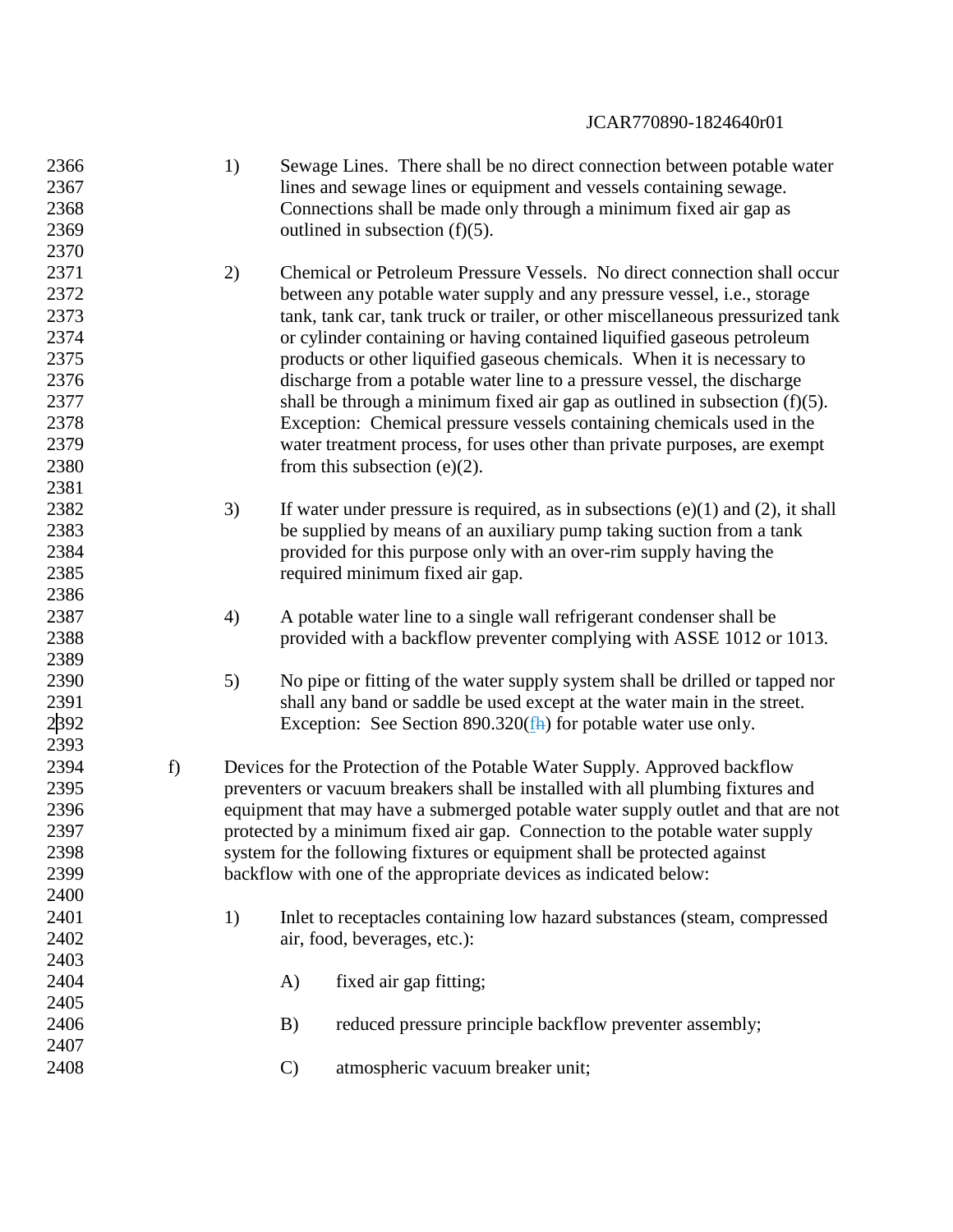| 2409         |    |               |                                                                         |
|--------------|----|---------------|-------------------------------------------------------------------------|
| 2410         |    | D)            | double check valve backflow preventer assembly;                         |
| 2411         |    |               |                                                                         |
| 2412         |    | E)            | double check backflow preventer with atmospheric vent assembly;         |
| 2413         |    |               | <b>or</b>                                                               |
| 2414         |    |               |                                                                         |
| 2415         |    | F)            | dual check valve.                                                       |
| 2416         |    |               |                                                                         |
| 2417         | 2) |               | Inlet to receptacles containing high hazard substances (vats, storage   |
| 2418         |    |               | containers, plumbing fixtures, etc.):                                   |
| 2419         |    |               |                                                                         |
| 2420         |    | A)            | fixed air gap fitting;                                                  |
| 2421         |    |               |                                                                         |
| 2422         |    | B)            | reduced pressure principle backflow preventer assembly; or              |
| 2423         |    |               |                                                                         |
| 2424         |    | $\mathcal{C}$ | atmospheric vacuum breaker unit.                                        |
| 2425         |    |               |                                                                         |
| 2426         | 3) |               | Coils or jackets used as heat exchangers in compressors, degreasers and |
| 2427         |    |               | other equipment involving high hazard substances:                       |
| 2428         |    |               |                                                                         |
| 2429         |    | A)            | fixed air gap fitting; or                                               |
| 2430         |    |               |                                                                         |
| 2431         |    | B)            | reduced pressure principle backflow preventer assembly.                 |
| 2432         |    |               |                                                                         |
| 2433         | 4) |               | Direct connections that are subject to back pressure:                   |
| 2434         |    |               |                                                                         |
| 2435         |    | A)            | Receptacles containing low hazard substances (vats, storage             |
| 2436         |    |               | containers, plumbing fixtures, etc.):                                   |
| 2437         |    |               |                                                                         |
| 2438         |    |               | fixed air gap fitting;<br>$\mathbf{i}$                                  |
| 2439         |    |               |                                                                         |
| 2440         |    |               | reduced pressure principle backflow preventer assembly;<br>$\rm ii)$    |
| 2441         |    |               |                                                                         |
| 2442         |    |               | iii)<br>double check valve backflow preventer assembly;                 |
| 2443         |    |               |                                                                         |
| 2444         |    |               | double check backflow preventer with atmospheric vent<br>iv)            |
| 2445         |    |               | assembly; or                                                            |
| 2446         |    |               |                                                                         |
| 2447         |    |               | dual check valve.<br>V)                                                 |
| 2448         |    |               |                                                                         |
| 2449<br>2450 |    | B)            | Receptacles containing high hazard substances (vats, storage            |
|              |    |               | containers, etc.):                                                      |
| 2451         |    |               |                                                                         |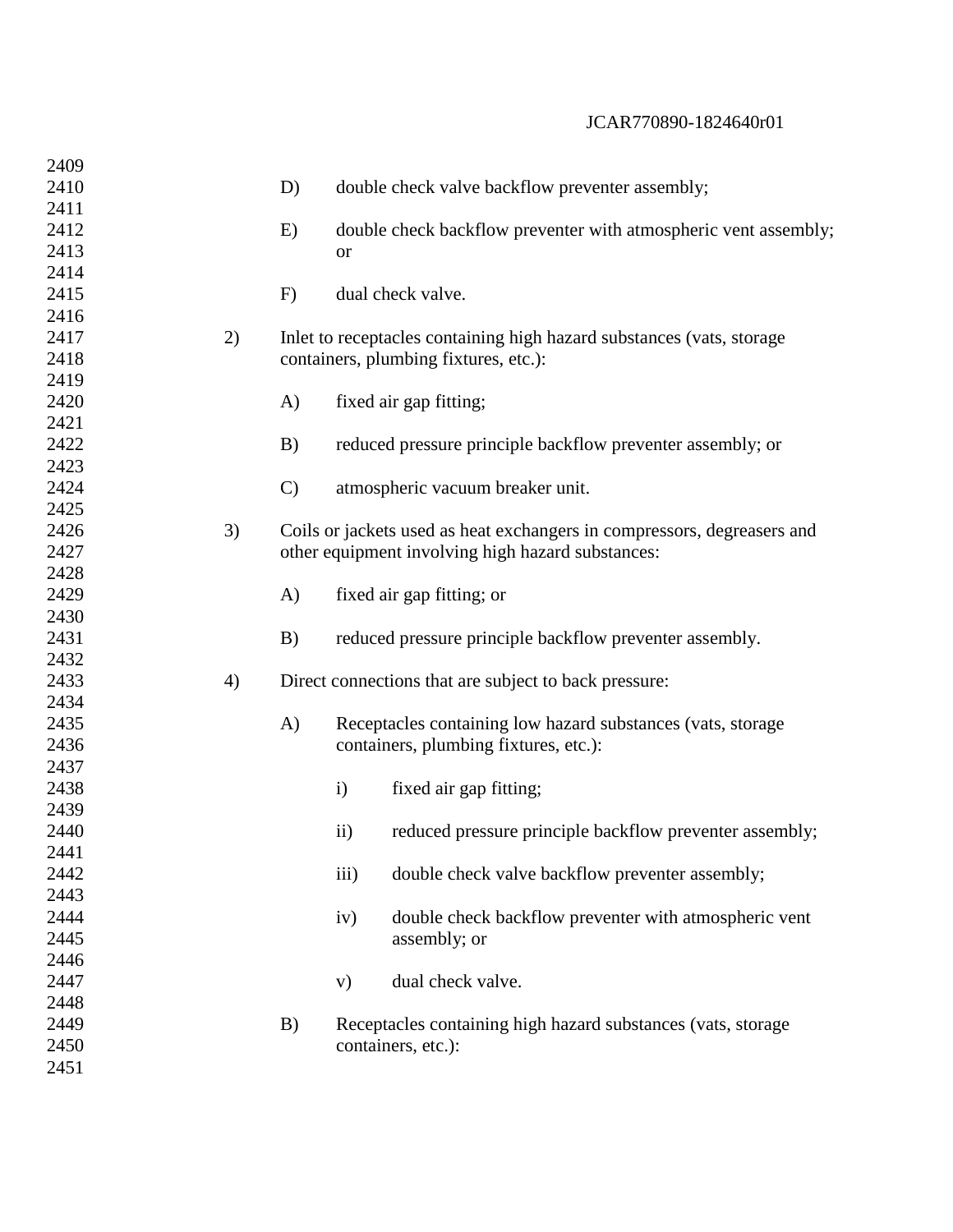| 2452 |    |    |                      | $\mathbf{i}$   | fixed air gap fitting; or                                                     |
|------|----|----|----------------------|----------------|-------------------------------------------------------------------------------|
| 2453 |    |    |                      |                |                                                                               |
| 2454 |    |    |                      | $\mathbf{ii}$  | a reduced pressure principle backflow preventer assembly.                     |
| 2455 |    |    |                      |                |                                                                               |
| 2456 |    | 5) |                      |                | Inlet to or direct connection with sewage or lethal substances: fixed air gap |
| 2457 |    |    | fitting.             |                |                                                                               |
| 2458 |    |    |                      |                |                                                                               |
| 2459 |    | 6) |                      |                | Hose and spray units or stations shall be protected by one of the             |
| 2460 |    |    |                      |                | appropriate devices as indicated below:                                       |
| 2461 |    |    |                      |                |                                                                               |
| 2462 |    |    | A)                   | Fixed air gap; |                                                                               |
| 2463 |    |    |                      |                |                                                                               |
| 2464 |    |    | B)                   |                | Reduced pressure principle backflow preventer assembly;                       |
| 2465 |    |    |                      |                |                                                                               |
| 2466 |    |    | $\mathcal{C}$        |                | Double check valve backflow preventer assembly;                               |
| 2467 |    |    |                      |                |                                                                               |
| 2468 |    |    | D)                   |                | Double check valve backflow preventer with atmospheric vent                   |
| 2469 |    |    |                      | assembly;      |                                                                               |
| 2470 |    |    |                      |                |                                                                               |
| 2471 |    |    | E)                   |                | Dual check valve backflow preventer assembly;                                 |
| 2472 |    |    |                      |                |                                                                               |
| 2473 |    |    | F)                   |                | Atmospheric vacuum breaker unit.                                              |
| 2474 |    |    |                      |                |                                                                               |
| 2475 | g) |    |                      |                | <b>Installation of Devices or Assemblies</b>                                  |
| 2476 |    |    |                      |                |                                                                               |
| 2477 |    | 1) |                      |                | Devices of All Types. Backflow preventer assemblies and devices shall be      |
| 2478 |    |    |                      |                | installed to be accessible for observation, maintenance and replacement       |
| 2479 |    |    |                      |                | services. Backflow preventer devices or assemblies shall not be installed     |
| 2480 |    |    |                      |                | where they would be subject to freezing conditions, except as allowed in      |
| 2481 |    |    | Section 890.1140(d). |                |                                                                               |
| 2482 |    |    |                      |                |                                                                               |
| 2483 |    | 2) |                      |                | All in-line backflow/back siphonage preventer assemblies shall have a full    |
| 2484 |    |    |                      |                | port type valve with a resilient seated shut-off valve on each side of the    |
| 2485 |    |    |                      |                | preventer. Relocation of the valves is not permitted.                         |
| 2486 |    |    |                      |                |                                                                               |
| 2487 |    | 3) |                      |                | A protective strainer shall be located upstream of the first check valve on   |
| 2488 |    |    |                      |                | all backflow/back siphonage preventers unless the device contains a built-    |
| 2489 |    |    |                      |                | in strainer. Fire safety systems are exempt from the strainer requirement.    |
| 2490 |    |    |                      |                |                                                                               |
| 2491 |    | 4) |                      |                | Atmospheric vacuum breakers shall be installed with the critical level        |
| 2492 |    |    |                      |                | above the flood level rim of the fixture they serve, and on the discharge     |
| 2493 |    |    |                      |                | side of the last control valve of the fixture. No shut-off valve or faucet    |
| 2494 |    |    |                      |                | shall be installed beyond the vacuum breaker.                                 |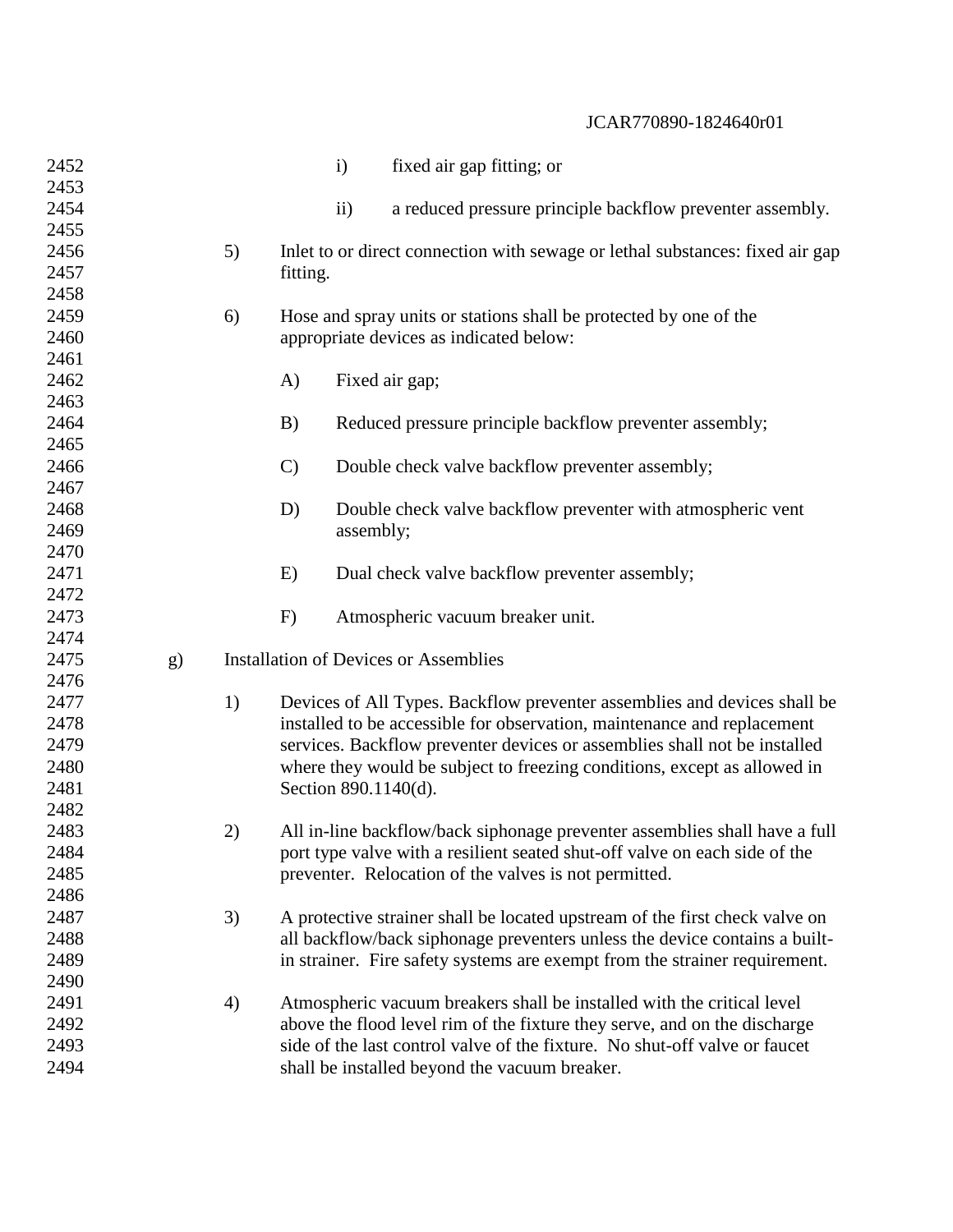| 2495 |                 |         |                                                                                  |
|------|-----------------|---------|----------------------------------------------------------------------------------|
| 2496 |                 | 5)      | No in-line double check valve backflow preventer assembly (DCV) or               |
| 2497 |                 |         | reduced pressure principle backflow preventer assembly (RPZ) shall be            |
| 2498 |                 |         | located more than 5 feet above a floor, or be installed where it is subject to   |
| 2499 |                 |         | freezing or flooding conditions. After installation, each DCV and RPZ            |
| 2500 |                 |         | shall be field tested in-line in accordance with the manufacturer's              |
| 2501 |                 |         | instructions by a cross-connection control device inspector before initial       |
| 2502 |                 |         | operation. (See subsection (b).)                                                 |
| 2503 |                 |         |                                                                                  |
| 2504 |                 | 6)      | A dual check backflow preventer with atmospheric vent assembly shall             |
| 2505 |                 |         | not be installed where it is subject to freezing or flooding conditions.         |
| 2506 |                 |         |                                                                                  |
| 2507 |                 | 7)      | Closed water systems with hot water storage shall have a properly sized          |
| 2508 |                 |         | thermal expansion tank located in the cold water supply as near to the           |
| 2509 |                 |         | water heater as possible and with no shut-off valve or other device              |
| 2510 |                 |         | between the heater and the expansion tank. Exception: In existing                |
| 2511 |                 |         | buildings with a closed water system, a properly sized pressure relief valve     |
| 2512 |                 |         | may be substituted in place of a thermal expansion tank. For closed water        |
| 2513 |                 |         |                                                                                  |
| 2514 |                 |         | systems created by backflow protection in manufactured housing, as               |
| 2515 |                 |         | required in Section 890.1140(i), a ballcock with a relief valve may be           |
|      |                 |         | substituted for the thermal expansion tank.                                      |
| 2516 |                 |         |                                                                                  |
| 2517 | $\underline{h}$ |         | Dead ends shall not be installed, constructed or maintained in any plumbing      |
| 2518 |                 | system. |                                                                                  |
| 2519 |                 |         |                                                                                  |
| 2520 |                 |         | (Source: Amended at 43 Ill. Reg. ______, effective _____________)                |
| 2521 |                 |         |                                                                                  |
| 2522 |                 |         | <b>Section 890.1150 Water Service Pipe Installation</b>                          |
| 2523 |                 |         |                                                                                  |
| 2524 | a)              |         | Underground Water Service. Water service pipe shall be installed outside the     |
| 2525 |                 |         | foundation wall in accordance with either subsection $(a)(1)$ or $(2)$ and shall |
| 2526 |                 |         | comply with both subsections $(a)(3)$ and $(4)$ .                                |
| 2527 |                 |         |                                                                                  |
| 2528 |                 | 1)      | Water service and building drain or building sewer may be installed in           |
| 2529 |                 |         | separate trenches with a minimum of 10 feet horizontal separation.               |
| 2530 |                 |         | Material listed in Appendix A.Table A (Approved Materials for Building           |
| 2531 |                 |         | Sewer and Approved Materials for Water Service Pipe) shall be used,              |
| 2532 |                 |         | provided that the material is specific for this type of installation. (See       |
| 2533 |                 |         | Appendix I.Illustration E.)                                                      |
| 2534 |                 |         |                                                                                  |
| 2535 |                 | 2)      | The water service and the building drain or building sewer may be                |
| 2536 |                 |         | installed in the same trench provided that the water service is placed on a      |
| 2537 |                 |         | solid shelf a minimum of 18 inches above the building drain or building          |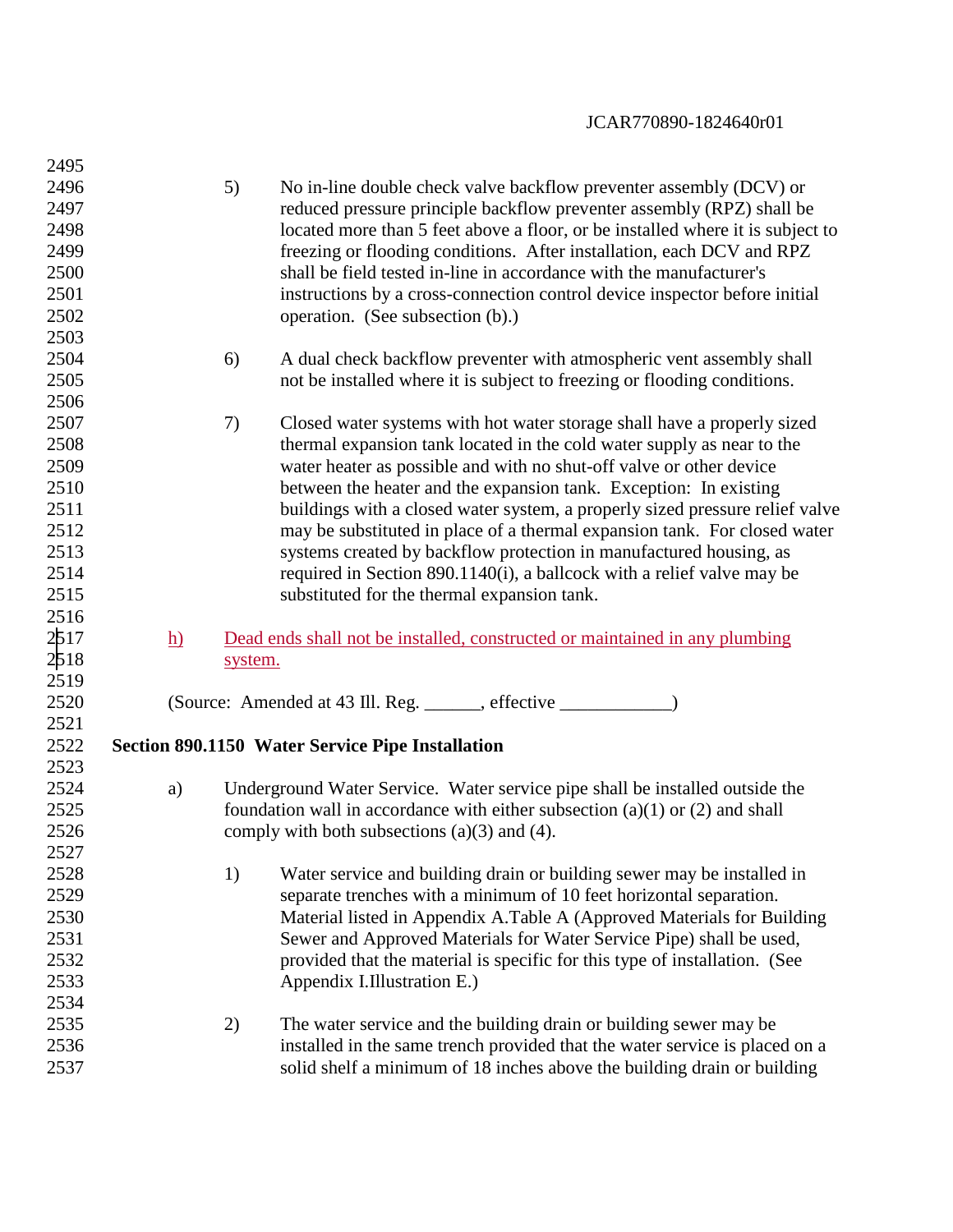| 2538 |               |    | sewer. The building sewer shall be of material listed in Appendix A.Table        |
|------|---------------|----|----------------------------------------------------------------------------------|
| 2539 |               |    | A (Approved Building Drainage/Vent Pipe) for a building drain. (See              |
| 2540 |               |    | Appendix I.Illustration F for the proper installation of water service,          |
| 2541 |               |    | building drain and building sewer.)                                              |
| 2542 |               |    |                                                                                  |
| 2543 |               | 3) | The minimum depth for any water service pipe shall be at least 36 inches         |
| 2544 |               |    | or the maximum frost penetration of the local area, whichever is of greater      |
| 2545 |               |    | depth.                                                                           |
| 2546 |               |    |                                                                                  |
| 2547 |               | 4) | No water service pipe shall be installed or permitted outside of a building      |
| 2548 |               |    | or in an exterior wall unless the pipe is protected from freezing, in            |
| 2549 |               |    | accordance with Section $890.1210(a)$ .                                          |
| 2550 |               |    |                                                                                  |
| 2551 | b)            |    | Potable Water Piping and Sanitary Sewer Crossing Installation Requirements       |
| 2552 |               |    |                                                                                  |
| 2553 |               | 1) | Potable water piping that passes above or below a sanitary sewer shall be        |
| 2554 |               |    | installed with a minimum vertical separation of 18 inches for a distance of      |
| 2555 |               |    | 10 feet on either side from the center of the sanitary sewer.                    |
| 2556 |               |    |                                                                                  |
| 2557 |               | 2) | If potable water piping passes beneath a sanitary sewer or drain, the            |
| 2558 |               |    | sanitary sewer or drain shall be constructed of materials as specified in        |
| 2559 |               |    | Appendix A.Table A (Approved Building Drainage/Vent Pipe) for                    |
| 2560 |               |    | building drains and shall extend on each side of the crossing to a distance      |
| 2561 |               |    | of at least 10 feet as measured at right angles to the water line. The           |
| 2562 |               |    | potable water piping shall comply with Appendix A.Table A as specified           |
| 2563 |               |    | for a water service pipe (Approved Materials for Water Service Pipe).            |
| 2564 |               |    | (See Appendix I.Illustration G.)                                                 |
| 2565 |               |    |                                                                                  |
| 2566 |               | 3) | When compliance with subsection $(b)(1)$ or $(2)$ is not possible, a pressure    |
| 2567 |               |    | rated pipe, approved for building drain material listed in Appendix              |
| 2568 |               |    | A. Table A, shall encase the water service pipe. The casing pipe shall be        |
| 2569 |               |    | sealed with a casing seal and extend 10 feet on either side of the center of     |
| 2570 |               |    | the sanitary sewer pipe. The sleeve or case shall be at least two times the      |
| 2571 |               |    | size of the water service.                                                       |
| 2572 |               |    |                                                                                  |
| 2573 | $\mathbf{c})$ |    | When compliance with subsection (a) or (b) is not possible, the Department shall |
| 2574 |               |    | be contacted for consideration of alternative methods.                           |
| 2575 |               |    |                                                                                  |
| 2576 | $\rm d)$      |    | Stop-and-Waste Valve. Combination stop-and-waste valves and cocks shall not      |
| 2577 |               |    | be installed in an underground potable water pipe. Frost-free hydrants and fire  |
| 2578 |               |    | hydrants shall not be considered stop-and-waste valves. (See Section             |
| 2579 |               |    | $890.1140(e)$ .)                                                                 |
| 2580 |               |    |                                                                                  |
|      |               |    |                                                                                  |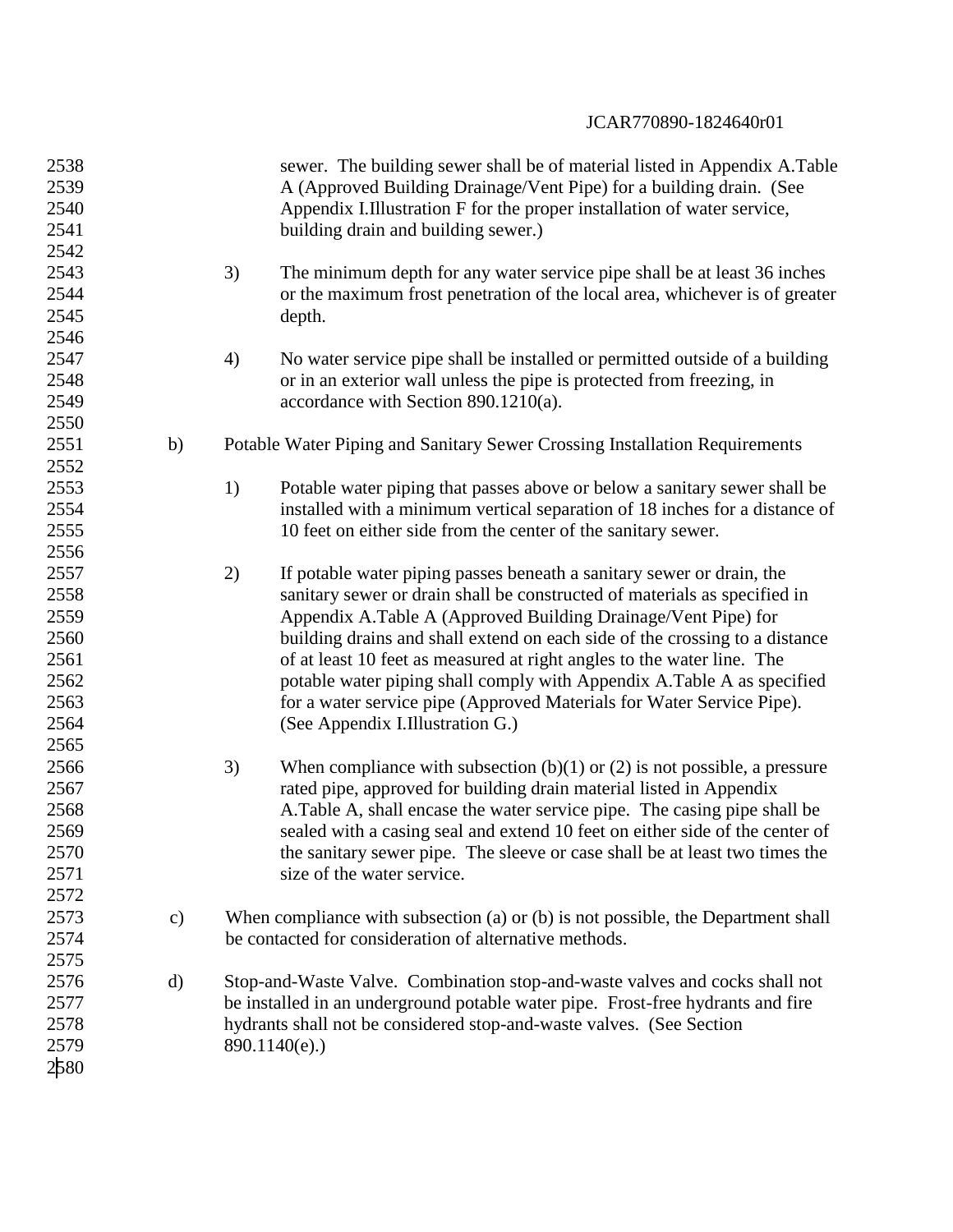| 2581         | $\underline{e}$          | Replacement or Repair of Existing Service Lines. If any portion of a service line                                                                                        |
|--------------|--------------------------|--------------------------------------------------------------------------------------------------------------------------------------------------------------------------|
| 2582         |                          | is constructed of materials not approved under Appendix A, and the service line is                                                                                       |
| 2583         |                          | to be modified, repaired or replaced, then the portion constructed of unapproved                                                                                         |
| 2584         |                          | materials and all downstream portions of the service line must be replaced with                                                                                          |
| 2585         |                          | approved materials listed in Appendix A. Repair of existing service lines shall be                                                                                       |
| 2586         |                          | made in accordance with Section 890.350(b) and only using materials approved in                                                                                          |
| 2587         |                          | Appendix A.                                                                                                                                                              |
| 2588         |                          |                                                                                                                                                                          |
| 2589         | $\underline{\mathbf{f}}$ | Any service line intended to supply seasonal or infrequent uses, such as lawn                                                                                            |
| 2590         |                          | irrigation systems, fire protection systems, which may include fire hydrant leads,                                                                                       |
| 2591         |                          | fire hydrant loops, fire sprinkler systems or hose reels, shall be installed in a                                                                                        |
| 2592         |                          | manner to prevent stagnation of water. This shall be achieved by installing service                                                                                      |
| 2593         |                          | lines in accordance with one of the following methods:                                                                                                                   |
| 2594         |                          |                                                                                                                                                                          |
| 2595         |                          | 1)<br>Install a combined building water service capable of meeting the larger of                                                                                         |
| 2596         |                          | the domestic or fire suppression system flow requirements;                                                                                                               |
| 2597         |                          |                                                                                                                                                                          |
|              |                          |                                                                                                                                                                          |
| 2598<br>2599 |                          | $\overline{2)}$<br>Install a service line designed to ensure the water age within the service<br>line does not exceed 48 hours under normal building operations with the |
|              |                          |                                                                                                                                                                          |
| 2600         |                          | design certified by an Illinois licensed professional engineer, an Illinois                                                                                              |
| 2601         |                          | licensed architect or an individual Certified in Plumbing Design (CPD) by                                                                                                |
| 2602         |                          | the American Society of Plumbing Engineers and approved in writing by                                                                                                    |
| 2603         |                          | the Department; or                                                                                                                                                       |
| 2604         |                          |                                                                                                                                                                          |
| 2605         |                          | 3)<br>Cross-Connection Control by Containment: Install an approved backflow                                                                                              |
| 2606         |                          | device, within a distance no greater than two times the nominal inside pipe                                                                                              |
| 2607         |                          | diameter of the service line, from the water main or pipe supplying the                                                                                                  |
| 2608         |                          | water service.                                                                                                                                                           |
| 2609         |                          |                                                                                                                                                                          |
| 2610         |                          | (Source: Amended at 43 Ill. Reg. _____, effective _______                                                                                                                |
| 2611         |                          |                                                                                                                                                                          |
| 2612         |                          | <b>Section 890.1200 Water Service Sizing</b>                                                                                                                             |
| 2613         |                          |                                                                                                                                                                          |
| 2614         | a)                       | Water Service Pipe Sizing. The water service pipe from the street main                                                                                                   |
| 2615         |                          | (including the tap) to the water distribution system for the building shall be sized                                                                                     |
| 2616         |                          | in accordance with Appendix $A_{\overline{a}}$ Tables M, N, O, P and Q. Water service pipe                                                                               |
| 2617         |                          | and fittings shall be at least 34 inch diameter. Plastic water pipe shall be rated at a                                                                                  |
| 2618         |                          | minimum of 160 psi at $73.4$ °F. If flushometers or other devices requiring a high                                                                                       |
| 2619         |                          | rate of water flow are used, the water service pipe shall be designed and installed                                                                                      |
| 2620         |                          | to provide this additional flow.                                                                                                                                         |
| 2621         |                          |                                                                                                                                                                          |
| 2622         | b)                       | Demand Load. The calculation of the water service demand load for a building                                                                                             |
| 2623         |                          | shall be based on the total number and types of fixtures installed in the building,                                                                                      |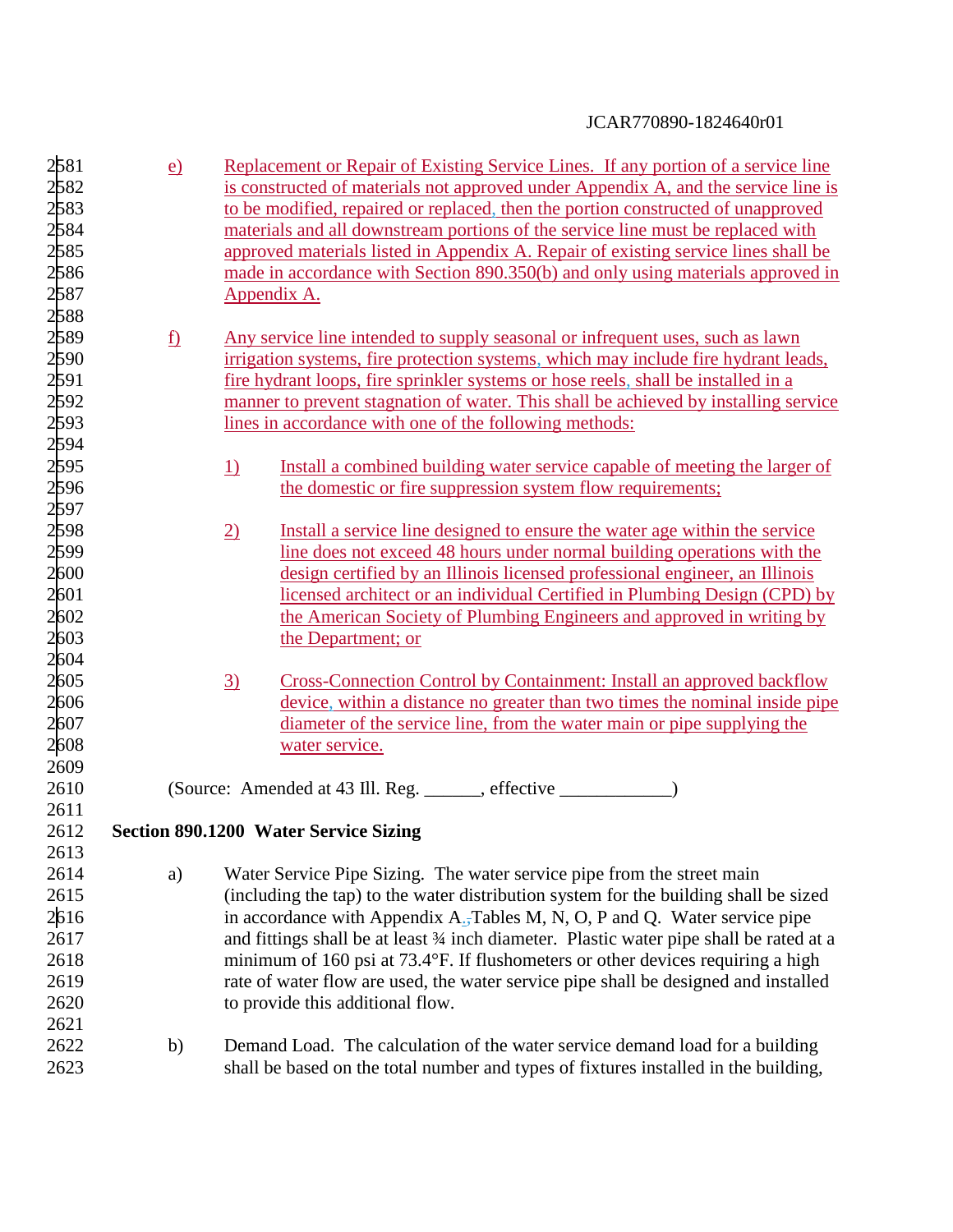| 2624 |               | assuming the simultaneous use of such fixtures.                                        |
|------|---------------|----------------------------------------------------------------------------------------|
| 2625 |               |                                                                                        |
| 2626 | e)            | Unused sections of water service or water distribution piping ("dead ends"),           |
| 2627 |               | where the water in the piping may become stagnant, are prohibited. A developed         |
| 2628 |               | length of more than 2 feet shall be considered a dead end.                             |
| 2629 |               |                                                                                        |
| 2630 |               |                                                                                        |
| 2631 |               |                                                                                        |
| 2632 |               | Section 890.1210 Design of a Building Water Distribution System                        |
| 2633 |               |                                                                                        |
| 2634 | a)            | Design and Installation. The design and installation of the hot and cold water         |
| 2635 |               | building distribution systems shall provide a volume of water at the required rates    |
| 2636 |               | and pressures to ensure the safe, efficient and satisfactory operation of fixtures,    |
| 2637 |               | fittings, appliances and other connected devices during periods of peak use. No        |
| 2638 |               | distribution pipe or pipes shall be installed or permitted outside of a building or in |
| 2639 |               | an exterior wall or attic unless the pipe is protected from freezing.                  |
| 2640 |               |                                                                                        |
| 2641 | b)            | Size of Water Distribution Pipes. The fixture supply for each fixture shall be at      |
| 2642 |               | least the minimum size provided in Appendix A.Table D. The size of all other           |
| 2643 |               | water distribution pipes shall be determined by calculating the water supply           |
| 2644 |               | demand (in water supply fixture units) for that portion of the water distribution      |
| 2645 |               | system served by the pipe. Using Appendix A.Tables M, N, O, P and Q, the               |
| 2646 |               | cumulative water supply demand or load shall be calculated for all fixtures,           |
| 2647 |               | piping, valves and fittings served by the water distribution pipe, and the pipe shall  |
| 2648 |               | meet the minimum size provided in Appendix A.Table N or O, as applicable.              |
| 2649 |               | Exception: As an alternative to using Tables M, N, O, P and Q to design and size       |
| 2650 |               | the piping in the water distribution system, the system may be designed and sized      |
| 2651 |               | employing current engineering practices, provided that the design/plans are            |
| 2652 |               | approved in writing by an Illinois licensed professional engineer, an Illinois         |
| 2653 |               | licensed architect or an individual Certified in Plumbing Design (CPD) by the          |
| 2654 |               | American Society of Plumbing Engineers and approved in writing by the                  |
| 2655 |               | Department.                                                                            |
| 2656 |               |                                                                                        |
| 2657 | $\mathbf{c})$ | Minimum Water Pressure. The minimum constant water service pressure on the             |
| 2658 |               | discharge side of the water meter shall be (at least) 20 psi, and the minimum          |
| 2659 |               | constant water pressure at each fixture shall be at least 8 psi or the minimum         |
| 2660 |               | recommended by the fixture manufacturer.                                               |
| 2661 |               |                                                                                        |
| 2662 | $\mathbf{d}$  | Auxiliary Pressure. Supplementary Tank. If the pressure in the system is below         |
| 2663 |               | the minimum 8 psi at the highest water outlet when the flow in the system is at        |
| 2664 |               | peak demand, an automatically controlled pressure tank or gravity tank of a            |
| 2665 |               | capacity to supply sections of the building installation that are too high to be       |
| 2666 |               | supplied directly from the public water main shall be installed.                       |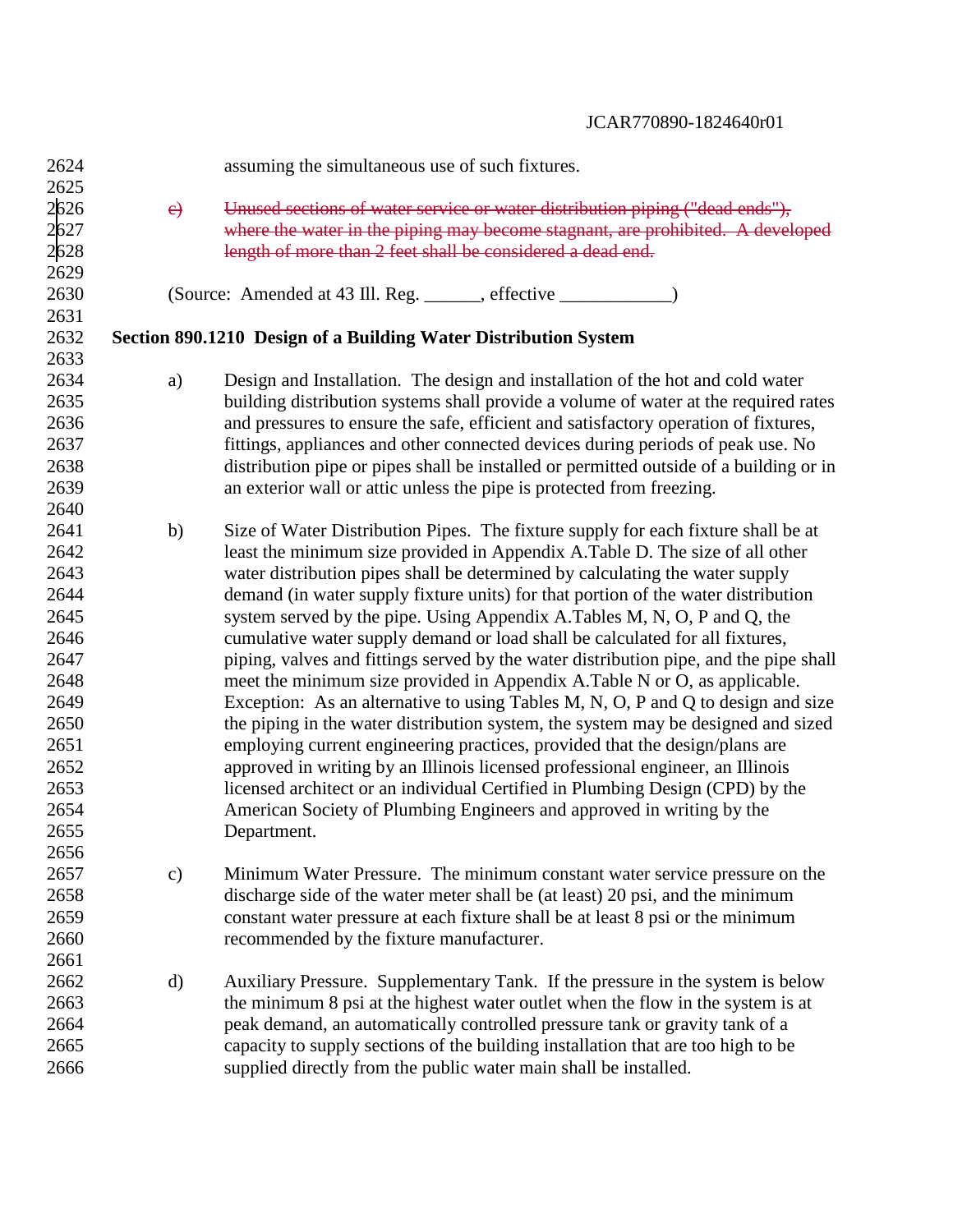| 2667 |    |                |                                                                                     |
|------|----|----------------|-------------------------------------------------------------------------------------|
| 2668 | e) |                | Low Pressure Cut-Off. When a booster pump, except those used for fire               |
| 2669 |    |                | protection, is used on an auxiliary pressure system, a low-pressure cut-off switch  |
| 2670 |    |                | shall be installed on the booster pump to prevent the creation of pressures less    |
| 2671 |    |                | than 5 psi on the suction side of the pump. A shut-off valve shall be installed on  |
| 2672 |    |                | the suction side of the water system and within 5 feet from the pump suction inlet, |
| 2673 |    |                | and a pressure gauge shall be installed between the shut-off valve and pump.        |
| 2674 |    |                |                                                                                     |
| 2675 | f) |                | Water Hammer Prevention. Building water distribution piping shall be installed in   |
| 2676 |    |                | a manner that reduces the occurrence of water hammer. Water distribution            |
| 2677 |    |                | systems with fast acting or solenoid-operated valves shall be equipped with         |
| 2678 |    |                | approved mechanical devices, installed in accordance with the manufacturers'        |
| 2679 |    |                | instructions. Air chambers and fixtures that create a dead leg or allow water to    |
| 2680 |    |                | stagnate are prohibited. When water hammer occurs in a water distribution           |
| 2681 |    |                | system, the building owner shall cause the installation of approved mechanical      |
| 2682 |    |                | devices necessary to eliminate water hammer. All building water supply systems      |
| 2683 |    |                | shall be provided with air chambers or approved mechanical devices or water         |
| 2684 |    |                | hammer arrestors to absorb pressure surges. Water pressure absorbers shall be       |
| 2685 |    |                | installed at the ends of long pipe runs or near batteries of fixtures.              |
| 2686 |    |                |                                                                                     |
| 2687 |    | $\rightarrow$  | Air Chambers – An air chamber that is installed in a fixture supply shall           |
| 2688 |    |                | be at least 12 inches in length and the same diameter as the fixture supply,        |
| 2689 |    |                | or an air chamber with an equivalent volume may be used. An air                     |
| 2690 |    |                | chamber that is installed in a riser shall be at least 24 inches in length and      |
| 2691 |    |                | at least the same size as the riser.                                                |
| 2692 |    |                |                                                                                     |
| 2693 |    | $\overline{2}$ | Mechanical Devices – If a mechanical device or water hammer arrestor is             |
| 2694 |    |                | used, the manufacturer's specifications for location and installation shall         |
| 2695 |    |                | be followed.                                                                        |
| 2696 |    |                |                                                                                     |
| 2697 | g) |                | <b>Excessive Static Water Pressure</b>                                              |
| 2698 |    |                |                                                                                     |
| 2699 |    | 1)             | If water main pressure exceeds 80 psi, a pressure reducing valve and a              |
| 2700 |    |                | strainer with a by-pass relief valve shall be installed in the water service        |
| 2701 |    |                | pipe near the entrance to the building to reduce the water pressure to 80           |
| 2702 |    |                | psi or lower, except where the water service pipe supplies water directly to        |
| 2703 |    |                | a water pressure booster system, an elevated water tank, or to pumps                |
| 2704 |    |                | provided in connection with a hydropneumatic or elevated water supply               |
| 2705 |    |                | tank system. Sillcocks and outside hydrants may be left on full water main          |
| 2706 |    |                | pressure.                                                                           |
| 2707 |    |                |                                                                                     |
| 2708 |    | 2)             | When the water pressure exceeds 80 psi at any plumbing fixture, a                   |
| 2709 |    |                | pressure reducing valve, pressure gauge and a strainer with a by-pass relief        |
|      |    |                |                                                                                     |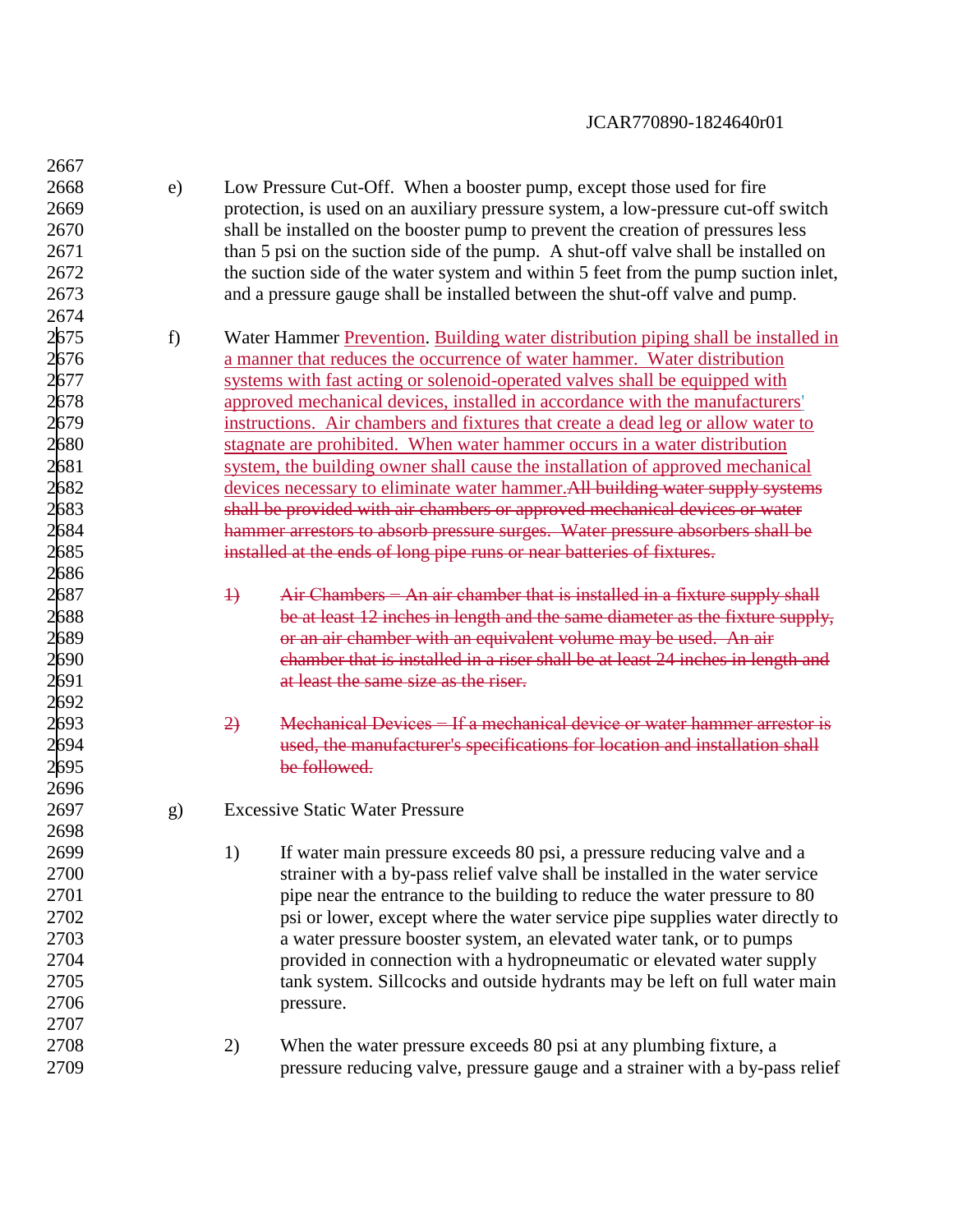| 2710<br>2711 | valve shall be installed in a water supply pipe serving the fixture to reduce<br>the water pressure at the fixture to 80 psi or lower. |  |  |  |  |
|--------------|----------------------------------------------------------------------------------------------------------------------------------------|--|--|--|--|
| 2712         |                                                                                                                                        |  |  |  |  |
| 2713         | Approval of Auxiliary Pressure Systems. Whenever, in any building, structure or<br>h)                                                  |  |  |  |  |
| 2714         | premises receiving its potable water supply from the public water system, a pump                                                       |  |  |  |  |
| 2715         | or any other device for increasing the water pressure is to be installed, installation                                                 |  |  |  |  |
| 2716         | plans shall be approved by the Department prior to installation in accordance with                                                     |  |  |  |  |
| 2717         | Section 890.1940.                                                                                                                      |  |  |  |  |
| 2718         |                                                                                                                                        |  |  |  |  |
| 2719         | $\mathbf{i}$<br>Variable Street Pressures. If the water main has a wide fluctuation in pressure,                                       |  |  |  |  |
| 2720         | the water distribution system shall be designed for minimum pressure available at                                                      |  |  |  |  |
| 2721         | the main.                                                                                                                              |  |  |  |  |
| 2722         |                                                                                                                                        |  |  |  |  |
| 2723         | (Source: Amended at 43 Ill. Reg. ______, effective _____________)                                                                      |  |  |  |  |
| 2724         |                                                                                                                                        |  |  |  |  |
| 2725         | <b>SUBPART N: BUILDING WATER QUALITY</b>                                                                                               |  |  |  |  |
| 2726         |                                                                                                                                        |  |  |  |  |
| 2727         | <b>Section 890.2000 Approval of Water Treatment Technologies</b>                                                                       |  |  |  |  |
| 2728         |                                                                                                                                        |  |  |  |  |
| 2729         | Water treatment technologies are plumbing appliances and shall comply with Section 890.610(a)                                          |  |  |  |  |
| 2730         | or be submitted to the Department for approval prior to installation in accordance with Section                                        |  |  |  |  |
| 2731         | 890.1940.                                                                                                                              |  |  |  |  |
| 2732         |                                                                                                                                        |  |  |  |  |
| 2733         | (Source: Added at 43 Ill. Reg. ______, effective ______________)                                                                       |  |  |  |  |
| 2734         |                                                                                                                                        |  |  |  |  |
| 2735         | <b>Section 890.2010 Compliance with Community Water Supply Requirements</b>                                                            |  |  |  |  |
| 2736         |                                                                                                                                        |  |  |  |  |
| 2737         | Facility plumbing systems utilizing water treatment technologies or supplemental disinfectants,                                        |  |  |  |  |
| 2738         | including but not limited to, chlorine, monochloramine, chlorine dioxide, and copper-silver ions                                       |  |  |  |  |
| 2739         | for the control of opportunistic pathogens shall comply with the Drinking Water Systems Code,                                          |  |  |  |  |
| 2740         | the Environmental Protection Code and Environmental Protection Act, as applicable.                                                     |  |  |  |  |
| 2741         |                                                                                                                                        |  |  |  |  |
| 2742         | (Source: Added at 43 Ill. Reg. ______, effective ___________)                                                                          |  |  |  |  |
| 2743         |                                                                                                                                        |  |  |  |  |
| 2744         | <b>Section 890.2020 Decorative Fountains and Aesthetic Water Fixtures</b>                                                              |  |  |  |  |
| 2745         |                                                                                                                                        |  |  |  |  |
| 2746         | Decorative fountains or aesthetic water fixtures, including, but not limited to,<br>$\underline{a}$                                    |  |  |  |  |
| 2747         | water walls or spray fountains shall be designed, installed and maintained in                                                          |  |  |  |  |
| 2748         | accordance with this Part.                                                                                                             |  |  |  |  |
| 2749         |                                                                                                                                        |  |  |  |  |
| 2750         | Decorative fountains and aesthetic water fixtures shall not be supplied from a<br><u>b)</u>                                            |  |  |  |  |
| 2751         | harvested water system.                                                                                                                |  |  |  |  |
| 2752         |                                                                                                                                        |  |  |  |  |
|              |                                                                                                                                        |  |  |  |  |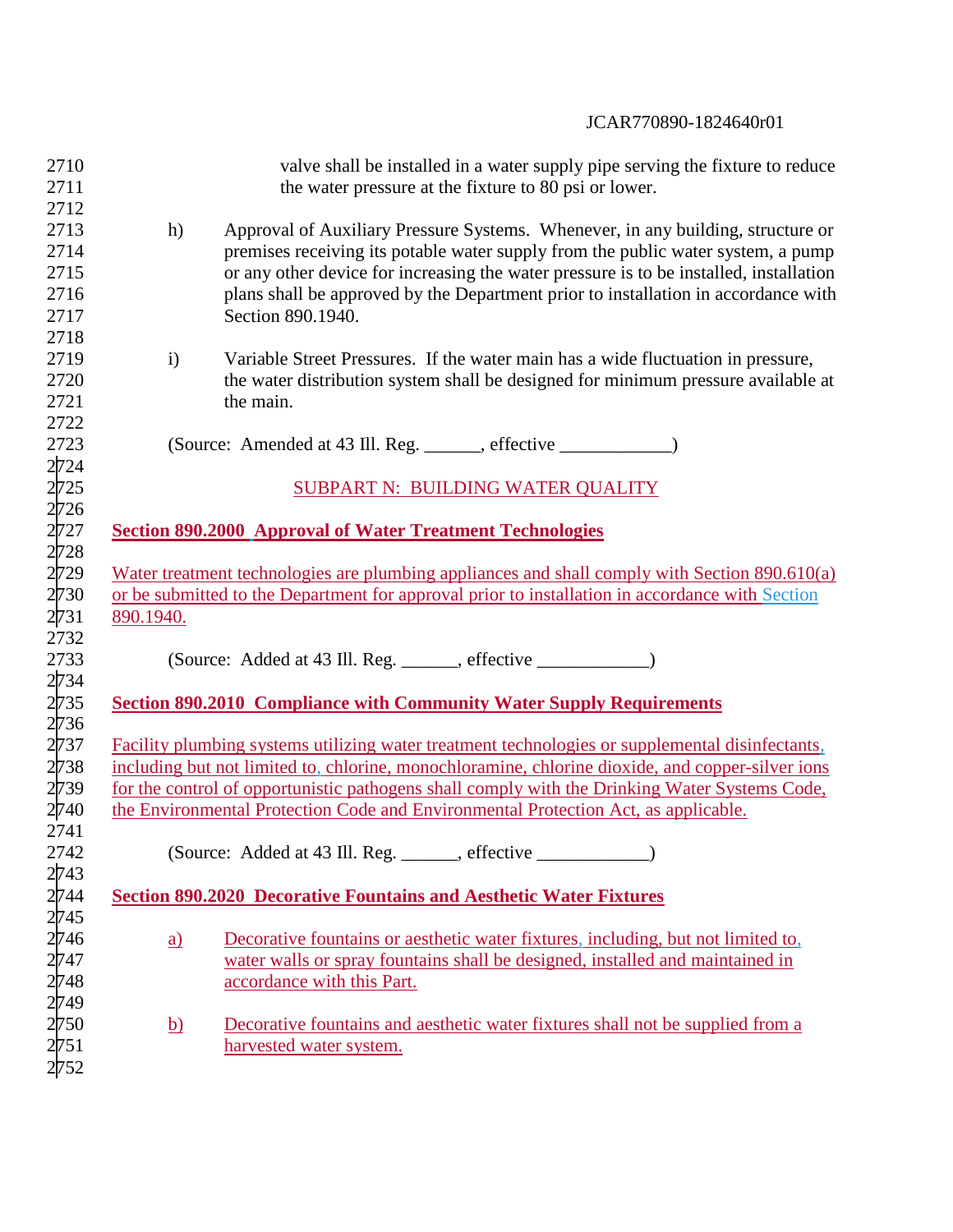| 2753 | $\underline{c}$          | Decorative fountains and aesthetic water fixtures that utilize recirculation and      |
|------|--------------------------|---------------------------------------------------------------------------------------|
| 2754 |                          | provide for direct contact by the public shall comply with the Swimming Facility      |
| 2755 |                          | Code.                                                                                 |
| 2756 |                          |                                                                                       |
| 2757 | <u>d)</u>                | Owners and operators of decorative fountains and aesthetic water fixtures shall       |
| 2758 |                          | develop and maintain a disinfection and maintenance program. This does not            |
| 2759 |                          | apply to single family dwellings.                                                     |
| 2760 |                          |                                                                                       |
| 2761 | $\underline{e}$          | Owners and operators shall maintain records for the disinfection and maintenance      |
| 2762 |                          | program for at least 3 years. These records shall include, but are not limited to,    |
| 2763 |                          | the disinfection and maintenance schedule, maintenance and disinfection records,      |
| 2764 |                          | and any associated sampling and analyses if a sampling plan is in place. The          |
| 2765 |                          | records shall be made available to the Department upon request. This does not         |
| 2766 |                          | apply to single family dwellings.                                                     |
| 2767 |                          |                                                                                       |
| 2768 | $\underline{\mathbf{f}}$ | Decorative fountains and aesthetic water fixtures shall not be installed in food      |
| 2769 |                          | establishments.                                                                       |
| 2770 |                          |                                                                                       |
| 2771 |                          | Decorative fountains and aesthetic water fixtures shall not be installed in health    |
| 2772 | g)                       | care facilities subject to the Ambulatory Surgical Treatment Center Act, Hospital     |
|      |                          |                                                                                       |
| 2773 |                          | Licensing Act, Nursing Home Care Act, Assisted Living and Shared Housing Act          |
| 2774 |                          | or Community Mental Health Act.                                                       |
| 2775 |                          |                                                                                       |
| 2776 | h)                       | Decorative fountains and aesthetic water fixtures shall not be installed as part of a |
| 2777 |                          | building's humidification system.                                                     |
| 2778 |                          |                                                                                       |
| 2779 |                          | (Source: Added at 43 Ill. Reg. ______, effective ____________)                        |
| 2780 |                          |                                                                                       |
| 2781 |                          | <b>Section 890.2030 Response to Water Outages and Boil Orders</b>                     |
| 2782 |                          |                                                                                       |
| 2783 | $\underline{a}$          | Health Care Facilities Subject to the Ambulatory Surgical Treatment Center Act,       |
| 2784 |                          | Hospital Licensing Act, Nursing Home Care Act, Assisted Living and Shared             |
| 2785 |                          | Housing Act, or Community Mental Health Act                                           |
| 2786 |                          |                                                                                       |
| 2787 |                          | Upon becoming aware of a water outage or drop in system pressure below<br><u>1)</u>   |
| 2788 |                          | 20 psi, the facility owner or operator shall:                                         |
| 2789 |                          |                                                                                       |
| 2790 |                          | Take measures to isolate the facility water distribution system from<br><u>A)</u>     |
| 2791 |                          | the water service;                                                                    |
| 2792 |                          |                                                                                       |
| 2793 |                          | Cease to open or operate plumbing fixtures during the outage; and<br>$\mathbf{B}$     |
| 2794 |                          |                                                                                       |
|      |                          |                                                                                       |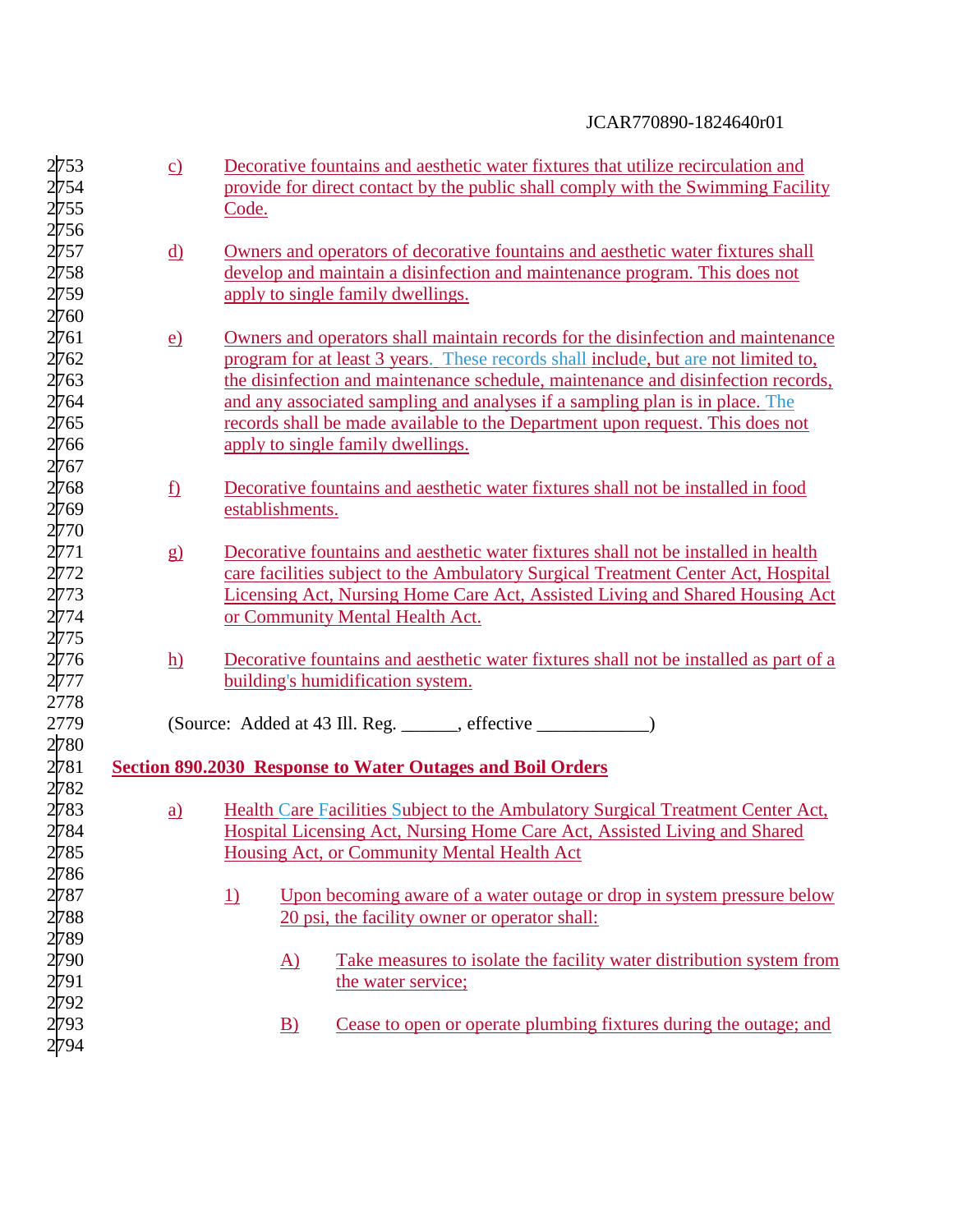| 2795<br>2796<br>2797                      |                 | $\circ$                                       | Maintain the building water distribution system full of water to<br>reduce the amount of trapped air and scale delamination resulting<br>from the outage.                                                                                                         |
|-------------------------------------------|-----------------|-----------------------------------------------|-------------------------------------------------------------------------------------------------------------------------------------------------------------------------------------------------------------------------------------------------------------------|
| 2798<br>2799<br>2800                      | $\overline{2)}$ |                                               | Upon notification of a boil order from the water supplier, the facility<br>owner or operator shall:                                                                                                                                                               |
| 2801<br>2802<br>2803                      |                 | $\Delta$ )                                    | Notify building occupants in writing, through postings or warning<br>signs, that water from the tap is not fit for consumption;                                                                                                                                   |
| 2804<br>2805<br>2806<br>2807              |                 | $\underline{B}$                               | Contact the water supplier to obtain data on the potable water<br>quality, including disinfectant levels at the service entrance to the<br>facility;                                                                                                              |
| 2808<br>2809<br>2810                      |                 | $\Omega$                                      | Upon re-establishment of potable service as announced by the<br>water supplier, the facility shall flush the water distribution system                                                                                                                            |
| 2811<br>2812<br>2813                      |                 |                                               | to clear out the stagnant water in the plumbing and flush any non-<br>potable water remaining in the water service piping or main in the<br>street or right of way. To protect patients and residents, flushing                                                   |
| 2814<br>2815<br>2816                      |                 | D)                                            | shall not occur in occupied rooms or areas;<br>Assess the quality of both the water in the plumbing system and                                                                                                                                                    |
| 2817<br>2818<br>2819                      |                 |                                               | the incoming water. The facility shall, at a minimum, assess the<br>concentration of the residual disinfectant, and collect one water<br>sample at the water service entrance to be analyzed for total                                                            |
| 2820<br>2821<br>2822<br>2823              |                 |                                               | coliforms. Samples should be submitted to laboratories certified<br>for the analysis of coliforms in drinking water in accordance with<br>accreditation requirements developed by a national accreditation<br>body, such as the National Environmental Laboratory |
| 2824<br>2825                              |                 |                                               | Accreditation Conference (NELAC) Institute (TNI); and                                                                                                                                                                                                             |
| 2826<br>2827<br>2828                      |                 | E)                                            | Implement enhanced water quality surveillance for at least 7 days<br>before returning to surveillance require by the mandated facility<br>water quality management plan.                                                                                          |
| 2829<br>2830<br><u>b)</u><br>2831<br>2832 |                 | <b>Food Establishments</b><br>operator shall: | Upon notification of a boil order from the water supplier, the facility owner or                                                                                                                                                                                  |
| 2833<br>2834<br>2835                      | <u>1)</u>       |                                               | Contact the certified local health department having jurisdiction regarding<br>operational conditions and requirements, including requirements to close                                                                                                           |
| 2836<br>2837                              |                 |                                               | the food establishment;                                                                                                                                                                                                                                           |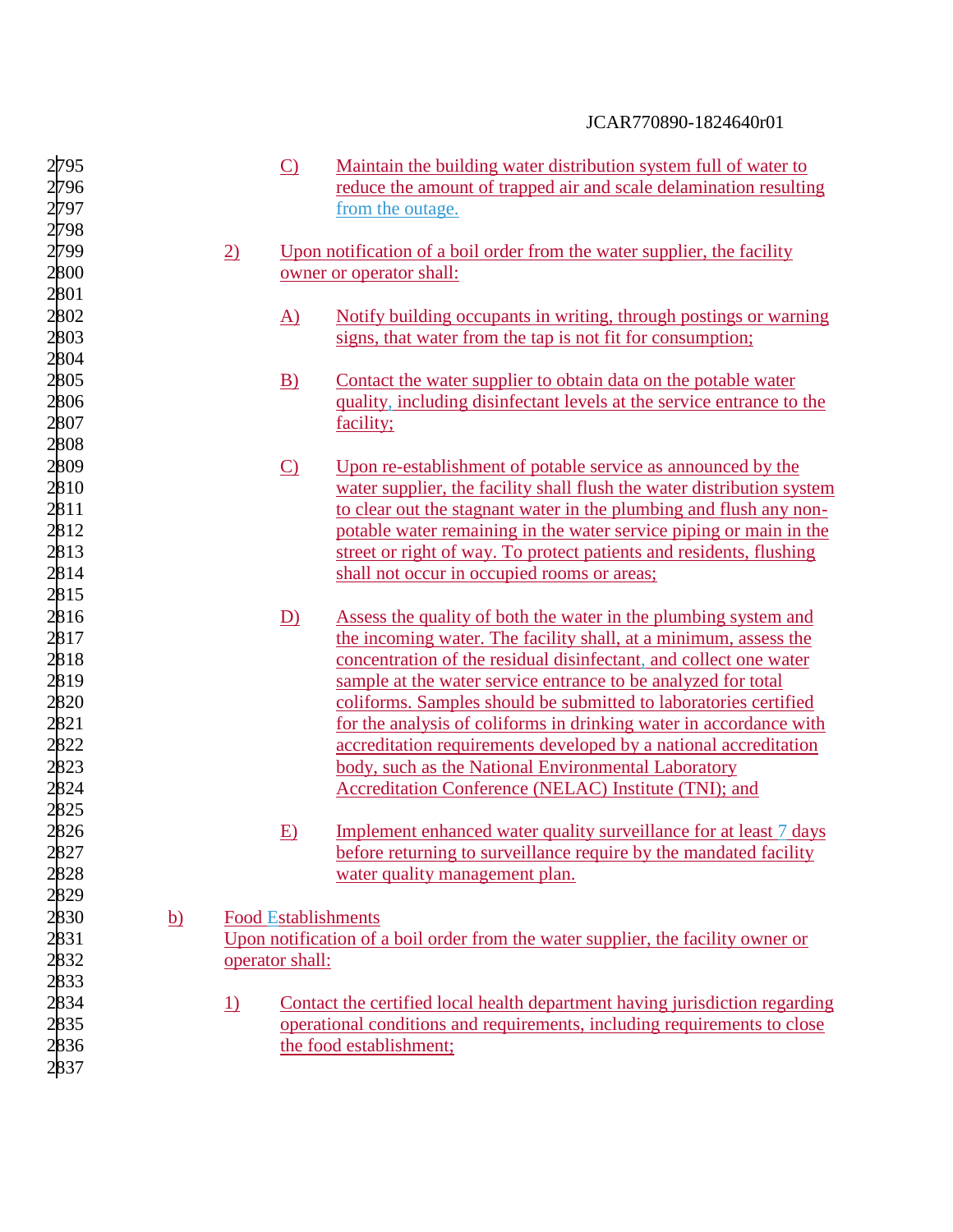| 2838 |                 | $\underline{2}$ | Contact the water supplier to obtain data on the potable water quality,                         |  |
|------|-----------------|-----------------|-------------------------------------------------------------------------------------------------|--|
| 2839 |                 |                 | including disinfectant levels at the service entrance to the facility; and                      |  |
| 2840 |                 |                 |                                                                                                 |  |
| 2841 |                 | $\underline{3}$ | Upon re-establishment of potable service as announced by the water                              |  |
| 2842 |                 |                 | supplier, the facility shall flush the water distribution system to clear out                   |  |
| 2843 |                 |                 | the stagnant water in the plumbing and flush any non-potable water                              |  |
| 2844 |                 |                 | remaining in the water service piping or main in the street or right of way.                    |  |
| 2845 |                 |                 |                                                                                                 |  |
| 2846 | $\underline{c}$ |                 | Non-residential Buildings, Including, But Not Limited to, Universities, K-12                    |  |
| 2847 |                 |                 | <b>Schools and Daycares</b>                                                                     |  |
| 2848 |                 |                 | Upon notification of a boil order from the water supplier, the facility owner or                |  |
| 2849 |                 |                 | operator shall:                                                                                 |  |
| 2850 |                 |                 |                                                                                                 |  |
| 2851 |                 | 1)              | Notify building occupants in writing, through postings or warning signs,                        |  |
| 2852 |                 |                 | that water from the tap is not fit for consumption;                                             |  |
| 2853 |                 |                 |                                                                                                 |  |
| 2854 |                 | $\underline{2}$ | Contact the water supplier to obtain data on the potable water quality,                         |  |
| 2855 |                 |                 | including disinfectant levels at the service entrance to the facility; and                      |  |
| 2856 |                 |                 |                                                                                                 |  |
| 2857 |                 | $\underline{3}$ | Upon re-establishment of potable service as announced by the water                              |  |
| 2858 |                 |                 | supplier, the facility shall flush the water distribution system to clear out                   |  |
| 2859 |                 |                 | the stagnant water in the plumbing and flush any non-potable water                              |  |
| 2860 |                 |                 | remaining in the water service piping or main in the street or right of way.                    |  |
| 2861 |                 |                 | To protect patients and residents, flushing shall not occur in occupied                         |  |
| 2862 |                 |                 | rooms or areas.                                                                                 |  |
| 2863 |                 |                 |                                                                                                 |  |
| 2864 |                 |                 |                                                                                                 |  |
| 2865 |                 |                 |                                                                                                 |  |
| 2866 |                 |                 | <b>SUBPART O: HARVESTED WATER SYSTEMS</b>                                                       |  |
| 2867 |                 |                 |                                                                                                 |  |
| 2868 |                 |                 | <b>Section 890.3000 On-Site Collected Rainwater and Stormwater</b>                              |  |
| 2869 |                 |                 |                                                                                                 |  |
| 2870 |                 |                 | This Section shall apply to the design, installation, construction, alteration, operation,      |  |
| 2871 |                 |                 | maintenance, or repair of rainwater and stormwater harvesting systems intended to supply        |  |
| 2872 |                 |                 | applications such as water closets, urinals, and lawn sprinkler systems with sprinkler heads at |  |
| 2873 |                 |                 | single family dwellings, multi-family dwellings, and non-residential buildings.                 |  |
| 2874 |                 |                 |                                                                                                 |  |
| 2875 | <u>a)</u>       |                 | Rainwater harvesting systems shall be designed in accordance with CSA B805-                     |  |
| 2876 |                 |                 | 17/ICC 805-2017 based upon end use application.                                                 |  |
| 2877 |                 |                 |                                                                                                 |  |
| 2878 | <u>b)</u>       |                 | The plans and specifications for a rainwater harvesting system shall be submitted               |  |
| 2879 |                 |                 | to the Department for approval before installation in accordance with Section                   |  |
| 2880 |                 |                 | 890.1940 when:                                                                                  |  |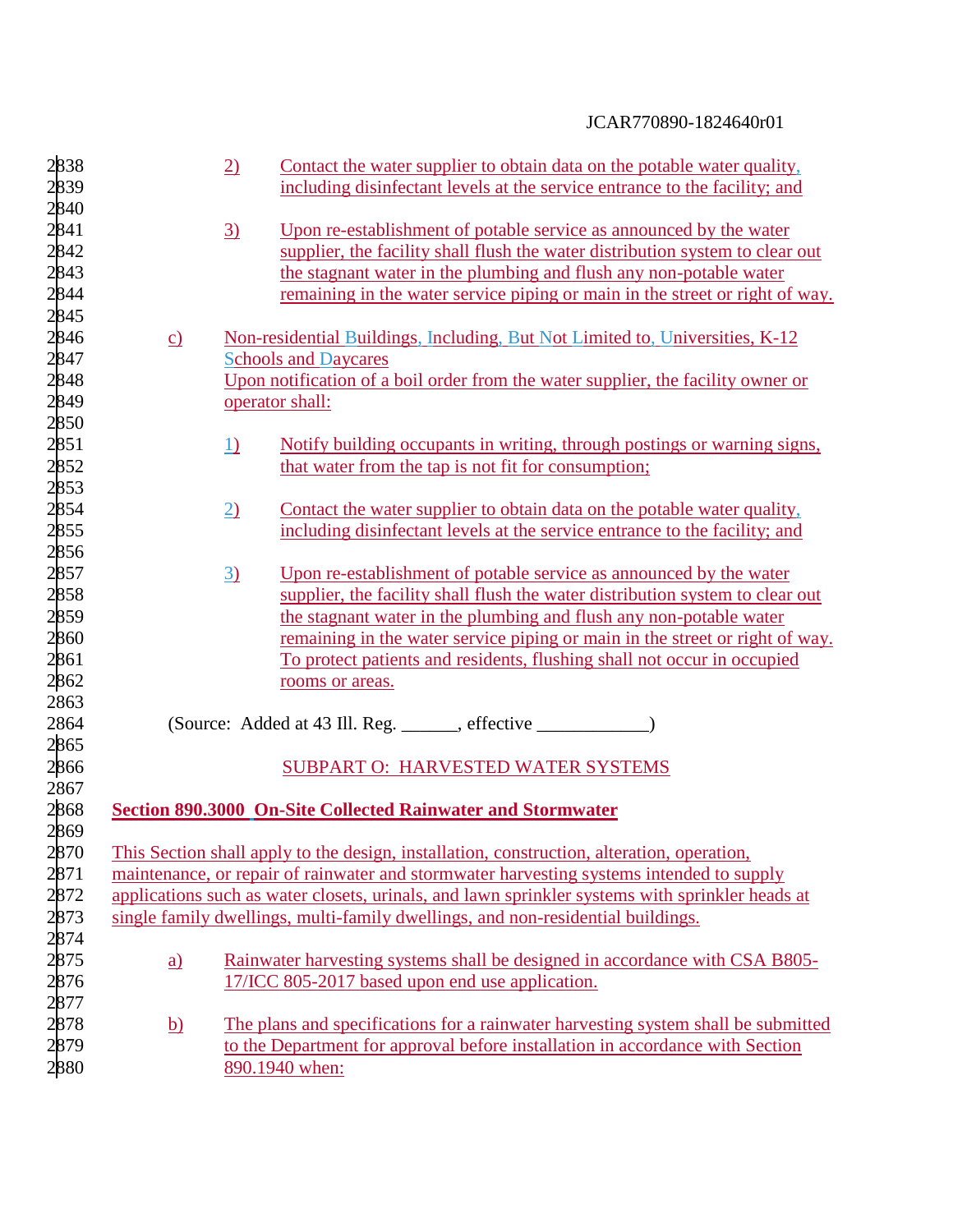| 2881<br>2882<br>2883                 |                                                                            | <u>1)</u>       | System collection and storage is more than 5,000 gallons of harvested<br>rainwater storage;                                                                                                                                                                                                                      |  |  |
|--------------------------------------|----------------------------------------------------------------------------|-----------------|------------------------------------------------------------------------------------------------------------------------------------------------------------------------------------------------------------------------------------------------------------------------------------------------------------------|--|--|
| 2884<br>2885<br>2886                 |                                                                            | $\underline{2}$ | End use applications of the system are not considered under CSA B805-<br>17/ICC 805-2017; or                                                                                                                                                                                                                     |  |  |
| 2887<br>2888<br>2889                 |                                                                            | $\overline{3}$  | Populations potentially impacted by the end use of the on-site rainwater<br>harvesting systems are considered at-risk.                                                                                                                                                                                           |  |  |
| 2890<br>2891<br>2892<br>2893         | $\underline{c}$                                                            |                 | Rainwater collected solely for subsurface irrigation, drip irrigation, or non-<br>aerosolized surface applications shall comply with Section 890.3050.                                                                                                                                                           |  |  |
| 2894<br>2895<br>2896<br>2897         | <u>d)</u>                                                                  |                 | Owners of rainwater harvesting systems shall maintain records of maintenance<br>and operation and those records shall be made available to the Department or<br>authorized unit of local government upon request. These records shall be<br>maintained with the system for a period of not less than five years. |  |  |
| 2899<br>2900                         | 2898<br>(Source: Added at 43 Ill. Reg. ______, effective ________________) |                 |                                                                                                                                                                                                                                                                                                                  |  |  |
| 2901                                 |                                                                            |                 | <b>Section 890.3010 On-Site Collected Graywater</b>                                                                                                                                                                                                                                                              |  |  |
| 2902<br>2903                         |                                                                            |                 | This Section shall apply to the design, installation, construction, alteration, operation,                                                                                                                                                                                                                       |  |  |
| 2904                                 |                                                                            |                 | maintenance, or repair of graywater harvesting systems intended to supply applications such as                                                                                                                                                                                                                   |  |  |
| 2905                                 |                                                                            |                 | water closets, urinals, and lawn sprinkler systems with sprinkler heads at single family dwellings,                                                                                                                                                                                                              |  |  |
| 2906<br>2907                         |                                                                            |                 | multi-family dwellings, and non-residential buildings.                                                                                                                                                                                                                                                           |  |  |
| 2908<br>2909                         | $\underline{a}$                                                            |                 | Graywater harvesting systems shall be designed in accordance with NSF/ANSI<br>350 and 350-1 based upon end use application.                                                                                                                                                                                      |  |  |
| 2910<br>2911<br>2912<br>2913<br>2914 | $\underline{b}$                                                            |                 | The plans and specifications for graywater harvesting systems shall be submitted<br>to the Department for approval prior to installation in accordance with Section<br>890.1940 when:                                                                                                                            |  |  |
| 2915<br>2916<br>2917                 |                                                                            | <u>1)</u>       | System collection and storage is more than 200 gallons per day of<br>harvested graywater storage;                                                                                                                                                                                                                |  |  |
| 2918<br>2919                         |                                                                            | $\overline{2)}$ | End use applications of the system are not considered under NSF/ANSI<br>350 and 350-1; or                                                                                                                                                                                                                        |  |  |
| 2920<br>2921<br>2922<br>2923         |                                                                            | $\underline{3}$ | Populations potentially impacted by the use of on-site graywater<br>harvesting systems are considered at-risk.                                                                                                                                                                                                   |  |  |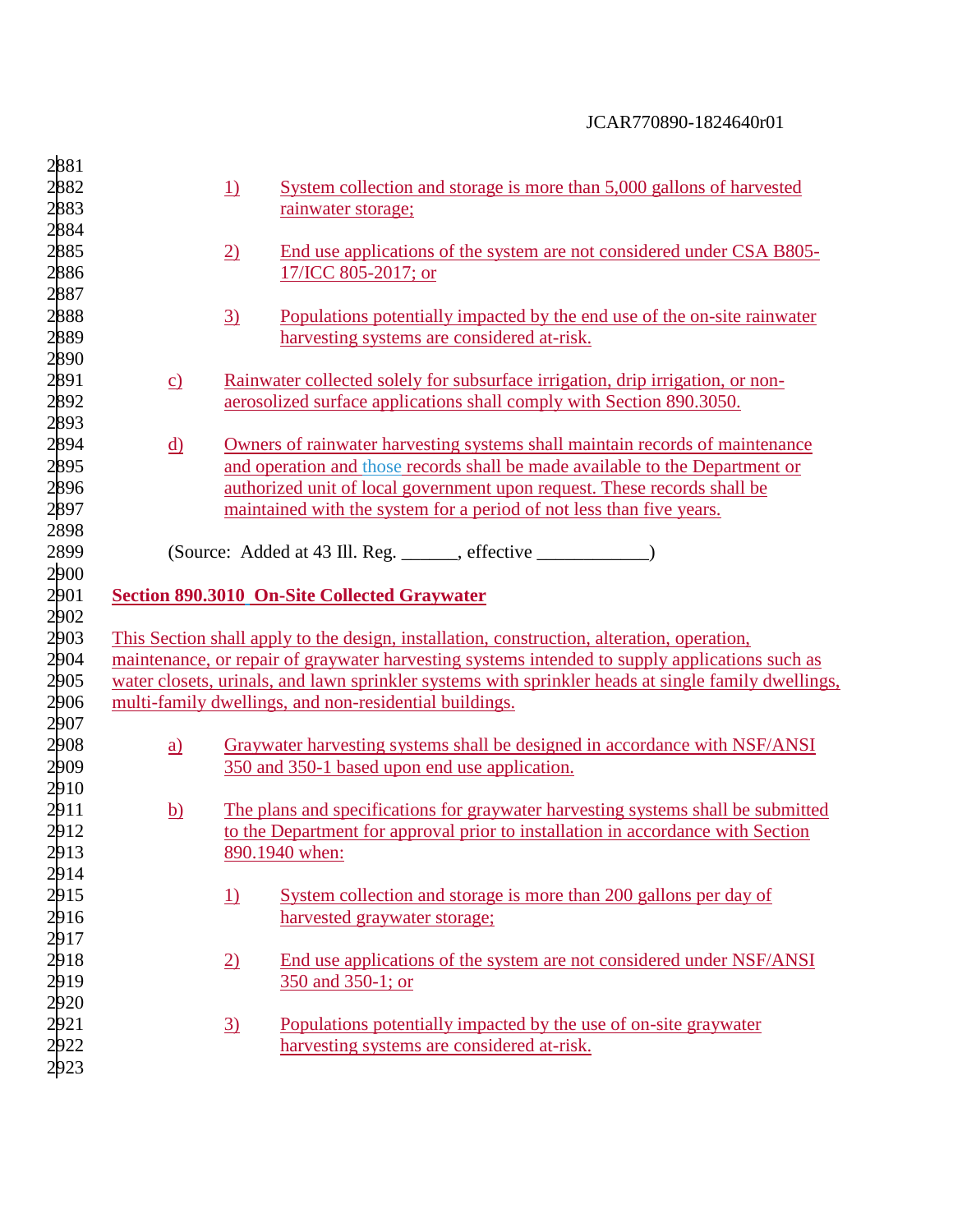| 2924 | $\underline{c}$   | Graywater collected solely for subsurface irrigation, drip irrigation, or non-                    |
|------|-------------------|---------------------------------------------------------------------------------------------------|
| 2925 |                   | aerosolized surface applications shall comply with Section 890.3050.                              |
| 2926 |                   |                                                                                                   |
| 2927 | $\underline{d}$   | Owners of graywater harvesting systems shall maintain records of maintenance                      |
| 2928 |                   | and operation and such records shall be made available to the Department or                       |
| 2929 |                   | authorized unit of local government upon request. These records shall be                          |
| 2930 |                   | maintained with the system for a period of not less than five years.                              |
| 2931 |                   |                                                                                                   |
| 2932 |                   | (Source: Added at 43 Ill. Reg. ______, effective ____________)                                    |
| 2933 |                   |                                                                                                   |
| 2934 |                   | <b>Section 890.3020 Reclaimed Water Applications</b>                                              |
| 2935 |                   |                                                                                                   |
| 2936 | $\underline{a}$   | Producers and users of reclaimed water may develop standards based on fitness                     |
| 2937 |                   | for intended use. Those requirements are not subject to the requirements of this                  |
|      |                   | Subpart except when the public may be exposed to reclaimed water via potential                    |
| 2938 |                   |                                                                                                   |
| 2939 |                   | ingestion, inhalation or skin contact.                                                            |
| 2940 |                   |                                                                                                   |
| 2941 | <u>b)</u>         | All harvested systems using reclaimed water that may result in public exposure to                 |
| 2942 |                   | harvested water shall be submitted to the Department for approval prior to                        |
| 2943 |                   | installation of those systems in accordance with Section 890.1940.                                |
| 2944 |                   |                                                                                                   |
| 2945 | $\underline{c}$   | Responsible parties for reclaimed water shall take all necessary precautions to                   |
| 2946 |                   | prevent public exposure to reclaimed water to protect the public health.                          |
| 2947 |                   |                                                                                                   |
| 2948 | <u>d)</u>         | Producers of reclaimed water, such as units of local government, may establish                    |
| 2949 |                   | agreements to provide or sell reclaimed water. The Department shall be notified                   |
| 2950 |                   | of reclaimed water purchase agreements when water quantities provided are                         |
| 2951 |                   | greater than 50,000 gallons per day, 250,000 gallons per month, or 5,000,000                      |
| 2952 |                   | gallons per year.                                                                                 |
| 2953 |                   |                                                                                                   |
| 2954 | $\underline{e}$   | Producers and users of reclaimed water shall maintain records of water purchase                   |
| 2955 |                   | agreements and quantities sold or transferred for at least 5 years. Those records                 |
| 2956 |                   | shall be made available to the Department or authorized unit of local government                  |
| 2957 |                   |                                                                                                   |
|      |                   | upon request.                                                                                     |
| 2958 |                   |                                                                                                   |
| 2959 |                   | (Source: Added at 43 Ill. Reg. ______, effective _______________)                                 |
| 2960 |                   |                                                                                                   |
| 2961 |                   | <b>Section 890.3030 On-Site Collected Blackwater</b>                                              |
| 2962 |                   |                                                                                                   |
| 2963 |                   | Any plumbing system designed to collect, convey, store, treat and distribute blackwater shall be  |
| 2964 |                   | submitted to the Department for approval prior to installation of that system, in accordance with |
| 2965 | Section 890.1940. |                                                                                                   |
| 2966 |                   |                                                                                                   |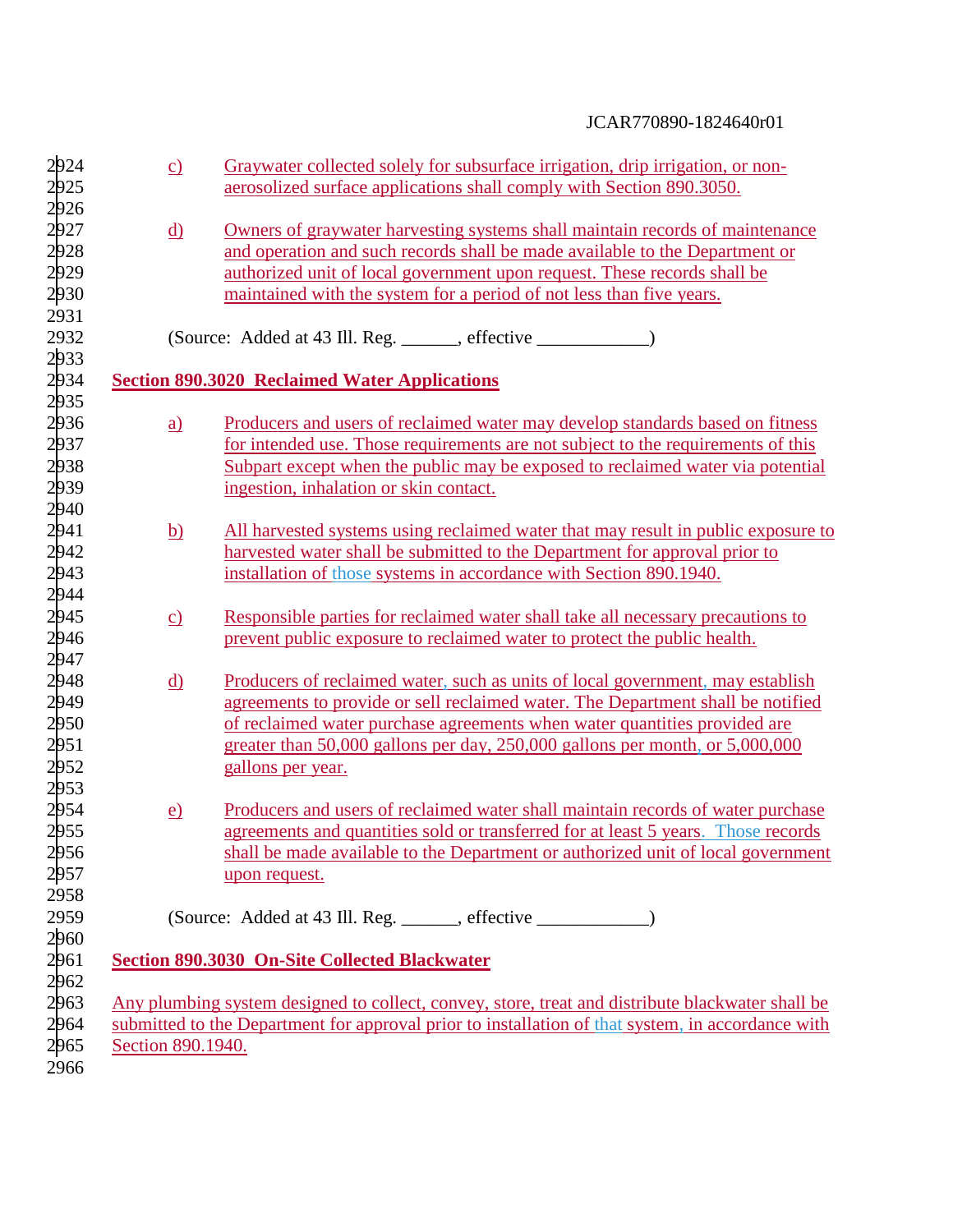| 2967                                                 | (Source: Added at 43 Ill. Reg. ______, effective _____________)                                                                                                                                                                                                                                                                                                                                                                                                                                                                                       |
|------------------------------------------------------|-------------------------------------------------------------------------------------------------------------------------------------------------------------------------------------------------------------------------------------------------------------------------------------------------------------------------------------------------------------------------------------------------------------------------------------------------------------------------------------------------------------------------------------------------------|
| 2968<br>2969<br>2970                                 | <b>Section 890.3040 Harvested Water System Isolation</b>                                                                                                                                                                                                                                                                                                                                                                                                                                                                                              |
| 2971<br>2972                                         | All systems utilizing harvested water shall be isolated from potable water systems in accordance<br>with Section 890.1130.                                                                                                                                                                                                                                                                                                                                                                                                                            |
| 2973<br>2974<br>2975                                 | (Source: Added at 43 Ill. Reg. ______, effective ____________)                                                                                                                                                                                                                                                                                                                                                                                                                                                                                        |
| 2976<br>2977                                         | <b>Section 890.3050 Harvested Water Systems for Subsurface Irrigation</b>                                                                                                                                                                                                                                                                                                                                                                                                                                                                             |
| 2978<br>2979<br>2980<br>2981<br>2982<br>2983<br>2984 | Harvested water collected solely for the purpose of subsurface irrigation, drip irrigation, or non-<br>aerosolized surface applications are not subject to the requirements of Sections 890.3010 and<br>890.3020. Responsible parties for subsurface irrigation applications using harvested water shall<br>take all necessary precautions to prevent public exposure and to protect public health. Irrigation<br>systems shall be installed in accordance with the Lawn Irrigation Contractor and Lawn Sprinkler<br><b>System Registration Code.</b> |
| 2985                                                 | (Source: Added at 43 Ill. Reg. ______, effective _____________)                                                                                                                                                                                                                                                                                                                                                                                                                                                                                       |
| 2986<br>2987<br>2988                                 | <b>Section 890.3060 Combined Source Harvested Water Systems</b>                                                                                                                                                                                                                                                                                                                                                                                                                                                                                       |
| 2989<br>2990<br>2991                                 | All harvested water systems designed to collect and store more than one type of harvested water<br>shall limit end use of the harvested water to the most restrictive application described in the<br>applicable standards.                                                                                                                                                                                                                                                                                                                           |
| 2992<br>2993<br>2994                                 | (Source: Added at 43 Ill. Reg. ______, effective _____________)                                                                                                                                                                                                                                                                                                                                                                                                                                                                                       |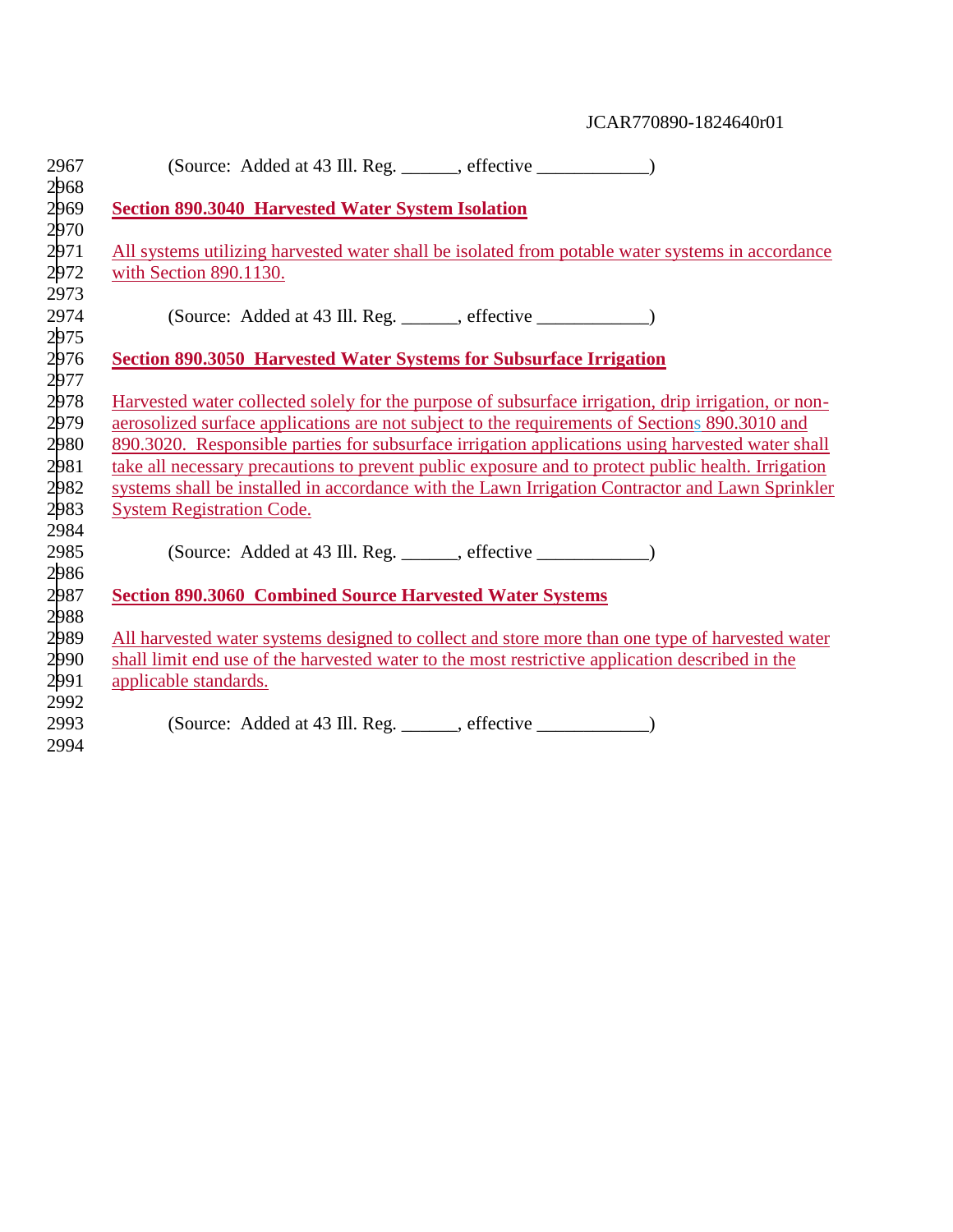ASTM C 564-2012 CISPI 301-2009

| 2995<br>2996<br>2997 | Section 890.APPENDIX A Plumbing Materials, Equipment, Use Restrictions and<br><b>Applicable Standards</b> |                                                                         |                                                                                |  |  |  |  |
|----------------------|-----------------------------------------------------------------------------------------------------------|-------------------------------------------------------------------------|--------------------------------------------------------------------------------|--|--|--|--|
| 2998                 |                                                                                                           | <b>Section 890.TABLE A</b> Approved Materials and Standards             |                                                                                |  |  |  |  |
| 2999<br>3000<br>3001 |                                                                                                           | All materials shall meet at least one of the approved standards listed. |                                                                                |  |  |  |  |
| 3002<br>3003         |                                                                                                           | <b>Approved Building Drainage/Vent Pipe</b>                             |                                                                                |  |  |  |  |
|                      | 1)                                                                                                        | Acrylonitrite Butadiene Styrene (ABS) Pipe                              | <b>ASTM D 2661-2011</b><br><b>ASTM F 628-2012</b><br>CSA B181.1-2011 in B1800  |  |  |  |  |
|                      |                                                                                                           | Joints                                                                  | <b>ASTM D 2235-2011</b><br>CSA B602-2010                                       |  |  |  |  |
|                      |                                                                                                           | Solvent Cement <sup>1</sup>                                             | <b>ASTM D 2235-2011</b><br><b>ASTM D 3138-2011</b><br>CSA B181.1-2011 in B1800 |  |  |  |  |
|                      | 2)                                                                                                        | <b>Brass Pipe</b>                                                       | <b>ASTM B 43-2009</b>                                                          |  |  |  |  |
|                      | 3)                                                                                                        | Cast Iron Pipe                                                          | <b>ASTM A 74-2009</b><br><b>ASTM A 888-2011</b>                                |  |  |  |  |

CSA B70-2012 FM 1680-1989 4) Chlorinated Polyvinyl Chloride (CPVC) (Pipe and Fittings for Chemical Waste Drainage Systems) ASTM F2618-2009

5) Copper/Copper Alloy Pipe ASTM B 42-2010 ASTM B 302-2012 6) Copper/Copper Alloy Tubing ASTM B 75/B75M-2011  $(K-L-M \text{ or } DWV)^2$  ASTM B 88-2009 ASTM B 251-2010 ASTM B 306-2009 7) Galvanized Steel Pipe<sup>2</sup> ASTM A 53/A53M-2012

78) Glass Fiber Borosilicate Pipe<sup>3</sup> ASTM C 1053-2010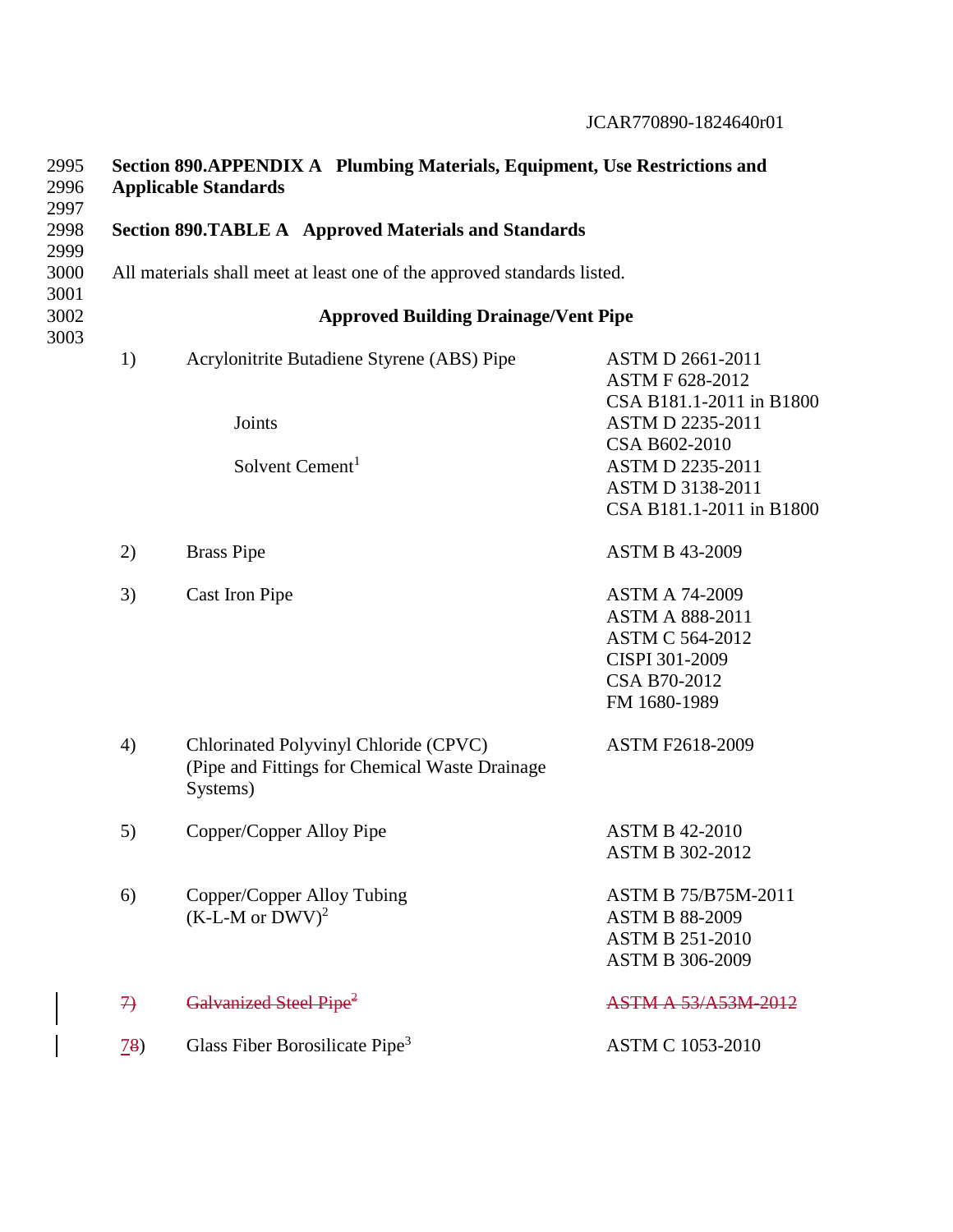|                                                              | 89)                                                                                                                                                                                                                                                                                                                                                                                                                          | High Silicon Content Cast Iron Pipe <sup>3</sup>                                                                 | ASTM A 377-2008e1<br>CSA B70-2012                                                                                                            |  |  |  |  |
|--------------------------------------------------------------|------------------------------------------------------------------------------------------------------------------------------------------------------------------------------------------------------------------------------------------------------------------------------------------------------------------------------------------------------------------------------------------------------------------------------|------------------------------------------------------------------------------------------------------------------|----------------------------------------------------------------------------------------------------------------------------------------------|--|--|--|--|
|                                                              | 940                                                                                                                                                                                                                                                                                                                                                                                                                          | Polypropylene Pipe <sup>3</sup>                                                                                  | CSA B137.1-2009 in B137                                                                                                                      |  |  |  |  |
|                                                              | 1044)                                                                                                                                                                                                                                                                                                                                                                                                                        | Polyvinyl Chloride (PVC) Pipe and Fittings                                                                       | <b>ASTM D 2665-2012</b><br><b>ASTM D 2949-2010</b><br>CSA B137.2-2009 in B137<br>CSA B181.2-2011 in B1800                                    |  |  |  |  |
|                                                              | 1142)                                                                                                                                                                                                                                                                                                                                                                                                                        | Polyvinyl Chloride (PVC) Pipe with Cellular Core <sup>4</sup><br>Joints<br>Primer<br>Solvent Cement <sup>1</sup> | <b>ASTM F891-2010</b><br>ASTM F1760-2011<br><b>ASTM D 2855-2010</b><br><b>ASTM F 656-2010</b><br><b>ASTM D 2564-2012</b><br>ASTM D 3138-2011 |  |  |  |  |
|                                                              | 1243)                                                                                                                                                                                                                                                                                                                                                                                                                        | Polyvinylidene Fluoride <sup>3</sup>                                                                             | <b>ASTM D 3222-2010</b>                                                                                                                      |  |  |  |  |
|                                                              | 1344)                                                                                                                                                                                                                                                                                                                                                                                                                        | Solder                                                                                                           | <b>ASTM B 32-2008</b>                                                                                                                        |  |  |  |  |
|                                                              | 1445                                                                                                                                                                                                                                                                                                                                                                                                                         | Stainless Steel – types 304 and 316L                                                                             | ASME A112.3.1-2007 (R2012)                                                                                                                   |  |  |  |  |
|                                                              | $15+6$                                                                                                                                                                                                                                                                                                                                                                                                                       | <b>Stainless Steel Buttweld Fittings</b>                                                                         | ASTM A 403/A 403M-2012<br>ASTM A 774/A 774M-2009                                                                                             |  |  |  |  |
|                                                              | 1647                                                                                                                                                                                                                                                                                                                                                                                                                         | <b>Stainless Steel Flanges</b>                                                                                   | ASTM A 2400/A 240M-2012a                                                                                                                     |  |  |  |  |
|                                                              | $17+8$                                                                                                                                                                                                                                                                                                                                                                                                                       | <b>Identification of Piping Systems</b>                                                                          | <b>ASME A13.1-2007</b>                                                                                                                       |  |  |  |  |
| 3004<br>3005                                                 | <b>Agency Notes:</b>                                                                                                                                                                                                                                                                                                                                                                                                         |                                                                                                                  |                                                                                                                                              |  |  |  |  |
| 3006<br>3007<br>3008<br>3009<br>3010<br>3011<br>3012<br>3013 | $\mathbf{I}$<br>Solvent cement must be handled in accordance with ASTM F 402-1993.<br>$\overline{c}$<br>Type M copper tubing and, DWV copper tubing, and galvanized steel pipe are approved for<br>above-ground uses only.<br>3<br>Approved for corrosive waste or corrosive soil conditions.<br>$\overline{a}$<br>PVC pipe with cellular core is approved only for gravity drainage and venting.<br>5<br>ASME B.1.20.1-1983 |                                                                                                                  |                                                                                                                                              |  |  |  |  |
| 3014<br>3015                                                 | <b>Approved Materials for Building Sewer</b>                                                                                                                                                                                                                                                                                                                                                                                 |                                                                                                                  |                                                                                                                                              |  |  |  |  |
|                                                              | 1)                                                                                                                                                                                                                                                                                                                                                                                                                           | Acrylonitrite Butadiene Styrene (ABS) Pipe                                                                       | <b>ASTM D 2661-2011</b>                                                                                                                      |  |  |  |  |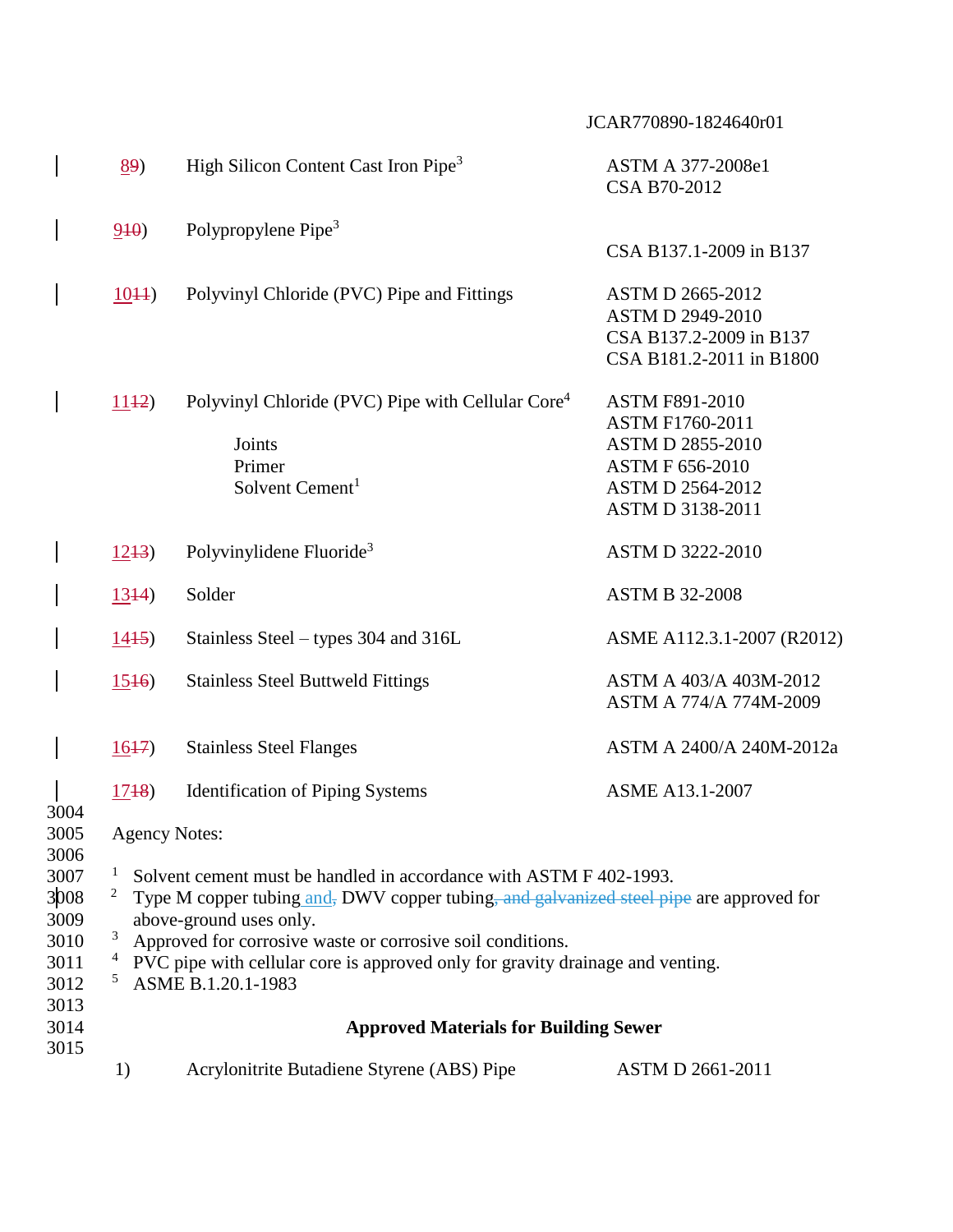|    | Joints<br>Solvent Cement <sup>1</sup>                    | <b>ASTM D 2751-2005</b><br><b>ASTM F 628-2012</b><br>CSA B181.1-2011 in B1800<br>ASTM D 2235-2011<br>CSA B602-2010<br>ASTM D 2235-2011<br>ASTM D 3138-2011<br>CSA B181.1-2011 in B1800                                   |
|----|----------------------------------------------------------|--------------------------------------------------------------------------------------------------------------------------------------------------------------------------------------------------------------------------|
| 2) | <b>Asbestos Cement Pipe</b>                              | ASTM C 428/C 428M-2011e1<br>CSA B127.1-1999 (R2009)                                                                                                                                                                      |
| 3) | <b>Cast Iron Soil Pipe/Fittings</b><br>Hubless Soil Pipe | <b>ASTM A 74-2009</b><br>CSA B70-2012<br>CISPI 301-2009                                                                                                                                                                  |
|    | <b>Rubber Gaskets</b>                                    | CISPI 310-2011<br>CSA B70-2012<br>FM 1680-1989<br><b>ASTM C 564-2012</b><br><b>ASTM D 4161-2010</b><br>CSA B70-2012<br>CSA B602-2010                                                                                     |
| 4) | Copper/Copper Alloy Tubing                               | <b>ASTM B 88-2009</b>                                                                                                                                                                                                    |
| 5) | Concrete Pipe                                            | <b>ASTM C 14-2011</b><br><b>ASTM C 76-2013</b><br><b>ASTM C 443-2012</b><br>CSA B602-2010                                                                                                                                |
| 6) | High-Density Polyethylene (HDPE) Pipe                    | ASTM D 3350-2012                                                                                                                                                                                                         |
| 7) | Polyvinyl Chloride (PVC) Pipe                            | <b>ASTM F 1866-2007</b><br><b>ASTM D 2665-2012</b><br><b>ASTM D 2949-2010</b><br><b>ASTM D 3034-2008</b><br>CSA B182.1-2011 in B1800<br>CSA B182.2-2011 in B1800<br>CSA B182.4-2011 in B1800<br>CSA B181.2-2011 in B1800 |
|    | Joints                                                   | <b>ASTM D 2855-2010</b><br><b>ASTM D 3212-2013</b>                                                                                                                                                                       |

CSA B602-2010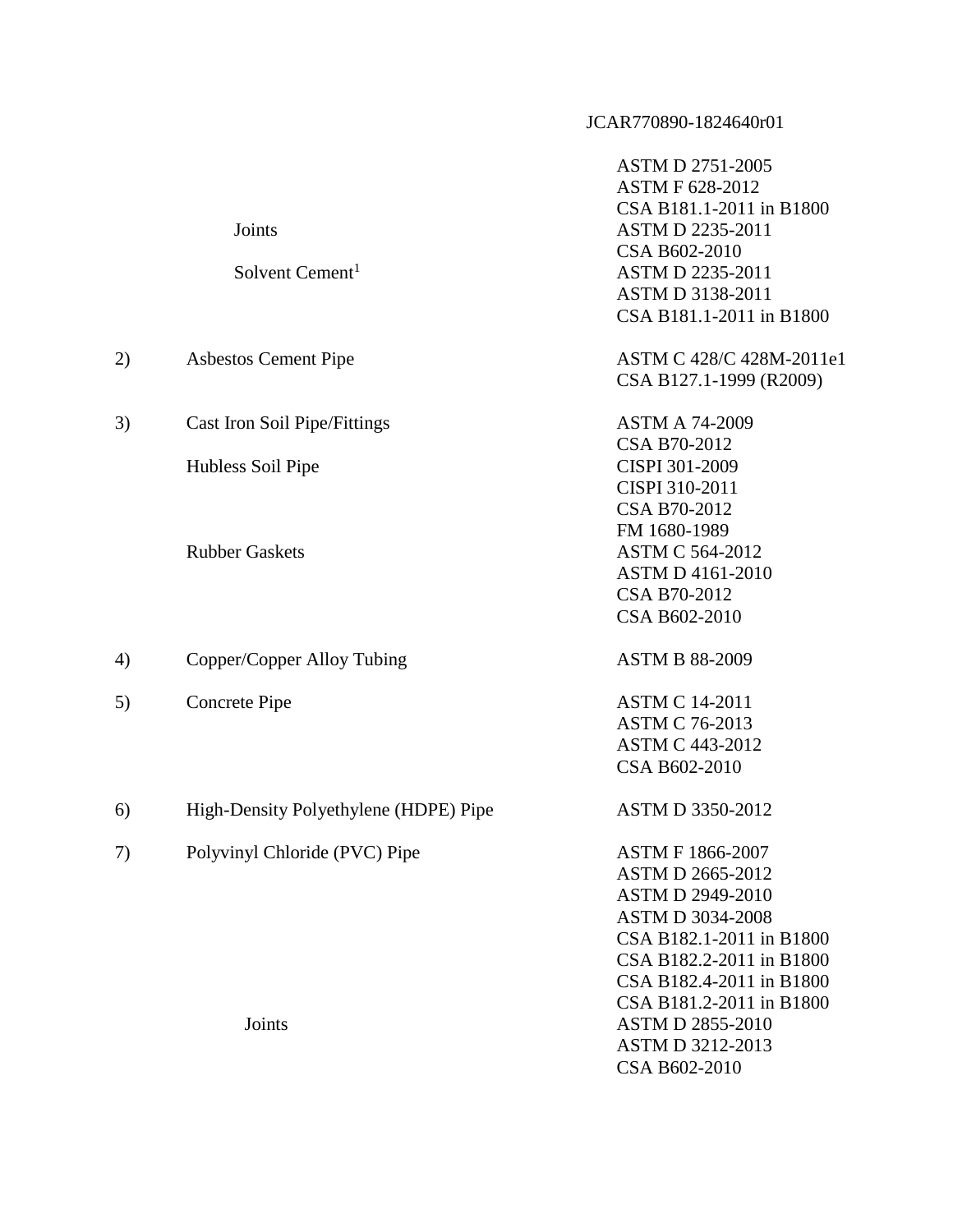|                                                                              |                                                                                                                                                                                                                                                                       |                                                                                                                  | JCAR770890-1824640r01                                                                                                                            |  |  |
|------------------------------------------------------------------------------|-----------------------------------------------------------------------------------------------------------------------------------------------------------------------------------------------------------------------------------------------------------------------|------------------------------------------------------------------------------------------------------------------|--------------------------------------------------------------------------------------------------------------------------------------------------|--|--|
|                                                                              |                                                                                                                                                                                                                                                                       | Primer<br>Solvent Cement <sup>1</sup>                                                                            | <b>ASTM F 656-2010</b><br><b>ASTM D 2564-2012</b><br>ASTM D 3138-2011<br>CSA B181.2-2011 in B1800                                                |  |  |
|                                                                              | 8)                                                                                                                                                                                                                                                                    | Polyvinyl Chloride (PVC) Pipe with Cellular Core <sup>2</sup><br>Joints<br>Primer<br>Solvent Cement <sup>1</sup> | <b>ASTM F 891-2010</b><br><b>ASTM D 2855-2010</b><br>ASTM D 412-2006ae2<br><b>ASTM F 656-2010</b><br><b>ASTM D 2564-2012</b><br>ASTM D 3138-2011 |  |  |
|                                                                              | 9)                                                                                                                                                                                                                                                                    | Solder                                                                                                           | <b>ASTM B 32-2008</b>                                                                                                                            |  |  |
|                                                                              | 10)                                                                                                                                                                                                                                                                   | Vitrified Clay Pipe <sup>2</sup>                                                                                 | <b>ASTM C 4-2009</b><br><b>ASTM C 700-2013</b><br><b>ASTM C 425-2009</b>                                                                         |  |  |
|                                                                              | 11)                                                                                                                                                                                                                                                                   | Polypropylene Pipe <sup>2</sup>                                                                                  | ASTM F 2389-2010<br>AWWA C901-2008<br>AWWA C906-2012<br>(Material Code $PE3408$ ) <sup>3</sup><br>(Material Codes PE2406 and<br>$PE3406)^4$      |  |  |
| 3016<br>3017<br>3018<br>3019<br>3020<br>3021<br>3022<br>3023<br>3024<br>3025 | 12)                                                                                                                                                                                                                                                                   | <b>Identification of Piping Systems</b>                                                                          | <b>ASME A13.1-2007</b>                                                                                                                           |  |  |
|                                                                              | <b>Agency Notes:</b>                                                                                                                                                                                                                                                  |                                                                                                                  |                                                                                                                                                  |  |  |
|                                                                              | <sup>1</sup> Solvent cement must be handled in accordance with ASTM F 402-1988.<br>PVC pipe with cellular core and vitrified clay pipe are approved only for gravity drainage.<br>Dimension Ratio (DR) 17 or less.<br><sup>4</sup> Dimension Ratio (DR) 13.5 or less. |                                                                                                                  |                                                                                                                                                  |  |  |
|                                                                              | <b>Approved Materials for Water Service Pipe</b>                                                                                                                                                                                                                      |                                                                                                                  |                                                                                                                                                  |  |  |
|                                                                              | 1)                                                                                                                                                                                                                                                                    | Acrylonitrite Butadiene Styrene (ABS) Pipe <sup>2</sup>                                                          | <b>ASTM D 1527-2005</b>                                                                                                                          |  |  |
|                                                                              |                                                                                                                                                                                                                                                                       | Joints<br>Solvent Cement <sup>1</sup>                                                                            | ASTM D 2235-2011<br>ASTM D 2235-2011                                                                                                             |  |  |
|                                                                              | 2)                                                                                                                                                                                                                                                                    | Brass Pipe <sup>2</sup>                                                                                          | <b>ASTM B 43-2009</b>                                                                                                                            |  |  |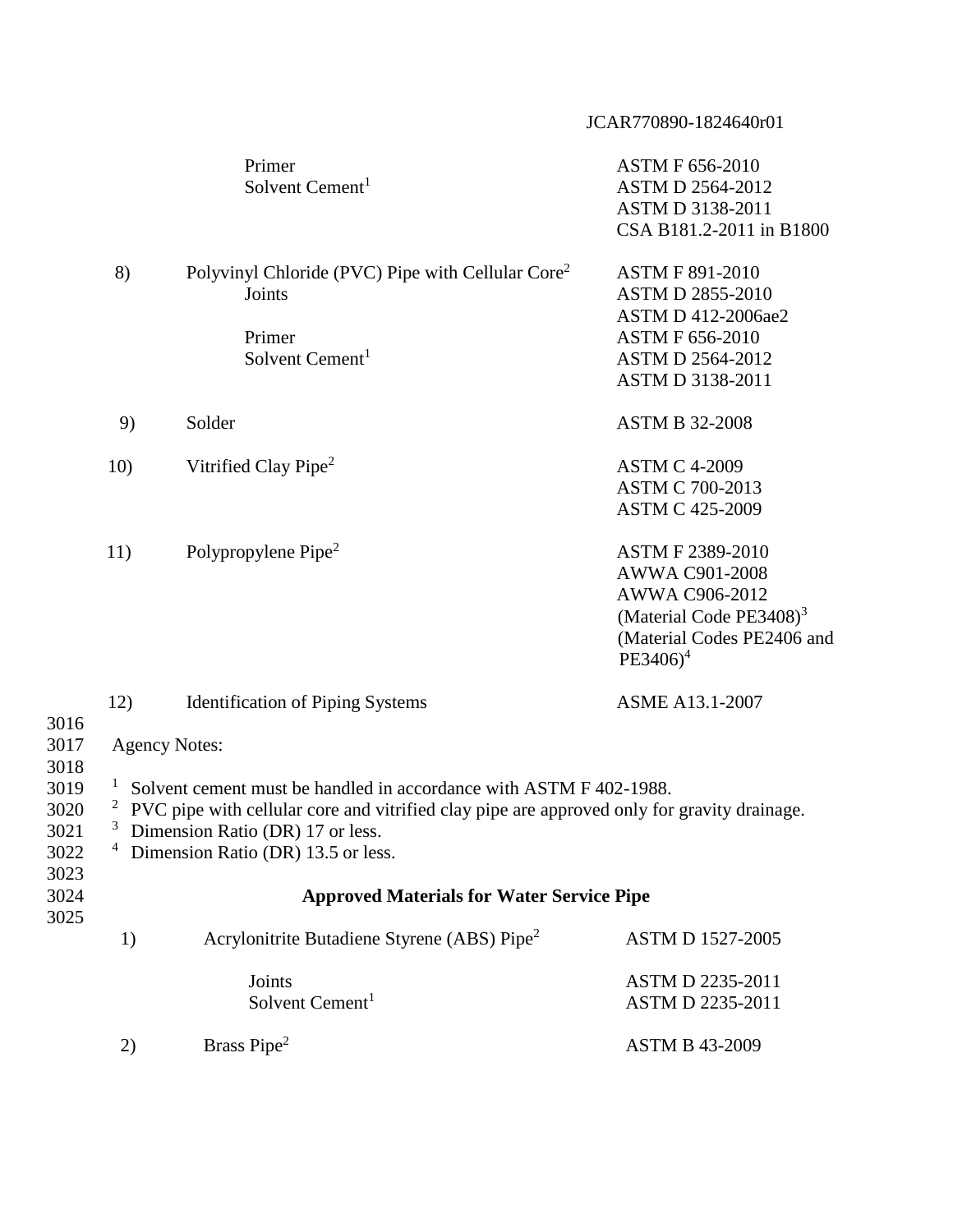|                    |                                                         | JCAR770890-1824640r01                                                                                                                                  |
|--------------------|---------------------------------------------------------|--------------------------------------------------------------------------------------------------------------------------------------------------------|
| 3)                 | Cast Iron (ductile iron) <sup>2</sup><br>Water Pipe     | ASTM A 377-2008e1<br>CSA B70-2012<br>AWWA C151-2009                                                                                                    |
| 4)                 | Chlorinated Polyvinyl Chloride (CPVC) Pipe <sup>2</sup> | ASTM D 2846/D 2846M-<br>2009be1<br>ASTM F 441/F 441M-2012<br>ASTM F 442/F 442M-2012                                                                    |
|                    | Joints                                                  | CSA B137.6-2009 in B137<br>ASTM D 2846/D 2846M-<br>2009be1                                                                                             |
|                    | Solvent Cement <sup>1</sup>                             | CSA B137.6-2009 in B137<br><b>ASTM F 493-2010</b><br>CSA B137.6-2009 in B137                                                                           |
| 5)                 | Copper/Copper Alloy Pipe <sup>2, 3</sup>                | <b>ASTM B 42-2010</b><br><b>ASTM B 302-2012</b>                                                                                                        |
| 6)                 | Copper/Copper Alloy Tubing <sup>2,3</sup>               | <b>ASTM B 88-2009</b>                                                                                                                                  |
| $\rightarrow$      | Galvanized Steel Pipe <sup>2</sup>                      | <b>ASTM A 53/A 53M-2012</b>                                                                                                                            |
| $\left\{8\right\}$ | Poly Butylene (PB) Pipe/Tubing <sup>2</sup>             | CSA B137.8-2009 in B137                                                                                                                                |
| <u>79</u> )        | Polyethylene (PE) Pipe <sup>2</sup>                     | ASTM D 2239-2012a<br>AWWA C901-2008<br>AWWA C906-2012<br>(Material Code $PE3408$ ) <sup>4</sup><br>(Material Codes PE2406 and<br>$PE3406$ <sup>5</sup> |
| 840                | Polyethylene (PE) Tubing <sup>2</sup>                   | ASTM D 2737-2012a<br>CSA B137.1-2009 in B137                                                                                                           |
| 944)               | Polypropylene Pipe <sup>2</sup>                         | ASTM F 2389-2010                                                                                                                                       |
| 1012               | Polyvinyl Chloride (PVC) Pipe <sup>2</sup>              | <b>ASTM D 1785-2012</b><br><b>ASTM D 2241-2009</b><br>ASTM D 2672-2009<br><b>ASTM F 477-2010</b>                                                       |

AWWA C900-2007

CSA B137.3-2009 in B137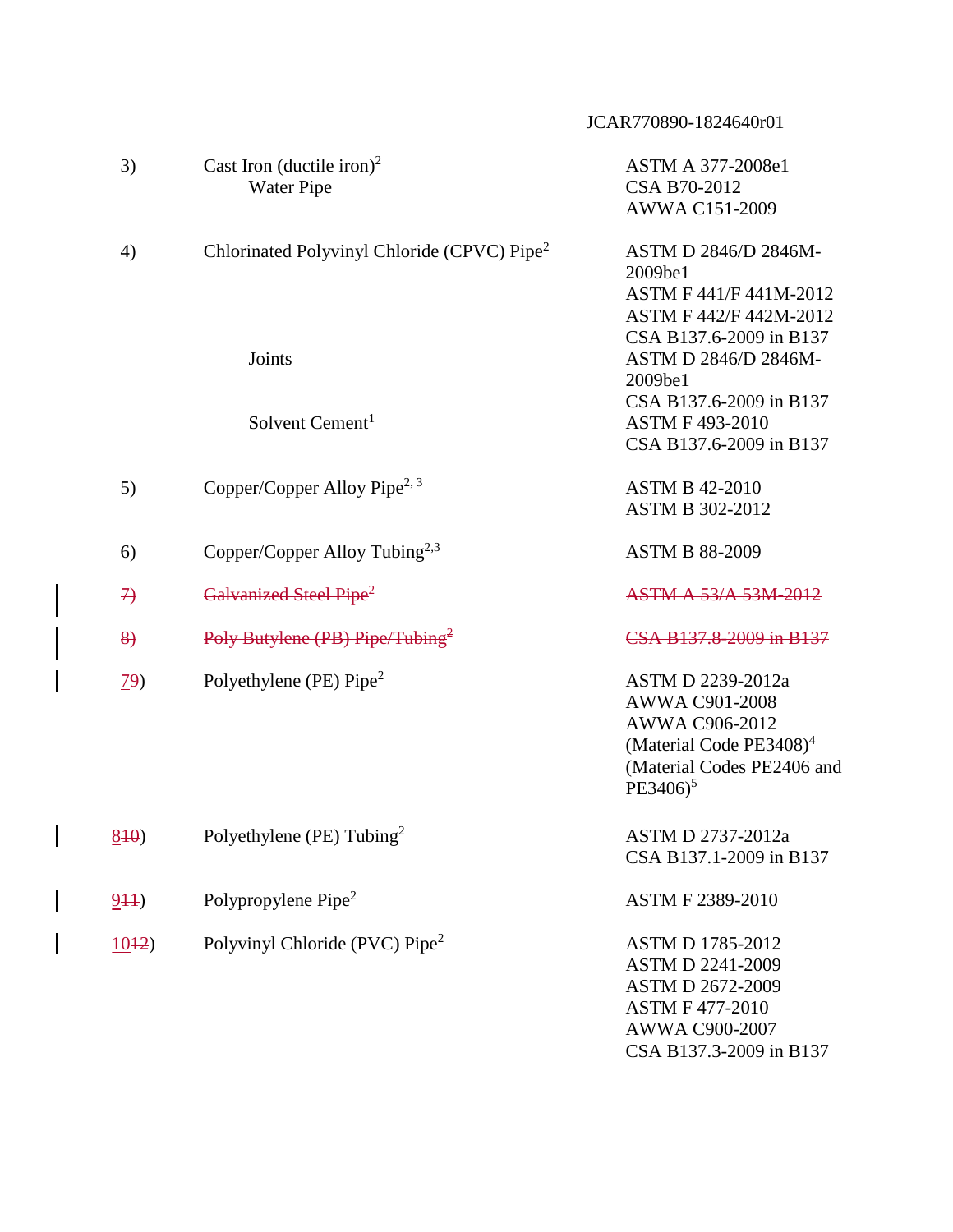|                                                                      |                                                                                                                                                                                                                                                                                                                                                                                                          |                                                                | JCAR770890-1824640r01                                                                                          |  |
|----------------------------------------------------------------------|----------------------------------------------------------------------------------------------------------------------------------------------------------------------------------------------------------------------------------------------------------------------------------------------------------------------------------------------------------------------------------------------------------|----------------------------------------------------------------|----------------------------------------------------------------------------------------------------------------|--|
|                                                                      |                                                                                                                                                                                                                                                                                                                                                                                                          | Joints                                                         | <b>ASTM D 2855-2010</b><br>ASTM D 3139-2011<br>CSA B137.2-2009 in B137<br>CSA B137.3-2009 in B137              |  |
|                                                                      |                                                                                                                                                                                                                                                                                                                                                                                                          | Primer<br>Solvent Cement <sup>1</sup>                          | <b>ASTM F 656-2010</b><br><b>ASTM D 2564-2012</b><br>CSA B137.3-2009 in B137                                   |  |
|                                                                      | 1143                                                                                                                                                                                                                                                                                                                                                                                                     | Stainless Steel Pipe <sup>2</sup>                              | ASTM A 312/A 312M-2012a<br>ASTM A 403/A 403M-2012<br>ASTM A 511/A 511M-2012                                    |  |
|                                                                      | $12+4$                                                                                                                                                                                                                                                                                                                                                                                                   | Welded Copper Water Tube <sup>2</sup>                          | ASME B31.1-2012<br>ASTM B 447-2012a WK and<br><b>WL</b>                                                        |  |
| 3026                                                                 | 1345                                                                                                                                                                                                                                                                                                                                                                                                     | Solder                                                         | <b>ASTM B 32-2008</b>                                                                                          |  |
| 3027<br>3028<br>3029<br>3030<br>3031<br>3032<br>3033<br>3034<br>3035 | <b>Agency Notes:</b><br>Solvent cement must be handled in accordance with ASTM F 402-1988.<br>$\overline{\mathbf{c}}$<br>Water service pipe must meet the appropriate NSF standard for potable water.<br>3<br>Type K or L copper may be installed underground.<br>$\overline{a}$<br>Dimension Ratio (DR) 17 or less.<br>$\mathfrak{S}$<br>Dimension Ratio (DR) 13.5 or less.<br>6<br>ASME B.1.20.1-1983. |                                                                |                                                                                                                |  |
| 3036<br>3037                                                         |                                                                                                                                                                                                                                                                                                                                                                                                          | <b>Approved Materials for Water Distribution Pipe</b>          |                                                                                                                |  |
|                                                                      | 1)                                                                                                                                                                                                                                                                                                                                                                                                       | Brass Pipe <sup>2</sup>                                        | <b>ASTM B 43-2009</b>                                                                                          |  |
|                                                                      | 2)                                                                                                                                                                                                                                                                                                                                                                                                       | Chlorinated Polyvinyl Chloride <sup>2</sup> (CPVC) Pipe/Tubing | ASTM D 2846/D 2846M-<br>2009be1<br>ASTM F 441/F 441M-2012<br>ASTM F 442/F 442M-2012<br>CSA B137.6-2009 in B137 |  |
|                                                                      |                                                                                                                                                                                                                                                                                                                                                                                                          | Joints                                                         | ASTM D 2846/D 2846M-<br>2009be1                                                                                |  |
|                                                                      |                                                                                                                                                                                                                                                                                                                                                                                                          | Solvent Cement <sup>1</sup>                                    | CSA B137.6-2009 in B137<br><b>ASTM F 493-2010</b><br>CSA B137.6-2009 in B137                                   |  |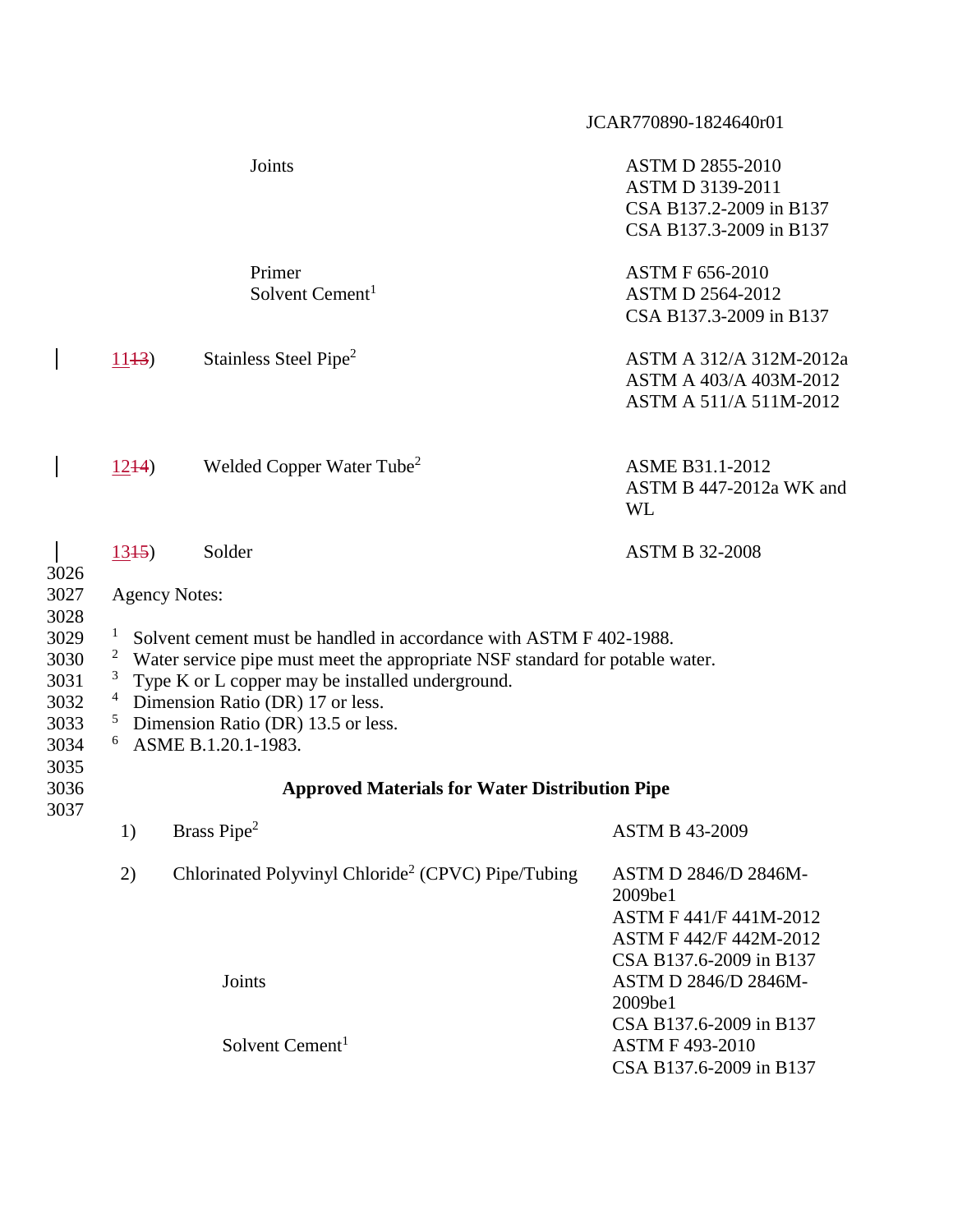| 3)              | Copper/Copper Alloy Pipe <sup>2</sup>                                           | <b>ASTM B 42-2010</b><br><b>ASTM B 302-2012</b><br>AWWA C606-2011                                                                                                                                                        |
|-----------------|---------------------------------------------------------------------------------|--------------------------------------------------------------------------------------------------------------------------------------------------------------------------------------------------------------------------|
| 4)              | Copper/Copper Alloy Tubing <sup>2</sup>                                         | <b>ASTM B 88-2009</b>                                                                                                                                                                                                    |
| 5)              | Cross Linked Polyethylene <sup>2</sup><br><b>Distribution Systems</b><br>Joints | ASTM F 876-2013a<br><b>ASTM F 877-2011a</b><br><b>ASTM F 1807-2012</b><br><b>ASTM F 1960-2012</b><br><b>ASTM F 2080-2012</b><br><b>ASTM F 2098-2008</b><br>ASTM F 2159-2011<br>ASSE 1061-2011<br>CSA B137.5-2009 in B137 |
| $\Theta$        | Galvanized Steel Pipe <sup>2</sup>                                              | <b>ASTM A 53-2012</b><br>AWWA C606-2011                                                                                                                                                                                  |
| $\rightarrow$   | Poly Butylene (PB) Pipe/Tubing <sup>2</sup>                                     | CSA B137.8-2009 in B137                                                                                                                                                                                                  |
| 68)             | Polypropylene Pipe <sup>2</sup>                                                 | ASTM F 2389-2010                                                                                                                                                                                                         |
| $\overline{29}$ | Polyvinyl Chloride (PVC) Pipe <sup>2, 3</sup>                                   | <b>ANSI/NEMA Z535.1-2006</b><br>(R2011)<br><b>ASTM D 1785-2012</b><br><b>ASTM D 2241-2009</b><br><b>ASTM D 2672-2009</b><br>CSA B137.3-2009 in B137                                                                      |
|                 | Joints                                                                          | <b>ASTM D 2855-2010</b><br>ASTM F 441/F 441M-2012<br>CSA B137.2-2009 in B137<br>CSA B137.3-2009 in B137                                                                                                                  |
|                 | Primer<br>Solvent Cement <sup>1</sup>                                           | <b>ASTM F 656-2010</b><br><b>ASTM D 2564-2012</b><br>CSA B137.3-2009 in B137                                                                                                                                             |
| 840             | Stainless Steel Pipe <sup>2</sup>                                               | ASTM A 312/A 312M-2012<br>ASTM A 403/A 403M-2012<br>ASTM A 511/A 511M-2012                                                                                                                                               |
| 944)            | Welded Copper Water Tube <sup>2</sup>                                           | ASTM B 447-2012a WK, WL                                                                                                                                                                                                  |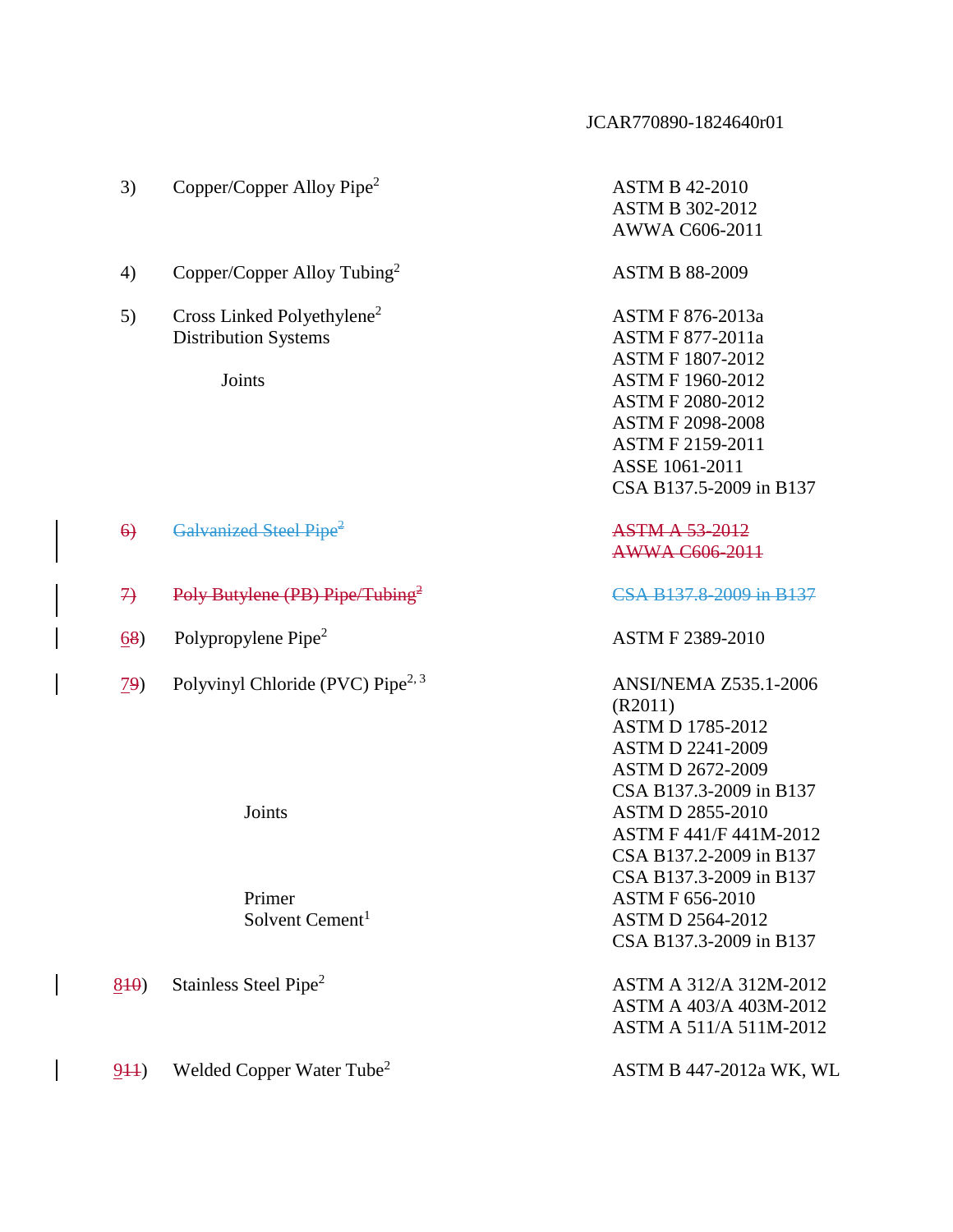|                                                              |                                                                                                                                                                                                                                                                                                                                                                                 | 1042) Solder                                                                                                    | <b>ASTM B 32-2008</b>                                                                             |
|--------------------------------------------------------------|---------------------------------------------------------------------------------------------------------------------------------------------------------------------------------------------------------------------------------------------------------------------------------------------------------------------------------------------------------------------------------|-----------------------------------------------------------------------------------------------------------------|---------------------------------------------------------------------------------------------------|
| 3038<br>3039                                                 |                                                                                                                                                                                                                                                                                                                                                                                 | <b>Agency Notes:</b>                                                                                            |                                                                                                   |
| 3040<br>3041<br>3042<br>3043<br>3044<br>3045<br>3046<br>3047 | $\mathbf{I}$<br>Solvent cement must be handled in accordance with ASTM F 402-1988.<br>$\mathbf{2}$<br>Water distribution pipe must meet the appropriate NSF standard for potable water. Plastic<br>shall be rated at 160 psi at 73.4 degrees Fahrenheit.<br>$\mathbf{3}$<br>Use for cold or tempered water only.<br>$\overline{4}$<br>ASME B.1.20.1-1983.<br>5<br>Safety Color. |                                                                                                                 |                                                                                                   |
| 3048<br>3049                                                 |                                                                                                                                                                                                                                                                                                                                                                                 | <b>Approved Materials and Standards for</b><br><b>Plumbing Fixtures and Fixture Fittings</b>                    |                                                                                                   |
| 3050                                                         | 1)                                                                                                                                                                                                                                                                                                                                                                              | Bathtub Liners (plexiglass/ABS or acrylic/plastic)                                                              | IAPMO/ANSI Z124.8-2013                                                                            |
|                                                              | 2)                                                                                                                                                                                                                                                                                                                                                                              | Bathtubs, Plastic                                                                                               | CSA B45.5-2011/IAPMO Z124-2011                                                                    |
|                                                              | 3)                                                                                                                                                                                                                                                                                                                                                                              | <b>Bidets</b>                                                                                                   | ASME A112.19.2-2013/CSA B45.1-<br>2013                                                            |
|                                                              | 4)                                                                                                                                                                                                                                                                                                                                                                              | Enameled Cast Iron and Enameled Steel Plumbing<br>Fixtures                                                      | ASME A112.19.1-2008/CSA B45.2-<br>2008                                                            |
|                                                              | 5)                                                                                                                                                                                                                                                                                                                                                                              | Fittings:<br>Plumbing Fixture Fittings (metering valves, faucets,<br>$etc.$ )                                   | ASME A112.18.1-2012/CSA B125.1-<br>2012                                                           |
|                                                              |                                                                                                                                                                                                                                                                                                                                                                                 | Suction Fittings for Use in Swimming Pools, Wading<br>Pools, Spas, Hot Tubs and Whirlpool Bathtub<br>Appliances | <b>ANSI/APSP 16-2011</b><br>CSA C22.2 No. 218.1-M1989 (R2011)<br>CSA C22.2 No. 218.2-1993 (R2008) |
|                                                              | 6)                                                                                                                                                                                                                                                                                                                                                                              | <b>Floor Drains and Trench Drains</b>                                                                           | ASME A112.6.3-2001 (R2007)<br><b>CSA B79-2008</b>                                                 |
|                                                              | 7)                                                                                                                                                                                                                                                                                                                                                                              | <b>Flushometer Bowls</b>                                                                                        | ASME A112.19.2-2013/CSA B45.1-<br>2013                                                            |
|                                                              |                                                                                                                                                                                                                                                                                                                                                                                 | <b>Flushometers</b>                                                                                             | CSA B125.3-2011<br>ASSE 1037-1990<br>CSA B125.3-2011                                              |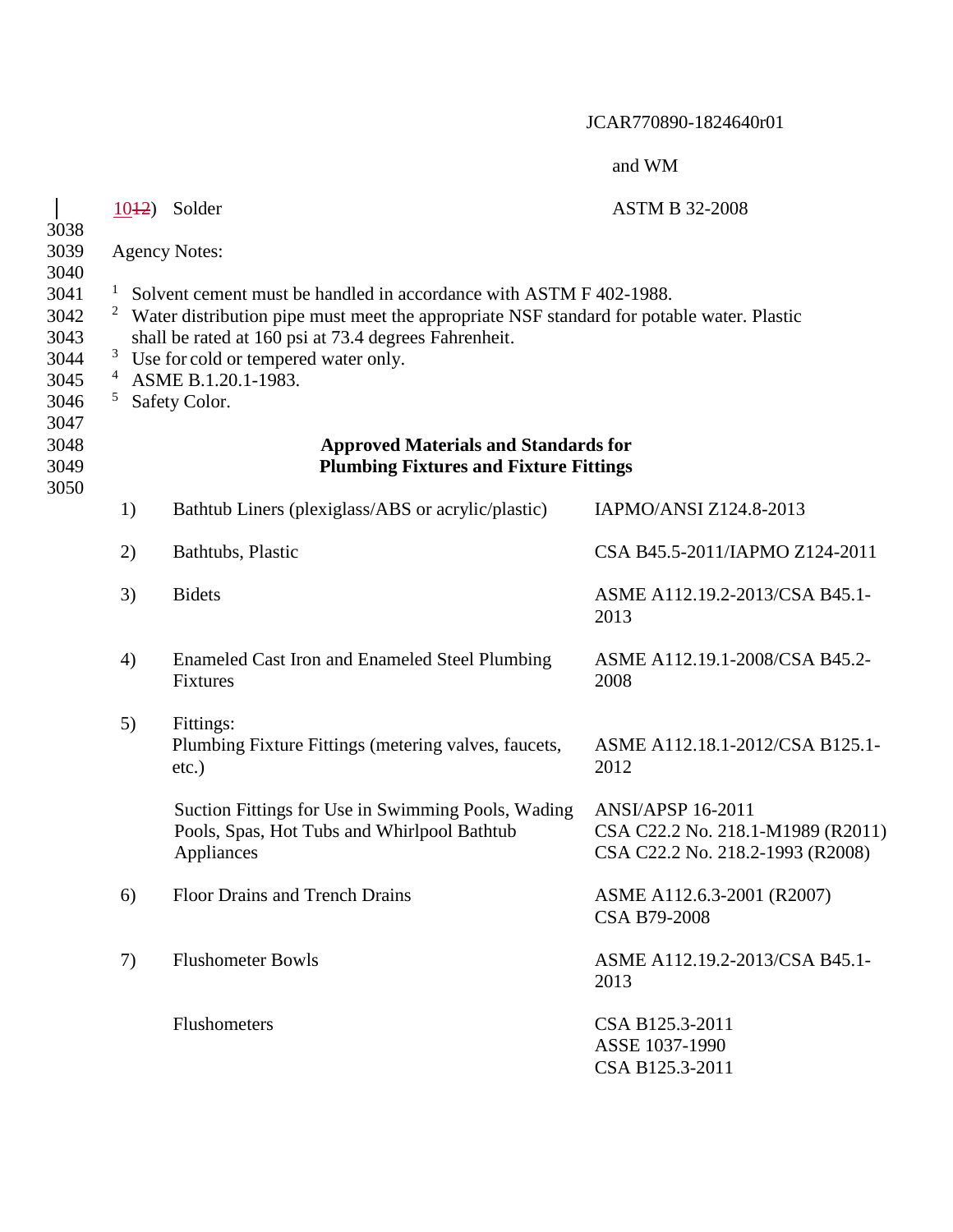|                                                                                                                                                                                                                                                                  | 8)  | Grease Interceptors                                                            | ASME A112.14.3-2000 (R2004)                                                 |
|------------------------------------------------------------------------------------------------------------------------------------------------------------------------------------------------------------------------------------------------------------------|-----|--------------------------------------------------------------------------------|-----------------------------------------------------------------------------|
|                                                                                                                                                                                                                                                                  | 9)  | Low Consumption $(1.6 \text{ gpf})$ Water Closets <sup>1</sup>                 | ASME A112.19.2-2013/CSA B45.1-<br>2013<br>ASME A112.19.14-2006 (R2-11)      |
|                                                                                                                                                                                                                                                                  | 10) | <b>Plastic Lavatory</b>                                                        | CSA B45.5-2011/IAPMO Z124-2011                                              |
|                                                                                                                                                                                                                                                                  | 11) | <b>Plastic Shower Receptors/Shower Stalls</b>                                  | CSA B45.5-2011/IAPMO Z124-2011                                              |
|                                                                                                                                                                                                                                                                  | 12) | <b>Plastic Water Closets Bowls/Tanks</b>                                       | CSA B45.5-2011/IAPMO Z124-2011                                              |
|                                                                                                                                                                                                                                                                  | 13) | <b>Plastic Urinals Fixtures</b>                                                | CSA B45.5-2011/IAPMO Z124-2011                                              |
|                                                                                                                                                                                                                                                                  | 14) | Porcelain Enameled Formed Steel Plumbing<br>Fixtures, including Bathtub Liners | ASME A112.19.1-2008/CSA 45.2-<br>2008                                       |
|                                                                                                                                                                                                                                                                  | 15) | <b>Stainless Steel Plumbing Fixtures (Residential)</b>                         | ASME A112.19.3-2008/CSA B45.4-<br>2008                                      |
|                                                                                                                                                                                                                                                                  | 16) | Vitreous China Plumbing Fixtures                                               | ASME A112.19.2-2013/CSA B45.1-<br>2013                                      |
|                                                                                                                                                                                                                                                                  | 17) | Vitreous China Nonwater Urinals                                                | ASME A112.19.19-2006 (R2011)                                                |
| 3051                                                                                                                                                                                                                                                             | 18) | <b>Whirlpool Bathtub Appliances</b>                                            | ASME A112.19.7-2012/CSA B45.10-<br>2012<br>CSA C22.2 No. 218.2-1993 (R2008) |
| 3052<br>3053                                                                                                                                                                                                                                                     |     | <b>Agency Note:</b>                                                            |                                                                             |
| 3054<br>The water pressure at each fixture installation shall meet the manufacturer's minimum<br>3055<br>recommended level for the fixture.<br>3056<br>3057<br><b>Approved Standards for Plumbing</b><br>3058<br><b>Appliances/Appurtenances/Devices</b><br>3059 |     |                                                                                |                                                                             |
|                                                                                                                                                                                                                                                                  |     |                                                                                |                                                                             |
|                                                                                                                                                                                                                                                                  | 1)  | Anti-Backflow Freezeless Wall Hydrants                                         | ASSE 1019-2011<br>ASME A112.18.1-2012/CSA<br>B125.1-2012                    |

2) Anti-Scald Control Valve ASSE 1016-2011/ASME

3051 3052

3053<br>3054

3055 3056

3059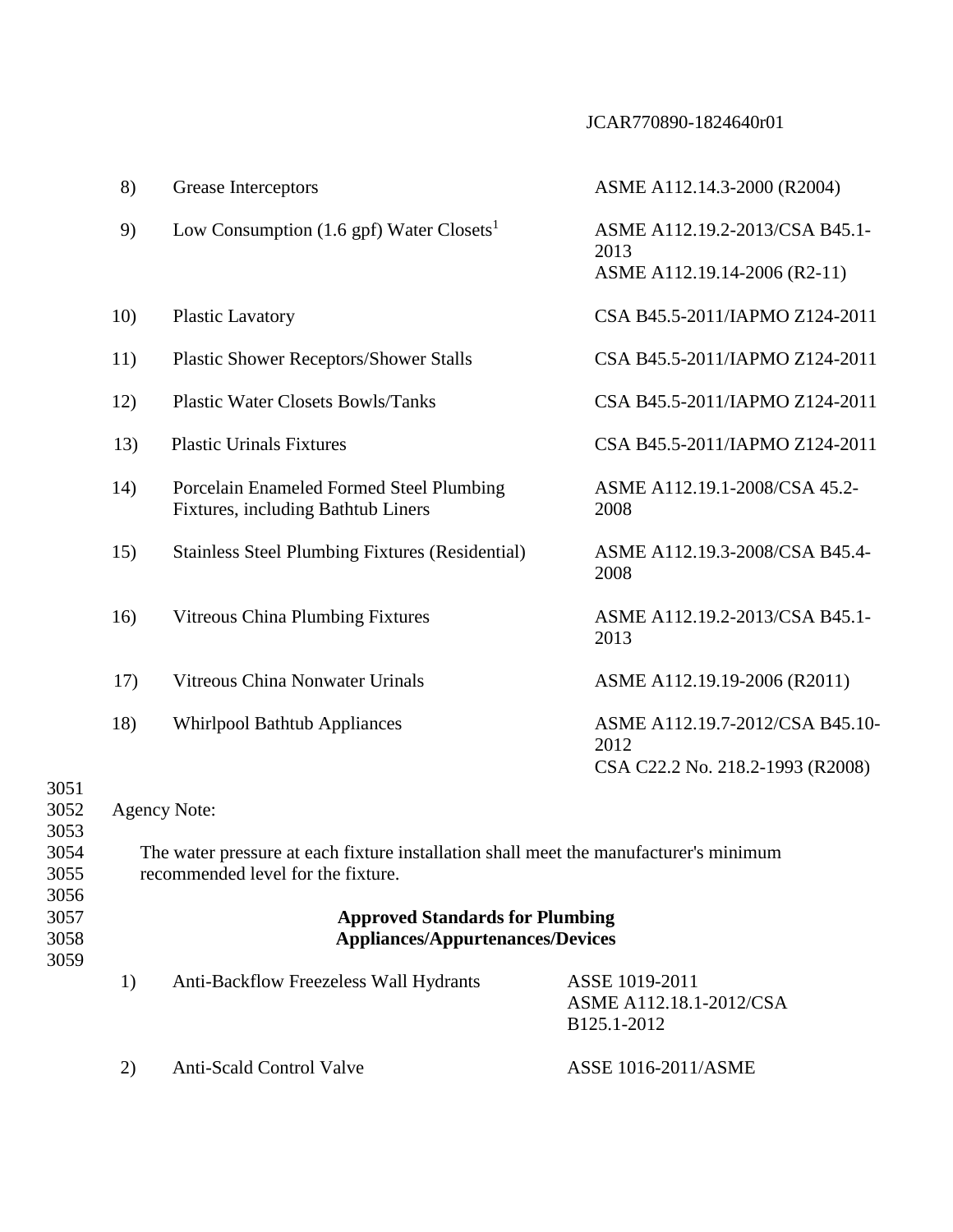|    |                                                                | A112.1016-2011/CSA B125.16-<br>2011                                                                                                                                                                                                                                                                                                                      |
|----|----------------------------------------------------------------|----------------------------------------------------------------------------------------------------------------------------------------------------------------------------------------------------------------------------------------------------------------------------------------------------------------------------------------------------------|
| 3) | Anti-siphon Self-Drain Frost Proof Sillcock                    | ASSE 1019-2011<br>CSA B125.3-2012                                                                                                                                                                                                                                                                                                                        |
| 4) | <b>Automatic Ice Making Equipment</b>                          | <b>NSF/ANSI 12-2009</b><br>CSA C22.2 No. 120-M1991<br>(R2008)                                                                                                                                                                                                                                                                                            |
| 5) | Automatic Storage Type Water Heater Less Than<br>75,000 BTU/HR | ANSI Z21.10.1-2009/CSA 4.1-<br>2009<br><b>ASHRAE 90.1 2010</b><br><b>ASHRAE 90.2-2007</b><br>ANSI Z21.10.1a-2009/CSA 4.1a-<br>2009<br>ANSI Z21.10.1b-2011/CSA 4.1b-<br>2011                                                                                                                                                                              |
| 6) | <b>Back Water Valves</b>                                       | ASME A112.14.1-2003 (R2012)<br>CSA B181.1-2011 in B1800<br>CSA B181.2-2011 in B1800<br>CSA B182.1-2011 in B1800<br>CSA B70-2012                                                                                                                                                                                                                          |
| 7) | Circulating Tank, Instantaneous                                | ANSI Z21.10.1-2009/CSA 4.1-<br>2009<br>ANSI Z21.10.1a-2009/CSA 4.1a-<br>2009<br>ANSI Z21.10.1b-2011/CSA 4.1b-<br>2011<br>ANSI Z21.10.3-2011/CSA 4.3-<br>2011<br>ANSI Z21.13-2010/CSA 4.9-2010<br>ANSI Z21.13a-2010/CSA 4.9a-<br>2010<br>ANSI Z21.13b-2012/CSA 4.9b-<br>2012<br>CSA B140.12-2003 (R2008)<br>CSA C22.2 No. 110-1994 (R2009)<br>UL 499-2005 |
| 8) | Circulating Tank, Instantaneous, Automatic                     | ANSI Z21.10.3-2011/CSA 4.3-                                                                                                                                                                                                                                                                                                                              |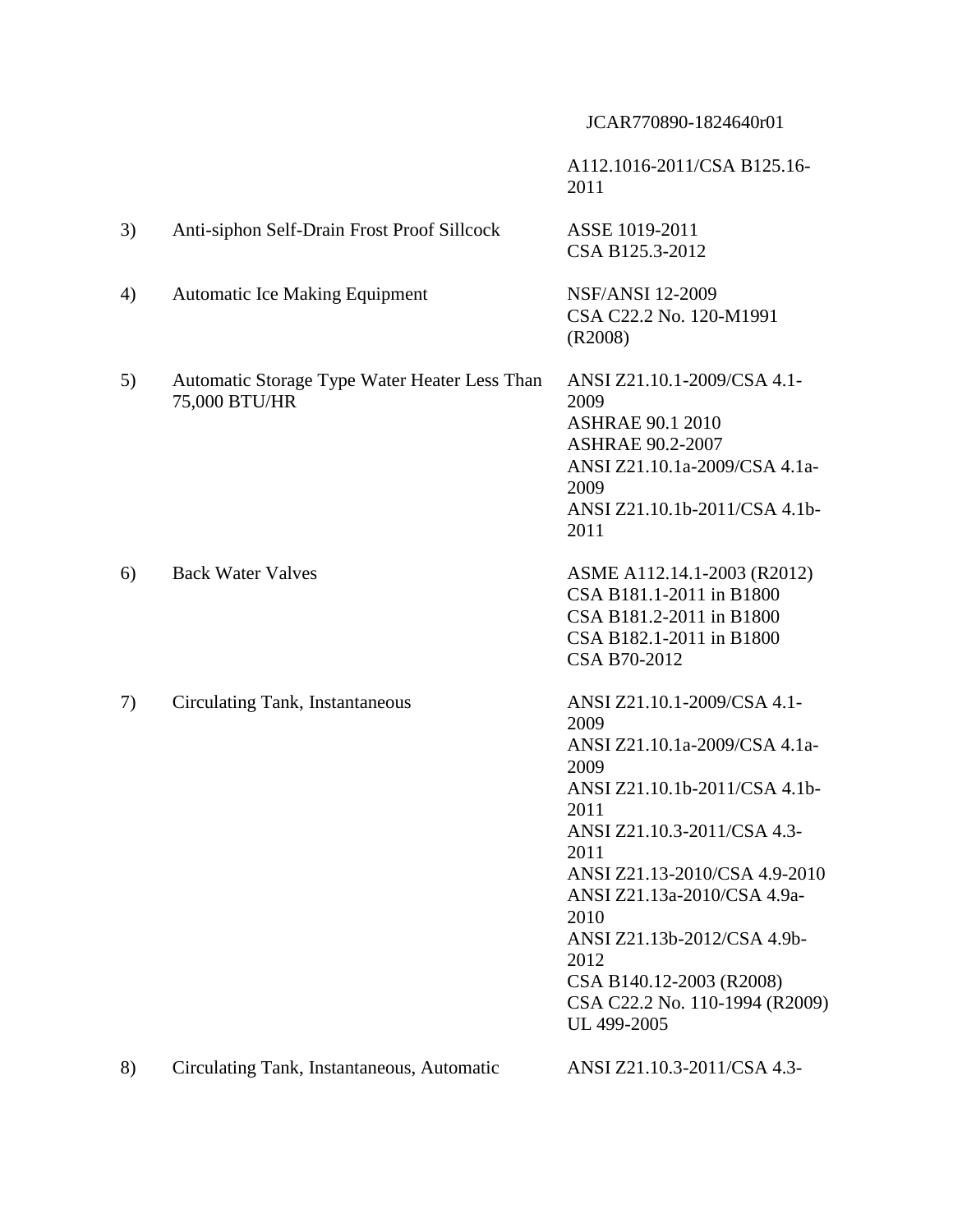|     |                                               | 2011<br>ANSI Z21.13-2010/CSA 4.9-2010<br>ANSI Z21.13a-2010/CSA 4.9a-<br>2010<br>ANSI Z21.13b-2012/CSA 4.9b-<br>2012<br>UL 174-2004<br>CSA 4.1-2011<br>CSA B140.12-2003 (R2008)<br>CSA C22.2 No. 110-1994 (R2009) |
|-----|-----------------------------------------------|------------------------------------------------------------------------------------------------------------------------------------------------------------------------------------------------------------------|
| 9)  | Detergent/Chemical Feeders for Commercial Use | ASSE 1055-2009<br>CSA C22.2 No. 0-2010<br>CSA C22.2 No. 0.4-2004 (R2009)<br>CSA C22.2 No. 68-1992 (R2008)<br>CSA C22.2 No. 142-M1987<br>(R2009)                                                                  |
| 10) | Dishwashing Machine (Commercial)              | ASSE 1004-2008<br>ANSI Z83.21-2005/CSA C22.2<br>No. 168-2005<br>ANSI Z83.21a-2012/CSA C22.2<br>No. 168a-2012<br>CSA C22.2 No. 0-2010<br>CSA C22.2 No. 0.4-2004 (R2009)                                           |
| 11) | Dishwashing Machine (Residential)             | ASSE 1006-1986 (R1989)<br>CSA C22.2 No. 167-2008                                                                                                                                                                 |
| 12) | Diverters for Residential – Anti-Siphon       | ASME 1112.18.1-2012/CSA<br>B125.1-2012                                                                                                                                                                           |
| 13) | Double Check Detector Assembly                | ASSE 1048-2011<br>CSA B64-2011                                                                                                                                                                                   |
| 14) | Double Check With Atmospheric Vent            | ASSE 1012-2009<br>CSA B64-2011                                                                                                                                                                                   |
| 15) | Double Check Valve Assembly                   | ASSE 1015-2011<br>CSA B64-2011                                                                                                                                                                                   |
| 16) | <b>Drinking Fountains</b>                     | ASHRAE 18-2008 (R2013)<br>UL 399-2008                                                                                                                                                                            |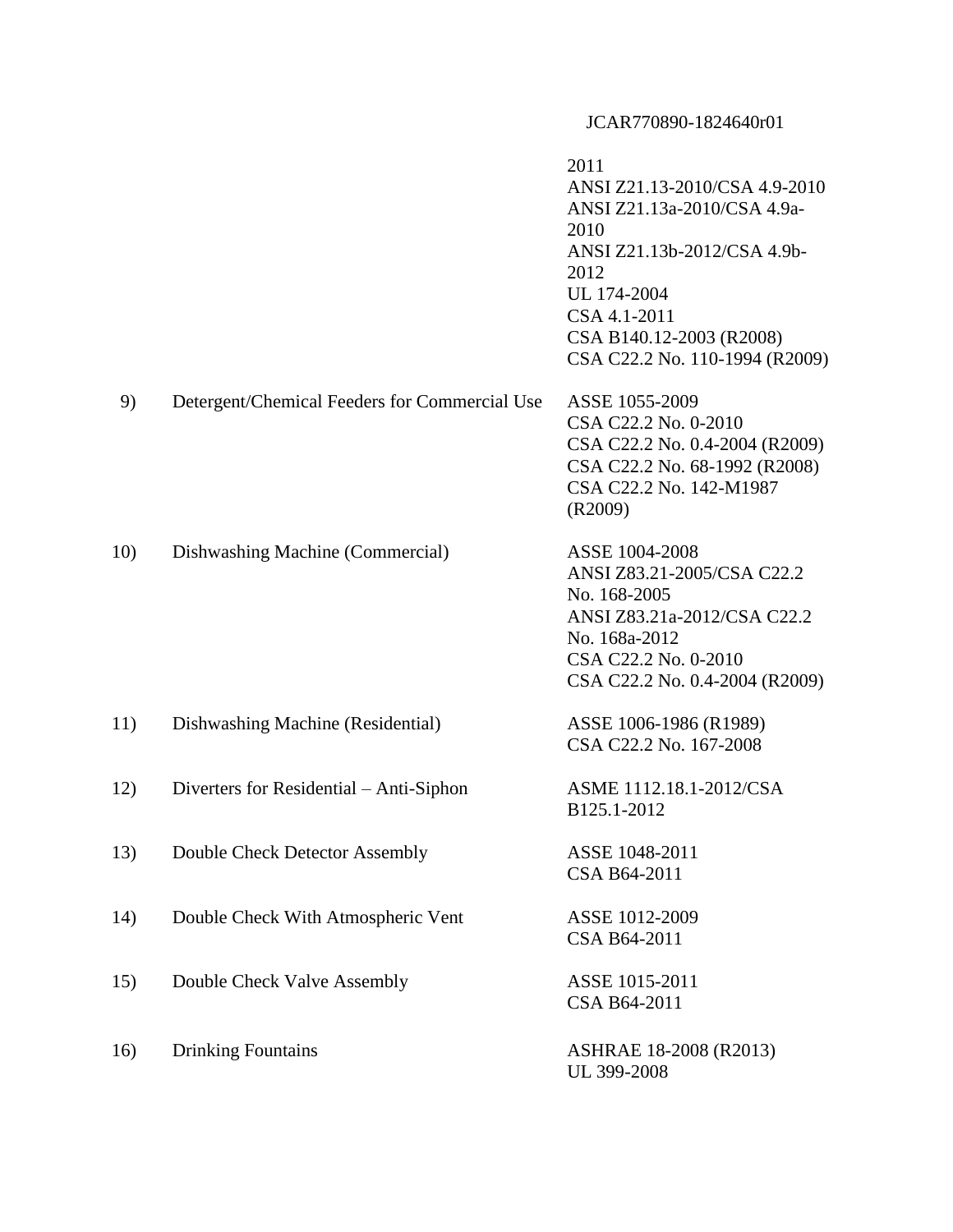## ASME A112.19.2-2013/CSA 45.1- 13

| 17) | Drinking Water Treatment Units – Health Effects                  | NSF/ANSI 53-2011a                                                                                                     |
|-----|------------------------------------------------------------------|-----------------------------------------------------------------------------------------------------------------------|
| 18) | Drinking Water Treatment Units - Aesthetic<br>Effects            | <b>NSF/ANSI 42-2011</b>                                                                                               |
| 19) | <b>Drinking Water Treatment Chemicals</b>                        | <b>NSF/ANSI 60-2012</b>                                                                                               |
| 20) | Dual Check Valve                                                 | ASSE 1024-2004<br>CSA B64-2011                                                                                        |
| 21) | Duel Check Valve (Carbonated Beverage) (Relief<br>Port Required) | ASSE 1022-2003<br>CSA B64-2011                                                                                        |
| 22) | Food Waste Disposal (Commercial)                                 | ASSE 1009-1990<br>CSA C22.2 No. 1-2010<br>CSA C22.2 No. 68-1992                                                       |
| 23) | Food Waste Disposal (Residential)                                | ASSE 1008-2006<br>CSA C22.2 No. 0-2010<br>CSA C22.2 No. 68-2008                                                       |
| 24) | Gas Water Heater Above 75,000 BTU                                | ANSI Z21.10.3-2011/CSA 4.3-<br>2011                                                                                   |
| 25) | Gas Water Heater 75,000 BTU or Less                              | ANSI Z21.10.1-2009/CSA 4.1-<br>2009<br>ANSI Z21.10.1a-2009/CSA 4.1a-<br>2009<br>ANSI Z21.10.1b-2011/CSA 4.1b-<br>2011 |
| 26) | Gas Water Heater (Continuous Use)                                | ANSI Z21.10.1-2009/CSA 4.1-<br>2009<br>ANSI Z21.10.1a-2009/CSA 4.1a-<br>2009<br>ANSI Z21.10.1b-2011/CSA 4.1b-<br>2011 |
| 27) | Gas Water Heater – Space Heating                                 | ANSI Z21.10.1-2009/CSA 4.1-<br>2009                                                                                   |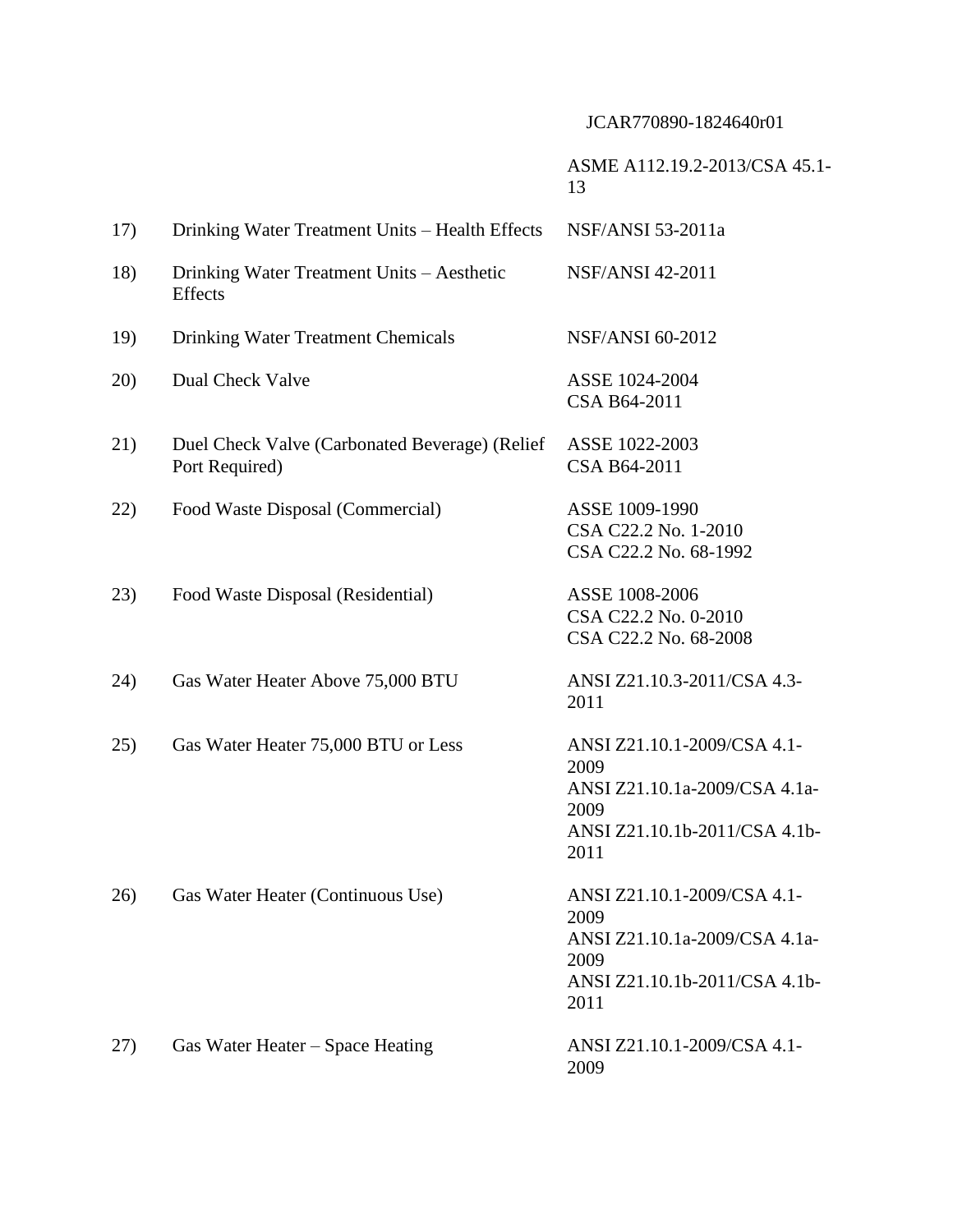ANSI Z21.10.1a-2009/CSA 4.1a-2009 ANSI Z21.10.1b-2011/CSA 4.1b-2011

| 28) | Grease Interceptors     | PDI-G 101-2010<br>ASME A112.14.3-2000 (R2004) |
|-----|-------------------------|-----------------------------------------------|
| 29) | <b>Handheld Showers</b> | ASSE 1014-2005                                |

ASSE 1016-2011/ASME A112.1016-2011/CSA B125.16- 2011

CSA C22.2 No. 169-1997 (R2012)

30) Home Laundry Equipment ASSE 1007-1986 (R1992) CSA C22.2 No. 0-2010 CSA C22.2 No. 0.4-2004 (R2009)

31) Hot Water Dispensers-Electrical ASSE 1023-1979 CSA C22.2 No. 64-2010

32) Hot Water Generating/Heat Recovery Equipment NSF/ANSI 5-2012

33) Ice Makers UL 563-2009

CSA B45-2008 CSA C22.2 No. 0-2010 CSA C22.2 No. 0.4-2004 (R2009) CSA C22.2 No. 63-1993 (R2008) CSA C22.2 No. 120-M1991 (R2008)

34) Individual Pressure Balancing In-line valves for individuals fixture fittings

35) Mixing Valves

Automatic Compensating Valves for Individual Shower and Tub/Shower Combinations

Temperature Actuated Mixing Valves for Hot Water Distribution

ASSE 1016-2011/ASME

ASSE 1066-1997

A112.1016-2011/CSA B125.16- 2011

ASSE 1017-2009

Automatic Temperature Control Mixing Valves ASSE 1069-2005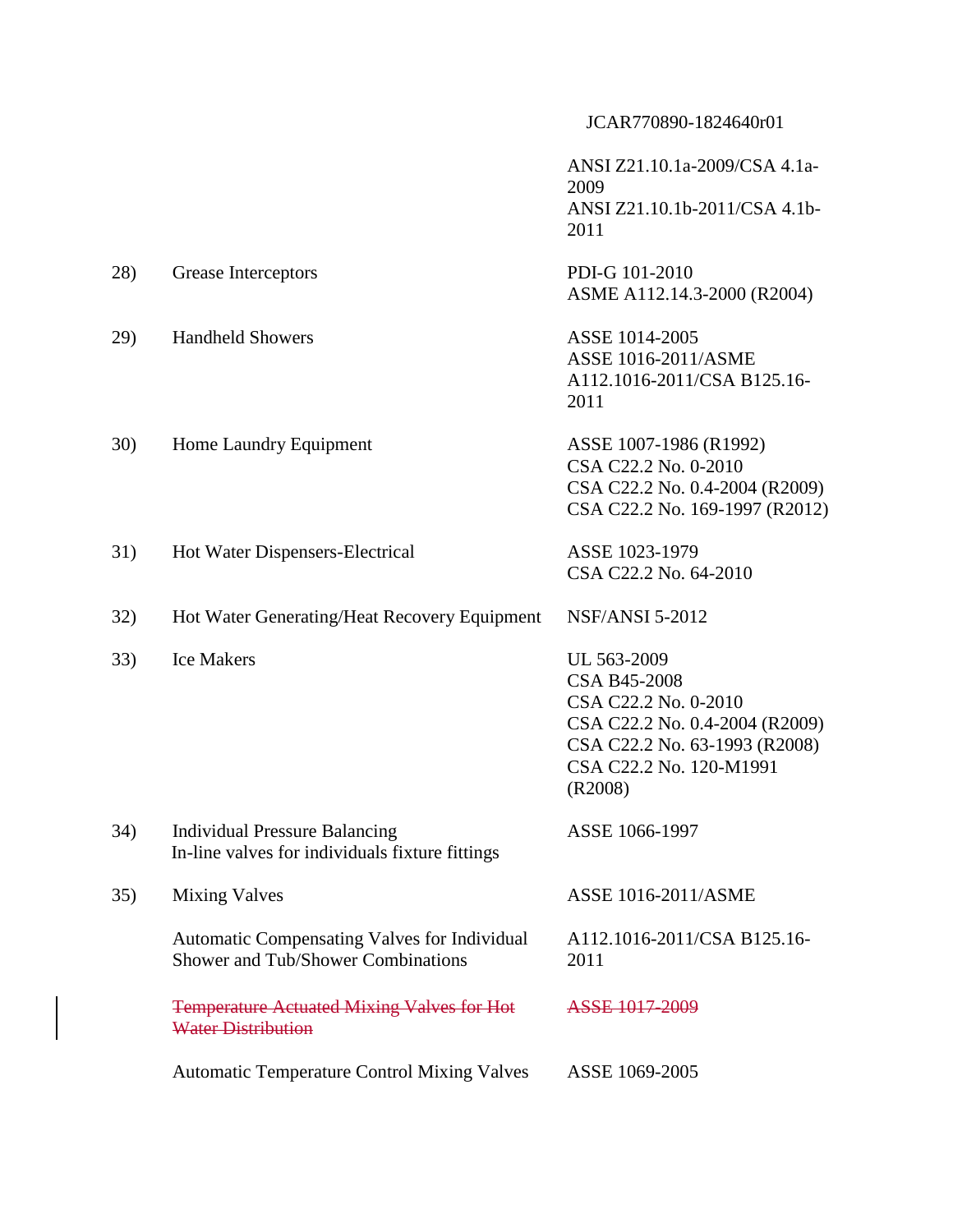|     | <b>Water Temperature Limiting Devices</b>                   | ASSE 1070-2004                                                                                                                                                |
|-----|-------------------------------------------------------------|---------------------------------------------------------------------------------------------------------------------------------------------------------------|
|     | Mixing Valves for Plumbed Emergency<br>Equipment            | ASSE 1071-2012                                                                                                                                                |
| 36) | <b>Oil Fired Water Heaters</b>                              | UL 732-2010<br>CSA B140.0-2003 (R2008)<br>CSA B140.12-2003 (R2008)<br>CSA C22.2 No. 0-2010<br>CSA C22.2 No. 3-M1988 (R2009)                                   |
| 37) | <b>Pressure Relief Valve</b>                                | ANSI Z21.22-1999 (R2008)/CSA<br>4.4-M1999 (R2008)<br>ANSI Z21.22a-2000 (R2008)/CSA<br>4.4a-2000 (R2008)<br>ANSI Z21.22b-2001 (R2008)/CSA<br>4.4b-2001 (R2008) |
| 38) | <b>Pressurized Flushing Device</b>                          | ASSE 1037-1990                                                                                                                                                |
| 39) | <b>Reduced Pressure Detector Assembly</b>                   | ASSE 1047-2011<br>CSA B64-2011                                                                                                                                |
| 40) | Reduced Pressure Principle Backflow Preventer               | ASSE 1013-2011<br>CSA B64-2011                                                                                                                                |
| 41) | Refuse Compactors/Compactor System                          | <b>NSF/ANSI 13-2012</b><br>CSA C22.2 No. 0-2010<br>CSA C22.2 No. 68-2008                                                                                      |
| 42) | <b>Relief Valves For Hot Water System</b>                   | ANSI Z21.22-1999 (R2008)/CSA<br>4.1-M1999 (R2008)<br>ANSI Z21.22a-2000 (R2008)/CSA<br>4.4a-2000 (R2008)<br>ANSI Z21.22b-2001 (R2008)/CSA<br>4.4b-2001 (R2008) |
| 43) | <b>Reverse Osmosis Drinking Water Treatment</b><br>System   | <b>NSF/ANSI 58-2012</b>                                                                                                                                       |
| 44) | Spray Type Dishwashing Machine for<br><b>Commercial Use</b> | NSF/ANSI 3-2012 CSA C22.2 No.<br>$0 - 2010$                                                                                                                   |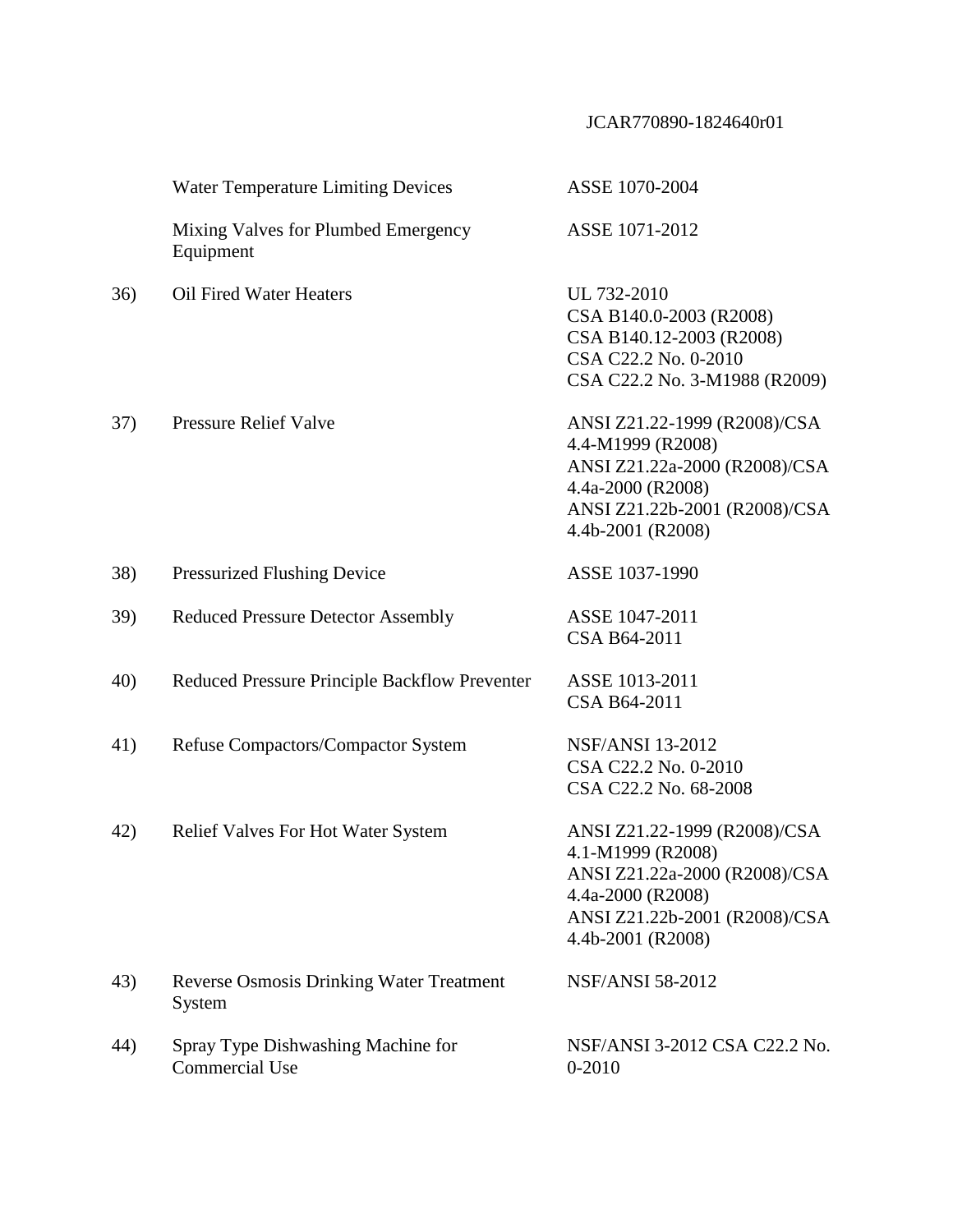CSA C22.2 No. 0.4-2004 (R2009) ANSI Z83.21-2005/CSA C22.2 No. 168-2005 ANSI Z83.21a-2012/CSA C22.2 No. 168a-2012

| 45) | Trap Seal Primer Valve                           | ASSE 1018-2001<br>CSA B125.3-2012                                                                                                         |
|-----|--------------------------------------------------|-------------------------------------------------------------------------------------------------------------------------------------------|
| 46) | Vacuum Breakers, Anti-siphon                     | ASSE 1001-2008<br>CSA B64-2011                                                                                                            |
| 47) | <b>Vacuum Breakers Hose Connection</b>           | ASSE 1011-2004<br>CSA B64-2011                                                                                                            |
| 48) | Vacuum Breaker (Laboratory Faucet)               | ASSE 1035-2008<br>CSA B64-2011                                                                                                            |
| 49) | Vacuum Breakers Pressure Type                    | ASSE 1020-2004<br>CSA B64-2011                                                                                                            |
| 50) | Vacuum Relief Valve                              | ANSI Z21.22b-2001 (R2008)<br>CSA B64-2011                                                                                                 |
| 51) | Vending Machine for Food/Beverage                | <b>NSF/ANSI 25-2012</b><br>CSA C22.2 No. 0-2010<br>CSA C22.2 No. 120-M1991<br>(R2008)<br>CSA C22.2 No. 128-1995 (R2009)<br>ASSE 1002-2008 |
| 52) | Water Closet Personal Hygiene Devices            | ASME A112.4.2-2009                                                                                                                        |
| 53) | <b>Water Closet Tank Ballcock</b>                | ASSE 1002-2008<br>CSA B64-2011<br>CSA B125.3-2012                                                                                         |
| 54) | <b>Water Hammer Arresters</b>                    | ASSE 1010-2004                                                                                                                            |
| 55) | Water Heater Drain Valve                         | ASME A121.18.1-2011/CSA<br>B125.1-2011                                                                                                    |
| 56) | <b>Water Pressure Reducing Valves (Domestic)</b> | ASSE 1003-2009                                                                                                                            |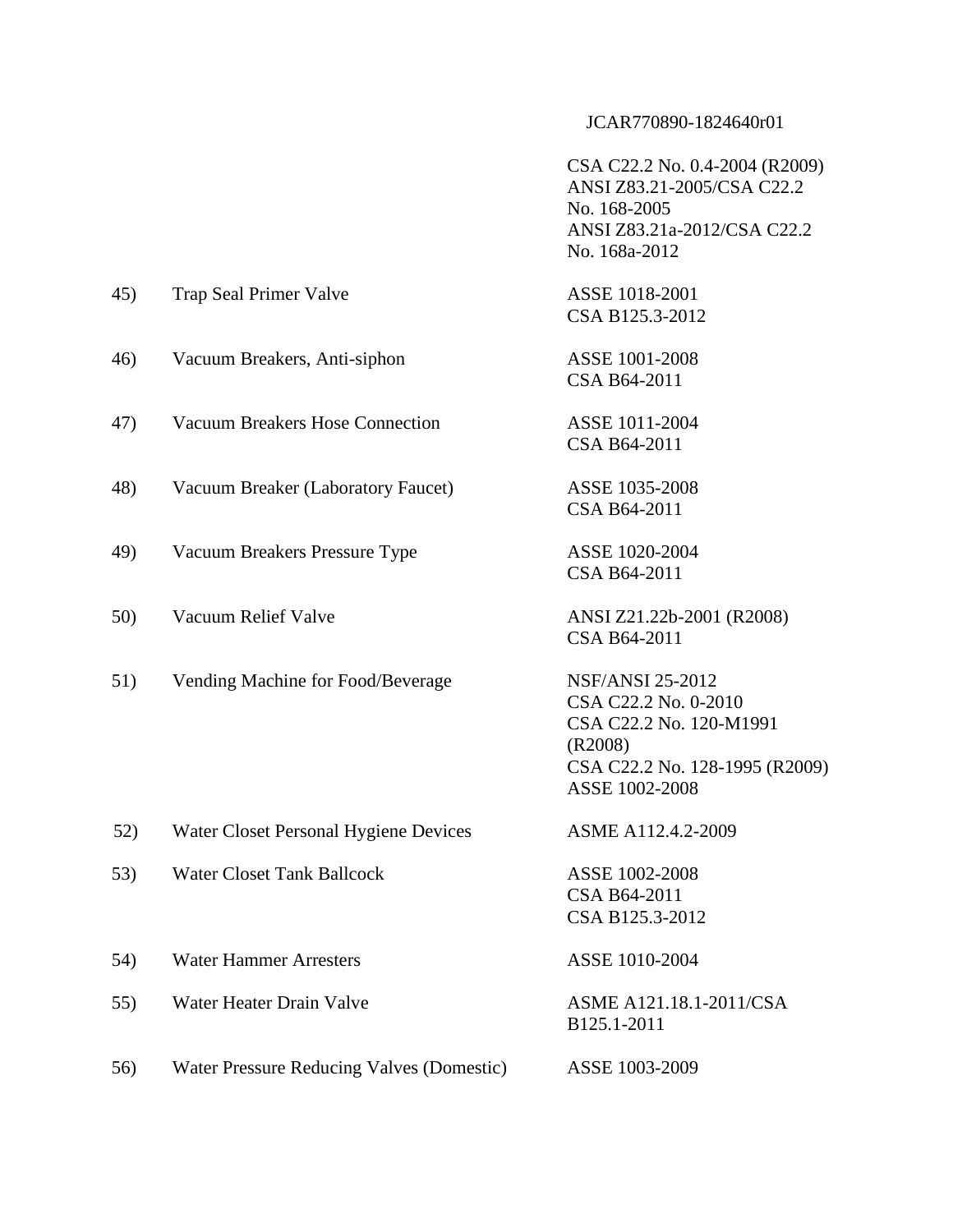|                      |                |                                                                    | CSA B356-2010                                                                                                  |  |
|----------------------|----------------|--------------------------------------------------------------------|----------------------------------------------------------------------------------------------------------------|--|
|                      | 57)            | Water Softening Equipment Softener and<br><b>Treatment Devices</b> | <b>NSF/ANSI 44-2012</b>                                                                                        |  |
| 3060<br>3061<br>3062 | $\frac{58}{2}$ | <b>Drinking Water System Component</b>                             | <b>NSF/ANSI 61-2016</b>                                                                                        |  |
|                      |                | <b>Approved Standards for Fittings</b>                             |                                                                                                                |  |
|                      | 1)             | <b>Cast Iron Threaded Drainage Fittings</b>                        | ASME B16.12-2009                                                                                               |  |
|                      | 2)             | <b>Cast Copper Alloy Solder Pressure Fittings</b>                  | ASME B16.18-2012                                                                                               |  |
|                      | 3)             | Cast Copper Alloy Solder Drainage Fitting (DWV)                    | ASME B16.23-2011                                                                                               |  |
|                      | 4)             | <b>Copper Fittings</b>                                             | <b>ASME B16.15-2011</b><br>ASME B16.51-2011<br><b>ASME B16.18-2012</b><br>ASME B16.22-2012<br>ASME B16.23-2011 |  |

| 5) | Forged Steel Fittings, Socket, Welded, Threaded | ASME B16.11-2011                                                                                                                                                                                  |
|----|-------------------------------------------------|---------------------------------------------------------------------------------------------------------------------------------------------------------------------------------------------------|
| 6) | Gray Iron/Ductile Iron                          | AWWA C 110-2009<br>AWWA C 151-2009                                                                                                                                                                |
| 7) | Malleable Iron                                  | <b>ASME B 16.3-2011</b>                                                                                                                                                                           |
| 8) | Plastic                                         | <b>ASTM D 2466-2006</b><br>ASTM D 2467-2006<br><b>ASTM D 2564-2012</b><br>ASTM F409-2012<br><b>ASTM F438-2009</b><br><b>ASTM F439-2012</b><br>CSA B137.3-2009 in B137<br>CSA B181.2-2011 in B1800 |

CSA B182.1-2011 in B1800 CSA B137.6-2009 in B137

ASME B16.26-2011 ASME B16.29-2012 NSF/ANSI 61-2012

CSA B137.6-1999 in B137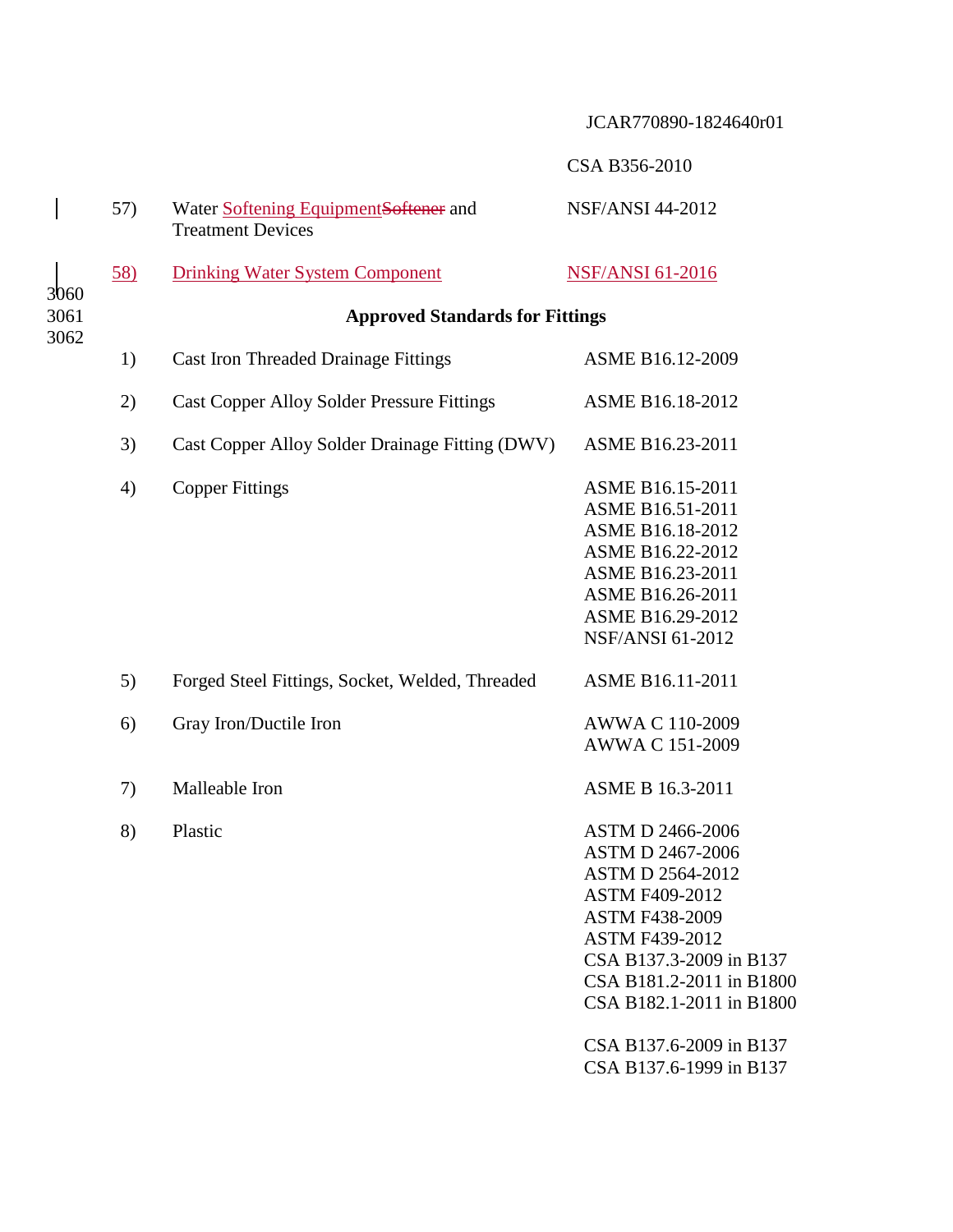|                      | 9)              | Plumbing Fixture Fittings (Metering valves, faucets,<br>$etc.$ )                                                                                                               | ASME A112.18.1-2012/CSA<br>B125.1-2012       |  |
|----------------------|-----------------|--------------------------------------------------------------------------------------------------------------------------------------------------------------------------------|----------------------------------------------|--|
|                      | 10)             | Steel                                                                                                                                                                          | <b>ASME B 16.9-2012</b><br>ASME B 16.11-2011 |  |
|                      | 11)             | Wrought Copper/Bronze Solder Pressure Fitting                                                                                                                                  | ASME B 16.22-2012                            |  |
|                      | 12)             | Wrought Copper and Wrought Copper Alloy Solder<br>(Drainage Fittings)                                                                                                          | ASME B16.29-2012<br>ASME B16.22-2012         |  |
|                      | 13)             | <b>Wrought Steel Buttwelding Fittings</b>                                                                                                                                      | ASME B16.9-2012                              |  |
|                      | 14)             | Wrought Steel Buttwelding Short Radius Ells                                                                                                                                    | <b>ASME B16.9-2012</b>                       |  |
| 3063<br>3064         |                 | <b>Approved Standards for Harvested Water Systems</b>                                                                                                                          |                                              |  |
| 3065                 | $\underline{1}$ | <b>Rainwater Harvesting Systems (except references)</b><br>to the use of harvested water in decorative fountains<br>and references to the 2015 International Plumbing<br>Code) | CSA B805-2018/ICC 805-<br>2018               |  |
|                      | $\overline{2}$  | <b>Graywater Harvesting Systems (except references)</b><br>to the use of harvested water in decorative fountains<br>and car washing and the use of blackwater)                 | <b>NSF/ANSI 350</b><br><b>NSF/ANSI 350-1</b> |  |
| 3066<br>3067<br>3068 |                 | (Source: Amended at 43 Ill. Reg. ______, effective ________                                                                                                                    |                                              |  |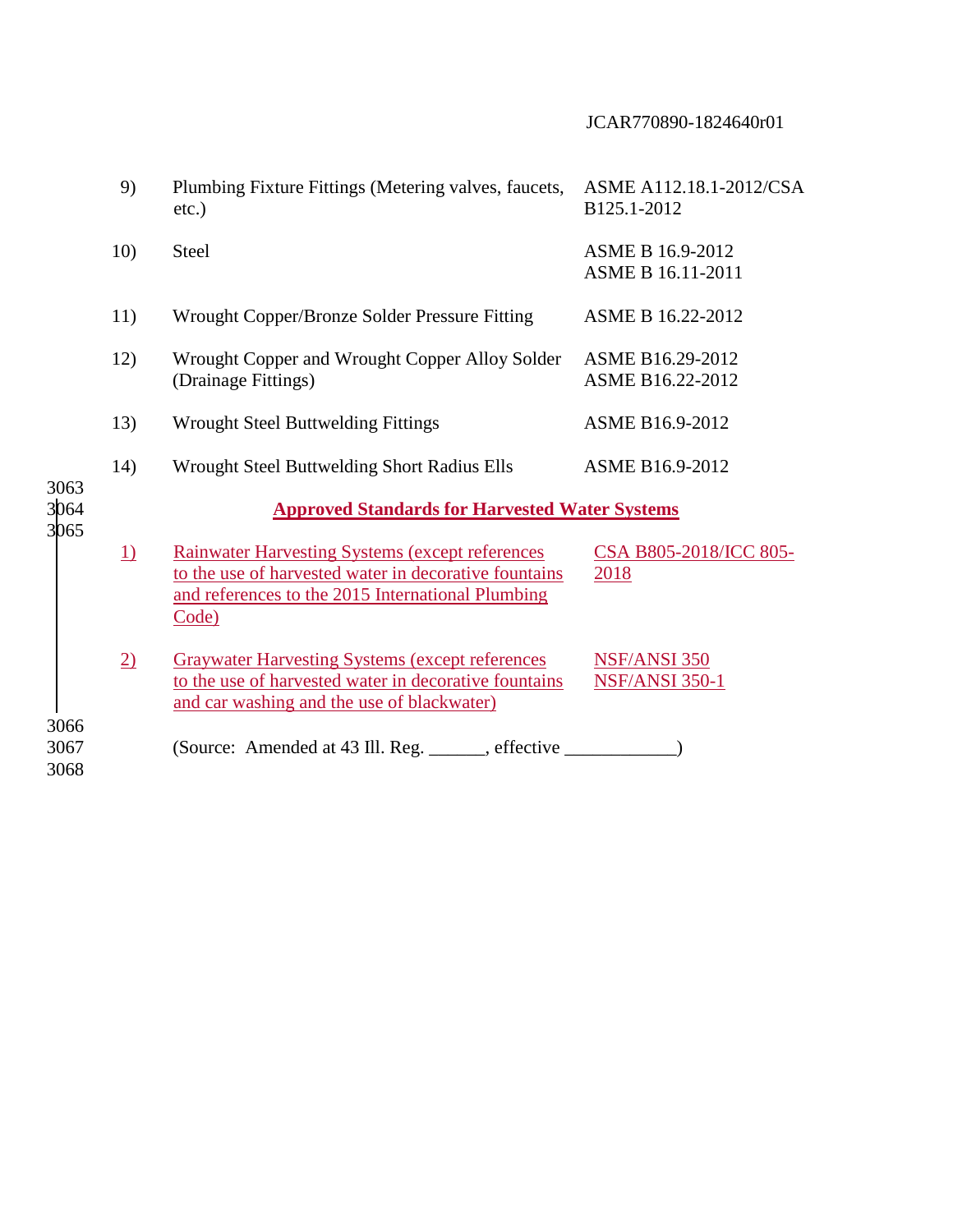| 3069 | <b>Section 890.APPENDIX B Illustrations for Subpart A</b>  |
|------|------------------------------------------------------------|
| 3070 |                                                            |
| 3071 | <b>Section 890.ILLUSTRATION K Dead End (Repealed)</b>      |
| 3072 |                                                            |
| 3073 | (Referenced in Section 890.120, Definition of "Dead End.") |
| 3074 |                                                            |
| 3075 | (Source: Repealed at 43 Ill. Reg. effective                |
| 3076 |                                                            |
| 3077 |                                                            |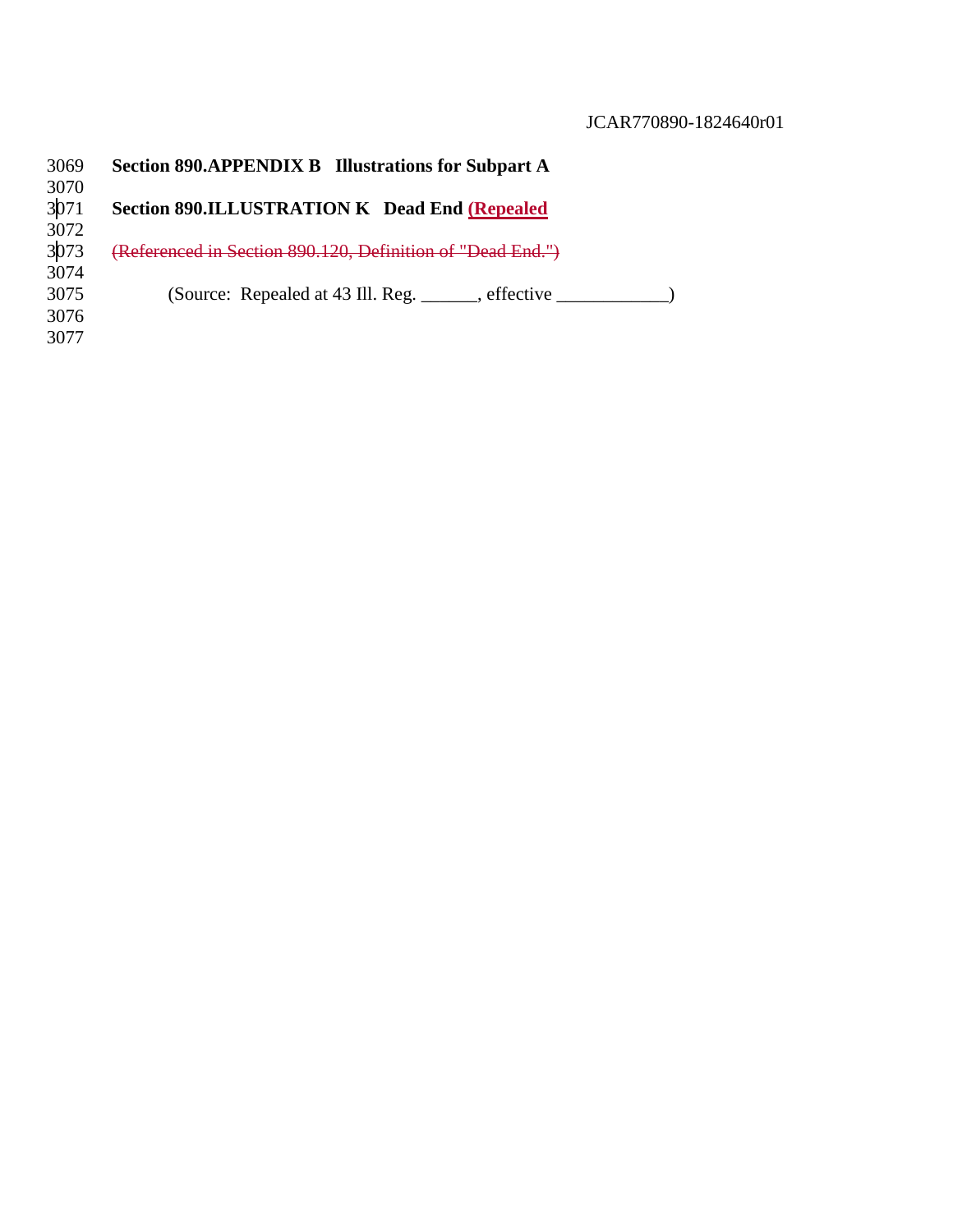| 3078 | <b>Section 890.APPENDIX C</b> Illustrations for Subpart C   |
|------|-------------------------------------------------------------|
| 3079 |                                                             |
| 3080 | <b>Section 890.ILLUSTRATION A</b> Caulked Joints (Repealed) |
| 3081 |                                                             |
| 3082 | (Referenced in Section $890.320(a)$ )                       |
| 3083 |                                                             |
| 3084 | (Source: Repealed at 43 Ill. Reg. ______, effective _______ |
| 3085 |                                                             |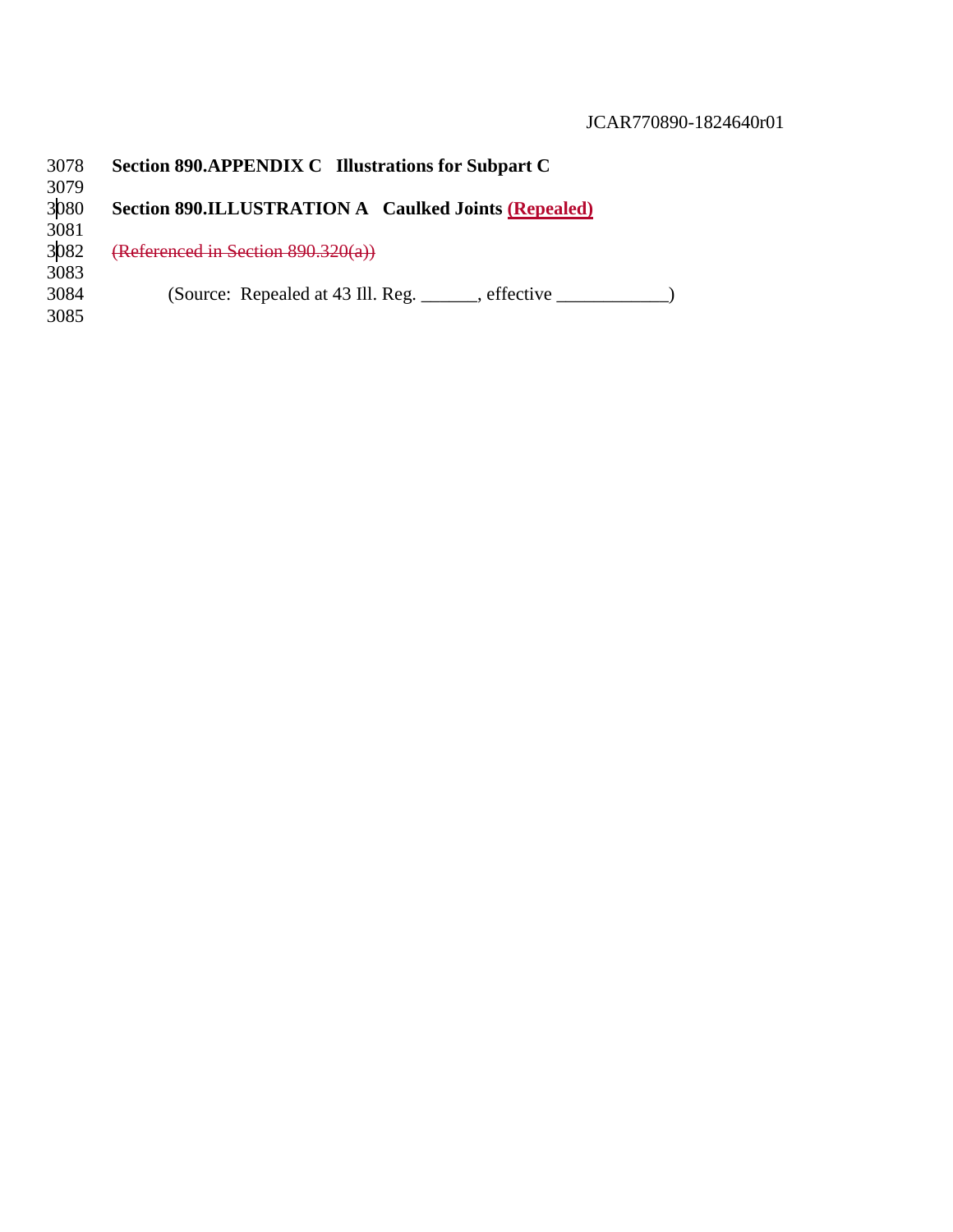### **Section 890.APPENDIX C Illustrations for Subpart C**

### **Section 890.ILLUSTRATION B Flared Joints**

3089<br>3090

(Referenced in Section 890.320(e))